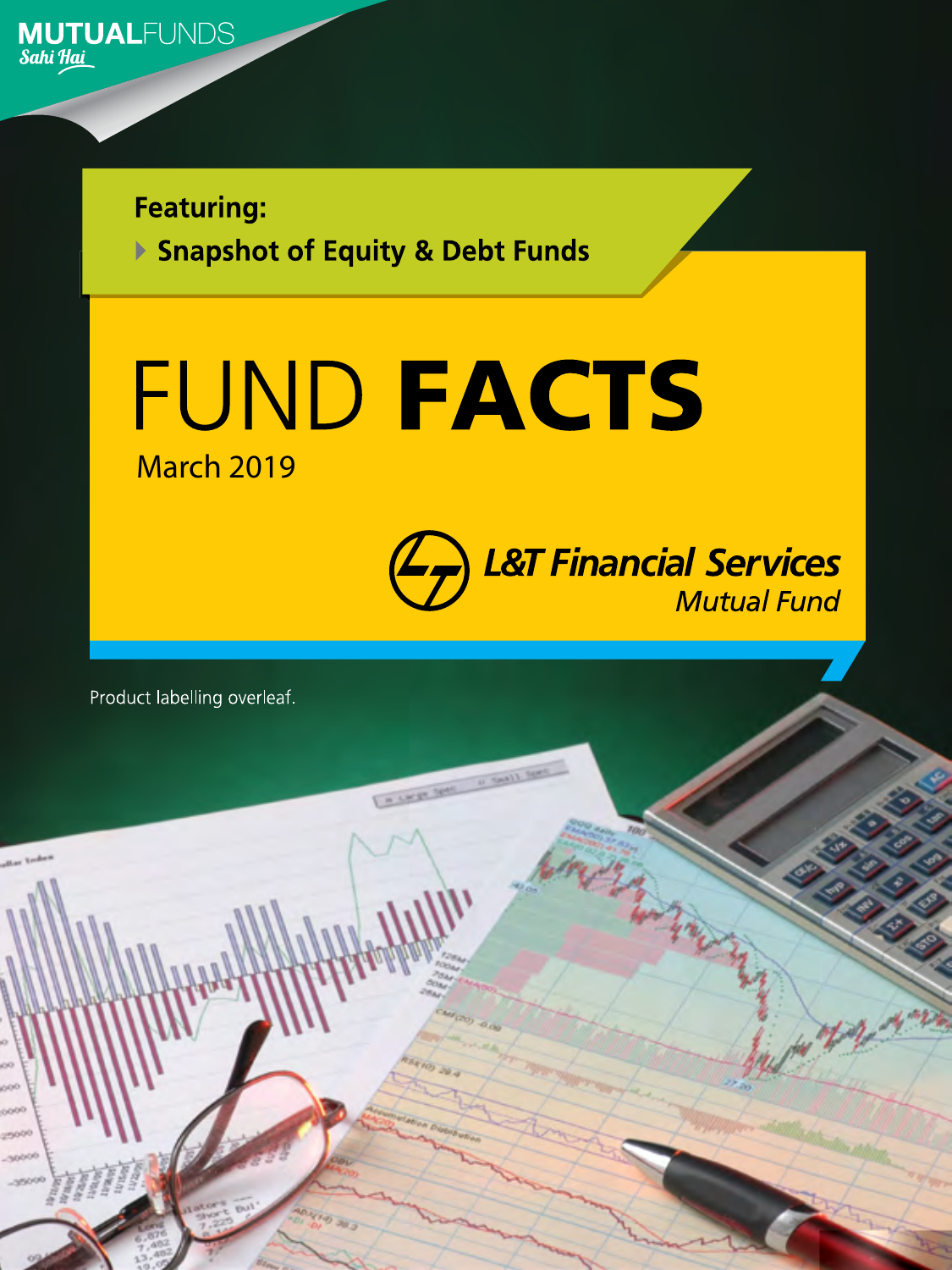

| <b>Scheme Name</b>                                                                              | Pg. No |
|-------------------------------------------------------------------------------------------------|--------|
| <b>All Product Labelling Disclosures</b>                                                        | 3      |
| <b>Market Review</b>                                                                            | 4      |
| <b>L&amp;T Equity Fund</b>                                                                      | 5      |
| <b>L&amp;T Tax Advantage Fund</b>                                                               | 6      |
| L&T Large and Midcap Fund (Formerly<br>known as L&T India Special Situations Fund) <sup>6</sup> | 7      |
| L&T India Large Cap Fund <sup>6</sup>                                                           | 8      |
| <b>L&amp;T India Value Fund</b>                                                                 | 9      |
| L&T Midcap Fund <sup>8</sup>                                                                    | 10     |
| L&T Infrastructure Fund <sup>8</sup>                                                            | 11     |
| L&T Emerging Businesses Fund <sup>6</sup>                                                       | 12     |
| L&T Business Cycles Fund <sup>®</sup>                                                           | 13     |
| <b>L&amp;T Focused Equity Fund</b>                                                              | 14     |
| <b>L&amp;T Dynamic Equity Fund</b>                                                              | 15     |
| L&T Hybrid Equity Fund (Formerly known as<br>L&T India Prudence Fund) <sup>8</sup>              | 16     |
| <b>L&amp;T Arbitrage Opportunities Fund</b>                                                     | 17     |
| <b>L&amp;T Equity Savings Fund</b> <sup>6</sup>                                                 | 18     |
| <b>Dividend History for Equity Schemes</b>                                                      | 19     |
|                                                                                                 |        |

| <b>Scheme Name</b>                                                                                                  | Pg. No |
|---------------------------------------------------------------------------------------------------------------------|--------|
| L&T Cash Fund <sup>8</sup>                                                                                          | 20     |
| L&T Liquid Fund $\delta$                                                                                            | 21     |
| L&T Ultra Short Term Fund <sup>6</sup>                                                                              | 22     |
| <b>L&amp;T Money Market Fund (Formerly known</b><br>as L&T Floating Rate Fund) <sup>6</sup>                         | 23     |
| L&T Banking and PSU Debt Fund <sup>6</sup>                                                                          | 24     |
| L&T Short Term Bond Fund (Formerly known<br>as L&T Short Term Opportunities Fund) <sup>6</sup>                      | 25     |
| <b>L&amp;T Low Duration Fund (Formerly known as</b><br>L&T Short Term Income Fund) <sup>6</sup>                     | 26     |
| L&T Credit Risk Fund (Formerly known as<br>L&T Income Opportunities Fund) <sup>6</sup>                              | 27     |
| L&T Flexi Bond Fund <sup>®</sup>                                                                                    | 28     |
| L&T Triple Ace Bond Fund <sup>8</sup>                                                                               | 29     |
| L&T Gilt Fund <sup>8</sup>                                                                                          | 30     |
| <b>L&amp;T Conservative Hybrid Fund (Formerly</b><br>known as L&T Monthly Income Plan) <sup>6</sup>                 | 31     |
| L&T Resurgent India Bond Fund (Formerly<br>known as L&T Resurgent India Corporate<br><b>Bond Fund)</b> <sup>6</sup> | 32     |
| <b>Fund Manager wise Scheme Details</b>                                                                             | 33     |
| <b>Performance of Schemes</b>                                                                                       | 34     |
| Glossary                                                                                                            | 38     |
| <b>L&amp;T Investment Management</b><br><b>Limited Branch Details</b>                                               | 39     |

ᵟPursuant to the circular issued by SEBI on 'Categorization and Rationalization of the Schemes, there has been change in the fundamental attribute(s) of the aforesaid effective from May 14, 2018.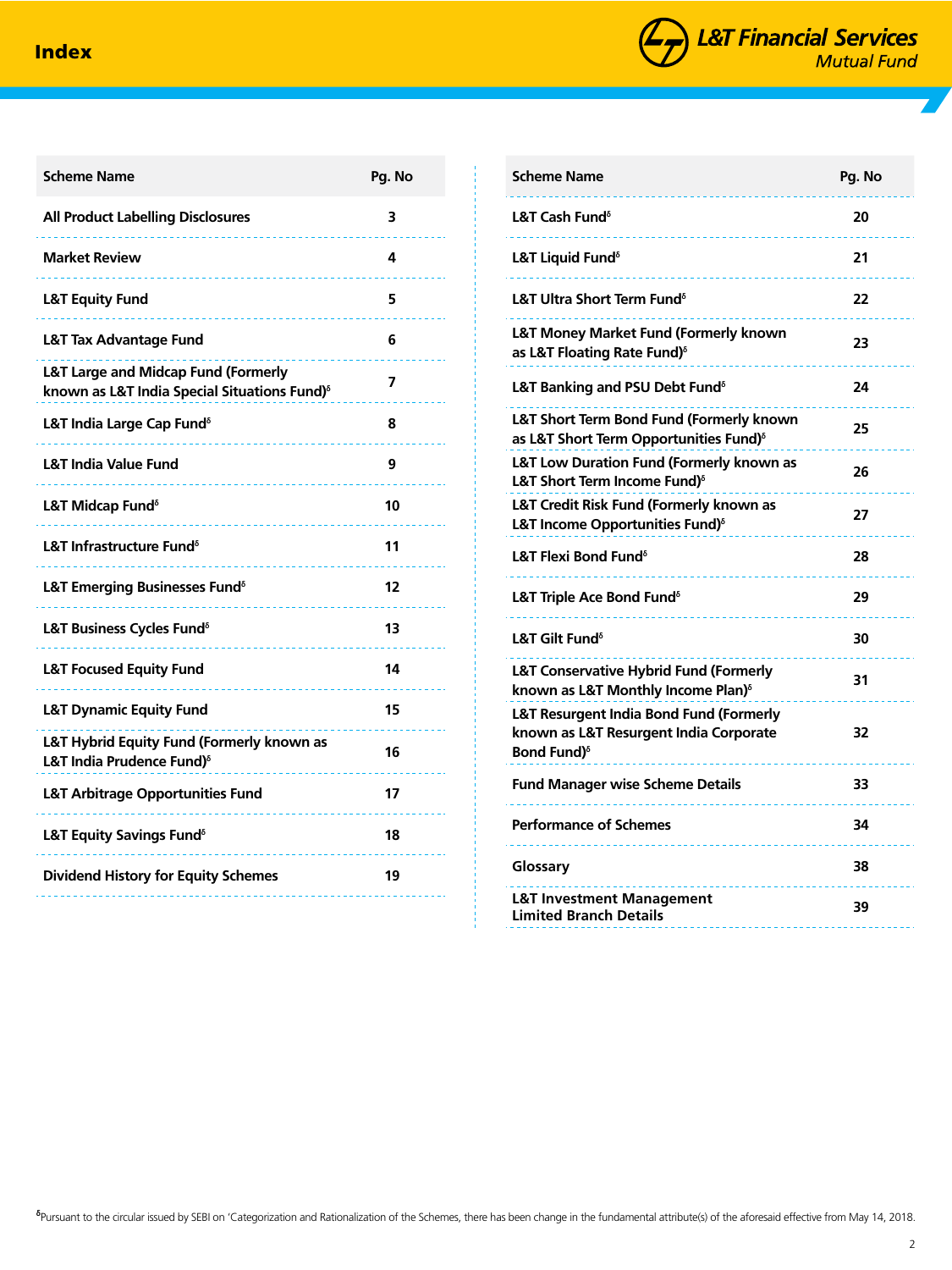



3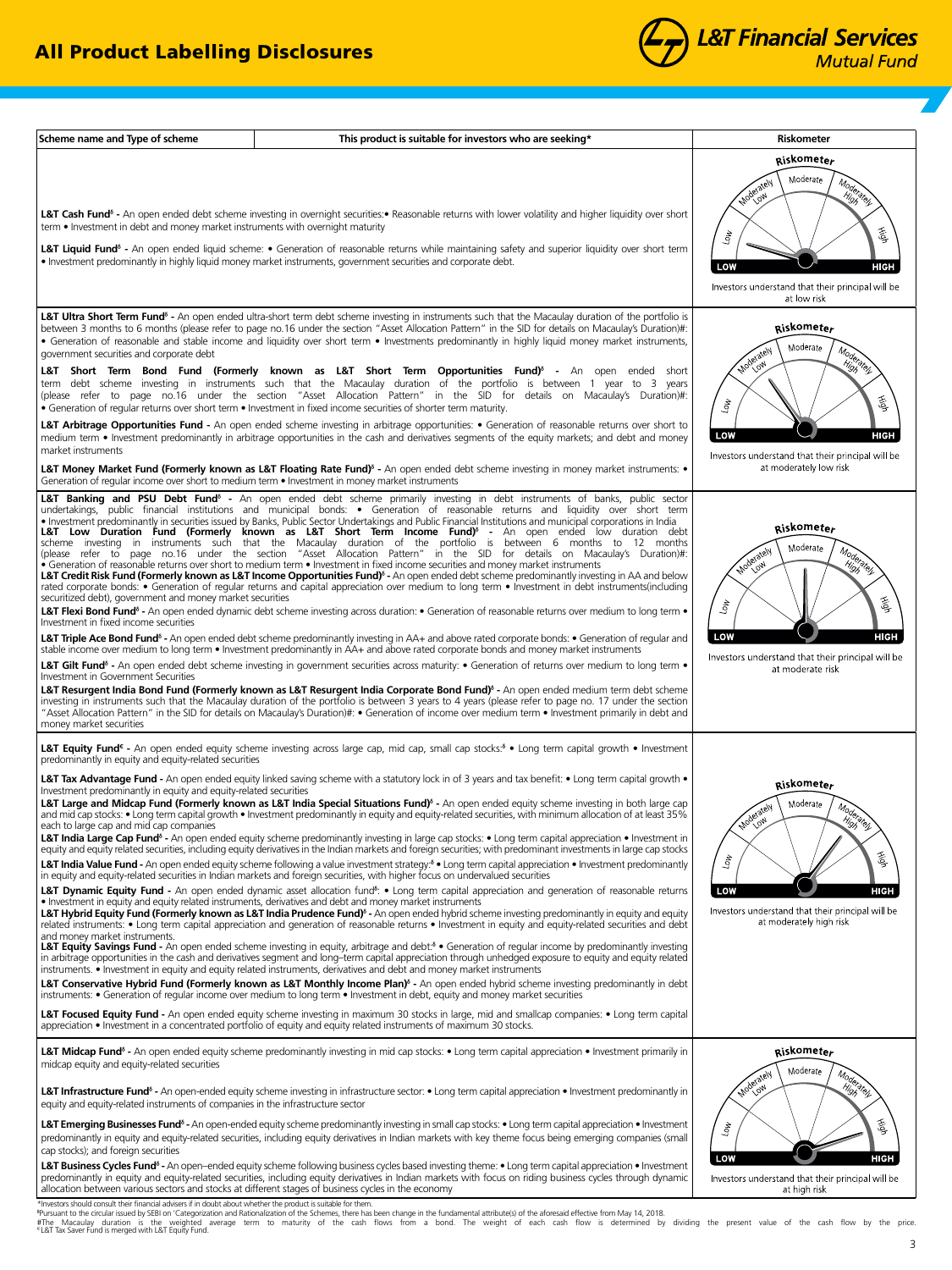## **Equity Market Review**

Indian equity market witnessed a sharp rally in month of March as opinion polls continued to indicate the possibility of current government retaining power and de-escalation in geopolitical tension between India and Pakistan. Nifty and Sensex ended with (+7.7%) and (+7.8%) returns, respectively.

Global markets remained volatile despite easing US-China trade tensions. China industrial output growth came at a 17-year low. Worldwide, FTSE 100, Euro Stoxx, Hang Seng and Dow Jones gained between 1-2.5%. Nikkei slipped around 1%.

MSCI Emerging market underperformed Indian domestic market with (+0.7%) returns. MSCI AWI Index ended with (+1.3%) returns. BSE Midcap and Smallcap indices outperformed its larger peers with a rise between 8-10%.

## **Sector Performance**

March was a breadth of fresh air as all sectors ended positive. Real Estate was the top performer with (+15.7%) return. Banking, Power, Oil & Gas, Capital Goods, Metal, Healthcare and Consumer Staples gained between 3-14%.

## **Institutional Activity**

FII continued its February buying momentum in March to record inflows of \$4.8 bn, taking YTD total to \$7.1 bn. Domestic investors continued to be sellers for second consecutive month with \$2 bn outflows taking its YTD tally to \$1.8 bn outflow.

## **Macroeconomic Overview**

Manufacturing PMI rose to a 14-month high of 54.3 in Feb vs 53.9 in Jan. Services PMI rose to 52.5 in Feb vs 52.2 in Jan. IIP for the month of January 2019 fell to 1.7% vs 2.4% in December CPI inflation stood at 2.57% in Feb vs 1.97% in Jan 2019. WPI rose to 2.93% in Feb vs 2.76% in Jan.

Current account deficit widened to 2.5% of GDP in the third quarter of the current fiscal from 2.1% a year ago. Exports rose 2.44% to \$26.67 billion in February from a year earlier, while imports were down 5.41% to \$36.26 billion.

## **Outlook**

Nifty with 15.2% returns ended FY19 on a strong note as March 2019 was one of the best performing months in last three years. Strong FII flows, supportive global backdrop and rising possibility of current government retaining power sparked a rally. FY19 was a volatile year, driven by worries over global slow down, trade war between US China, concerns over crude prices and geopolitical tension with Pakistan.

Equity as an asset class was volatile across global markets. We expect CY19 to be a year of elevated volatility and essentially a story of two halves given the impending big event of general elections. After lukewarm four years, earnings appear set for a recovery, especially led by banking as credit growth picks up, moderation in fresh slippages and lower credit costs.

In an election year, we expect political spending to act as a quasi-stimulus for consumption-oriented sectors. Indian economy is showing signs of recovery from the cyclical and structural bottlenecks witnessed over the past two years as reflected in data and with improving corporate earnings.

We can expect the economy to recover gradually in CY2019 as GST related disruptions smoothen. Weak monsoon could lead to muted rural demand and is an indicator to watch out for. We continue to remain positive on India growth story from medium to long term prospective and continue to stay invested in companies with strong and able management.

## **Debt Market Review**

Indian sovereign bond posted 5 bps fall to 7.35% in the month on March from 7.40%. RBI would launch an auction to buy dollars' worth \$5 billion on April 23 to infuse liquidity into the system. This is the second FX swap after the success of the first FX-Swap conducted by RBI for \$5 billion in the month of march.

The government will also introduce new seven-year benchmark government security and may extend 15-19 years gilt maturity bracket to 15-24 years. For FY20, the Centre had pegged gross market borrowing at a nine-year high of Rs 7.1 lakh crore and net borrowing at Rs 4.73 lakh crore.

## **Market Performance**

The 10-year benchmark G-Sec yield closed at 7.35%, down by 5 bps from its previous close of 7.40% while that on the short-term 1-year T-Bill ended 12 bps lower at 6.55%. In the corporate bond segment, yields fell across the yield curve over the month.

The 10-year AAA bond yield ended 35 bps lower at 8.30%, while the short-term 1-year AAA bond yield ended 50 bps down at 7.50%.

The spread between 1-year and 10-year AAA bond widened. Within the short term segment, yield on 3-month commercial paper (CP) was down 40 bps to 7.10% while 1-year CP yield was down 70 bps at 8.0%.

## **Outlook**

The month of March saw yields on G-Sec trading in the range of 7.27% - 7.40%. While the yields on the longer end AAA corporate bonds came down significantly from 8.55% to 8.20% ahead of the policy with reduced supply expectations, the yields on the 10year Gilts remained range bound as supply concerns through the year, lower expected OMO purchases with the announcement of 2 USD- INR swaps of \$5 bln each, higher crude oil prices and fiscal slippage weighed on the markets.

The MPC as widely expected reduced repo rate by 25bps from 6.25% to 6% while keeping the stance of the policy "neutral". 4 members voted in favor of a cut whereas the other 2 members voted for a status quo. The rate cut is against the backdrop that output gap remains negative and there is a need to strengthen domestic growth impulse by spurring private investment.

Post policy 10 year gilts moved up by 10 bps from 7.22% to 7.33% as the broader market went into the policy with an expectation of stance change to accommodative over and above the 25 bps cut.

Going forward we remain positive on our outlook for interest rates to move lower but the timing and the quantum remains a question mark that the MPC has now delivered back to back rate cuts. Factors that we think are favorable toward a further rate cut in this cycle are:

- US Fed moving towards an extended pause along with other Central banks
- Global interest rate backdrop being supportive
- Oil prices staying range bound
- Domestic growth slowdown with CPI inflation
- RBI Policy being more pro-growth (compared to earlier)

## **Investment Strategy**

With the 25 bps rate cut and RBI providing sufficient liquidity through OMO purchases, FX swaps and term repos, short end rates have come down significantly in the first week of April from 7.8%-8.3% in the 1 -3 year segment to 7%-7.50%. Still the 1-3 year AAA corporate bond segment offer good carry over the repo rate.

At the longer end of the curve, despite a positive fundamental outlook for interest rates, near term technical factors such as demand supply mismatch may keep longer end yields volatile and elevated. The corporate bond curve is very steep with the difference in yields between 10 year and 5 year paper of the same issue is at 60 bps. Hence, from a medium term perspective, we believe the longer end of the AAA corporate bond curve is an attractive investment opportunity, with spreads in the 80-120 bps range versus the historical average of 50-60bps.

Finally, while credit risk funds have witnessed turbulent times, given the IL&FS as well as NBFC / HFC scare and recently the loan against shares triggers, none of our funds have any kind of exposure to IL&FS and its SPVs and we have zero exposure to any kind of loan against shares NCDs. We believe that spreads offered by such funds are actually very attractive compared to the past. It is in times of such risk aversion, that issuers are forced to pay higher rates, which compensate adequately for their underlying credit risks. Well managed funds, with a majority of exposures in the AA segment, offer a good risk- return tradeoff.

**Note:** L&T Investment Management and the content providers of this article shall not be liable for any errors in the content or for any actions taken in reliance thereon. The recipient should note that the views expressed above are solely the views of L&T Investment Management Limited and/or its Fund Managers and it should not be construed as a recommendation to buy or sell any securities/stocks in any sectors.

The article (including market views expressed herein) is for general information only and does not have regard to specific investment objectives, financial situation and the particular needs of any specific person who may receive this information. Investments in mutual funds and secondary markets inherently involve risks and recipient should consult their legal, tax and financial advisors before investing.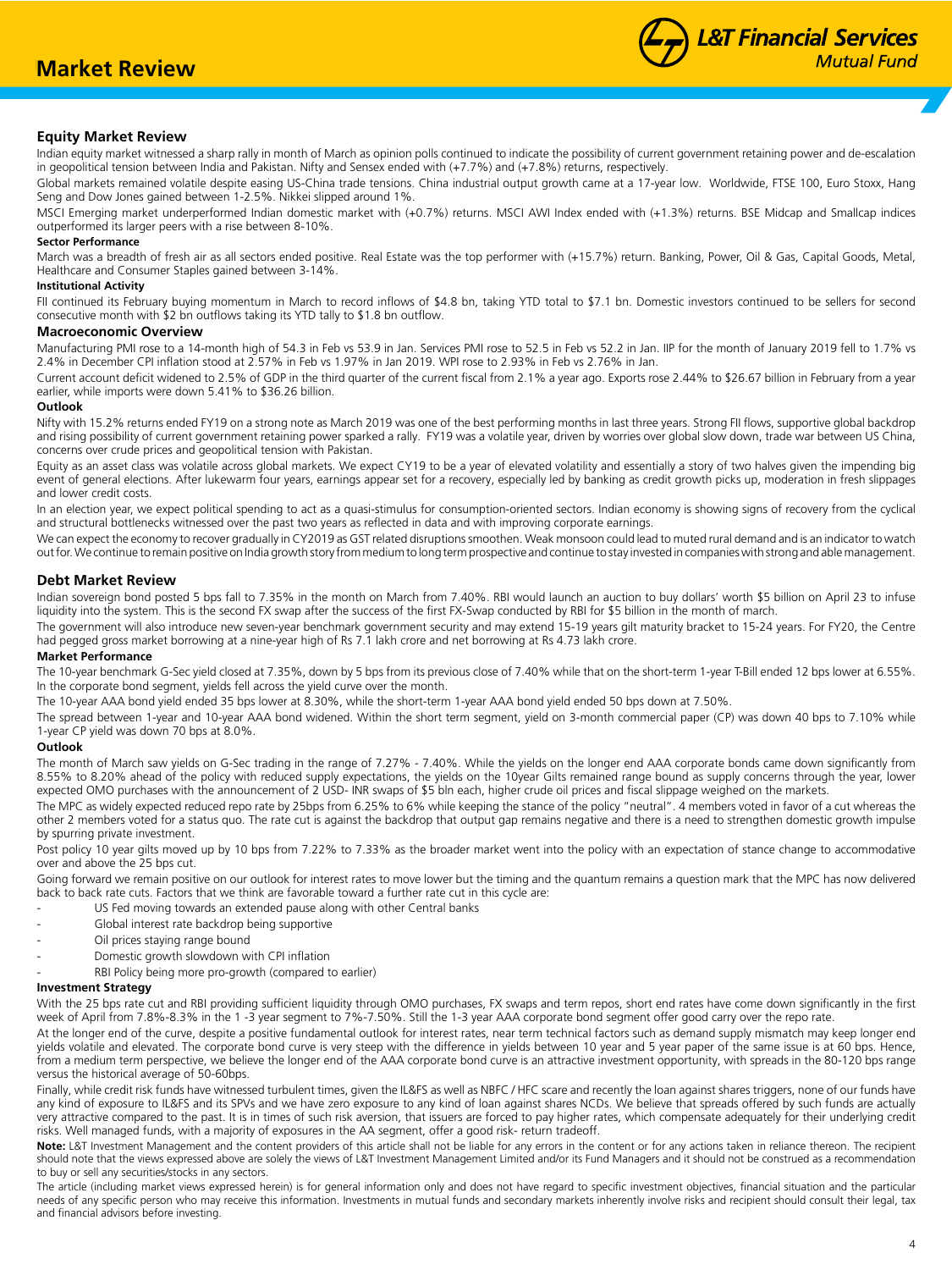## L&T Equity Fund

Data as on March 31, 2019

(as on March 29, 2019)  $\bar{\tau}$ Dividend Option - Regular Plan 30.202 Growth Option - Regular Plan 82.466 Dividend Option - Direct Plan 34.345 Growth Option - Direct Plan 86.090

Standard Deviation 12.50% R-Squared 0.94 Beta 0.93 Sharpe Ratio# 0.52

#Risk free rate assumed to be 6.30%

**NAV of Plans/Options** 

**Volatility Measures\*:**

\*Source: ICRA MFIE

**Date of Inception :**

Management Fees

**(Initial)**

**Crs)**

**Minimum Application size** 

**Monthly Average AUM (₹ In** 

Construction Project Consumer Non Durables

**Month end AUM (₹ In Crs)** 2,712.94

Software Banks

**Fund Details**

(based on 3-months Mibor NSE rate during last 3 months)

1.31% (Direct)

The Dividend Option offers Payout and Reinvestment facilities.

₹5,000 per application

25.11%

Mr. Karan Desai (w.e.f. Feb 2, 2017) (for investments in foreign securities)

2,637.01

Regular Plan May 16, 2005 Direct Plan January 01, 2013 **Total Expense Ratio+ :** 2.14% (Regular)

- Including Additional Expenses, B30 charges and GST on

Portfolio Turnover : 0.5056

- Total Expense Ratio is as on the last business day of the month

**Options** Growth and Dividend.

**Additional Investment** ₹1,000 per application **Minimum Redemption Size** ₹500 or 50 units **Fund Manager** Mr S. N. Lahiri and

**Benchmark** S&P BSE-500 TRI Index

**% Sector Allocation**



## **Portfolio Allocation**

| <b>Name of Instrument</b>                                | $%$ to<br>Rating/<br><b>Industry</b><br><b>Net</b><br><b>Assets</b> | <b>Name of Instrument</b><br>Rating/<br><b>Industry</b>    | $%$ to<br><b>Net</b><br><b>Assets</b> |
|----------------------------------------------------------|---------------------------------------------------------------------|------------------------------------------------------------|---------------------------------------|
| <b>EQUITY &amp; EQUITY RELATED</b>                       |                                                                     | Graphite India Limited                                     | 0.88%                                 |
| Listed/Awaiting Listing on the Stock Exchanges           |                                                                     | Swaraj Engines Limited                                     | 0.02%                                 |
| <b>Banks</b>                                             |                                                                     | <b>WIM Plast Limited</b>                                   | 0.01%                                 |
| <b>ICICI Bank Limited</b>                                | 7.06%                                                               | <b>Petroleum Products</b>                                  |                                       |
| <b>HDFC Bank Limited</b>                                 | 6.51%                                                               | Reliance Industries Limited                                | 4.20%                                 |
| Axis Bank Limited                                        | 3.47%                                                               | Savita Oil Technologies Limited                            | 0.03%                                 |
| State Bank of India                                      | 2.84%                                                               | <b>Retailing</b>                                           |                                       |
| Kotak Mahindra Bank Limited                              | 2.17%                                                               | <b>Future Retail Limited</b>                               | 2.81%                                 |
| Indian Bank                                              | 1.76%                                                               | Future Lifestyle Fashions Limited                          | 0.82%                                 |
| <b>IDFC First Bank Limited</b>                           | 1.30%                                                               | <b>Telecom - Services</b>                                  |                                       |
| <b>Software</b>                                          |                                                                     | <b>Bharti Airtel Limited</b>                               | 2.01%                                 |
| Tata Consultancy Services Limited                        | 4.14%                                                               | Gas                                                        |                                       |
| Infosys Limited                                          | 3.18%                                                               | <b>GAIL India Limited</b>                                  | 1.48%                                 |
| <b>HCL Technologies Limited</b>                          | 2.53%                                                               | Aegis Logistics Limited                                    | 0.45%                                 |
| MphasiS Limited                                          | 1.46%                                                               | <b>Industrial Capital Goods</b>                            |                                       |
| Oracle Financial Services Software Limited               | 1.38%                                                               | <b>Bharat Electronics Limited</b>                          | 1.12%                                 |
| <b>Consumer Non Durables</b>                             |                                                                     | Apar Industries Limited                                    | 0.59%                                 |
| <b>ITC</b> Limited                                       | 2.92%                                                               | Skipper Limited                                            | 0.22%                                 |
| Colgate Palmolive (India) Limited                        | 1.84%                                                               | <b>Media &amp; Entertainment</b>                           |                                       |
| Hindustan Unilever Limited                               | 1.82%                                                               | Sun TV Network Limited                                     | 1.53%                                 |
| Asian Paints Limited                                     | 1.51%                                                               | <b>Fertilisers</b>                                         |                                       |
| <b>Construction Project</b>                              |                                                                     | Coromandel International Limited                           | 1.49%                                 |
| Larsen & Toubro Limited                                  | 5.69%                                                               | <b>Transportation</b>                                      |                                       |
| Ashoka Buildcon Limited                                  | 0.97%                                                               | Future Supply Chain Solutions Limited                      | 0.97%                                 |
| Techno Electric & Engineering Company                    | 0.33%                                                               | Container Corporation of India Limited                     |                                       |
| Limited                                                  |                                                                     | <b>Ferrous Metals</b>                                      |                                       |
| <b>Finance</b>                                           |                                                                     | Maharashtra Seamless Limited                               | 0.81%                                 |
| Housing Development Finance<br>Corporation Limited       | 3.62%                                                               | Tata Steel Limited                                         |                                       |
| Cholamandalam Investment and Finance Company             |                                                                     | <b>Auto Ancillaries</b>                                    |                                       |
| Limited                                                  | 1.64%                                                               | Tube Investment of India Limited                           | 0.76%                                 |
| ICICI Prudential Life Insurance Company                  | 0.86%                                                               | Paper                                                      |                                       |
| Limited                                                  |                                                                     | West Coast Paper Mills Limited                             | 0.50%                                 |
| General Insurance Corporation of India<br>Cement         | 0.63%                                                               | Auto                                                       |                                       |
| The Ramco Cements Limited                                | 2.71%                                                               | Bajaj Auto Limited                                         | 0.02%                                 |
|                                                          | 1.09%                                                               | Hero MotoCorp Limited                                      | 0.02%                                 |
| Ambuja Cements Limited<br>Grasim Industries Limited      | 1.05%                                                               | Mahindra & Mahindra Limited                                |                                       |
| Century Textiles & Industries Limited                    | 1.03%                                                               | <b>Pesticides</b>                                          |                                       |
| The India Cements Limited                                | 0.73%                                                               | Sharda Cropchem Limited                                    | 0.02%                                 |
| <b>Pharmaceuticals</b>                                   |                                                                     | Total                                                      | 97.23%                                |
|                                                          |                                                                     | <b>PREFERENCE SHARES</b>                                   |                                       |
| Sun Pharmaceutical Industries Limited                    | 2.61%<br>1.36%                                                      | <b>Listed / Awaiting listing on Stock Exchanges</b>        |                                       |
| Dr. Reddy's Laboratories Limited<br>Sanofi India Limited |                                                                     | Media & Entertainment                                      |                                       |
|                                                          | 1.15%                                                               | Zee Entertainment Enterprises Limited                      | 0.04%                                 |
| Lupin Limited                                            | 0.97%                                                               | Total                                                      | 0.04%                                 |
| <b>Industrial Products</b>                               |                                                                     | <b>OTHERS</b><br>(a) Tri Party Repo Dealing System (TREPS) | 2.73%                                 |
| Finolex Cables Limited                                   | 1.71%                                                               | (b) Net Receivables/(Payables)                             |                                       |
| AIA Engineering Limited                                  | 1.28%                                                               | <b>Net Assets</b>                                          | 100.00%                               |
| Supreme Industries Limited                               | 1.15%                                                               | <b>Total number of holdings</b>                            | 61                                    |

| SIP Performance of Growth Option as on March 29, 2019          |        |        |        |         |         |                           |
|----------------------------------------------------------------|--------|--------|--------|---------|---------|---------------------------|
| L&T Equity Fund - Regular Plan                                 | 1 Year | 3 Year | 5 Year | 7 Year  | 10 Year | <b>Since</b><br>Inception |
| Total Amount Invested (そ)                                      | 120000 | 360000 | 600000 | 840000  | 1200000 | 1670000                   |
| Market value of the invested amount $(\bar{\tau})$             | 122314 | 403825 | 752135 | 1300299 | 2279164 | 4446158                   |
| Scheme Returns (%)                                             | 3.65   | 7.65   | 9.00   | 12.30   | 12.34   | 13.09                     |
| Total Value of S&P BSE-500 TRI Index (B*) ( $\overline{\xi}$ ) | 126368 | 428420 | 804010 | 360706  | 2313416 | 4186993                   |
| S&P BSE-500 TRI Index Returns (B*) (%)                         | 10.16  | 11.70  | 11.69  | 13.57   | 12.62   | 12.32                     |
| Total Value of S&P BSE SENSEX TRI (AB*) (₹)                    | 130198 | 452351 | 823915 | 1356164 | 2291918 | 4169561                   |
| S&P BSE SENSEX TRI Returns (AB*) (%)                           | 16.41  | 15.50  | 12.68  | 13.48   | 12.44   | 12.27                     |

Past performance may or may not be sustained in the future. Returns greater than 1 year period are compounded annualized. Dividends are assumed to be reinvested and bonus is adjusted. Load is not taken into consideration. For SIP returns, monthly investment of  $\bar{\tau}$  10000 invested on the 1st day of every month has been considered. \*B: Scheme Benchmark, AB: Additional Benchmark

**Investment objective:** To generate long-term capital growth from a diversified portfolio of predominantly equity and equity-related securities.

**Exit Load:** Effective April 01, 2019 the Exit load of the scheme has been changed. To know the latest Exit Load please refer the website of the Mutual Fund - www.lntmf.com.

L&T Tax Saver Fund is merged with L&T Equity Fund. effective from May 14, 2018.

0.02% 0.04% 0.50% 0.76% 0.81% 0.97% 1.49% 1.57% 1.93% 1.93% 2.01% 3.63% 4.23% 5.05% 6.09% 6.61% 6.75% 6.99% 8.09% 12.69%

Pesticides<sup>1</sup> **Auto** Paper Auto Ancillaries Ferrous Metals **Transportation** Fertilisers

Gas

Media & Entertainment

Industrial Capital Goods Telecom - Services Retailing Petroleum Products Industrial Products Pharmaceuticals Cement Finance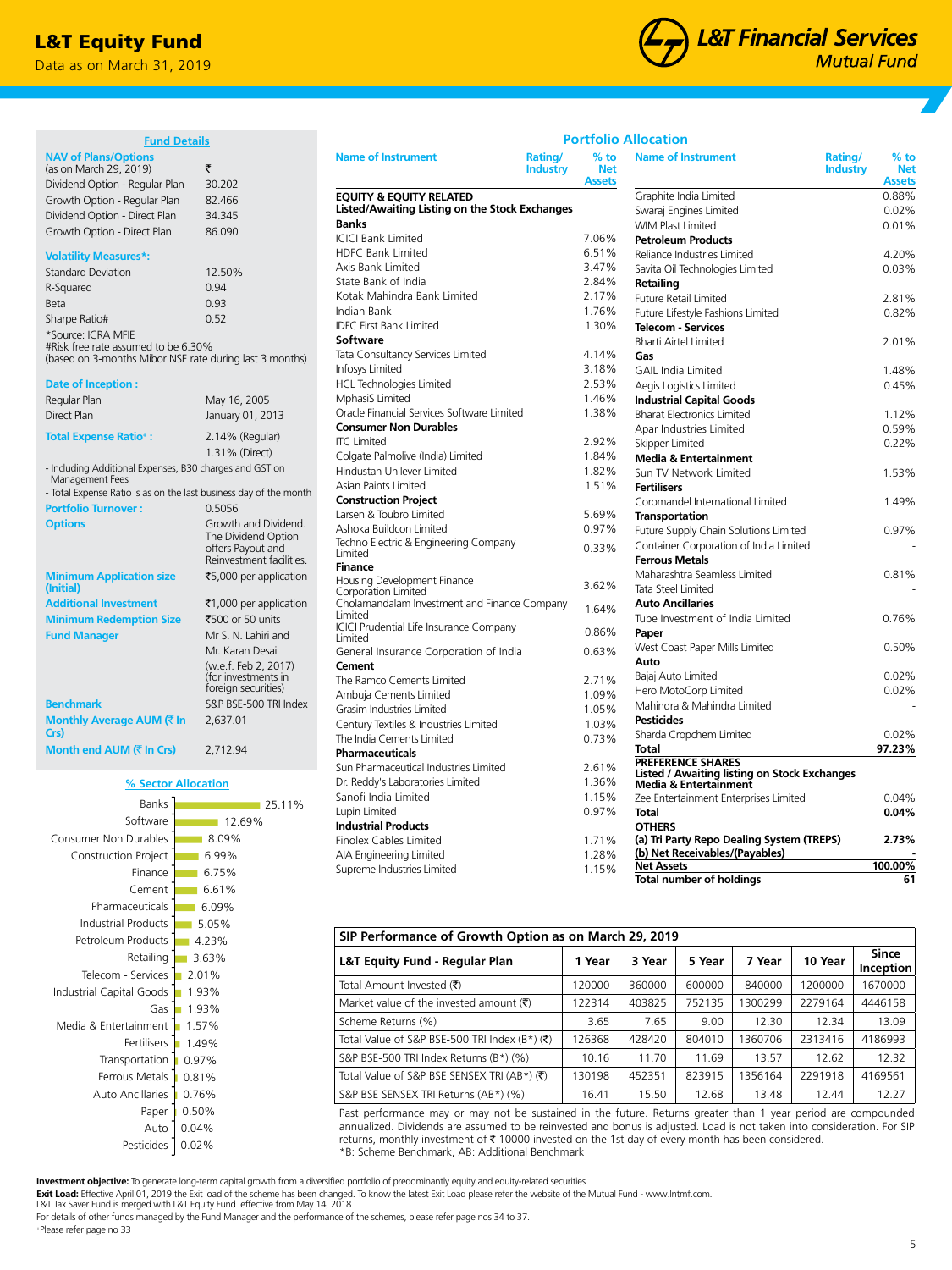## L&T Tax Advantage Fund

Data as on March 31, 2019



**% to Net Assets**

**Name of Instrument Rating/** 

## **Portfolio Allocation**

**% to Net Assets**

| <b>Fund Details</b>                                                                                                     |                                                                |
|-------------------------------------------------------------------------------------------------------------------------|----------------------------------------------------------------|
| <b>NAV of Plans/Options</b><br>(as on March 29, 2019)<br>Dividend Option - Regular Plan<br>Growth Option - Regular Plan | ₹<br>21.259<br>53.810                                          |
| Dividend Option - Direct Plan<br>Growth Option - Direct Plan                                                            | 25.747<br>56.061                                               |
| <b>Volatility Measures*:</b><br><b>Standard Deviation</b>                                                               | 12.87%                                                         |
| R-Squared                                                                                                               | 0.87                                                           |
| <b>Beta</b>                                                                                                             | 0.94                                                           |
| Sharpe Ratio#                                                                                                           | 0.66                                                           |
| *Source: ICRA MFIE<br>#Risk free rate assumed to be 6.30%<br>(based on 3-months Mibor NSE rate during last 3 months)    |                                                                |
| Date of Inception:                                                                                                      |                                                                |
| Regular Plan                                                                                                            | February 27, 2006                                              |
| Direct Plan                                                                                                             | January 01, 2013                                               |
| <b>Total Expense Ratio<sup>+</sup>:</b>                                                                                 | 2.17% (Regular)<br>1.65% (Direct)                              |
| - Including Additional Expenses, B30 charges and GST on<br>Management Fees                                              |                                                                |
| - Total Expense Ratio is as on the last business day of the month                                                       |                                                                |
| <b>Portfolio Turnover:</b>                                                                                              | 0.3782                                                         |
| <b>Options</b>                                                                                                          | Growth and Dividend.<br>The Dividend Option<br>offers Payout.  |
| <b>Minimum Application size</b><br>(Initial)                                                                            | ₹500 per application<br>and in multiples of ₹500<br>thereafter |
| <b>Additional Investment</b>                                                                                            | ₹500 per application<br>and in multiples of ₹500<br>thereafter |
| <b>Minimum Redemption Size</b>                                                                                          | ₹500 or 50 units                                               |
| <b>Fund Manager</b>                                                                                                     | Mr S. N. Lahiri                                                |
| <b>Benchmark</b>                                                                                                        | S&P BSE 200 TRI Index                                          |
| Monthly Average AUM (₹<br>In Crs)                                                                                       | 3,246.32                                                       |
| Month end AUM (₹ In Crs)                                                                                                | 3,337.72                                                       |
|                                                                                                                         |                                                                |

#### **% Sector Allocation** Accessories | 1.40% 0.00% Auto Construction | 0.44% Pesticides | 0.55% Ferrous Metals | 0.58% Paper **1** 0.73% 0.91% Chemicals Textile Products 1.27% Industrial Capital Goods 1 1.31% Media & Entertainment | 1.33% Gas 1.73% 2.01% Telecom - Services 2.10%  $-3.32%$  $-4.00%$ 5.49% 6.14% 6.19% 6.24% 8.95% 10.40% 24.80% Auto Ancillaries Industrial Products Petroleum Products Retailing Cement Construction Project Consumer Non Durables Pharmaceuticals Finance Software Banks 8.02%

| Listed/Awaiting Listing on the Stock Exchanges  |       | Future Lifestyle Fashions Limited            | 1.05%    |
|-------------------------------------------------|-------|----------------------------------------------|----------|
| <b>Banks</b>                                    |       | <b>Petroleum Products</b>                    |          |
| <b>HDFC Bank Limited</b>                        | 6.23% | Reliance Industries Limited                  | 4.00%    |
| <b>ICICI Bank Limited</b>                       | 6.22% | <b>Industrial Products</b>                   |          |
| Axis Bank Limited                               | 3.01% | Graphite India Limited                       | 1.74%    |
| State Bank of India                             | 2.83% | Finolex Cables Limited                       | 0.88%    |
| <b>RBL Bank Limited</b>                         | 2.62% | Greaves Cotton Limited                       | 0.36%    |
| Kotak Mahindra Bank Limited                     | 2.19% | <b>WIM Plast Limited</b>                     | 0.34%    |
| City Union Bank Limited                         | 1.69% | <b>Telecom - Services</b>                    |          |
| IndusInd Bank Limited                           | 0.01% | <b>Bharti Airtel Limited</b>                 | 2.10%    |
| Software                                        |       | <b>Auto Ancillaries</b>                      |          |
| Tata Consultancy Services Limited               | 3.69% | Tube Investment of India Limited             | 1.28%    |
| Infosys Limited                                 | 3.16% | <b>TVS Srichakra Limited</b>                 | 0.73%    |
| <b>HCL Technologies Limited</b>                 | 2.37% | Gas                                          |          |
| Oracle Financial Services Software Limited      | 1.18% | <b>GAIL India Limited</b>                    | 0.99%    |
| Finance                                         |       | Aegis Logistics Limited                      | 0.74%    |
| Housing Development Finance Corporation Limited | 3.83% | Telecom - Equipment & Accessories            |          |
| Cholamandalam Investment and Finance            |       | Sterlite Technologies Limited                | 1.40%    |
| Company Limited                                 | 1.77% | <b>Industrial Capital Goods</b>              |          |
| General Insurance Corporation of India          | 1.39% | <b>Bharat Electronics Limited</b>            | 1.08%    |
| <b>ICICI Prudential Life Insurance</b>          | 1.00% | Skipper Limited                              | 0.23%    |
| Company Limited                                 |       | <b>Media &amp; Entertainment</b>             |          |
| <b>CARE Ratings Limited</b>                     | 0.96% | Sun TV Network Limited                       | 1.31%    |
| <b>Pharmaceuticals</b>                          |       | <b>Textile Products</b>                      |          |
| Sun Pharmaceutical Industries Limited           | 2.38% | K.P.R. Mill Limited                          | 1.27%    |
| <b>IPCA Laboratories Limited</b>                | 1.68% | <b>Chemicals</b>                             |          |
| Sanofi India Limited                            | 1.11% | Aarti Industries Limited                     | 0.91%    |
| Abbott India Limited                            | 1.09% | Paper                                        |          |
| Lupin Limited                                   | 0.93% | Emami Paper Limited                          | 0.73%    |
| Alkem Laboratories Limited                      | 0.83% | <b>Ferrous Metals</b>                        |          |
| <b>Consumer Non Durables</b>                    |       | Ratnamani Metals & Tubes Limited             | 0.58%    |
| <b>ITC Limited</b>                              | 2.64% | <b>Pesticides</b>                            |          |
| Jubilant Foodworks Limited                      | 1.27% | Sharda Cropchem Limited                      | 0.55%    |
| Asian Paints Limited                            | 1.20% | Construction                                 |          |
| Berger Paints India Limited                     | 1.13% | Somany Ceramics Limited                      | 0.44%    |
| <b>Construction Project</b>                     |       | Auto                                         |          |
| Larsen & Toubro Limited                         | 3.13% | Mahindra & Mahindra Limited                  |          |
| Engineers India Limited                         | 1.38% | Total                                        | 97.89%   |
| Ashoka Buildcon Limited                         | 1.19% | <b>PREFERENCE SHARES</b>                     |          |
| Techno Electric & Engineering                   | 0.49% | Listed / Awaiting listing on Stock Exchanges |          |
| Company Limited                                 |       | <b>Media &amp; Entertainment</b>             |          |
| Cement                                          |       | Zee Entertainment Enterprises Limited        | 0.02%    |
| The Ramco Cements Limited                       | 2.50% | Total                                        | 0.02%    |
| <b>ACC Limited</b>                              | 1.51% | <b>Others</b>                                |          |
| Ambuja Cements Limited                          | 1.15% | (a) Tri Party Repo Dealing System (TREPS)    | 2.34%    |
| Century Textiles & Industries Limited           | 0.98% | (b) Net Receivables/(Payables)               | $-0.25%$ |
| Retailing                                       |       | <b>Net Assets</b>                            | 100.00%  |
| Future Retail Limited                           | 3.24% | <b>Total number of holdings</b>              | 60       |
|                                                 |       |                                              |          |

**Name of Instrument Rating/** 

**EQUITY & EQUITY RELATED**

**Industry**

| <b>Assets</b>  | <b>Industry</b>                                     | <b>Assets</b> |
|----------------|-----------------------------------------------------|---------------|
|                | <b>Trent Limited</b>                                | 1.20%         |
|                | Future Lifestyle Fashions Limited                   | 1.05%         |
|                | <b>Petroleum Products</b>                           |               |
| 6.23%          | Reliance Industries Limited                         | 4.00%         |
| 6.22%          | <b>Industrial Products</b>                          |               |
| 3.01%          | Graphite India Limited                              | 1.74%         |
| 2.83%          | <b>Finolex Cables Limited</b>                       | 0.88%         |
| 2.62%          | <b>Greaves Cotton Limited</b>                       | 0.36%         |
| 2.19%          | <b>WIM Plast Limited</b>                            | 0.34%         |
| 1.69%          | <b>Telecom - Services</b>                           |               |
| 0.01%          | <b>Bharti Airtel Limited</b>                        | 2.10%         |
|                | <b>Auto Ancillaries</b>                             |               |
| 3.69%          | Tube Investment of India Limited                    | 1.28%         |
| 3.16%          | <b>TVS Srichakra Limited</b>                        | 0.73%         |
| 2.37%          | Gas                                                 |               |
| 1.18%          | <b>GAIL India Limited</b>                           | 0.99%         |
|                | Aegis Logistics Limited                             | 0.74%         |
| 3.83%          | Telecom - Equipment & Accessories                   |               |
| 1.77%          | Sterlite Technologies Limited                       | 1.40%         |
|                | <b>Industrial Capital Goods</b>                     |               |
| 1.39%          | <b>Bharat Electronics Limited</b>                   | 1.08%         |
| 1.00%          | Skipper Limited                                     | 0.23%         |
|                | <b>Media &amp; Entertainment</b>                    |               |
| 0.96%          | Sun TV Network Limited                              | 1.31%         |
|                | <b>Textile Products</b>                             |               |
| 2.38%          | K.P.R. Mill Limited                                 | 1.27%         |
| 1.68%          | <b>Chemicals</b>                                    |               |
| 1.11%          | Aarti Industries Limited                            | 0.91%         |
| 1.09%          | Paper                                               |               |
| 0.93%          | Emami Paper Limited                                 | 0.73%         |
| 0.83%          | <b>Ferrous Metals</b>                               |               |
|                | Ratnamani Metals & Tubes Limited                    | 0.58%         |
| 2.64%          | <b>Pesticides</b>                                   |               |
| 1.27%          | Sharda Cropchem Limited                             | 0.55%         |
| 1.20%<br>1.13% | Construction                                        |               |
|                | Somany Ceramics Limited                             | 0.44%         |
| 3.13%          | Auto                                                |               |
| 1.38%          | Mahindra & Mahindra Limited                         |               |
| 1.19%          | <b>Total</b>                                        | 97.89%        |
|                | <b>PREFERENCE SHARES</b>                            |               |
| 0.49%          | <b>Listed / Awaiting listing on Stock Exchanges</b> |               |
|                | <b>Media &amp; Entertainment</b>                    |               |
| 2.50%          | Zee Entertainment Enterprises Limited               | 0.02%         |
| 1.51%          | Total                                               | 0.02%         |
| 1.15%          | <b>Others</b>                                       |               |
| 0.98%          | (a) Tri Party Repo Dealing System (TREPS)           | 2.34%         |
|                | (b) Net Receivables/(Payables)                      | $-0.25%$      |
| 2710L          | <b>Net Assets</b>                                   | 100.00%       |

## **SIP Performance of Growth Option as on March 29, 2019**

| L&T Tax Advantage Fund -<br><b>Regular Plan</b>               | 1 Year  | 3 Year | 5 Year | 7 Year  | 10 Year | Since<br>Inception |
|---------------------------------------------------------------|---------|--------|--------|---------|---------|--------------------|
| Total Amount Invested (そ)                                     | 120000  | 360000 | 600000 | 840000  | 1200000 | 1580000            |
| Market value of the invested amount $(\bar{\tau})$            | 119412  | 400323 | 771602 | 1345391 | 2385313 | 4057923            |
| Scheme Returns (%)                                            | $-0.92$ | 7.06   | 10.03  | 13.25   | 13.19   | 13.39              |
| Total Value of S&P BSE 200 TRI (B*) $(\overline{\mathbf{z}})$ | 127329  | 433727 | 810784 | 1366492 | 2325921 | 3713624            |
| S&P BSE 200 TRI Returns (B*) (%)                              | 11.71   | 12.56  | 12.03  | 13.69   | 12.72   | 12.18              |
| Total Value of S&P BSE SENSEX TRI (AB*) (₹)                   | 130198  | 452351 | 823915 | 1356164 | 2291918 | 3627378            |
| S&P BSE SENSEX TRI Returns (AB*) (%)                          | 16.41   | 15.50  | 12.68  | 13.48   | 12.44   | 11.86              |

Past performance may or may not be sustained in the future. Returns greater than 1 year period are compounded annualized. Dividends are assumed to be reinvested and bonus is adjusted. Load is not taken into consideration. For SIP<br>returns, monthly investment of ₹ 10000 invested on the 1st day of every month has been considered. \*B: Scheme Benchmark, AB: Additional Benchmark

**Investment objective:** To generate long-term capital growth from a diversified portfolio of predominantly equity and equity-related securities.

**Exit Load:** Nil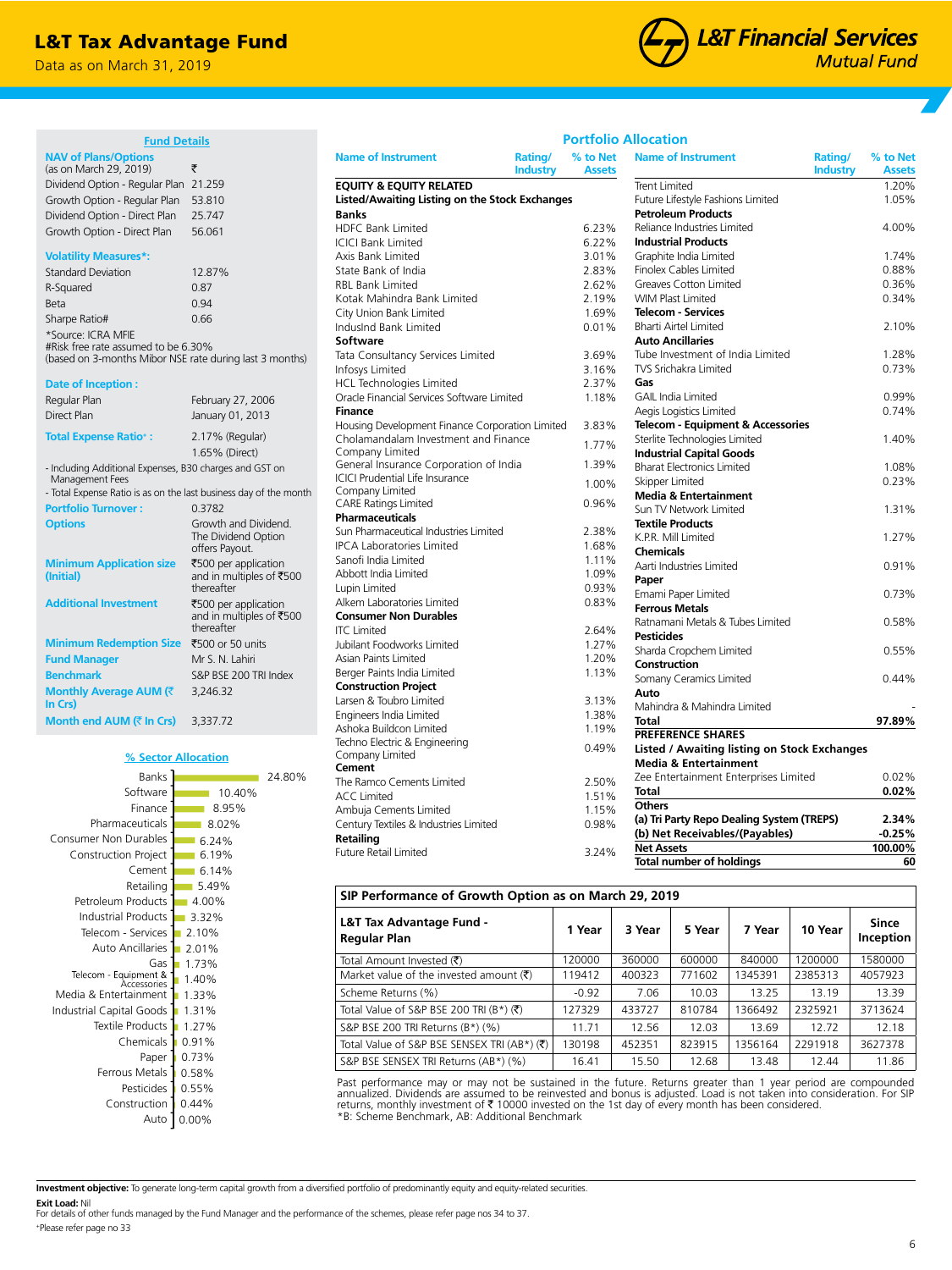## L&T Large and Midcap Fund (Formerly known as L&T India Special Situations Fund)<sup>®</sup>

Data as on March 31, 2019 Data as on March 31, 2019

| <b>Fund Details</b>                                                                                                                                                                                                     |                                                                                              |
|-------------------------------------------------------------------------------------------------------------------------------------------------------------------------------------------------------------------------|----------------------------------------------------------------------------------------------|
| <b>NAV of Plans/Options</b><br>(as on March 29, 2019)<br>Dividend Option - Regular Plan<br>Growth Option - Regular Plan<br>Dividend Option - Direct Plan<br>Growth Option - Direct Plan                                 | ₹<br>25.813<br>47.208<br>28.624<br>49.413                                                    |
| <b>Volatility Measures*:</b><br><b>Standard Deviation</b><br>R-Squared<br>Beta<br>Sharpe Ratio#<br>*Source: ICRA MFIE<br>#Risk free rate assumed to be 6.30%<br>(based on 3-months Mibor NSE rate during last 3 months) | 14.26%<br>0.85<br>1.03<br>0.46                                                               |
| Date of Inception:<br>Regular Plan<br>Direct Plan                                                                                                                                                                       | May 22, 2006<br>January 01, 2013                                                             |
| <b>Portfolio Turnover:</b><br><b>Total Expense Ratio*:</b>                                                                                                                                                              | 0.5807<br>2.27% (Regular)<br>1.27% (Direct)                                                  |
| - Including Additional Expenses, B30 charges and GST on<br>Management Fees<br>- Total Expense Ratio is as on the last business day of the month                                                                         |                                                                                              |
| <b>Options</b>                                                                                                                                                                                                          | Growth and Dividend.<br>The Dividend Option<br>offers Payout and<br>Reinvestment facilities. |
| <b>Minimum Application size</b><br>(Initial)                                                                                                                                                                            | ₹5,000 per application                                                                       |
| <b>Additional Investment</b>                                                                                                                                                                                            | ₹1,000 per application                                                                       |
| <b>Minimum Redemption Size</b>                                                                                                                                                                                          | ₹500 or 50 units                                                                             |
| <b>Fund Manager</b>                                                                                                                                                                                                     | Mr S. N. Lahiri and                                                                          |
|                                                                                                                                                                                                                         | Mr. Karan Desai<br>(w.e.f. Feb 2, 2017) (for<br>investments in foreign<br>securities)        |
| <b>Benchmark</b>                                                                                                                                                                                                        | S&P BSE 200 TRI Index                                                                        |
| Monthly Average AUM (₹<br>In Crs)                                                                                                                                                                                       | 1,373.26                                                                                     |
| Month end AUM (₹ In Crs)                                                                                                                                                                                                | 1,418.64                                                                                     |



|             | <b>RBL Bank Limited</b>           | 4.64% |
|-------------|-----------------------------------|-------|
|             | Axis Bank Limited                 | 4.50% |
|             | <b>HDFC Bank Limited</b>          | 4.39% |
|             | State Bank of India               | 4.18% |
|             | City Union Bank Limited           | 2.42% |
|             | <b>IDFC First Bank Limited</b>    | 1.09% |
|             | Bank of Baroda                    | 1.01% |
| t 3 months) | Software                          |       |
|             | Tata Consultancy Services Limited | 4.01% |
|             | Infosys Limited                   | 2.87% |
|             | <b>HCL Technologies Limited</b>   | 2.73% |
| 13          | MphasiS Limited                   | 2.64% |

**Name of Instrument Rating/** 

| וסנס כטוואנונסווכץ אפו אוכפא בוודוונפט     | 4.VI/0 |
|--------------------------------------------|--------|
| Infosys Limited                            | 2.87%  |
| <b>HCL Technologies Limited</b>            | 2.73%  |
| MphasiS Limited                            | 2.64%  |
| Oracle Financial Services Software Limited | 0.57%  |
| <b>Consumer Non Durables</b>               |        |
| Emami Limited                              | 2.22%  |
| Jubilant Foodworks Limited                 | 2.21%  |
| <b>ITC</b> Limited                         | 1.92%  |
| Hindustan Unilever Limited                 | 1.44%  |
| Akzo Nobel India Limited                   | 1.35%  |
| Colgate Palmolive (India) Limited          | 1.29%  |
| <b>Pharmaceuticals</b>                     |        |
| Torrent Pharmaceuticals Limited            | 2.58%  |
| Sun Pharmaceutical Industries Limited      | 2.40%  |
| Abbott India Limited                       | 1.96%  |
| Lupin Limited                              | 0.96%  |
| <b>Industrial Products</b>                 |        |
| AIA Engineering Limited                    | 2.10%  |
| <b>Finolex Cables Limited</b>              | 2.08%  |
| Supreme Industries Limited                 | 1.46%  |
| Swaraj Engines Limited                     | 0.64%  |
| Graphite India Limited                     | 0.50%  |
| <b>WIM Plast Limited</b>                   | 0.32%  |
| Cement                                     |        |
| <b>ACC Limited</b>                         | 2.44%  |
| Century Textiles & Industries Limited      | 1.61%  |
| The India Cements Limited                  | 1.09%  |

**L&T Financial Services Mutual Fund** 

## **Portfolio Allocation**

| <b>Name of Instrument</b>                      | Rating/<br><b>Industry</b> | % to Net<br><b>Assets</b> | <b>Name of Instrument</b><br>Rating/<br><b>Industry</b>            | % to Net<br><b>Assets</b> |
|------------------------------------------------|----------------------------|---------------------------|--------------------------------------------------------------------|---------------------------|
| <b>EQUITY &amp; EQUITY RELATED</b>             |                            |                           | Finance                                                            |                           |
| Listed/Awaiting Listing on the Stock Exchanges |                            |                           | Cholamandalam Investment and                                       | 3.10%                     |
| <b>Banks</b>                                   |                            |                           | <b>Finance Company Limited</b>                                     |                           |
| <b>ICICI Bank Limited</b>                      |                            | 5.81%                     | <b>ICICI Securities Limited</b>                                    | 0.92%                     |
| <b>RBL Bank Limited</b>                        |                            | 4.64%                     | <b>ICICI Prudential Life Insurance Company</b><br>Limited          | 0.83%                     |
| Axis Bank Limited                              |                            | 4.50%                     | <b>Construction Project</b>                                        |                           |
| <b>HDFC Bank Limited</b>                       |                            | 4.39%                     | Larsen & Toubro Limited                                            | 4.37%                     |
| State Bank of India                            |                            | 4.18%                     | <b>Petroleum Products</b>                                          |                           |
| City Union Bank Limited                        |                            | 2.42%                     | Reliance Industries Limited                                        | 3.99%                     |
| <b>IDFC First Bank Limited</b>                 |                            | 1.09%                     | Retailing                                                          |                           |
| Bank of Baroda                                 |                            | 1.01%                     | <b>Future Retail Limited</b>                                       | 2.62%                     |
| Software                                       |                            |                           | Future Lifestyle Fashions Limited                                  | 1.05%                     |
| Tata Consultancy Services Limited              |                            | 4.01%                     | <b>Telecom - Services</b>                                          |                           |
| Infosys Limited                                |                            | 2.87%                     | <b>Bharti Airtel Limited</b>                                       | 2.04%                     |
| <b>HCL Technologies Limited</b>                |                            | 2.73%                     | <b>Auto Ancillaries</b>                                            |                           |
| MphasiS Limited                                |                            | 2.64%                     | Amara Raja Batteries Limited                                       | 1.12%                     |
| Oracle Financial Services Software Limited     |                            | 0.57%                     | Varroc Engineering Limited                                         | 0.74%                     |
| <b>Consumer Non Durables</b>                   |                            |                           | Construction                                                       |                           |
| Emami Limited                                  |                            | 2.22%                     | <b>Brigade Enterprises Limited</b>                                 | 1.03%                     |
| Jubilant Foodworks Limited                     |                            | 2.21%                     | Poddar Housing and Development Limited                             | 0.48%                     |
| <b>ITC</b> Limited                             |                            | 1.92%                     | Arihant Superstructures Limited                                    | 0.27%                     |
| Hindustan Unilever Limited                     |                            | 1.44%                     | Gas                                                                |                           |
| Akzo Nobel India Limited                       |                            | 1.35%                     | Petronet LNG Limited                                               | 1.53%                     |
| Colgate Palmolive (India) Limited              |                            | 1.29%                     | Telecom - Equipment & Accessories                                  |                           |
| <b>Pharmaceuticals</b>                         |                            |                           | Sterlite Technologies Limited                                      | 0.85%                     |
| Torrent Pharmaceuticals Limited                |                            | 2.58%                     | <b>Textiles - Cotton</b>                                           |                           |
| Sun Pharmaceutical Industries Limited          |                            | 2.40%                     | <b>RSWM Limited</b>                                                | 0.74%                     |
| Abbott India Limited                           |                            | 1.96%                     | <b>Industrial Capital Goods</b>                                    |                           |
| Lupin Limited                                  |                            | 0.96%                     | Skipper Limited                                                    | 0.25%                     |
| <b>Industrial Products</b>                     |                            |                           | Total                                                              | 97.36%                    |
| AIA Engineering Limited                        |                            | 2.10%                     | <b>DEBT INSTRUMENTS</b>                                            |                           |
| <b>Finolex Cables Limited</b>                  |                            | 2.08%                     | <b>Fixed Rates Bonds - Corporate</b>                               |                           |
| Supreme Industries Limited                     |                            | 1.46%                     | <b>Listed/Awaiting listing on Stock Exchanges</b>                  |                           |
| Swaraj Engines Limited                         |                            | 0.64%                     | <b>Blue Dart Express Limited</b><br><b>ICRA AA</b>                 | 0.01%                     |
| Graphite India Limited                         |                            | 0.50%                     | Total                                                              | 0.01%                     |
| <b>WIM Plast Limited</b>                       |                            | 0.32%                     | <b>OTHERS</b>                                                      |                           |
| Cement                                         |                            |                           | (a) Tri Party Repo Dealing System (TREPS)                          | 2.04%                     |
| <b>ACC Limited</b>                             |                            | 2.44%                     | (b) Net Receivables/(Payables)                                     | 0.59%                     |
| Century Textiles & Industries Limited          |                            | 1.61%                     | <b>Net Assets</b><br><b>Total number of holdings</b>               | 100.00%<br>49             |
| The India Cements Limited                      |                            | 1.09%                     | All corporate ratings are assigned by rating agencies like CRISIL. |                           |

agned by rating age CARE; ICRA; IND.

| SIP Performance of Growth Option as on March 29, 2019          |        |        |        |         |         |                           |  |  |  |
|----------------------------------------------------------------|--------|--------|--------|---------|---------|---------------------------|--|--|--|
| L&T Large and Midcap Fund <sup>*8</sup><br><b>Regular Plan</b> | 1 Year | 3 Year | 5 Year | 7 Year  | 10 Year | <b>Since</b><br>Inception |  |  |  |
| Total Amount Invested (₹)                                      | 120000 | 360000 | 600000 | 840000  | 1200000 | 1550000                   |  |  |  |
| Market value of the invested amount $(\overline{\tau})$        | 120166 | 394258 | 743080 | 1305442 | 2371319 | 3772273                   |  |  |  |
| Scheme Returns (%)                                             | 0.26   | 6.03   | 8.52   | 12.41   | 13.08   | 12.92                     |  |  |  |
| Total Value of S&P BSE 200 TRI (B*) $(\overline{\xi})$         | 127329 | 433727 | 810784 | 1366492 | 2325921 | 3591158                   |  |  |  |
| S&P BSE 200 TRI Returns (B*) (%)                               | 11.71  | 12.56  | 12.03  | 13.69   | 12.72   | 12.23                     |  |  |  |
| Total Value of S&P BSE SENSEX TRI (AB*) (₹)                    | 130198 | 452351 | 823915 | 1356164 | 2291918 | 3504276                   |  |  |  |
| S&P BSE SENSEX TRI Returns (AB*) (%)                           | 16.41  | 15.50  | 12.68  | 13.48   | 12.44   | 11.89                     |  |  |  |

Past performance may or may not be sustained in the future. Returns greater than 1 year period are compounded annualized. Dividends are assumed to be reinvested and bonus is adjusted. Load is not taken into consideration. For SIP returns, monthly investment of ₹ 10000 invested on the 1st day of every month has been considered. \*B: Scheme Benchmark, AB: Additional Benchmark. **‡** Formerly known as L&T India Special Situations Fund

**Investment objective:** To generate long-term capital growth from a diversified portfolio of predominantly equity and equity-related securities with minimum allocation of at least 35% each to large cap and mid cap companie ᵟPursuant to the circular issued by SEBI on 'Categorization and Rationalization of the Schemes, there has been change in the fundamental attribute(s) of the aforesaid effective from May 14, 2018.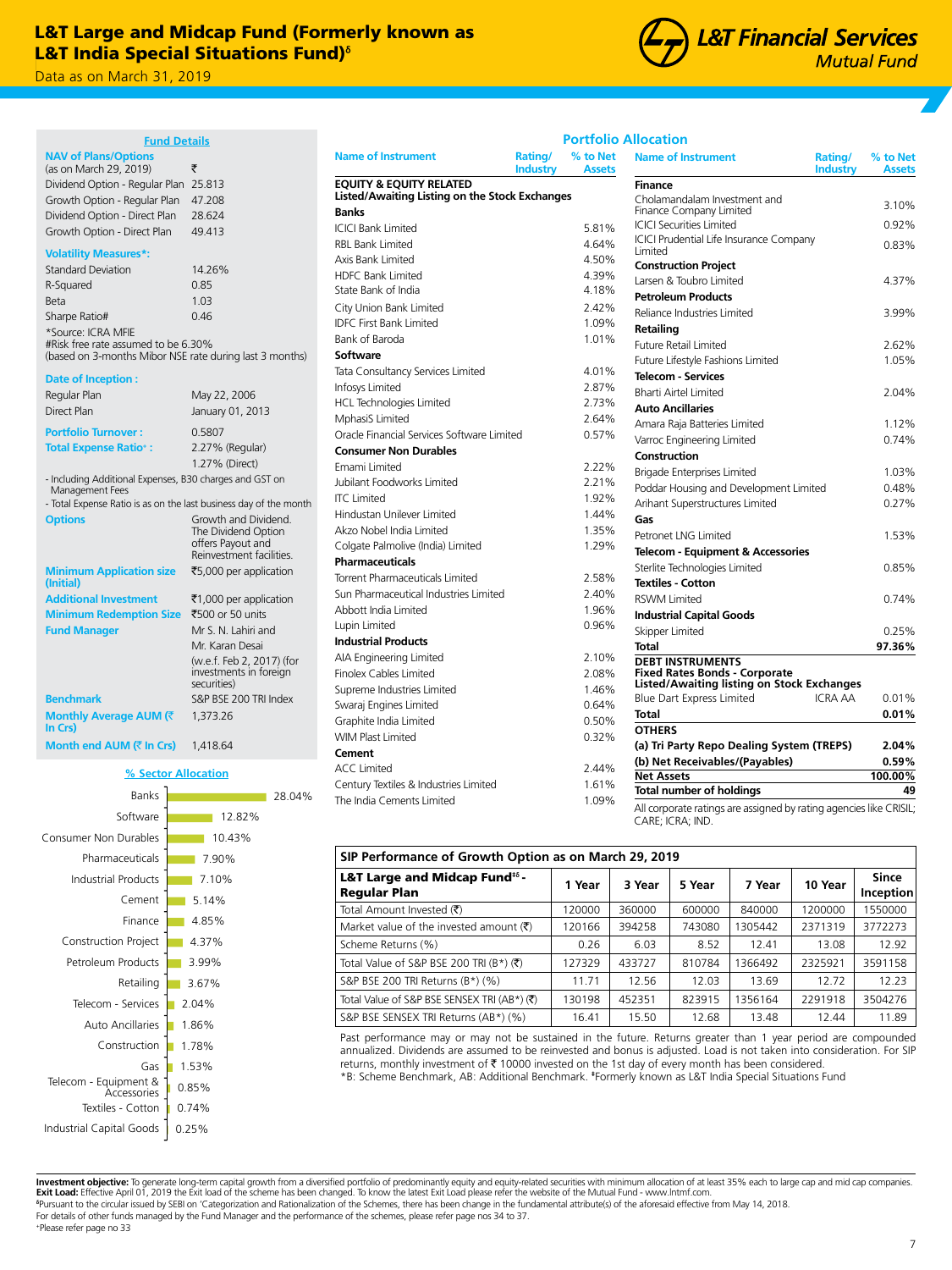## L&T India Large Cap Fund<sup>®</sup>

**Fund Details**

(based on 3-months Mibor NSE rate during last 3 months)

1.74% (Direct)

The Dividend option offers Dividend Payout and Dividend Reinvestment facilities.

`5,000 per application ₹1,000 per application

and Mr. Karan Desai (w.e.f. Feb 2, 2017) (for investments in foreign securities)

27.78%

Regular Plan **October 23, 2007** Direct Plan January 01, 2013 **Portfolio Turnover :** 0.2854 **Total Expense Ratio+ :** 2.68% (Regular)

- Including Additional Expenses, B30 charges and GST on

**Minimum Redemption Size ₹500 or 50 units Fund Manager** Mr Venugopal Manghat

**Benchmark** S&P BSE 100 TRI Index

**% Sector Allocation**

0.07% 0.63% 0.79%

1.37% 1.43% 1.67% 3.53% 3.84%  $-4.25%$ 6.02% 10.27% 10.53% 11.00% 11.56%

Construction | 0.91% Pesticides 1.08% Telecom - Services 1.29% Consumer Durables 1.32%

Retailing Gas Auto

Media & Entertainment Ferrous Metals Industrial Products

Industrial Capital Goods

Construction Project Pharmaceuticals Cement Petroleum Products Consumer Non Durables

448.86

- Total Expense Ratio is as on the last business day of the month **Options** Growth and Dividend.

Data as on March 31, 2019

(as on March 29, 2019)  $\frac{}{\sqrt[3]{2}}$ Dividend Option - Regular Plan 16.732 Growth Option - Regular Plan 27.062 Dividend Option - Direct Plan 18.006 Growth Option - Direct Plan 28.297

Standard Deviation 12.71% R-Squared 0.95 Beta 0.99 Sharpe Ratio# 0.46

#Risk free rate assumed to be 6.30%

**NAV of Plans/Options** 

**Volatility Measures\*:**

\*Source: ICRA MFIE

**Date of Inception :**

Management Fees

**Minimum Application size (Initial)**

**Monthly Average AUM (₹** 

**Month end AUM (₹ In Crs)** 461.93

Finance Software Banks

**In Crs)**



|  | <b>Portfolio Allocation</b> |
|--|-----------------------------|
|  |                             |

| <b>Name of Instrument</b><br>Rating/<br><b>Industry</b>               | % to Net<br><b>Assets</b> | <b>Name of Instrument</b><br>Rating/<br>Industry    | % to Net<br><b>Assets</b> |
|-----------------------------------------------------------------------|---------------------------|-----------------------------------------------------|---------------------------|
| <b>EQUITY &amp; EQUITY RELATED</b>                                    |                           | Pfizer Limited                                      | 0.36%                     |
| Listed/Awaiting Listing on the Stock Exchanges<br><b>Banks</b>        |                           | Cipla Limited                                       | 0.36%                     |
| <b>HDFC Bank Limited</b>                                              | 9.14%                     | Lupin Limited                                       | 0.17%                     |
| <b>ICICI Bank Limited</b>                                             | 7.27%                     | <b>Construction Project</b>                         |                           |
| State Bank of India                                                   | 4.47%                     | Larsen & Toubro Limited                             | 3.84%                     |
| Axis Bank Limited                                                     | 4.28%                     | Auto                                                |                           |
| Kotak Mahindra Bank Limited                                           | 2.62%                     | Maruti Suzuki India Limited                         | 1.78%                     |
| <b>Software</b>                                                       |                           | Mahindra & Mahindra Limited                         | 1.20%                     |
| Infosys Limited                                                       | 4.83%                     | Hero MotoCorp Limited                               | 0.55%                     |
| Tata Consultancy Services Limited                                     | 3.86%                     | Gas                                                 |                           |
| Tech Mahindra Limited                                                 | 1.63%                     | <b>GAIL India Limited</b>                           | 1.36%                     |
| <b>HCL Technologies Limited</b>                                       | 1.24%                     | Petronet LNG Limited                                | 0.31%                     |
| <b>Finance</b>                                                        |                           | <b>Retailing</b>                                    |                           |
| Housing Development Finance                                           |                           | Future Retail Limited                               | 1.14%                     |
| Corporation Limited                                                   | 4.21%                     | <b>Trent Limited</b>                                | 0.29%                     |
| <b>ICICI Lombard General Insurance</b>                                | 2.08%                     | <b>Industrial Capital Goods</b>                     |                           |
| Company Limited                                                       |                           | <b>Bharat Electronics Limited</b>                   | 1.37%                     |
| Bajaj Finserv Limited                                                 | 2.04%<br>1.34%            | <b>Consumer Durables</b>                            |                           |
| Bajaj Finance Limited<br>Cholamandalam Investment and Finance Company |                           | <b>Titan Company Limited</b>                        | 1.32%                     |
| Limited                                                               | 1.33%                     | <b>Telecom - Services</b>                           |                           |
| <b>Consumer Non Durables</b>                                          |                           | <b>Bharti Airtel Limited</b>                        | 1.29%                     |
| <b>ITC Limited</b>                                                    | 4.32%                     | <b>Pesticides</b>                                   |                           |
| Hindustan Unilever Limited                                            | 2.25%                     | <b>UPL Limited</b>                                  | 1.08%                     |
| Asian Paints Limited                                                  | 1.85%                     | Construction                                        |                           |
| Nestle India Limited                                                  | 0.75%                     | Godrej Properties Limited                           | 0.91%                     |
| Britannia Industries Limited                                          | 0.58%                     | <b>Industrial Products</b>                          |                           |
| Berger Paints India Limited                                           | 0.48%                     | Graphite India Limited                              | 0.58%                     |
| Procter & Gamble Hygiene and Health Care                              | 0.30%                     | Cummins India Limited                               | 0.21%                     |
| Limited                                                               |                           | <b>Ferrous Metals</b>                               |                           |
| <b>Petroleum Products</b>                                             |                           | Tata Steel Limited                                  | 0.62%                     |
| Reliance Industries Limited                                           | 8.86%                     | Tata Steel Limited - Partly Paid Up                 | 0.01%                     |
| Hindustan Petroleum Corporation Limited                               | 1.41%                     | Total                                               | 99.27%                    |
| Cement                                                                |                           | <b>PREFERENCE SHARES</b>                            |                           |
| The Ramco Cements Limited                                             | 2.25%                     | <b>Listed / Awaiting listing on Stock Exchanges</b> |                           |
| Shree Cements Limited                                                 | 1.80%                     | Media & Entertainment                               |                           |
| UltraTech Cement Limited                                              | 1.19%                     | Zee Entertainment Enterprises Limited               | 0.07%                     |
| Ambuja Cements Limited                                                | 0.78%                     | Total                                               | 0.07%                     |
| <b>Pharmaceuticals</b>                                                |                           | <b>OTHERS</b>                                       |                           |
| Divi's Laboratories Limited                                           | 2.19%                     | (a) Tri Party Repo Dealing System (TREPS)           | 2.06%                     |
| Sun Pharmaceutical Industries Limited                                 | 0.71%                     | (b) Net Receivables/(Payables)                      | $-1.40%$                  |
| Dr. Reddy's Laboratories Limited                                      | 0.46%                     | <b>Net Assets</b>                                   | 100.00%                   |
|                                                                       |                           | <b>Total number of holdings</b>                     | 51                        |

| SIP Performance of Growth Option as on March 29, 2019    |        |        |        |         |         |                    |  |  |  |
|----------------------------------------------------------|--------|--------|--------|---------|---------|--------------------|--|--|--|
| L&T India Large Cap Fund <sup>®</sup><br>- Regular Plan  | 1 Year | 3 Year | 5 Year | 7 Year  | 10 Year | Since<br>Inception |  |  |  |
| Total Amount Invested (そ)                                | 120000 | 360000 | 600000 | 840000  | 1200000 | 1380000            |  |  |  |
| Market value of the invested amount $(\bar{\mathbf{x}})$ | 125820 | 411458 | 751697 | 1269940 | 2196046 | 2856081            |  |  |  |
| Scheme Returns (%)                                       | 9.27   | 8.92   | 8.98   | 11.63   | 11.64   | 12.03              |  |  |  |
| Total Value of S&P BSE 100 TRI (B*) (₹)                  | 128215 | 437902 | 810080 | 1349321 | 2288595 | 2893095            |  |  |  |
| S&P BSE 100 TRI Returns (B*) (%)                         | 13.16  | 13.22  | 12.00  | 13.33   | 12.42   | 12.24              |  |  |  |
| Total Value of S&P BSE SENSEX TRI<br>$(AB^*)$ (そ)        | 130198 | 452351 | 823915 | 1356164 | 2291918 | 2890633            |  |  |  |
| S&P BSE SENSEX TRI Returns (AB*) (%)                     | 16.41  | 15.50  | 12.68  | 13.48   | 12.44   | 12.23              |  |  |  |

Past performance may or may not be sustained in the future. Returns greater than 1 year period are compounded annualized. Dividends are assumed to be reinvested and bonus is adjusted. Load is not taken into consideration. For SIP returns, monthly investment of  $\bar{\tau}$  10000 invested on the 1st day of every month has been considered. \*B: Scheme Benchmark, AB: Additional Benchmark

**Investment objective:** To generate long-term capital appreciation from a diversified portfolio of predominantly equity and equity related securities, including equity derivatives, in the Indian markets. The Scheme will<br>pr

**Exit Load:** Effective April 01, 2019 the Exit load of the scheme has been changed. To know the latest Exit Load please refer the website of the Mutual Fund - www.Intmf.com.<br><sup>s</sup>Pursuant to the circular issued by SEBI on 'C For details of other funds managed by the Fund Manager and the performance of the schemes, please refer page nos 34 to 37. +Please refer page no 33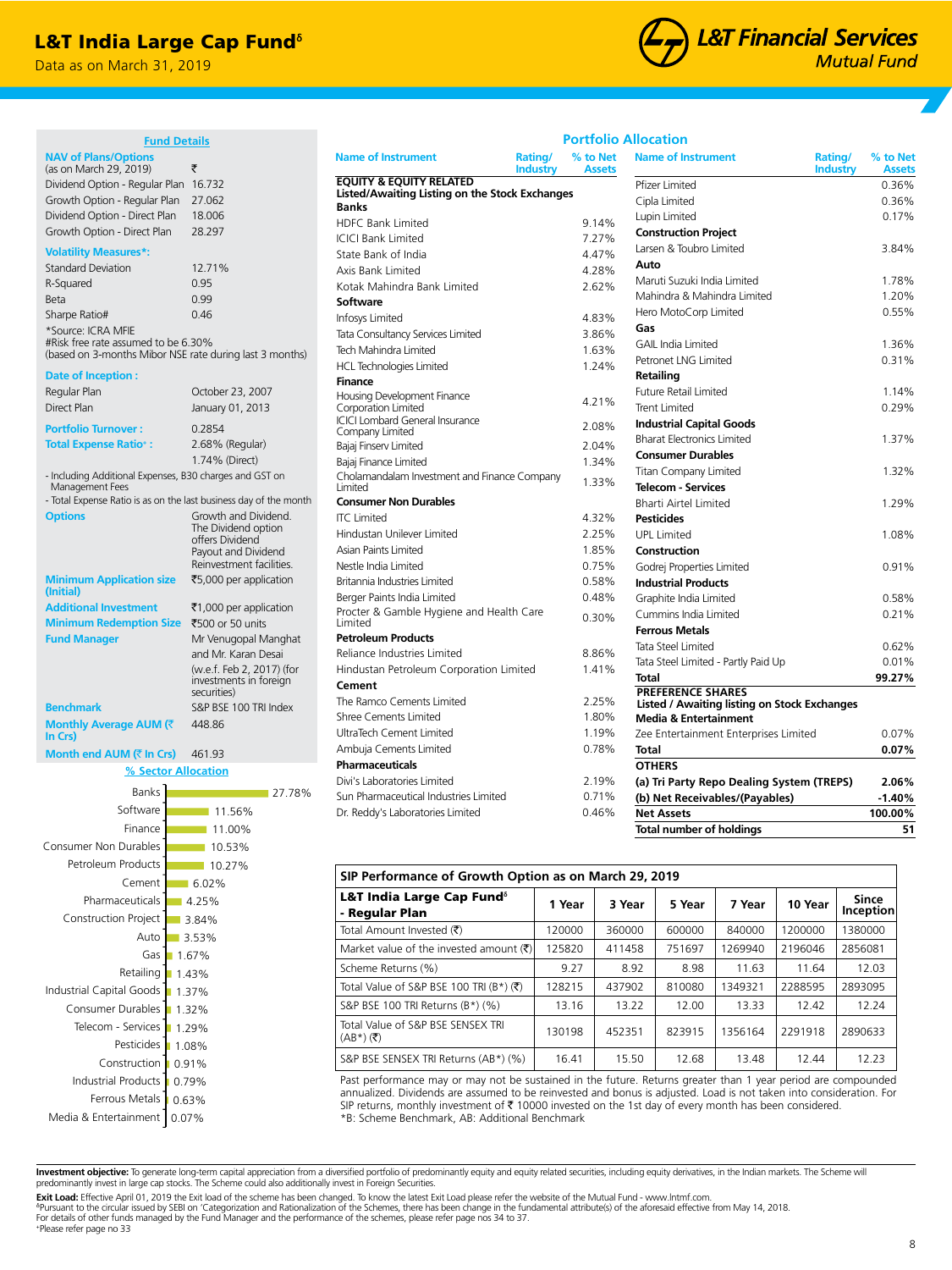## L&T India Value Fund

Data as on March 31, 2019



| <b>Fund Details</b>                                               |                                            |                                                          |                            | <b>Portfolio Allocation</b> |                                                                     |                            |                           |
|-------------------------------------------------------------------|--------------------------------------------|----------------------------------------------------------|----------------------------|-----------------------------|---------------------------------------------------------------------|----------------------------|---------------------------|
| <b>NAV of Plans/Options</b><br>(as on March 29, 2019)             | ₹                                          | <b>Name of Instrument</b>                                | Rating/<br><b>Industry</b> | % to Net<br><b>Assets</b>   | <b>Name of Instrument</b>                                           | Rating/<br><b>Industry</b> | % to Net<br><b>Assets</b> |
| Dividend Option - Regular Plan 25.387                             |                                            | <b>EQUITY &amp; EQUITY RELATED</b>                       |                            |                             | Tata Global Beverages Limited                                       |                            | 0.42%                     |
| Growth Option - Regular Plan 36.139                               |                                            | Listed/Awaiting Listing on the Stock Exchanges           |                            |                             | <b>Chemicals</b>                                                    |                            |                           |
|                                                                   |                                            | <b>Banks</b>                                             |                            |                             | Aarti Industries Limited                                            |                            | 1.15%                     |
| Dividend Option - Direct Plan                                     | 28.668                                     | <b>ICICI Bank Limited</b>                                |                            | 6.25%                       | Deepak Nitrite Limited                                              |                            | 0.58%                     |
| Growth Option - Direct Plan                                       | 37.965                                     | Axis Bank Limited                                        |                            | 4.13%                       | Navin Fluorine International Limited                                |                            | 0.48%                     |
| <b>Volatility Measures*:</b>                                      |                                            | State Bank of India                                      |                            | 4.00%                       | Tata Chemicals Limited<br>Phillips Carbon Black Limited             |                            | 0.46%<br>0.34%            |
|                                                                   |                                            | <b>HDFC Bank Limited</b>                                 |                            | 3.21%                       | Retailing                                                           |                            |                           |
| <b>Standard Deviation</b>                                         | 14.64%                                     | IndusInd Bank Limited                                    |                            | 1.49%<br>1.05%              | Future Retail Limited                                               |                            | 1.59%                     |
| R-Squared                                                         | 0.83                                       | The Federal Bank Limited<br>Indian Bank                  |                            | 0.82%                       | Future Lifestyle Fashions Limited                                   |                            | 1.25%                     |
| Beta                                                              | 1.05                                       | Bank of Baroda                                           |                            | 0.64%                       | <b>Auto Ancillaries</b>                                             |                            |                           |
| Sharpe Ratio#                                                     | 0.59                                       | Karur Vysya Bank Limited                                 |                            | 0.27%                       | <b>MRF</b> Limited                                                  |                            | 1.36%                     |
| *Source: ICRA MFIE                                                |                                            | City Union Bank Limited                                  |                            | 0.21%                       | Balkrishna Industries Limited                                       |                            | 1.09%                     |
| #Risk free rate assumed to be 6.30%                               |                                            | Software                                                 |                            |                             | <b>Hotels, Resorts And Other Recreational Activities</b>            |                            |                           |
| (based on 3-months Mibor NSE rate during last 3 months)           |                                            | Infosys Limited                                          |                            | 5.20%                       | The Indian Hotels Company Limited                                   |                            | 1.33%                     |
|                                                                   |                                            | Tech Mahindra Limited                                    |                            | 2.12%                       | <b>EIH Limited</b>                                                  |                            | 1.11%                     |
| Date of Inception:                                                |                                            | <b>HCL Technologies Limited</b>                          |                            | 1.32%                       | Auto<br>Mahindra & Mahindra Limited                                 |                            | 1.73%                     |
| Regular Plan                                                      | January 08, 2010                           | MindTree Limited                                         |                            | 1.19%                       | Hero MotoCorp Limited                                               |                            | 0.50%                     |
| Direct Plan                                                       | January 01, 2013                           | Persistent Systems Limited                               |                            | 0.84%                       | <b>Fertilisers</b>                                                  |                            |                           |
|                                                                   |                                            | <b>Petroleum Products</b><br>Reliance Industries Limited |                            | 6.64%                       | Coromandel International Limited                                    |                            | 1.58%                     |
| <b>Total Expense Ratio<sup>+</sup>:</b>                           | 2.02% (Regular)                            | Hindustan Petroleum Corporation Limited                  |                            | 1.16%                       | Zuari Agro Chemicals Limited                                        |                            | 0.23%                     |
|                                                                   | 0.92% (Direct)                             | <b>Finance</b>                                           |                            |                             | Gas                                                                 |                            |                           |
| - Including Additional Expenses, B30 charges and GST on           |                                            | Housing Development Finance Corporation                  |                            |                             | <b>GAIL India Limited</b>                                           |                            | 1.64%                     |
| Management Fees                                                   |                                            | Limited                                                  |                            | 3.55%                       | Petronet LNG Limited                                                |                            | 0.15%                     |
| - Total Expense Ratio is as on the last business day of the month |                                            | Bajaj Finserv Limited                                    |                            | 1.72%                       | <b>Pesticides</b>                                                   |                            |                           |
| <b>Portfolio Turnover:</b>                                        | 0.2527                                     | Muthoot Finance Limited                                  |                            | 0.92%                       | <b>UPL Limited</b><br><b>Industrial Products</b>                    |                            | 1.63%                     |
|                                                                   |                                            | TI Financial Holdings Limited                            |                            | 0.16%                       | Graphite India Limited                                              |                            | 1.06%                     |
| <b>Options</b>                                                    | Growth and Dividend.                       | Cholamandalam Investment and Finance                     |                            | 0.12%                       | Cummins India Limited                                               |                            | 0.34%                     |
|                                                                   | The Dividend option<br>offers Dividend     | Company Limited                                          |                            |                             | <b>Industrial Capital Goods</b>                                     |                            |                           |
|                                                                   | Payout and Dividend                        | Cement<br>The Ramco Cements Limited                      |                            | 1.81%                       | <b>Bharat Electronics Limited</b>                                   |                            | 0.72%                     |
|                                                                   | Reinvestment facilities.                   | Ambuja Cements Limited                                   |                            | 1.34%                       | Apar Industries Limited                                             |                            | 0.22%                     |
|                                                                   |                                            | Grasim Industries Limited                                |                            | 1.27%                       | Siemens Limited                                                     |                            | 0.15%                     |
| <b>Minimum Application size</b><br>(Initial)                      | ₹5,000 per application                     | Shree Cements Limited                                    |                            | 0.82%                       | <b>Media &amp; Entertainment</b>                                    |                            |                           |
|                                                                   |                                            | <b>Birla Corporation Limited</b>                         |                            | 0.50%                       | Sun TV Network Limited                                              |                            | 0.99%                     |
| <b>Additional Investment</b>                                      | ₹1,000 per application                     | JK Lakshmi Cement Limited                                |                            | 0.37%                       | <b>Ferrous Metals</b>                                               |                            | 0.74%                     |
| Minimum Redemption Size ₹500 or 50 units                          |                                            | The India Cements Limited                                |                            | 0.21%                       | Jindal Steel & Power Limited<br>Tata Steel Limited - Partly Paid Up |                            | 0.01%                     |
| <b>Fund Manager</b>                                               | Mr. Venugopal Manghat                      | <b>Pharmaceuticals</b>                                   |                            |                             | <b>Telecom - Equipment &amp; Accessories</b>                        |                            |                           |
|                                                                   | and Mr. Karan Desai                        | Divi's Laboratories Limited                              |                            | 2.74%                       | Sterlite Technologies Limited                                       |                            | 0.73%                     |
|                                                                   | (w.e.f. Feb 2, 2017)                       | Cipla Limited<br>Sun Pharmaceutical Industries Limited   |                            | 1.23%<br>0.91%              | <b>Textile Products</b>                                             |                            |                           |
|                                                                   |                                            | Lupin Limited                                            |                            | 0.67%                       | K.P.R. Mill Limited                                                 |                            | 0.53%                     |
|                                                                   | (for investments in<br>foreign securities) | Dishman Carbogen Amcis Limited                           |                            | 0.31%                       | Dollar Industries Limited                                           |                            | 0.15%                     |
|                                                                   |                                            | Construction                                             |                            |                             | Paper                                                               |                            |                           |
| <b>Benchmark</b>                                                  | S&P BSE 200 TRI Index                      | Oberoi Realty Limited                                    |                            | 1.74%                       | West Coast Paper Mills Limited                                      |                            | 0.26%                     |
| Monthly Average AUM (₹                                            | 8,125.68                                   | Sobha Limited                                            |                            | 0.89%                       | <b>Non - Ferrous Metals</b>                                         |                            |                           |
| In Crs)                                                           |                                            | Prestige Estates Projects Limited                        |                            | 0.78%                       | Vedanta Limited<br>Total                                            |                            | 0.17%                     |
| Month end AUM (₹ In Crs) 8,380.64                                 |                                            | <b>KNR Constructions Limited</b>                         |                            | 0.63%                       | <b>PREFERENCE SHARES</b>                                            |                            | 98.76%                    |
|                                                                   |                                            | Kajaria Ceramics Limited                                 |                            | 0.56%                       | <b>Listed / Awaiting listing on Stock Exchanges</b>                 |                            |                           |
| % Sector Allocation                                               |                                            | Brigade Enterprises Limited<br>PNC Infratech Limited     |                            | 0.34%                       |                                                                     |                            |                           |
| Banks                                                             | 22.07%                                     | <b>Construction Project</b>                              |                            | 0.31%                       | <b>Media &amp; Entertainment</b>                                    |                            | Λ                         |
| Software                                                          | 10.67%                                     | Larsen & Toubro Limited                                  |                            | 3.64%                       | Zee Entertainment Enterprises Limited<br><b>Total</b>               |                            |                           |
| Petroleum Products                                                | $-7.80%$                                   | Engineers India Limited                                  |                            | 0.70%                       | <b>OTHERS</b>                                                       |                            |                           |
| Finance                                                           | $-6.47%$                                   | <b>KEC</b> International Limited                         |                            | 0.56%                       | (a) Tri Party Repo Dealing System (TREPS)                           |                            | 1.24%                     |
| Cement                                                            | $-6.32%$                                   | Indian Hume Pipe Company Limited                         |                            | 0.14%                       | (b) Net Receivables/(Payables)                                      |                            |                           |
| Pharmaceuticals                                                   | $-5.86%$                                   | <b>Consumer Non Durables</b>                             |                            |                             | <b>Net Assets</b>                                                   |                            | 100.00%                   |
| Construction                                                      | $-5.25%$                                   | <b>ITC</b> Limited                                       |                            | 3.70%                       | <b>Total number of holdings</b>                                     |                            | 80                        |
| <b>Construction Project</b>                                       | $-5.04%$                                   | Emami Limited                                            |                            | 0.89%                       | ^ indicates less than 0.01%                                         |                            |                           |
| Consumer Non Durables                                             | $-5.01%$                                   |                                                          |                            |                             |                                                                     |                            |                           |
|                                                                   |                                            | SID Performance of Growth Option as on March 29, 2019    |                            |                             |                                                                     |                            |                           |

## **SIP Performance of Growth Option as on March 29, 2019**

| <b>L&amp;T India Value Fund</b><br>- Regular Plan             | 1 Year | 3 Year | 5 Year | 7 Year  | Since Inception |
|---------------------------------------------------------------|--------|--------|--------|---------|-----------------|
| Total Amount Invested (₹)                                     | 120000 | 360000 | 600000 | 840000  | 1110000         |
| Market value of the invested amount $(\vec{\tau})$            | 122597 | 400713 | 803331 | 1556809 | 2479184         |
| Scheme Returns (%)                                            | 4.10   | 7.13   | 11.66  | 17.35   | 16.71           |
| Total Value of S&P BSE 200 TRI (B*) $(\overline{\mathbf{z}})$ | 127329 | 433727 | 810784 | 1366492 | 2034187         |
| S&P BSE 200 TRI Returns (B*) (%)                              | 11.71  | 12.56  | 12.03  | 13.69   | 12.67           |
| Total Value of S&P BSE SENSEX TRI<br>$(AB^*)$ (そ)             | 130198 | 452351 | 823915 | 1356164 | 2013016         |
| S&P BSE SENSEX TRI Returns (AB*) (%)                          | 16.41  | 15.50  | 12.68  | 13.48   | 12.45           |

Past performance may or may not be sustained in the future. Returns greater than 1 year period are compounded<br>annualized. Dividends are assumed to be reinvested and bonus is adjusted. Load is not taken into consideration.

Non - Ferrous Metals | 0.17% 0.26% Paper Textile Products<sup>1</sup>

Ferrous Metals | 0.75% Media & Entertainment **1** 0.99% Industrial Capital Goods 1.09% Industrial Products 1.40% Pesticides 1.63%  $1.79%$ Fertilisers 1.81% Auto **2.23%**  $2.44%$  $2.45%$ 2.84% 3.01%

Gas

0.68% 0.73%

Hotels, Resorts And Other Recreational Activities

Auto Ancillaries Retailing Chemicals

**Investment objective:** To generate long-term capital appreciation from diversified portfolio of predominantly equity and equity related securities, in the Indian markets with higher focus on undervalued securities. The Sc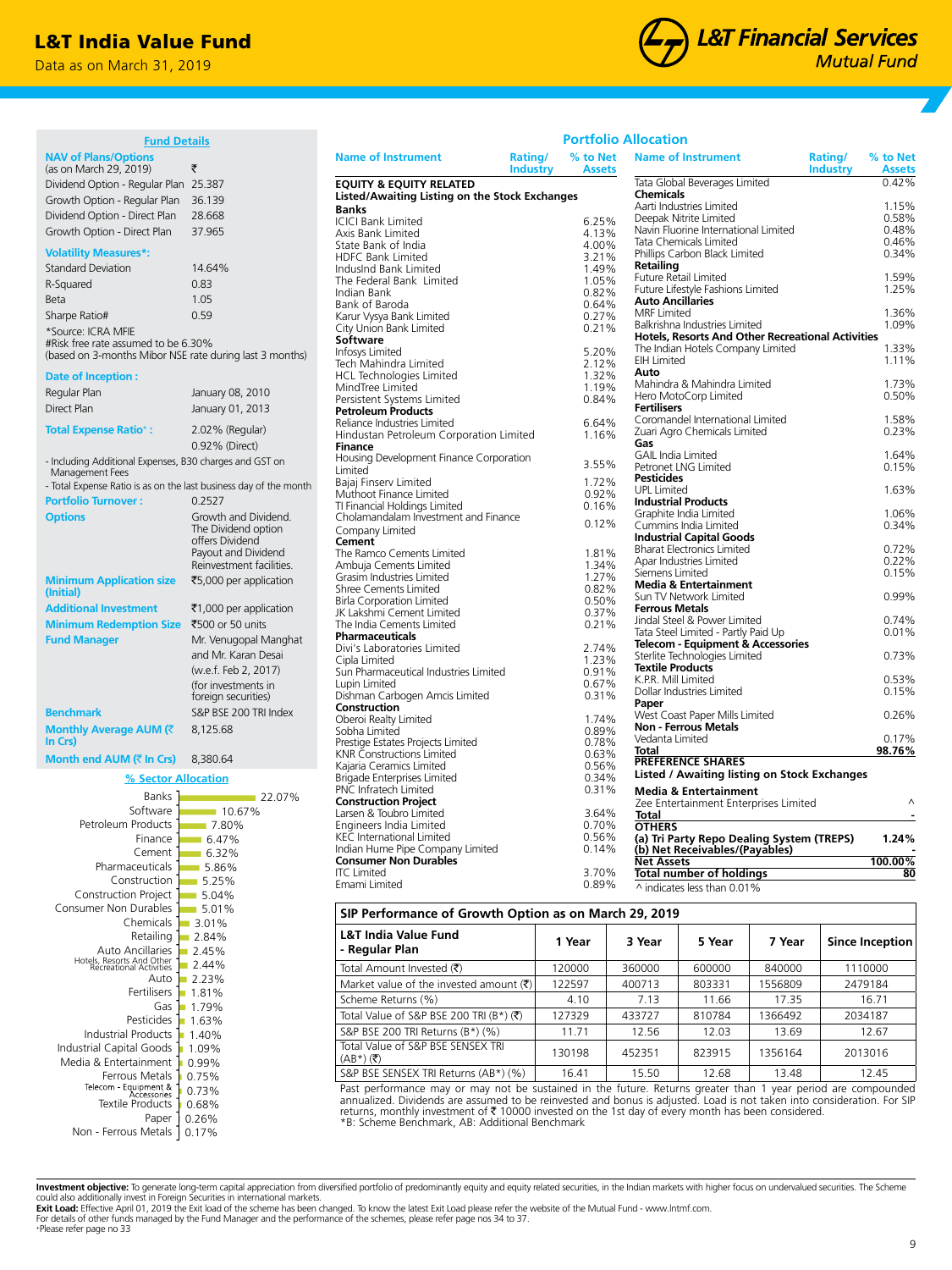## **L&T Midcap Fund**<sup>6</sup>

Data as on March 31, 2019



| <b>Fund Details</b>                                                        |                                                    |                                                                             |                            |                           | <b>Portfolio Allocation</b>                                        |                           |
|----------------------------------------------------------------------------|----------------------------------------------------|-----------------------------------------------------------------------------|----------------------------|---------------------------|--------------------------------------------------------------------|---------------------------|
| <b>NAV of Plans/Options</b><br>(as on March 29, 2019)                      | ₹                                                  | <b>Name of Instrument</b>                                                   | Rating/<br><b>Industry</b> | % to Net<br><b>Assets</b> | <b>Name of Instrument</b><br>Rating/<br><b>Industry</b>            | % to Net<br><b>Assets</b> |
| Dividend Option - Regular Plan 43.120                                      |                                                    | <b>EQUITY &amp; EQUITY RELATED</b>                                          |                            |                           | Isgec Heavy Engineering Limited                                    | 0.82%                     |
| Growth Option - Regular Plan 135.480                                       |                                                    | Listed/Awaiting Listing on the Stock Exchanges                              |                            |                           | Triveni Turbine Limited                                            | 0.48%                     |
| Dividend Option - Direct Plan                                              | 45.960                                             | <b>Banks</b>                                                                |                            |                           | <b>Construction Project</b>                                        |                           |
|                                                                            |                                                    | <b>RBL Bank Limited</b>                                                     |                            | 3.79%                     | Engineers India Limited                                            | 1.24%                     |
| Growth Option - Direct Plan                                                | 142.700                                            | City Union Bank Limited                                                     |                            | 3.58%                     | H.G Infra Engineering Limited<br>Ashoka Buildcon Limited           | 0.70%<br>0.61%            |
| <b>Volatility Measures*:</b>                                               |                                                    | <b>IDFC First Bank Limited</b>                                              |                            | 1.55%                     | Techno Electric & Engineering Company Limited                      | 0.54%                     |
| <b>Standard Deviation</b>                                                  | 15.19%                                             | Indian Bank<br>The Federal Bank Limited                                     |                            | 1.47%<br>1.28%            | Indian Hume Pipe Company Limited                                   | 0.02%                     |
| R-Squared                                                                  | 0.90                                               | Canara Bank                                                                 |                            | 0.75%                     | Retailing                                                          |                           |
|                                                                            | 0.80                                               | Union Bank of India                                                         |                            | 0.72%                     | Future Lifestyle Fashions Limited                                  | 1.59%                     |
| Beta                                                                       |                                                    | AU Small Finance Bank Limited                                               |                            | 0.36%                     | <b>Future Retail Limited</b>                                       | 1.28%                     |
| Sharpe Ratio#                                                              | 0.78                                               | <b>Finance</b>                                                              |                            |                           | <b>Software</b>                                                    |                           |
| *Source: ICRA MFIE                                                         |                                                    | Cholamandalam Investment and Finance                                        |                            | 2.05%                     | MindTree Limited                                                   | 1.53%                     |
| #Risk free rate assumed to be 6.30%                                        |                                                    | Company Limited                                                             |                            |                           | MphasiS Limited                                                    | 1.26%                     |
| (based on 3-months Mibor NSE rate during last 3 months)                    |                                                    | Sundaram Finance Limited                                                    |                            | 1.74%                     | <b>Chemicals</b><br>Aarti Industries Limited                       | 1.50%                     |
| Date of Inception:                                                         |                                                    | <b>ICICI Securities Limited</b>                                             |                            | 1.43%                     | Deepak Nitrite Limited                                             | 0.62%                     |
| Regular Plan                                                               | August 09, 2004                                    | Bharat Financial Inclusion Limited                                          |                            | 1.41%<br>0.75%            | Vinati Organics Limited                                            | 0.54%                     |
|                                                                            |                                                    | Multi Commodity Exchange of India Limited<br>Max Financial Services Limited |                            | 0.75%                     | AksharChem India Limited                                           | 0.10%                     |
| Direct Plan                                                                | January 01, 2013                                   | Manappuram Finance Limited                                                  |                            | 0.38%                     | <b>Ferrous Metals</b>                                              |                           |
| <b>Total Expense Ratio+:</b>                                               | 2.13% (Regular)                                    | <b>CRISIL</b> Limited                                                       |                            | 0.17%                     | Jindal Steel & Power Limited                                       | 1.23%                     |
|                                                                            | 0.92% (Direct)                                     | Cement                                                                      |                            |                           | Ratnamani Metals & Tubes Limited                                   | 0.97%                     |
|                                                                            |                                                    | The Ramco Cements Limited                                                   |                            | 2.29%                     | <b>Healthcare Services</b>                                         |                           |
| - Including Additional Expenses, B30 charges and GST on<br>Management Fees |                                                    | <b>ACC Limited</b>                                                          |                            | 1.89%                     | Apollo Hospitals Enterprise Limited                                | 1.60%                     |
| - Total Expense Ratio is as on the last business day of the month          |                                                    | <b>Shree Cements Limited</b>                                                |                            | 1.46%                     | Max India Limited                                                  | 0.44%                     |
|                                                                            |                                                    | Century Textiles & Industries Limited                                       |                            | 1.21%                     | <b>Transportation</b>                                              |                           |
| <b>Portfolio Turnover:</b>                                                 | 0.1886                                             | <b>Pharmaceuticals</b>                                                      |                            |                           | Gujarat Pipavav Port Limited                                       | 1.03%                     |
| <b>Options</b>                                                             | Growth and Dividend. The<br>Dividend option offers | Torrent Pharmaceuticals Limited                                             |                            | 2.00%                     | <b>Blue Dart Express Limited</b><br><b>Textile Products</b>        | 0.84%                     |
|                                                                            | Dividend Payout and                                | Divi's Laboratories Limited<br>Abbott India Limited                         |                            | 1.83%<br>1.74%            | Welspun India Limited                                              | 1.07%                     |
|                                                                            | Dividend Reinvestment                              | Eris Lifesciences Limited                                                   |                            | 0.56%                     | Dollar Industries Limited                                          | 0.40%                     |
|                                                                            | facilities.                                        | Dishman Carbogen Amcis Limited                                              |                            | 0.02%                     | K.P.R. Mill Limited                                                | 0.34%                     |
| <b>Minimum Application size</b>                                            | ₹5,000 per application                             | <b>Industrial Products</b>                                                  |                            |                           | Gas                                                                |                           |
| (Initial)                                                                  | and in multiples of ₹1                             | Cummins India Limited                                                       |                            | 1.75%                     | Mahanagar Gas Limited                                              | 0.91%                     |
|                                                                            | thereafter                                         | AIA Engineering Limited                                                     |                            | 1.69%                     | Aegis Logistics Limited                                            | 0.76%                     |
| <b>Additional Investment</b>                                               | ₹1,000 per application                             | Supreme Industries Limited                                                  |                            | 1.62%                     | <b>Pesticides</b>                                                  |                           |
|                                                                            | and in multiples of ₹1                             | Graphite India Limited                                                      |                            | 0.61%                     | <b>Bayer Cropscience Limited</b>                                   | 1.50%                     |
|                                                                            | thereafter                                         | Timken India Limited                                                        |                            | 0.26%                     | <b>Fertilisers</b><br>Coromandel International Limited             | 1.33%                     |
| <b>Minimum Redemption Size</b>                                             | ₹500 or 50 units                                   | Swaraj Engines Limited<br><b>Consumer Non Durables</b>                      |                            | 0.17%                     | <b>Petroleum Products</b>                                          |                           |
| <b>Fund Manager</b>                                                        | Mr S. N. Lahiri and                                | Emami Limited                                                               |                            | 2.59%                     | Castrol India Limited                                              | 1.05%                     |
|                                                                            | Mr. Vihang Naik                                    | Berger Paints India Limited                                                 |                            | 1.73%                     | <b>Non - Ferrous Metals</b>                                        |                           |
| <b>Benchmark</b>                                                           | Nifty Midcap 100 TRI                               | Godfrey Phillips India Limited                                              |                            | 1.35%                     | National Aluminium Company Limited                                 | 0.85%                     |
|                                                                            | Index                                              | Construction                                                                |                            |                           | Telecom - Equipment & Accessories                                  |                           |
| Monthly Average AUM (₹                                                     | 4.123.92                                           | Kajaria Ceramics Limited                                                    |                            | 1.88%                     | Sterlite Technologies Limited                                      | 0.49%                     |
| In Crs)                                                                    |                                                    | Oberoi Realty Limited                                                       |                            | 1.82%                     | <b>Total</b>                                                       | 90.90%                    |
| Month end AUM (₹ In Crs)                                                   | 4,389.70                                           | Godrei Properties Limited                                                   |                            | 1.79%                     | <b>DEBT INSTRUMENTS</b>                                            |                           |
|                                                                            |                                                    | Poddar Housing and Development Limited                                      |                            | 0.14%                     | <b>Fixed Rates Bonds - Corporate</b>                               |                           |
| % Sector Allocation                                                        |                                                    | <b>Auto Ancillaries</b><br>Sundram Fasteners Limited                        |                            | 1.53%                     | <b>Listed / Awaiting listing on Stock Exchanges</b>                |                           |
| Banks                                                                      | $13.50\%$                                          | Exide Industries Limited                                                    |                            | 1.46%                     | Blue Dart Express Limited<br><b>ICRA AA</b>                        | 0.00%                     |
| Finance                                                                    | 8.68%                                              | <b>MRF</b> Limited                                                          |                            | 0.99%                     | Total                                                              |                           |
| Cement                                                                     | 6.85%                                              | Varroc Engineering Limited                                                  |                            | 0.37%                     | <b>OTHERS</b>                                                      |                           |
| Pharmaceuticals                                                            | $-6.15%$                                           | TVS Srichakra Limited                                                       |                            | 0.15%                     | (a) Tri Party Repo Dealing System (TREPS)                          | 8.90%                     |
| Industrial Products                                                        | $-6.10%$                                           | <b>Hotels, Resorts And Other Recreational Activities</b>                    |                            |                           | (b) Net Receivables/(Payables)<br><b>Net Assets</b>                | 0.20%<br>100.00%          |
| Consumer Non Durables                                                      | $-5.67%$                                           | <b>EIH Limited</b>                                                          |                            | 1.97%                     | <b>Total number of holdings</b>                                    | 78                        |
| Construction                                                               | $-5.63%$                                           | The Indian Hotels Company Limited                                           |                            | 1.96%                     | All corporate ratings are assigned by rating agencies like CRISIL; |                           |
| Auto Ancillaries                                                           | $-4.50%$                                           | <b>Industrial Capital Goods</b>                                             |                            |                           | CARE; ICRA; IND.                                                   |                           |
| Hotels, Resorts And Other<br>Recreational Activities                       | $-3.93%$                                           | Thermax Limited<br>ABB India Limited                                        |                            | 1.40%<br>0.85%            |                                                                    |                           |
| Industrial Capital Goods 3.55%                                             |                                                    |                                                                             |                            |                           |                                                                    |                           |

| SIP Performance of Growth Option as on March 29, 2019      |        |        |        |         |         |                    |  |  |
|------------------------------------------------------------|--------|--------|--------|---------|---------|--------------------|--|--|
| L&T Midcap Fund <sup>6</sup> - Regular Plan                | 1 Year | 3 Year | 5 Year | 7 Year  | 10 Year | Since<br>Inception |  |  |
| Total Amount Invested (そ)                                  | 120000 | 360000 | 600000 | 840000  | 1200000 | 1760000            |  |  |
| Market value of the invested amount $(\bar{\zeta})$        | 120275 | 406139 | 831593 | 1656943 | 3097515 | 6864362            |  |  |
| Scheme Returns (%)                                         | 0.43   | 8.04   | 13.06  | 19.11   | 18.06   | 16.91              |  |  |
| Total Value of Nifty Midcap 100 TRI (B*) ( $\bar{\zeta}$ ) | 121063 | 392779 | 774654 | 1396279 | 2440915 | 5393717            |  |  |
| Nifty Midcap 100 TRI Returns (B*) (%)                      | 1.67   | 5.78   | 10.19  | 14.29   | 13.62   | 14.06              |  |  |
| Total Value of S&P BSE SENSEX TRI (AB*) (₹)                | 130198 | 452351 | 823915 | 1356164 | 2291918 | 4883732            |  |  |
| S&P BSE SENSEX TRI Returns (AB*) (%)                       | 16.41  | 15.50  | 12.68  | 13.48   | 12.44   | 12.87              |  |  |

Past performance may or may not be sustained in the future. Returns greater than 1 year period are compounded annualized. Dividends are assumed to be reinvested and bonus is adjusted. Load is not taken into consideration. For SIP returns, monthly<br>investment of₹10000 invested on the 1st day of every month has been considered. \*B: Scheme Benchmark, AB: Additional Benchmark

**Investment objective:** To generate capital appreciation by investing primarily in midcap stocks.<sup>6</sup>

0.49% 0.85%

1.33% Pesticides 1.50% Gas 1.67% 1.81% 1.87%

 $2.20%$  $2.76%$ 2.79% Software 2.87%  $3.11%$ 

Petroleum Products | 1.05%

**Fertilisers** 

Non - Ferrous Metals<br>Telecom - Equipment &<br>- Accessories

Healthcare Services 2.04%

Textile Products Transportation Ferrous Metals Chemicals<sup>-</sup> Retailing

Construction Project

**Exit Load:** Effective April 01, 2019 the Exit load of the scheme has been changed. To know the latest Exit Load please refer the website of the Mutual Fund - www.Intmf.com.<br><sup>\$</sup>Pursuant to the circular issued by SEBI on 'C

For details of other funds managed by the Fund Manager and the performance of the schemes, please refer page nos 34 to 37.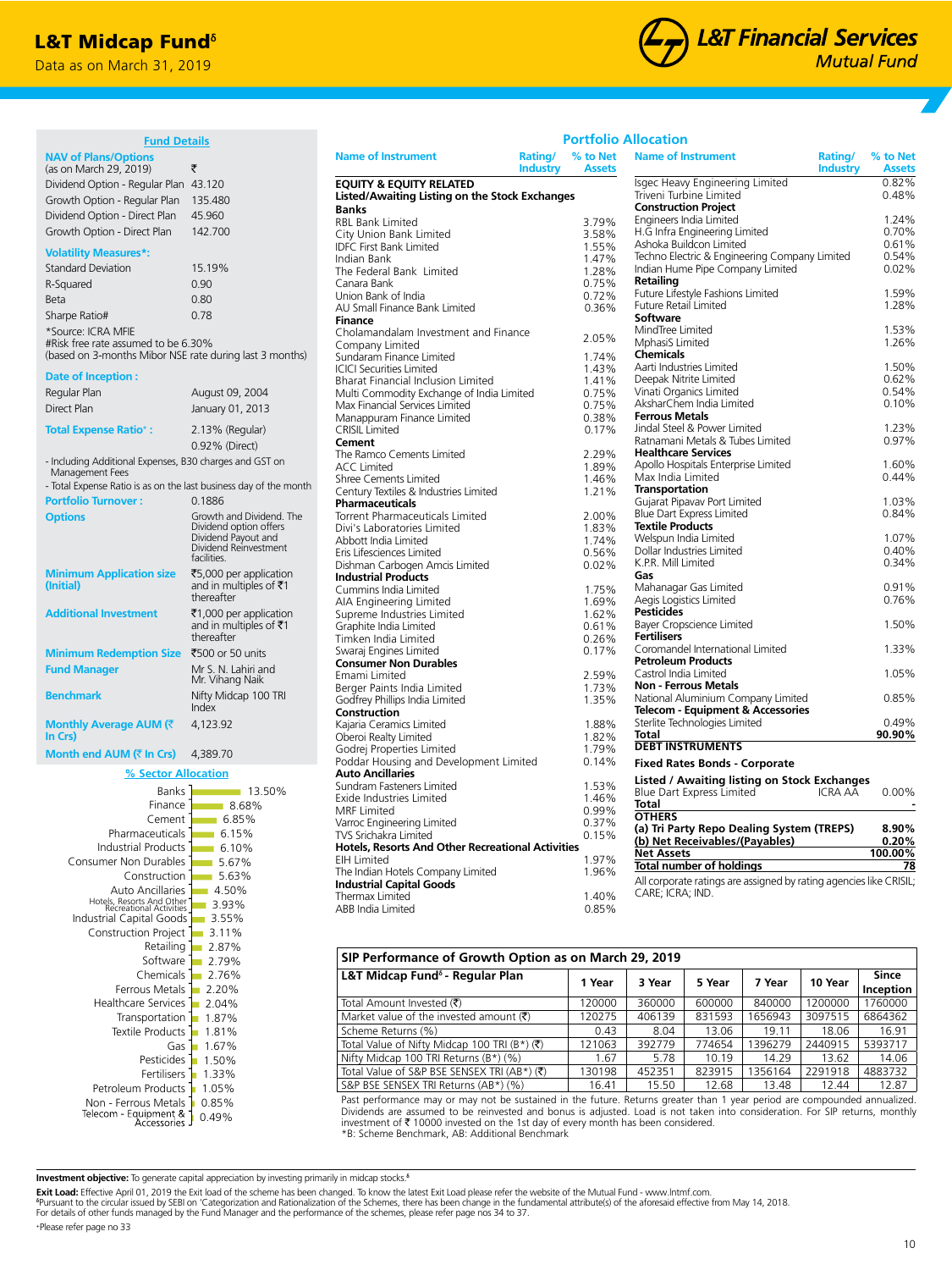## L&T Infrastructure Fund<sup>®</sup>

**Fund Details**

(based on 3-months Mibor NSE rate during last 3 months)

January 01, 2013

1.04% (Direct)

The Dividend option offers Dividend Payout and Dividend Reinvestment facilities.

`5,000 per application and in multiples of  $\bar{z}$ 1 thereafter

and in multiples of  $\bar{z}$ 1 thereafter

Regular Plan September 27, 2007<br>Direct Plan September 27, 2007

- Including Additional Expenses, B30 charges and GST on

**Additional Investment** ₹1,000 per application

**% Sector Allocation**

Index

1,882.55

1.46%

2.19%

3.08% 3.74%

4.40%

6.12%

9.57%

12.52%

14.53%

14.84%

19.61%

**Minimum Redemption Size ₹500 or 50 units Fund Manager** Mr. S. N. Lahiri **Benchmark** Nifty Infrastructure TRI

- Total Expense Ratio is as on the last business day of the month **Options** Growth and Dividend.

Data as on March 31, 2019

(as on March 29, 2019)  $\bar{\tau}$ Dividend Option - Regular Plan 16.030 Growth Option - Regular Plan 16.030 Dividend Option - Direct Plan 16.830 Growth Option - Direct Plan 16.830

Standard Deviation 16.42% R-Squared 0.81 Beta 0.91 Sharpe Ratio# 0.67

#Risk free rate assumed to be 6.30%

**Portfolio Turnover :** 0.4192 **Total Expense Ratio+ :** 2.22% (Regular)

**NAV of Plans/Options** 

**Volatility Measures\*:**

\*Source: ICRA MFIE

**Date of Inception :**

Management Fees

**(Initial)**

**In Crs)**

**Minimum Application size** 

**Monthly Average AUM (**`

**Month end AUM (₹ In Crs)** 1,918.28

Cement



|  | <b>Portfolio Allocation</b> |
|--|-----------------------------|
|  |                             |

| <b>Name of Instrument</b>                                                            | Rating/<br><b>Industry</b> | % to Net<br><b>Assets</b> | <b>Name of Instrument</b>                                                              | Rating/<br><b>Industry</b> | % to Net<br><b>Assets</b> |
|--------------------------------------------------------------------------------------|----------------------------|---------------------------|----------------------------------------------------------------------------------------|----------------------------|---------------------------|
| <b>EQUITY &amp; EQUITY RELATED</b><br>Listed/Awaiting Listing on the Stock Exchanges |                            |                           | <b>Petroleum Products</b>                                                              |                            |                           |
| Cement                                                                               |                            |                           | Reliance Industries Limited                                                            |                            | 7.33%                     |
| The Ramco Cements Limited                                                            |                            | 5.37%                     | Hindustan Petroleum Corporation Limited                                                |                            | 2.24%                     |
| Grasim Industries Limited                                                            |                            | 5.17%                     | Gas                                                                                    |                            |                           |
| Century Textiles & Industries Limited                                                |                            | 2.62%                     | Petronet LNG Limited                                                                   |                            | 2.43%                     |
| <b>ACC Limited</b>                                                                   |                            | 2.18%                     | Mahanagar Gas Limited                                                                  |                            | 1.63%                     |
| Ambuja Cements Limited                                                               |                            | 2.10%                     | <b>GAIL India Limited</b>                                                              |                            | 1.48%                     |
| The India Cements Limited                                                            |                            | 1.21%                     | Aegis Logistics Limited                                                                |                            | 0.58%                     |
| <b>Birla Corporation Limited</b>                                                     |                            | 0.96%                     | <b>Telecom - Services</b>                                                              |                            |                           |
| <b>Industrial Products</b>                                                           |                            |                           | <b>Bharti Airtel Limited</b>                                                           |                            | 4.40%                     |
| AIA Engineering Limited                                                              |                            | 3.67%                     | <b>Ferrous Metals</b>                                                                  |                            |                           |
| Orient Refractories Limited                                                          |                            | 3.13%                     | Maharashtra Seamless Limited                                                           |                            | 2.52%                     |
| Carborundum Universal Limited                                                        |                            | 2.20%                     | <b>JSW Steel Limited</b>                                                               |                            | 1.22%                     |
| Cummins India Limited                                                                |                            | 1.71%                     | <b>Transportation</b>                                                                  |                            |                           |
| Finolex Cables Limited                                                               |                            | 1.61%                     | Future Supply Chain Solutions Limited                                                  |                            | 1.72%                     |
| Grindwell Norton Limited                                                             |                            | 1.56%                     | Container Corporation of India Limited                                                 |                            | 1.36%                     |
| <b>Greaves Cotton Limited</b>                                                        |                            | 0.96%                     | Construction                                                                           |                            |                           |
| <b>Construction Project</b>                                                          |                            |                           | Godrej Properties Limited                                                              |                            | 0.96%                     |
| Larsen & Toubro Limited                                                              |                            | 8.73%                     | Brigade Enterprises Limited                                                            |                            | 0.77%                     |
| Engineers India Limited                                                              |                            | 2.63%                     | Poddar Housing and Development Limited                                                 |                            | 0.27%                     |
| H.G Infra Engineering Limited                                                        |                            | 1.22%                     | Arihant Superstructures Limited                                                        |                            | 0.19%                     |
| Ashoka Buildcon Limited                                                              |                            | 1.15%                     | <b>Telecom - Equipment &amp; Accessories</b>                                           |                            |                           |
| Techno Electric & Engineering<br>Company Limited                                     |                            | 0.50%                     | Sterlite Technologies Limited                                                          |                            | 1.46%                     |
| Indian Hume Pipe Company Limited                                                     |                            | 0.30%                     | <b>Total</b>                                                                           |                            | 92.06%                    |
| <b>Industrial Capital Goods</b>                                                      |                            |                           | <b>DEBT INSTRUMENTS</b><br><b>Fixed Rates Bonds - Corporate</b>                        |                            |                           |
| <b>Bharat Electronics Limited</b>                                                    |                            | 2.94%                     | <b>Listed / Awaiting listing on Stock Exchanges</b>                                    |                            |                           |
| <b>BEML Limited</b>                                                                  |                            | 2.43%                     | Blue Dart Express Limited                                                              | <b>ICRA AA</b>             | $\wedge$                  |
| Isgec Heavy Engineering Limited                                                      |                            | 1.57%                     | Total                                                                                  |                            |                           |
| Thermax Limited                                                                      |                            | 1.37%                     | <b>OTHERS</b>                                                                          |                            |                           |
| Lakshmi Machine Works Limited                                                        |                            | 1.21%                     | (a) Tri Party Repo Dealing System (TREPS)                                              |                            | 7.92%                     |
| Bharat Heavy Electricals Limited                                                     |                            | 1.02%                     | (b) Net Receivables/(Payables)                                                         |                            | 0.02%                     |
| Triveni Turbine Limited                                                              |                            | 0.89%                     | <b>Net Assets</b>                                                                      |                            | 100.00%                   |
| Apar Industries Limited                                                              |                            | 0.83%                     | <b>Total number of holdings</b>                                                        |                            | 45                        |
| Skipper Limited                                                                      |                            | 0.26%                     | All corporate ratings are assigned by rating agencies like CRISIL;<br>CARE: ICRA: IND. |                            |                           |

^ indicates less than 0.01%

## **SIP Performance of Growth Option as on March 29, 2019**

| 311 1 CHOMMANC OF GIOWER OPENING ON MARCH 29, 2019                     |         |        |        |         |         |                           |  |  |  |
|------------------------------------------------------------------------|---------|--------|--------|---------|---------|---------------------------|--|--|--|
| L&T Infrastructure Fund <sup>6</sup> - Regular Plan                    | 1 Year  | 3 Year | 5 Year | 7 Year  | 10 Year | <b>Since</b><br>Inception |  |  |  |
| Total Amount Invested (そ)                                              | 120000  | 360000 | 600000 | 840000  | 1200000 | 1390000                   |  |  |  |
| Market value of the invested amount $(\bar{\tau})$                     | 118418  | 398066 | 788031 | 1444671 | 2296861 | 2735073                   |  |  |  |
| Scheme Returns (%)                                                     | $-2.47$ | 6.68   | 10.88  | 15.25   | 12.48   | 11.14                     |  |  |  |
| Total Value of Nifty Infrastructure TRI (B*) $(\overline{\mathbf{z}})$ | 123817  | 384152 | 657867 | 1015548 | 1431279 | 1629461                   |  |  |  |
| Nifty Infrastructure TRI Returns (B*) (%)                              | 6.05    | 4.29   | 3.65   | 5.35    | 3.46    | 2.70                      |  |  |  |
| Total Value of S&P BSE SENSEX TRI (AB*) (₹)                            | 130198  | 452351 | 823915 | 1356164 | 2292417 | 2918806                   |  |  |  |
| S&P BSE SENSEX TRI Returns (AB*) (%)                                   | 16.41   | 15.50  | 12.68  | 13.48   | 12.45   | 12.18                     |  |  |  |

Past performance may or may not be sustained in the future. Returns greater than 1 year period are compounded annualized. Dividends are assumed to be reinvested and bonus is adjusted. Load is not taken into consideration. For SIP returns, monthly investment of ₹ 10000 invested on the 1st day of every month has been considered.<br>\*B: Scheme Benchmark, AB: Additional Benchmark

**Investment objective:** To generate capital appreciation by investing predominantly in equity and equity related instruments of companies in the infrastructure sector.

**Exit Load:** Effective April 01, 2019 the Exit load of the scheme has been changed. To know the latest Exit Load please refer the website of the Mutual Fund - www.lntmf.com.

ᵟPursuant to the circular issued by SEBI on 'Categorization and Rationalization of the Schemes, there has been change in the fundamental attribute(s) of the aforesaid effective from May 14, 2018.For details of other funds managed by the Fund Manager and the performance of the schemes, please refer page nos 34 to 37. +Please refer page no 33

Telecom - Equipment & Accessories

Construction

Transportation

Ferrous Metals

Gas

Telecom - Services

Petroleum Products

Construction Project

Industrial Products

Industrial Capital Goods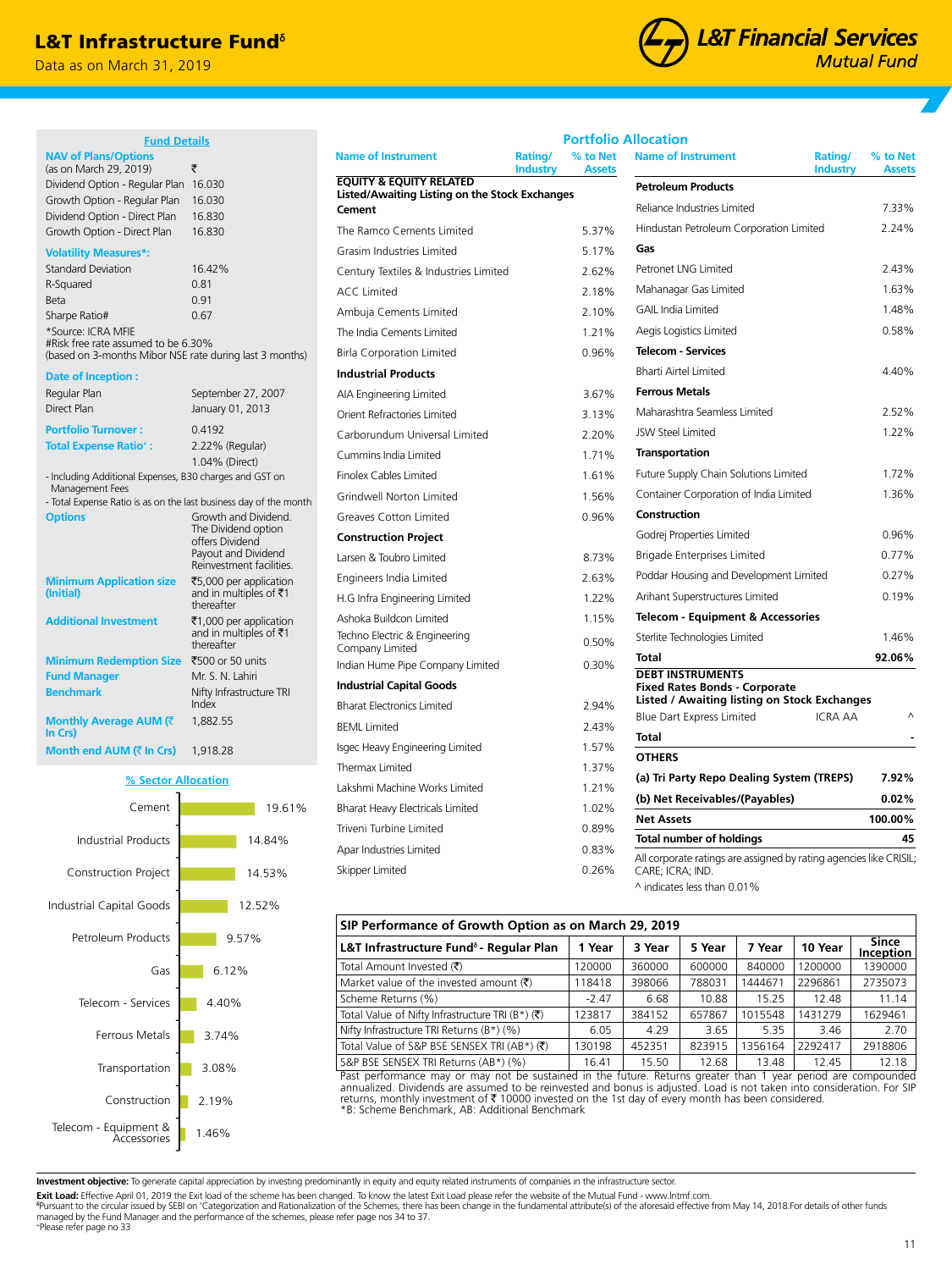## **L&T Emerging Businesses Fund**<sup>®</sup>

**Fund Details**

Data as on March 31, 2019

Pesticides<br>Hotels, Resorts And Other<br>Recreational Activities<br>Telecom - Equipment &<br>Accessories

Consumer Non Durables Transportation Ferrous Metals Chemicals Construction Project

> Petroleum Products Textiles - Cotton Consumer Durables

Healthcare Services | 0.25%

Auto

Paper Fertilisers

0.28% 0.71% 0.72% 0.79%  $1.24%$ 1.32% 1.38% 1.58% 1.70%  $1.72%$ 1.86%  $2.21\%$ 2.42% 2.89%



| <b>Portfolio Allocation</b> |  |  |  |  |
|-----------------------------|--|--|--|--|
|-----------------------------|--|--|--|--|

|                                                                              | <u>Fund Details</u>         |                                                                   |                                                    |                                                  | <u>FUI LIUIIU AIIULALIUII</u>                            |                            |                           |
|------------------------------------------------------------------------------|-----------------------------|-------------------------------------------------------------------|----------------------------------------------------|--------------------------------------------------|----------------------------------------------------------|----------------------------|---------------------------|
| <b>NAV of Plans/Options</b><br>(as on March 29, 2019)                        | ₹                           |                                                                   | <b>Name of Instrument</b>                          | Rating/<br>% to Net<br>Industry<br><b>Assets</b> | <b>Name of Instrument</b>                                | Rating/<br><b>Industry</b> | % to Net<br><b>Assets</b> |
| Dividend Option - Regular Plan 19.531<br>Growth Option - Regular Plan 25.047 |                             |                                                                   | <b>EQUITY &amp; EQUITY RELATED</b>                 |                                                  | Rane Holdings Limited                                    |                            | 0.80%                     |
|                                                                              |                             |                                                                   | Listed/Awaiting Listing on the Stock Exchanges     |                                                  | <b>ICICI Securities Limited</b>                          |                            | 0.75%                     |
| Dividend Option - Direct Plan                                                |                             | 20.324<br>26.024                                                  | <b>Industrial Products</b>                         |                                                  | Cement                                                   |                            |                           |
| Growth Option - Direct Plan                                                  |                             |                                                                   | Grindwell Norton Limited                           | 2.20%                                            | The Ramco Cements Limited                                |                            | 2.25%                     |
| <b>Volatility Measures*:</b>                                                 |                             |                                                                   | Carborundum Universal Limited                      | 2.10%                                            | Prism Johnson Limited                                    |                            | 1.17%                     |
|                                                                              |                             | 16.60%                                                            | AIA Engineering Limited                            | 1.66%                                            | Deccan Cements Limited                                   |                            | 0.17%                     |
| <b>Standard Deviation</b>                                                    |                             |                                                                   | Finolex Industries Limited                         | 1.37%                                            | Software                                                 |                            |                           |
| R-Squared                                                                    | 0.93                        |                                                                   | Supreme Industries Limited                         | 1.26%<br>1.26%                                   | Persistent Systems Limited                               |                            | 2.16%                     |
| Beta                                                                         | 0.83                        |                                                                   | Orient Refractories Limited<br>MM Forgings Limited | 1.25%                                            | Sonata Software Limited                                  |                            | 1.00%                     |
| Sharpe Ratio#                                                                | 0.91                        |                                                                   | Finolex Cables Limited                             | 1.02%                                            | Gas                                                      |                            |                           |
|                                                                              |                             |                                                                   | <b>IFGL Refractories Limited</b>                   | 0.79%                                            | Mahanagar Gas Limited                                    |                            | 2.36%                     |
| *Source: ICRA MFIE                                                           |                             |                                                                   | Greaves Cotton Limited                             | 0.76%                                            | Aegis Logistics Limited                                  |                            | 0.56%                     |
| #Risk free rate assumed to be 6.30%                                          |                             |                                                                   | Swaraj Engines Limited                             | 0.51%                                            | <b>Construction Project</b>                              |                            |                           |
|                                                                              |                             | (based on 3-months Mibor NSE rate during last 3 months)           | WIM Plast Limited                                  | 0.40%                                            | Engineers India Limited                                  |                            | 1.60%                     |
| Date of Inception:                                                           |                             |                                                                   | <b>Industrial Capital Goods</b>                    |                                                  | H.G Infra Engineering Limited                            |                            | 0.76%                     |
| Regular Plan                                                                 |                             | May 12, 2014                                                      | <b>BEML</b> Limited                                | 2.39%                                            | Techno Electric & Engineering Company Limited            |                            | 0.43%                     |
|                                                                              |                             |                                                                   | Lakshmi Machine Works Limited                      | 1.55%                                            | Indian Hume Pipe Company Limited                         |                            | 0.10%                     |
| Direct Plan                                                                  |                             | May 12, 2014                                                      | Apar Industries Limited                            | 1.19%                                            | <b>Chemicals</b><br>Supreme Petrochem Limited            |                            | 0.69%                     |
|                                                                              |                             |                                                                   | Triveni Turbine Limited                            | 1.15%                                            | Sudarshan Chemical Industries Limited                    |                            | 0.56%                     |
| <b>Total Expense Ratio*:</b>                                                 |                             | 2.18% (Regular)                                                   | Isgec Heavy Engineering Limited                    | 0.96%                                            | <b>NOCIL Limited</b>                                     |                            | 0.51%                     |
|                                                                              |                             | 0.86% (Direct)                                                    | Skipper Limited                                    | 0.21%                                            | Oriental Carbon & Chemicals Limited                      |                            | 0.46%                     |
|                                                                              |                             | - Including Additional Expenses, B30 charges and GST on           | <b>Auto Ancillaries</b>                            |                                                  | AksharChem India Limited                                 |                            | 0.20%                     |
| Management Fees                                                              |                             |                                                                   | Tube Investment of India Limited                   | 1.91%                                            | <b>Ferrous Metals</b>                                    |                            |                           |
|                                                                              |                             | - Total Expense Ratio is as on the last business day of the month | Sterling Tools Limited                             | 1.29%                                            | Maharashtra Seamless Limited                             |                            | 1.57%                     |
|                                                                              |                             |                                                                   | Amara Raja Batteries Limited                       | 1.04%                                            | Ratnamani Metals & Tubes Limited                         |                            | 0.64%                     |
| <b>Portfolio Turnover:</b>                                                   |                             | 0.2559                                                            | Varroc Engineering Limited                         | 1.03%                                            | <b>Transportation</b>                                    |                            |                           |
|                                                                              |                             |                                                                   | Jamna Auto Industries Limited                      | 0.89%                                            | Future Supply Chain Solutions Limited                    |                            | 1.59%                     |
| <b>Options</b>                                                               |                             | Growth and Dividend (Payout and                                   | TVS Srichakra Limited                              | 0.86%                                            | Navkar Corporation Limited                               |                            | 0.27%                     |
|                                                                              | Reinvestment)               |                                                                   | Rico Auto Industries Limited                       | 0.37%                                            | <b>Consumer Non Durables</b>                             |                            |                           |
| <b>Minimum</b>                                                               | ₹5000                       |                                                                   | <b>Banks</b>                                       |                                                  | Akzo Nobel India Limited                                 |                            | 0.95%                     |
| <b>Application size</b>                                                      |                             |                                                                   | <b>DCB Bank Limited</b>                            | 1.34%                                            | VST Industries Limited                                   |                            | 0.77%                     |
| (Initial)                                                                    |                             |                                                                   | Syndicate Bank                                     | 1.14%                                            | <b>Pesticides</b>                                        |                            |                           |
| <b>Additional</b>                                                            | ₹1000                       |                                                                   | City Union Bank Limited                            | 1.10%                                            | Sharda Cropchem Limited                                  |                            | 1.70%                     |
| <b>Investment</b>                                                            |                             |                                                                   | Indian Bank                                        | 0.92%                                            | <b>Hotels, Resorts And Other Recreational Activities</b> |                            |                           |
| <b>Minimum</b>                                                               | ₹500 or 50 units            |                                                                   | The South Indian Bank Limited                      | 0.73%                                            | <b>EIH Limited</b>                                       |                            | 1.58%                     |
| <b>Redemption Size</b>                                                       |                             |                                                                   | Bank of Baroda                                     | 0.68%                                            | <b>Telecom - Equipment &amp; Accessories</b>             |                            |                           |
|                                                                              |                             |                                                                   | Retailing                                          |                                                  | Sterlite Technologies Limited                            |                            | 1.38%                     |
| <b>Fund Manager</b>                                                          | Mr. S.N. Lahiri and         |                                                                   | Future Retail Limited                              | 2.11%                                            | <b>Fertilisers</b>                                       |                            |                           |
|                                                                              |                             | Mr. Karan Desai (w.e.f. Feb 2, 2017)                              | Future Lifestyle Fashions Limited                  | 1.52%                                            | Coromandel International Limited                         |                            | 1.32%                     |
|                                                                              |                             | (for investments in foreign securities)                           | Shoppers Stop Limited                              | 1.06%                                            | Paper                                                    |                            |                           |
| <b>Benchmark</b>                                                             | S&P BSE Small Cap TRI Index |                                                                   | <b>Trent Limited</b>                               | 1.03%                                            | Emami Paper Limited                                      |                            | 0.73%                     |
|                                                                              |                             |                                                                   | <b>Textile Products</b>                            |                                                  | Orient Paper & Industries Limited                        |                            | 0.51%                     |
| Monthly Average AUM (₹                                                       |                             | 5,945.32                                                          | K.P.R. Mill Limited                                | 2.03%                                            | <b>Consumer Durables</b>                                 |                            |                           |
| In Crs)                                                                      |                             |                                                                   | Welspun India Limited                              | 1.77%                                            | Orient Electric Limited                                  |                            | 0.71%                     |
| Month end AUM (₹ In Crs) 6,166.71                                            |                             |                                                                   | Dollar Industries Limited                          | 0.38%                                            | Mirza International Limited                              |                            | 0.08%                     |
|                                                                              |                             |                                                                   | Gokaldas Exports Limited                           | 0.26%                                            | <b>Textiles - Cotton</b>                                 |                            |                           |
|                                                                              | % Sector Allocation         |                                                                   | <b>Pharmaceuticals</b>                             |                                                  | Nitin Spinners Limited                                   |                            | 0.42%                     |
|                                                                              |                             |                                                                   | Sanofi India Limited                               | 1.85%                                            | <b>RSWM Limited</b>                                      |                            | 0.30%                     |
|                                                                              | Industrial Products         | 14.58%                                                            | Abbott India Limited                               | 1.43%                                            | <b>Petroleum Products</b>                                |                            |                           |
| Industrial Capital Goods                                                     |                             | $-7.45%$                                                          | IPCA Laboratories Limited                          | 0.84%                                            | Savita Oil Technologies Limited                          |                            | 0.71%                     |
|                                                                              | Auto Ancillaries            | $-7.39%$                                                          | Construction                                       |                                                  | Auto                                                     |                            |                           |
|                                                                              | <b>Banks</b>                | $-5.91%$                                                          | Sobha Limited                                      | 1.39%                                            | V.S.T Tillers Tractors Limited                           |                            | 0.28%                     |
|                                                                              | Retailing                   | $-5.72%$                                                          | Prestige Estates Projects Limited                  | 1.19%                                            | <b>Healthcare Services</b>                               |                            |                           |
|                                                                              | Textile Products            | $-4.44%$                                                          | Somany Ceramics Limited                            | 0.78%                                            | Max India Limited                                        |                            | 0.25%                     |
|                                                                              | Pharmaceuticals             | $-4.12%$                                                          | Kajaria Ceramics Limited                           | 0.43%                                            | Total                                                    |                            | 88.24%                    |
|                                                                              | Construction                | $-4.10%$                                                          | Cera Sanitaryware Limited                          | 0.26%                                            | <b>OTHERS</b>                                            |                            |                           |
|                                                                              |                             |                                                                   | Arihant Superstructures Limited                    | 0.05%                                            | (a) Tri Party Repo Dealing System (TREPS)                |                            | 11.45%                    |
|                                                                              | Finance                     | $-3.79%$                                                          | Finance                                            |                                                  | (b) Net Receivables/(Payables)                           |                            | 0.31%                     |
|                                                                              | Cement                      | 3.59%                                                             | <b>CARE Ratings Limited</b>                        | 1.43%                                            | <b>Net Assets</b>                                        |                            | 100.00%                   |
|                                                                              | Software                    | $-3.16%$                                                          | Central Depository Services (India) Limited        | 0.81%                                            | <b>Total number of holdings</b>                          |                            |                           |
|                                                                              | Gas                         | $-2.92%$                                                          |                                                    |                                                  |                                                          |                            |                           |

| SIP Performance of Growth Option as on March 29, 2019                 |         |        |                    |  |
|-----------------------------------------------------------------------|---------|--------|--------------------|--|
| <b>L&amp;T Emerging Businesses Fund<sup>6</sup></b><br>- Regular Plan | 1 Year  | 3 Year | Since<br>Inception |  |
| Total Amount Invested (₹)                                             | 120000  | 360000 | 590000             |  |
| Market value of the invested amount $(\bar{\tau})$                    | 117847  | 413300 | 838829             |  |
| Scheme Returns (%)                                                    | $-3.36$ | 9.23   | 14.35              |  |
| Total Value of S&P BSE SmallCap TRI (B*) (₹)                          | 116374  | 376206 | 709709             |  |
| S&P BSE SmallCap TRI Returns (B*) (%)                                 | $-5.64$ | 2.90   | 7.48               |  |
| Total Value of S&P BSE SENSEX TRI (AB*) (₹)                           | 130198  | 452351 | 804546             |  |
| S&P BSE SENSEX TRI Returns (AB*) (%)                                  | 16.41   | 15.50  | 12.62              |  |

Past performance may or may not be sustained in the future. Returns greater than 1 year period are compounded annualized. Dividends are assumed to be reinvested and bonus is adjusted. Load is not taken into consideration. For SIP returns, monthly investment of  $\bar{\tau}$  10000 invested on the 1st day of every month has been considered.

\*B: Scheme Benchmark, AB: Additional Benchmark

**Investment objective:** To generate long-term capital appreciation from a diversified portfolio of predominantly equity and equity related securities, including equity derivatives, in the Indian markets with key theme<br>focu

**Exit Load:** Effective April 01, 2019 the Exit load of the scheme has been changed. To know the latest Exit Load please refer the website of the Mutual Fund - www.lntmf.com.

ᵟPursuant to the circular issued by SEBI on 'Categorization and Rationalization of the Schemes, there has been change in the fundamental attribute(s) of the aforesaid effective from May 14, 2018.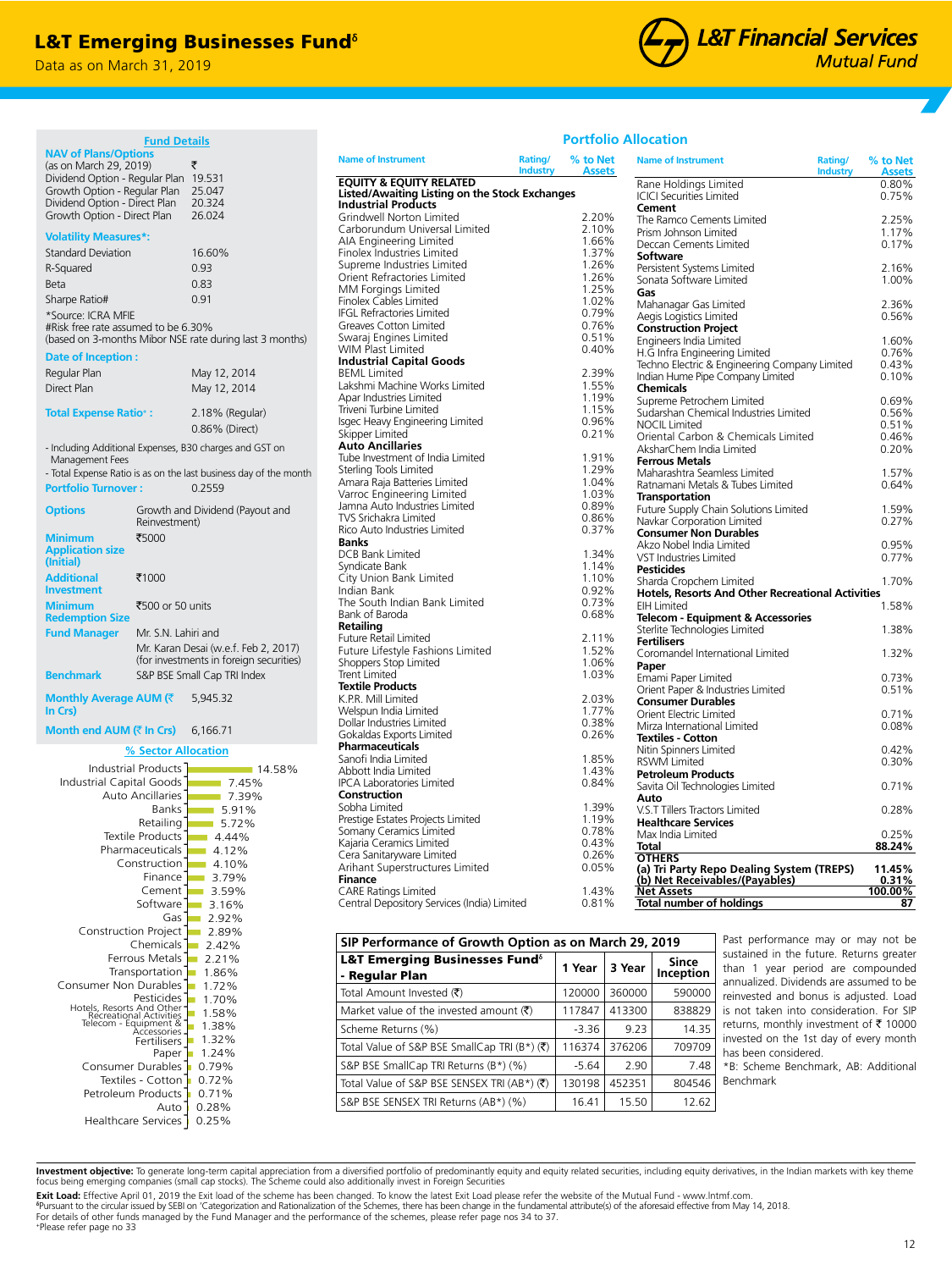## **L&T Business Cycles Fund**<sup>®</sup>

**Fund Details**

Data as on March 31, 2019



Amber Enterprises Limited 0.45%

Future Retail Limited 2.30% Trent Limited 1.94%

Reliance Industries Limited 3.75%

Ratnamani Metals & Tubes Limited 2.45% Tata Steel Limited 0.58% Tata Steel Limited - Partly Paid Up 0.00%

Bharat Electronics Limited 1.52% V-Guard Industries Limited 0.83% Thermax Limited 0.32%

Maruti Suzuki India Limited 1.65% Mahindra & Mahindra Limited 0.43% Bajaj Auto Limited 0.41%

Deepak Nitrite Limited 1.33% Phillips Carbon Black Limited 0.47%

Sundram Fasteners Limited 1.38% MRF Limited 0.38%

Aegis Logistics Limited 1.46%

Coromandel International Limited 1.40% **Hotels, Resorts And Other Recreational Activities** EIH Limited 1.26%

UPL Limited 1.14%

Sterlite Technologies Limited 0.61%

Adani Ports and Special Economic Zone Limited 0.44% Container Corporation of India Limited 0.10%

Vedanta Limited 0.24% **Total 99.18%**

**(a) Tri Party Repo Dealing System (TREPS) 1.09% (b) Net Receivables/(Payables) -0.27% Net Assets 100.00% Total number of holdings 60**

**Telecom - Equipment & Accessories**

**Industry**

**% to Net Assets**

**Name of Instrument Rating/** 

## **Portfolio Allocation**

**Retailing**

**Petroleum Products**

**Industrial Capital Goods**

**Ferrous Metals**

**Auto**

**Chemicals**

**Gas**

**Fertilisers**

**Pesticides**

**Transportation**

**OTHERS**

**Non - Ferrous Metals**

**Auto Ancillaries**

**% to Net**

| <b>NAV of Plans/Options</b><br>(as on March 29, 2019)<br>Dividend Option - Regular Plan<br>Growth Option - Regular Plan<br>Dividend Option - Direct Plan<br>Growth Option - Direct Plan                                 | ₹<br>13.383<br>15.271<br>13.842<br>15.746                                                 |
|-------------------------------------------------------------------------------------------------------------------------------------------------------------------------------------------------------------------------|-------------------------------------------------------------------------------------------|
| <b>Volatility Measures*:</b><br><b>Standard Deviation</b><br>R-Squared<br>Beta<br>Sharpe Ratio#<br>*Source: ICRA MFIE<br>#Risk free rate assumed to be 6.30%<br>(based on 3-months Mibor NSE rate during last 3 months) | 16.20%<br>0.78<br>1.12<br>0.32                                                            |
| Date of Inception:                                                                                                                                                                                                      |                                                                                           |
| Regular Plan                                                                                                                                                                                                            | August 20, 2014                                                                           |
| Direct Plan                                                                                                                                                                                                             | August 20, 2014                                                                           |
| <b>Total Expense Ratio*:</b>                                                                                                                                                                                            | 2.47% (Regular)<br>1.58% (Direct)                                                         |
| - Including Additional Expenses, B30 charges and GST on<br>Management Fees<br>- Total Expense Ratio is as on the last business day of the month                                                                         |                                                                                           |
| <b>Portfolio Turnover:</b>                                                                                                                                                                                              | 0.2278                                                                                    |
|                                                                                                                                                                                                                         |                                                                                           |
| <b>Options</b>                                                                                                                                                                                                          | Growth, Dividend . The<br>Dividend option offers<br>Payout or Reinvestment<br>facilities. |
| <b>Minimum Application size</b><br>(Initial)                                                                                                                                                                            | ₹5,000 per application<br>and in multiples of $\bar{z}$ 1<br>thereafter                   |
| <b>Additional Investment</b>                                                                                                                                                                                            | ₹1,000 per application<br>and in multiples of ₹1<br>thereafter                            |
| <b>Minimum Redemption Size</b>                                                                                                                                                                                          | ₹500 or 50 units                                                                          |
| <b>Fund Manager</b>                                                                                                                                                                                                     | Mr. Venugopal                                                                             |
|                                                                                                                                                                                                                         | Manghat and                                                                               |
|                                                                                                                                                                                                                         | Mr. Karan Desai                                                                           |
|                                                                                                                                                                                                                         | (w.e.f. Feb 2, 2017) (for<br>investments in foreign<br>securities)                        |
| <b>Benchmark</b>                                                                                                                                                                                                        | S&P BSE 200 TRI Index                                                                     |
| Monthly Average AUM (₹<br>In Crs)                                                                                                                                                                                       | 765.63                                                                                    |

#### **% Sector Allocation** Hotels, Resorts And Other Recreational Activities Pesticides 0.24% Non - Ferrous Metals 0.54% 0.61% 1.14%  $1.26%$  $1.40%$ 1.46% 1.76% 1.80% 2.49% 2.67% 3.03% 3.75%  $4.24%$ 5.98% 6.34% 8.92% 9.02% 10.23% 11.85% 20.45% Transportation Fertilisers Gas Auto Ancillaries Chemicals Auto Industrial Capital Goods Ferrous Metals Petroleum Products Retailing Consumer Durables Finance Cement Construction Industrial Products Construction Project Banks

|                                                                                      | Industry | <b>Assets</b> |
|--------------------------------------------------------------------------------------|----------|---------------|
| <b>EQUITY &amp; EQUITY RELATED</b><br>Listed/Awaiting Listing on the Stock Exchanges |          |               |
| <b>Banks</b>                                                                         |          |               |
| <b>HDFC Bank Limited</b>                                                             |          | 6.50%         |
| <b>ICICI Bank Limited</b>                                                            |          | 5.06%         |
| State Bank of India                                                                  |          | 3.13%         |
| Axis Bank Limited                                                                    |          | 2.69%         |
| Kotak Mahindra Bank Limited                                                          |          | 2.59%         |
| Bank of Baroda                                                                       |          | 0.48%         |
| <b>Construction Project</b>                                                          |          |               |
| Larsen & Toubro Limited                                                              |          | 4.75%         |
| Engineers India Limited                                                              |          | 2.47%         |
| Indian Hume Pipe Company Limited                                                     |          | 2.32%         |
| Ashoka Buildcon Limited                                                              |          | 1.40%         |
| Sadbhav Engineering Limited                                                          |          | 0.91%         |
| <b>Industrial Products</b>                                                           |          |               |
| <b>Finolex Cables Limited</b>                                                        |          | 2.84%         |
| Timken India Limited                                                                 |          | 1.91%         |
| AIA Engineering Limited                                                              |          | 1.77%         |
| Schaeffler India Limited                                                             |          | 1.51%         |
| Carborundum Universal Limited                                                        |          | 0.91%         |
| Graphite India Limited                                                               |          | 0.83%         |
| <b>HEG Limited</b>                                                                   |          | 0.36%         |
| Cummins India Limited                                                                |          | 0.10%         |
| Construction                                                                         |          |               |
| <b>KNR Constructions Limited</b>                                                     |          | 2.91%         |
| Sobha Limited                                                                        |          | 2.49%         |
| Ahluwalia Contracts India Limited                                                    |          | 1.84%         |
| Kajaria Ceramics Limited                                                             |          | 1.50%         |
| Godrej Properties Limited                                                            |          | 0.28%         |
| Cement                                                                               |          |               |
| The Ramco Cements Limited                                                            |          | 3.48%         |
| UltraTech Cement Limited                                                             |          | 2.56%         |
| <b>Shree Cements Limited</b>                                                         |          | 2.22%         |
| <b>Birla Corporation Limited</b>                                                     |          | 0.66%         |
| <b>Finance</b>                                                                       |          |               |
| Bajaj Finserv Limited                                                                |          | 2.51%         |
| Housing Development Finance Corporation Limited                                      |          | 2.09%         |
| Cholamandalam Investment and Finance                                                 |          | 1.74%         |
| Company Limited<br><b>Consumer Durables</b>                                          |          |               |
| <b>Titan Company Limited</b>                                                         |          | 2.80%         |
| Whirlpool of India Limited                                                           |          | 0.95%         |
| Johnson Controls - Hitachi Air Conditioning India                                    |          |               |
| Limited                                                                              |          | 0.94%         |
| <b>Blue Star Limited</b>                                                             |          | 0.84%         |

**Name of Instrument Rating/** 

| SIP Performance of Growth Option as on March 29, 2019    |        |        |                           |  |  |
|----------------------------------------------------------|--------|--------|---------------------------|--|--|
| L&T Business Cycles Fund $^{\delta}$<br>- Regular Plan   | 1 Year | 3 Year | <b>Since</b><br>Inception |  |  |
| Total Amount Invested (そ)                                | 120000 | 360000 | 560000                    |  |  |
| Market value of the invested amount $(\bar{\mathbf{z}})$ | 120929 | 379844 | 644818                    |  |  |
| Scheme Returns (%)                                       | 1.46   | 3.54   | 6.01                      |  |  |
| Total Value of S&P BSE 200 TRI (B*) (₹)                  | 127329 | 433727 | 737069                    |  |  |
| S&P BSE 200 TRI Returns (B*) (%)                         | 11.71  | 12.56  | 11.79                     |  |  |
| Total Value of S&P BSE SENSEX TRI (AB*) (₹)              | 130198 | 452351 | 753516                    |  |  |
| S&P BSE SENSEX TRI Returns (AB*) (%)                     | 16.41  | 15.50  | 12.75                     |  |  |

Past performance may or may not be sustained in the future. Returns greater than 1 year period are compounded annualized. Dividends are assumed to be reinvested and bonus is adjusted. Load is not taken into consideration. For SIP returns, monthly investment of  $\bar{\tau}$  10000 invested on the 1st day of every month has been considered.

\*B: Scheme Benchmark, AB: Additional Benchmark

**Investment objective:** To seek to generate long-term capital appreciation from a diversified portfolio of predominantly equity and equity related securities, including equity derivatives, in the Indian market with focus o

**Exit Load:** Effective April 01, 2019 the Exit load of the scheme has been changed. To know the latest Exit Load please refer the website of the Mutual Fund - www.Intmf.com.<br><sup>8</sup> Pursuant to the circular issued by SEBI on ' For details of other funds managed by the Fund Manager and the performance of the schemes, please refer page nos 34 to 37. +Please refer page no 33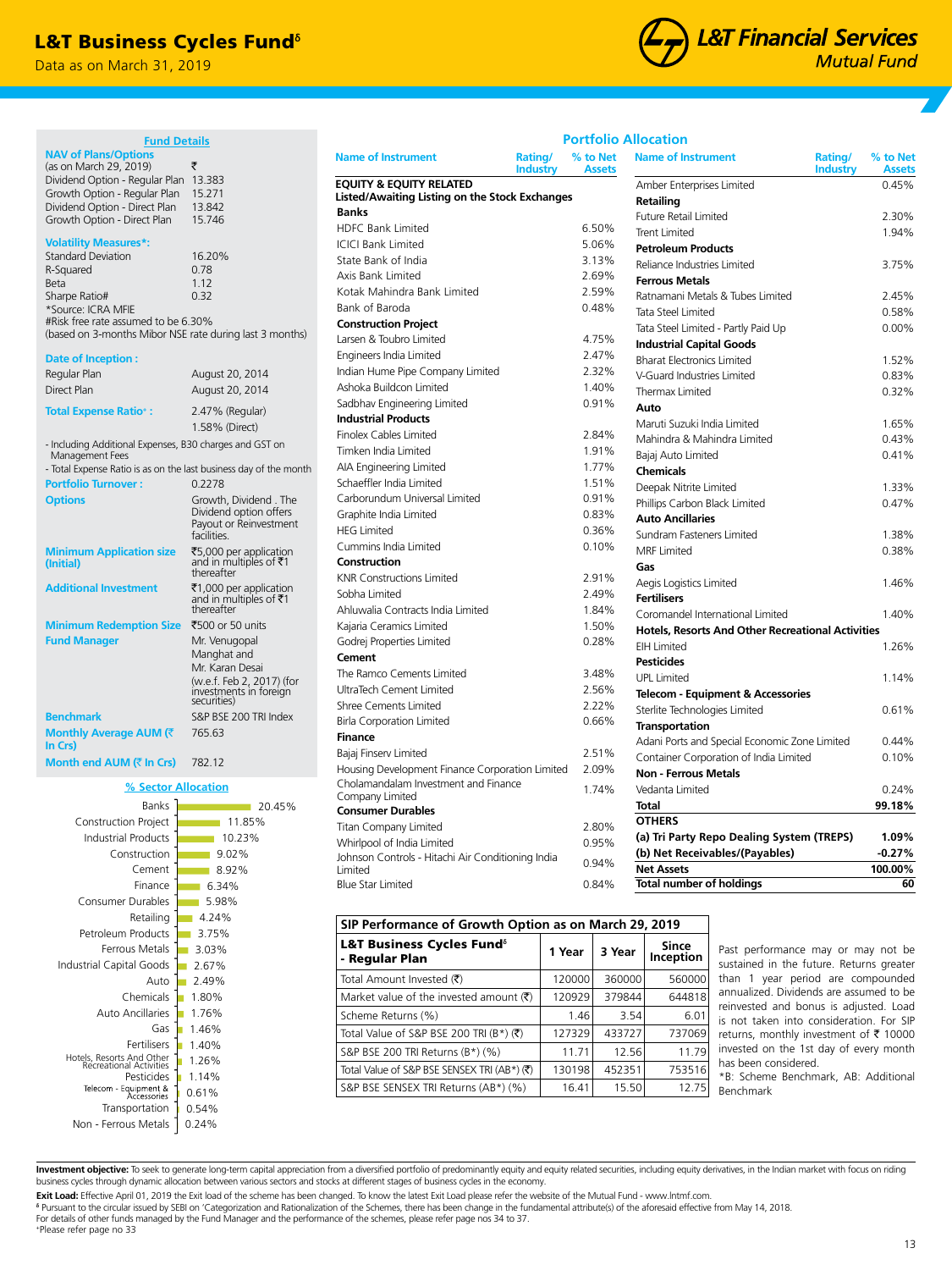## L&T Focused Equity Fund

Data as on March 31, 2019



| <b>Fund Details</b>                                               |                                                 |                                                |                            |                           | <b>Portfolio Allocation</b>                             |                           |
|-------------------------------------------------------------------|-------------------------------------------------|------------------------------------------------|----------------------------|---------------------------|---------------------------------------------------------|---------------------------|
| <b>NAV of Plans/Options</b><br>(as on March 29, 2019)             | ₹                                               | <b>Name of Instrument</b>                      | Rating/<br><b>Industry</b> | % to Net<br><b>Assets</b> | <b>Name of Instrument</b><br>Rating/<br><b>Industry</b> | % to Net<br><b>Assets</b> |
| Dividend Option - Regular Plan 10.748                             |                                                 | <b>EQUITY &amp; EQUITY RELATED</b>             |                            |                           | Cement                                                  |                           |
| Growth Option - Regular Plan                                      | 10.748                                          | Listed/Awaiting Listing on the Stock Exchanges |                            |                           | Grasim Industries Limited                               | 3.70%                     |
| Dividend Option - Direct Plan                                     | 10.794                                          | <b>Banks</b>                                   |                            |                           | Ambuja Cements Limited                                  | 2.07%                     |
| Growth Option - Direct Plan                                       | 10.794                                          | <b>ICICI Bank Limited</b>                      |                            | 7.55%                     | <b>Finance</b>                                          |                           |
| <b>Date of Inception:</b>                                         |                                                 | <b>HDFC Bank Limited</b>                       |                            | 6.89%                     | SBI Life Insurance Company Limited                      | 3.08%                     |
| Regular Plan                                                      | November 5, 2018                                | Axis Bank Limited                              |                            | 4.23%                     | General Insurance Corporation of India                  | 1.70%                     |
| Direct Plan                                                       | November 5, 2018                                | State Bank of India                            |                            | 4.19%                     | <b>Telecom - Services</b>                               |                           |
| <b>Total Expense Ratio<sup>+</sup>:</b>                           | 2.61% (Regular)                                 | Software                                       |                            |                           | <b>Bharti Airtel Limited</b>                            | 3.31%                     |
|                                                                   | 1.57% (Direct)                                  | Tata Consultancy Services Limited              |                            | 4.84%                     | <b>Retailing</b>                                        |                           |
| - Including Additional Expenses, B30 charges and GST on           |                                                 | HCL Technologies Limited                       |                            | 4.11%                     | <b>Future Retail Limited</b>                            | 2.83%                     |
| Management Fees                                                   |                                                 | Tech Mahindra Limited                          |                            | 2.88%                     | <b>Pesticides</b>                                       |                           |
| - Total Expense Ratio is as on the last business day of the month |                                                 | <b>Infosys Limited</b>                         |                            | 2.33%                     | <b>UPL Limited</b>                                      | 2.80%                     |
| <b>Portfolio Turnover:</b>                                        | 0.1107                                          | <b>Petroleum Products</b>                      |                            |                           | Gas                                                     |                           |
| <b>Options</b>                                                    | Growth and Dividend.                            | Reliance Industries Limited                    |                            | 6.21%                     | Mahanagar Gas Limited                                   | 2.65%                     |
|                                                                   | The Dividend option                             | Hindustan Petroleum Corporation                |                            | 2.24%                     | <b>Chemicals</b>                                        |                           |
|                                                                   | offers Dividend                                 | Limited                                        |                            |                           | Aarti Industries Limited                                | 2.40%                     |
|                                                                   | Payout and Dividend<br>Reinvestment facilities. | <b>Consumer Non Durables</b>                   |                            |                           |                                                         |                           |
| <b>Minimum Application size</b>                                   | ₹5,000 per application                          | Asian Paints Limited                           |                            | 2.95%                     | <b>Auto Ancillaries</b>                                 |                           |
| (Initial)                                                         | and in multiples of ₹1                          | Colgate Palmolive (India) Limited              |                            | 2.83%                     | <b>Bosch Limited</b>                                    | 1.85%                     |
|                                                                   | thereafter                                      | Hindustan Unilever Limited                     |                            | 2.59%                     | <b>Ferrous Metals</b>                                   |                           |
| <b>Additional Investment</b>                                      | ₹1,000 per application                          | <b>Construction Project</b>                    |                            |                           | Tata Steel Limited                                      | 0.95%                     |
|                                                                   | and in multiples of ₹1                          | Larsen & Toubro Limited                        |                            | 4.37%                     | <b>Total</b>                                            | 94.19%                    |
|                                                                   | thereafter                                      | Engineers India Limited                        |                            | 2.77%                     | <b>OTHERS</b>                                           |                           |
| <b>Minimum Redemption Size</b>                                    | ₹500 or 50 units                                | <b>Pharmaceuticals</b>                         |                            |                           | (a) Tri Party Repo Dealing System (TREPS)               | 6.80%                     |
| <b>Fund Manager</b>                                               | Mr S. N. Lahiri and                             | Sun Pharmaceutical Industries Limited          |                            | 3.48%                     | (b) Net Receivables/(Payables)                          | $-0.99%$                  |
|                                                                   | Mr. Vihang Naik                                 | Dr. Reddy's Laboratories Limited               |                            | 2.39%                     | <b>Net Assets</b>                                       | 100.00%                   |
|                                                                   |                                                 |                                                |                            |                           | <b>Total number of holdings</b>                         | 28                        |
| <b>Benchmark</b>                                                  | Nifty 500 TRI Index                             |                                                |                            |                           |                                                         |                           |
| Monthly Average AUM (₹<br>In Crs)                                 | 550.32                                          |                                                |                            |                           |                                                         |                           |
| Month end AUM (₹ In Crs)                                          | 568.18                                          |                                                |                            |                           |                                                         |                           |



Since scheme has not completed one year, performance details for the same are not provided.

Investment objective: The investment objective of the scheme is to provide capital appreciation by investing in equity and equity related instruments of maximum 30 stocks. There is no assurance that the investment objectiv of the scheme will be realized.

**Exit Load:** Effective April 01, 2019 the Exit load of the scheme has been changed. To know the latest Exit Load please refer the website of the Mutual Fund - www.lntmf.com. For details of other funds managed by the Fund Manager and the performance of the schemes, please refer page nos 34 to 37.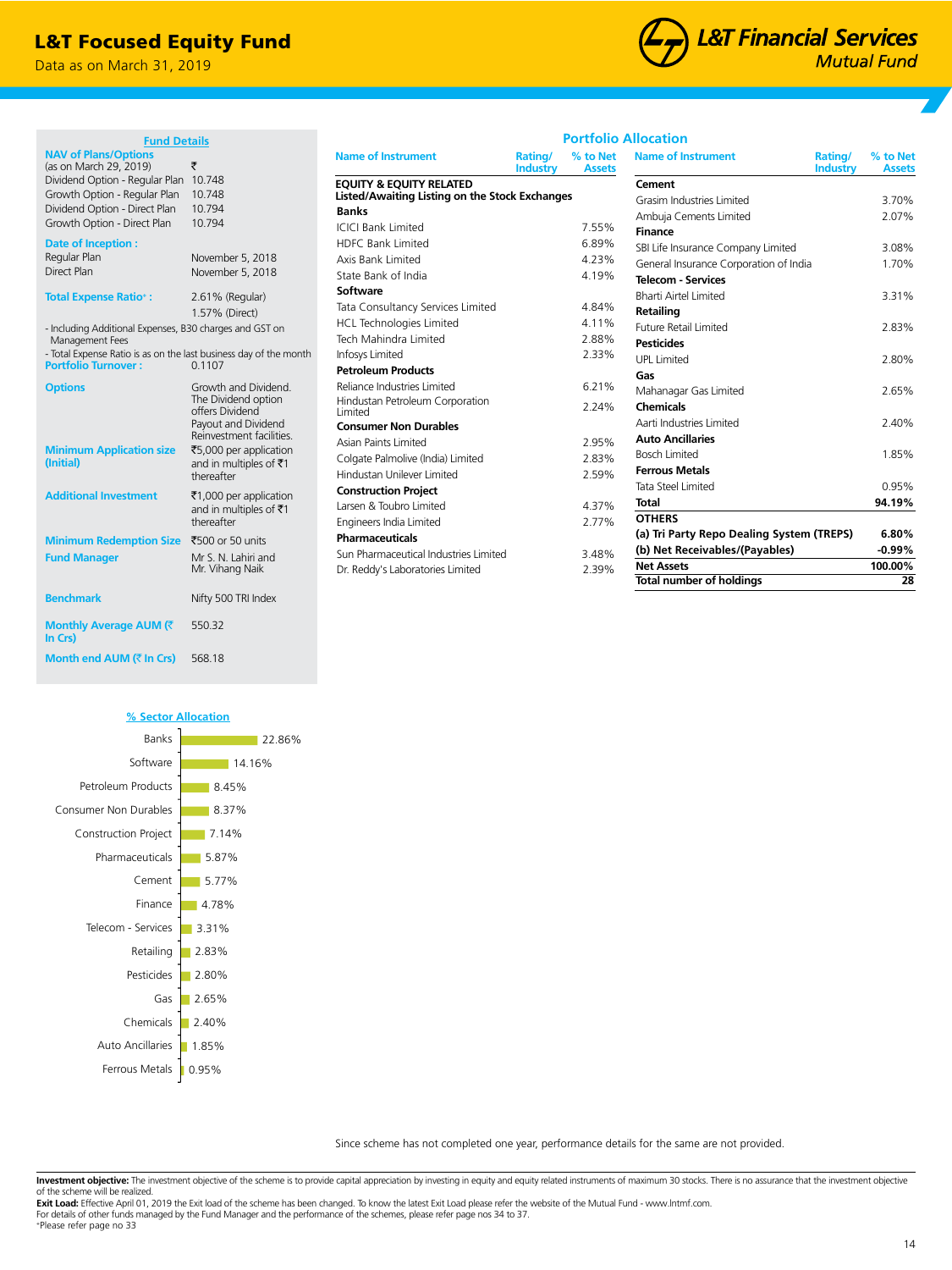## L&T Dynamic Equity Fund

**Fund Details**

Regular Plan February 07, 2011 Direct Plan January 01, 2013 **Total Expense Ratio+ :** 2.54% (Regular)

- Including Additional Expenses, B30 charges and GST on

**Portfolio Turnover :** 6.8030

- Total Expense Ratio is as on the last business day of the month

**Options** Growth and Dividend. The Dividend

₹5,000 per application

₹1,000 per application

₹500 or 50 units **Fund Manager** Mr. S. N. Lahiri and Mr. Praveen

facilities.

**Monthly Average AUM (₹ In Crs)** 556.61 **Month end AUM (₹ In Crs)** 558.26

**% Sector Allocation**

1.28% (Direct)

Option offers Payout and Reinvestment

Ayathan (investments in equity and equity related instruments) and Mr. Jalpan Shah (investments in debt and debt related instruments) (w.e.f. May 30, 2016) **Benchmark** 50% - S&P BSE-200 TRI Index and 50%

CRISIL Short Term Bond Fund Index

0.10% 0.23% 0.24% 0.25% 0.31% 0.49% 0.55% 1.24% 1.89% 2.17% 3.47% 4.43% 5.71% 8.62% 10.95% 11.74% 16.07%

Data as on March 31, 2019

(as on March 29, 2019) ` Dividend Option - Regular Plan 17.218 Growth Option - Regular Plan 24.153 Dividend Option - Direct Plan 18.640 Growth Option - Direct Plan 25.748

**NAV of Plans/Options** 

**Date of Inception :**

Management Fees

**Minimum Application size (Initial)**

**Additional Investment**

**Minimum Redemption Size**



## **Portfolio Allocation**

Maruti Suzuki India Limited 0.24% 0.24%

**Banks**

Limited

**Auto**

| Name of Instrument                                      | % to Net<br><b>Assets</b> | % to Net<br><b>Assets</b> | % to Net<br><b>Assets</b><br>(hedged) (unhedged) | <b>Name of Instrument</b>                                                              | % to Net<br><b>Assets</b> | % to Net<br><b>Assets</b> | % to Net<br><b>Assets</b><br>(hedged) (unhedged) |
|---------------------------------------------------------|---------------------------|---------------------------|--------------------------------------------------|----------------------------------------------------------------------------------------|---------------------------|---------------------------|--------------------------------------------------|
| <b>EQUITY &amp; EQUITY RELATED</b>                      |                           |                           |                                                  | <b>Industrial Capital Goods</b>                                                        |                           |                           |                                                  |
| Listed/Awaiting Listing on the Stock Exchanges<br>Banks |                           |                           |                                                  | CG Power and Industrial                                                                | 1.24%                     | 1.24%                     |                                                  |
| <b>HDFC Bank Limited</b>                                | 3.94%                     |                           | 3.94%                                            | Solutions Limited                                                                      |                           |                           |                                                  |
| <b>ICICI Bank Limited</b>                               | 3.55%                     |                           | 3.55%                                            | <b>Telecom - Services</b>                                                              |                           |                           |                                                  |
| State Bank of India                                     | 1.88%                     |                           | 1.88%                                            | <b>Bharti Airtel Limited</b>                                                           | 0.55%                     |                           | 0.55%                                            |
| Indian Bank                                             | 1.20%                     |                           | 1.20%                                            | Paper                                                                                  |                           |                           |                                                  |
|                                                         |                           | ÷,                        |                                                  | Emami Paper Limited                                                                    | 0.49%                     |                           | 0.49%                                            |
| Axis Bank Limited                                       | 0.75%                     |                           | 0.75%                                            | <b>Fertilisers</b>                                                                     |                           |                           |                                                  |
| Punjab National Bank                                    | 3.65%                     | 3.65%                     |                                                  | Gujarat State Fertilizers &                                                            | 0.31%                     | 0.31%                     |                                                  |
| The Federal Bank Limited                                | 1.10%                     | 1.10%                     |                                                  | Chemicals Limited                                                                      |                           |                           |                                                  |
| Software                                                |                           |                           |                                                  | Power                                                                                  |                           |                           |                                                  |
| Tata Consultancy Services                               | 3.40%                     |                           | 3.40%                                            | Reliance Infrastructure                                                                | 0.25%                     | 0.25%                     |                                                  |
| Limited                                                 |                           |                           |                                                  | Limited                                                                                |                           |                           |                                                  |
| Infosys Limited                                         | 5.16%                     | 3.02%                     | 2.14%                                            | <b>Media &amp; Entertainment</b>                                                       |                           |                           |                                                  |
| MphasiS Limited                                         | 1.05%                     |                           | 1.05%                                            | TV18 Broadcast Limited                                                                 | 0.24%                     | 0.24%                     |                                                  |
| <b>HCL Technologies Limited</b>                         | 2.13%                     | 2.13%                     |                                                  | <b>Pesticides</b>                                                                      |                           |                           |                                                  |
| <b>Pharmaceuticals</b>                                  |                           |                           |                                                  | <b>UPL Limited</b>                                                                     | 0.23%                     | 0.23%                     |                                                  |
| Sun Pharmaceutical                                      | 6.31%                     | 5.68%                     | 0.63%                                            | <b>Industrial Products</b>                                                             |                           |                           |                                                  |
| <b>Industries Limited</b>                               |                           |                           |                                                  | <b>Bharat Forge Limited</b>                                                            | 0.10%                     | 0.10%                     |                                                  |
| Dr. Reddy's Laboratories                                | 2.69%                     | 2.69%                     |                                                  | Total                                                                                  | 68.46%                    | 38.58%                    | 29.88%                                           |
| Limited                                                 |                           |                           |                                                  |                                                                                        |                           | Rating/                   | % to Net                                         |
| Aurobindo Pharma Limited                                | 1.95%                     | 1.95%                     |                                                  | <b>Name of Instrument</b>                                                              |                           | <b>Industry</b>           | <b>Assets</b>                                    |
| <b>Petroleum Products</b>                               |                           |                           |                                                  | <b>MONEY MARKET INSTRUMENT</b>                                                         |                           |                           |                                                  |
| Reliance Industries Limited                             | 8.62%                     | 7.02%                     | 1.60%                                            | <b>Certificate of Deposit/Commercial Paper</b>                                         |                           |                           |                                                  |
| <b>Finance</b>                                          |                           |                           |                                                  | <b>ICICI Bank Limited</b>                                                              |                           | CRISIL A1+                | 4.41%                                            |
| Cholamandalam                                           |                           |                           |                                                  | Total                                                                                  |                           |                           | 4.41%                                            |
| <b>Investment and Finance</b>                           | 0.92%                     |                           | 0.92%                                            | <b>DEBT INSTRUMENTS</b>                                                                |                           |                           |                                                  |
| Company Limited                                         |                           |                           |                                                  | <b>Fixed Rates Bonds - Corporate</b>                                                   |                           |                           |                                                  |
| <b>IDFC Limited</b>                                     | 3.06%                     | 3.06%                     |                                                  |                                                                                        |                           |                           |                                                  |
| Housing Development                                     |                           |                           |                                                  | Listed / Awaiting listing on Stock Exchanges                                           |                           |                           |                                                  |
| <b>Finance Corporation</b>                              | 1.73%                     | 1.73%                     |                                                  | Rec Limited                                                                            |                           | CRISIL AAA                | 3.57%                                            |
| Limited                                                 |                           |                           |                                                  | National Bank for Agriculture &<br>Rural Development                                   |                           | CRISIL AAA                | 1.80%                                            |
| <b>Construction Project</b>                             |                           |                           |                                                  | Power Grid Corporation of                                                              |                           |                           |                                                  |
| Larsen & Toubro Limited                                 | 1.75%                     |                           | 1.75%                                            | India Limited                                                                          |                           | CRISIL AAA                | 0.90%                                            |
| H.G Infra Engineering                                   |                           |                           |                                                  | Blue Dart Express Limited                                                              |                           | <b>ICRA AA</b>            |                                                  |
| Limited                                                 | 1.08%                     |                           | 1.08%                                            | Total                                                                                  |                           |                           | 6.27%                                            |
| <b>NCC Limited</b>                                      | 1.60%                     | 1.60%                     |                                                  | <b>OTHERS</b>                                                                          |                           |                           |                                                  |
| Cement                                                  |                           |                           |                                                  | (a) Fixed Deposits                                                                     |                           |                           |                                                  |
| Grasim Industries Limited                               | 2.25%                     | 0.53%                     | 1.72%                                            | HDFC Bank Limited (placed as margin)                                                   |                           |                           | 8.79%                                            |
| <b>ACC Limited</b>                                      | 1.22%                     |                           | 1.22%                                            | <b>HDFC Bank Limited</b>                                                               |                           |                           | 1.26%                                            |
| <b>Consumer Non Durables</b>                            |                           |                           |                                                  | Total                                                                                  |                           |                           | 10.05%                                           |
| Asian Paints Limited                                    | 1.02%                     |                           | 1.02%                                            | (b) Margin as Cash Margin                                                              |                           |                           | 7.89%                                            |
| Emami Limited                                           | 0.99%                     |                           | 0.99%                                            | (c) Tri Party Repo Dealing System (TREPS)                                              |                           |                           | 8.61%                                            |
| Nestle India Limited                                    | 0.07%                     | 0.07%                     | ÷.                                               | (d) Net Receivables/(Payables)                                                         |                           |                           | $-5.69%$                                         |
| United Spirits Limited                                  | 0.05%                     | 0.05%                     | ÷.                                               | <b>Net Assets</b>                                                                      |                           |                           | 100.00%                                          |
|                                                         |                           |                           |                                                  | <b>Total number of holdings</b>                                                        |                           |                           | 38                                               |
| Hindustan Unilever Limited                              | 0.04%                     | 0.04%                     |                                                  |                                                                                        |                           |                           |                                                  |
| Auto                                                    |                           |                           |                                                  | All corporate ratings are assigned by rating agencies like CRISIL; CARE;<br>ICRA; IND. |                           |                           |                                                  |
| Mahindra & Mahindra                                     | 1.65%                     | 1.65%                     |                                                  | Total outstanding position (as at March, 2019) in Derivative Instruments               |                           |                           |                                                  |
| Limited<br>Maruti Sumuki India Limitad                  | 0.210/                    | 0.210/                    |                                                  | (Gross Notional) 21,675.46 lakhs                                                       |                           |                           |                                                  |

Total percentage of existing assets hedged through futures is 38.58%

| SIP Performance of Growth Option as on March 29, 2019 |        |        |        |         |                 |  |  |  |
|-------------------------------------------------------|--------|--------|--------|---------|-----------------|--|--|--|
| <b>L&amp;T Dynamic Equity Fund</b>                    | 1 Year | 3 Year | 5 Year | 7 Year  | Since Inception |  |  |  |
| - Regular Plan                                        |        |        |        |         |                 |  |  |  |
| Total Amount Invested (₹)                             | 120000 | 360000 | 600000 | 840000  | 980000          |  |  |  |
| Market value of the invested amount $(\bar{\zeta})$   | 123802 | 398028 | 712108 | 1219526 | 1555804         |  |  |  |
| Scheme Returns (%)                                    | 6.03   | 6.67   | 6.81   | 10.50   | 11.06           |  |  |  |
| Total Value of Benchmark <sup>§</sup> (B*) (₹)        | 126789 | 418518 | 761442 | 1216282 | 1514555         |  |  |  |
| Benchmark Returns <sup>§</sup> (B*) (%)               | 10.84  | 10.09  | 9.50   | 10.42   | 10.43           |  |  |  |
| Total Value of S&P BSE SENSEX TRI (AB*) (₹)           | 130198 | 452351 | 823530 | 1355492 | 1697593         |  |  |  |
| S&P BSE SENSEX TRI Returns (AB*) (%)                  | 16.41  | 15.50  | 12.67  | 13.46   | 13.12           |  |  |  |

\$ (B) 50% - S&P BSE-200 TRI and 50% - CRISIL Short Term Bond Fund Index.

Past performance may or may not be sustained in the future. Returns greater than 1 year period are compounded annualized. Dividends are assumed to be reinvested and bonus is adjusted. Load is not taken into consideration. For SIP<br>returns, monthly investment of ₹ 10000 invested on the 1st day of every month has been considered. \*B: Scheme Benchmark, AB: Additional Benchmark

Investment objective: To seek to generate long-term capital appreciation from a diversified portfolio of equity and equity related securities and to generate reasonable returns by investing in a portfolio of debt and money market instruments and arbitrage opportunities in the cash and derivatives segments of the equity markets.

Exit Load: If the units redeemed or switched out are upto 10% of the units purchased or switched in ("the limit") within 1 year from the date of allotment - Nil. If units redeemed or switched out are over and above the lim within 1 year from the date of allotment — 1%. If units are redeemed or switched out on or after 1 year from the date of allotment — Nil.<br>For details of other funds managed by the Fund Manager and the performance of the s

+Please refer page no 33

Industrial Products

Telecom - Services Industrial Capital Goods

Consumer Non Durables

Construction Project

Petroleum Products Pharmaceuticals Software Banks

Media & Entertainment

Pesticides

Power Fertilisers Paper

Auto

Cement

Finance

#### 15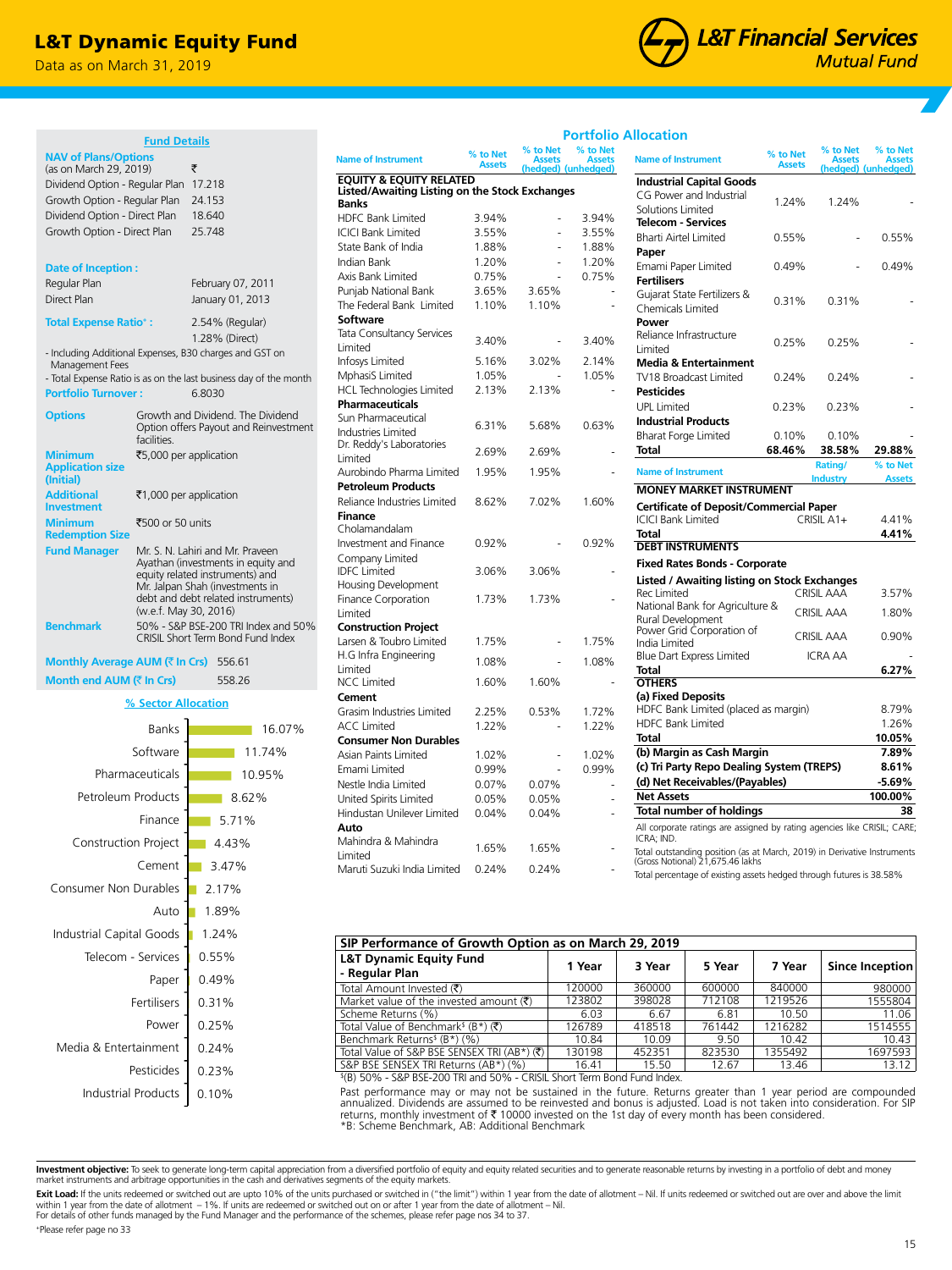## L&T Hybrid Equity Fund (Formerly known as L&T India Prudence Fund)<sup>6</sup>

Data as on March 31, 2019 Data as on March 31, 2019

**NAV of Plans/Options**

**Fund Details**



## **Portfolio Allocation**

|                                               | (as on March 29, 2019)                                          |                                                                     | <b>Name of Instrument</b>                                                                                                                                                                    | Rating/<br><b>Industry</b> |
|-----------------------------------------------|-----------------------------------------------------------------|---------------------------------------------------------------------|----------------------------------------------------------------------------------------------------------------------------------------------------------------------------------------------|----------------------------|
|                                               | Dividend Option - Regular Plan 19.217                           |                                                                     | <b>EQUITY &amp; EQUITY RELATED</b>                                                                                                                                                           |                            |
|                                               | Annual Dividend - Regular Plan 12.076                           |                                                                     | Listed/Awaiting Listing on the Stock Exchanges                                                                                                                                               |                            |
|                                               | Growth Option - Regular Plan<br>Dividend Option - Direct Plan   | 26.118<br>21.300                                                    | Banks<br><b>ICICI Bank Limited</b>                                                                                                                                                           |                            |
|                                               | Annual Dividend - Direct Plan                                   | 12.639                                                              | HDFC Bank Limited<br>Axis Bank Limited                                                                                                                                                       |                            |
|                                               | Growth Option - Direct Plan                                     | 27.809                                                              | RBL Bank Limited                                                                                                                                                                             |                            |
|                                               | <b>Volatility Measures*:</b>                                    |                                                                     | Kotak Mahindra Bank Limited<br>State Bank of India                                                                                                                                           |                            |
| <b>Standard Deviation</b>                     |                                                                 | 9.67%                                                               | Indian Bank<br>Software                                                                                                                                                                      |                            |
| R-Squared                                     |                                                                 | 0.91                                                                | Tata Consultancy Services Limited<br>HCL Technologies Limited                                                                                                                                |                            |
| <b>Beta</b>                                   |                                                                 | 1.03                                                                | MphasiS Limited                                                                                                                                                                              |                            |
| Sharpe Ratio#<br>*Source: ICRA MFIE           |                                                                 | 0.47                                                                | Infosys Limited<br>Finance                                                                                                                                                                   |                            |
|                                               | #Risk free rate assumed to be 6.30%                             |                                                                     | Housing Development Finance Corporation Limited<br>ICICI Prudential Life Insurance Company Limited                                                                                           |                            |
|                                               |                                                                 | (based on 3-months Mibor NSE rate during last 3 months)             | General Insurance Corporation of India <sup>1</sup><br>ICICI Securities Limited                                                                                                              |                            |
| Date of Inception :                           |                                                                 |                                                                     | <b>Consumer Non Durables</b><br>ITC Limited                                                                                                                                                  |                            |
| Regular Plan                                  |                                                                 |                                                                     | Colgate Palmolive (India) Limited                                                                                                                                                            |                            |
| Direct Plan                                   |                                                                 | February 07, 2011                                                   | Emami Limited<br>Hindustan Unilever Limited                                                                                                                                                  |                            |
|                                               |                                                                 | January 01, 2013                                                    | <b>Construction Project</b>                                                                                                                                                                  |                            |
|                                               | <b>Total Expense Ratio+:</b>                                    | 2.02% (Regular)                                                     | Larsen & Toubro Limited                                                                                                                                                                      |                            |
|                                               |                                                                 | 0.93% (Direct)                                                      | Engineers India Limited<br>Techno Electric & Engineering Company Limited<br>Ashoka Buildcon Limited                                                                                          |                            |
| Management Fees                               |                                                                 | - Including Additional Expenses, B30 charges and GST on             | Indian Hume Pipe Company Limited                                                                                                                                                             |                            |
|                                               |                                                                 | - Total Expense Ratio is as on the last business day of the month   | Pharmaceuticals<br>Sun Pharmaceutical Industries Limited                                                                                                                                     |                            |
| <b>Portfolio Turnover:</b>                    |                                                                 | 1.1580                                                              | Dr. Reddy's Laboratories Limited<br>Lupin Limited                                                                                                                                            |                            |
|                                               |                                                                 |                                                                     | GlaxoSmithKline Pharmaceuticals Limited<br>Petroleum Products                                                                                                                                |                            |
| <b>Options</b>                                | • Growth                                                        |                                                                     | Reliance Industries Limited                                                                                                                                                                  |                            |
|                                               |                                                                 | • Dividend Option (Reinvestment and                                 | Cement<br>The Ramco Cements Limited                                                                                                                                                          |                            |
|                                               | Payout)                                                         | • Annual Dividend Option                                            | Century Textiles & Industries Limited<br>Birla Corporation Limited                                                                                                                           |                            |
|                                               |                                                                 | (Reinvestment and Payout)                                           | Retailing                                                                                                                                                                                    |                            |
| <b>Minimum</b>                                |                                                                 | ₹5,000 per application                                              | Future Retail Limited<br>Trent Limited                                                                                                                                                       |                            |
| <b>Application size</b>                       |                                                                 |                                                                     | Telecom - Services<br>Bharti Airtel Limited                                                                                                                                                  |                            |
| (Initial)                                     |                                                                 |                                                                     | <b>Industrial Products</b><br>Supreme Industries Limited                                                                                                                                     |                            |
| <b>Additional</b>                             |                                                                 | ₹1,000 per application                                              | Graphite India Limited                                                                                                                                                                       |                            |
| <b>Investment</b>                             |                                                                 |                                                                     | <b>Industrial Capital Goods</b><br><b>Bharat Electronics Limited</b>                                                                                                                         |                            |
| <b>Minimum</b>                                | ₹500 or 50 units                                                |                                                                     | Apar Industries Limited                                                                                                                                                                      |                            |
| <b>Redemption Size</b><br><b>Fund Manager</b> |                                                                 | Mr. S. N. Lahiri (investments in equity                             | Isgec Heavy Engineering Limited<br><b>Media &amp; Entertainment</b><br>Sun TV Network Limited                                                                                                |                            |
|                                               |                                                                 | and equity related instruments), Mr.                                | Gas                                                                                                                                                                                          |                            |
|                                               |                                                                 | Shriram Ramanathan (investments in                                  | GAIL India Limited<br><b>Textile Products</b>                                                                                                                                                |                            |
|                                               |                                                                 | debt and debt related instruments)<br>(w.e.f. May 30, 2016) and Mr. | K.P.R. Mill Limited<br>Dollar Industries Limited                                                                                                                                             |                            |
|                                               |                                                                 | Karan Desai (w.e.f. Feb 3, 2017) (for                               | Construction<br>Somany Ceramics Limited                                                                                                                                                      |                            |
|                                               |                                                                 | investments in foreign securities)                                  | Pesticides                                                                                                                                                                                   |                            |
| <b>Benchmark</b>                              |                                                                 | 70% - S&P BSE 200 TRI Index and 30%                                 | Sharda Cropchem Limited<br><b>Auto Ancillaries</b>                                                                                                                                           |                            |
|                                               |                                                                 | - CRISIL Short Term Bond Fund Index                                 | <b>Bosch Limited</b><br>Chemicals                                                                                                                                                            |                            |
|                                               | Monthly Average AUM ( $\bar{\bar{\mathbf{x}}}$ In Crs) 9,668.27 |                                                                     | Oriental Carbon & Chemicals Limited<br><b>Total</b>                                                                                                                                          |                            |
|                                               | Month end AUM (₹ In Crs)                                        |                                                                     | <b>MONEY MARKET INSTRUMENT</b>                                                                                                                                                               |                            |
|                                               |                                                                 | 9,748.53                                                            | Certificate of Deposit/Commercial Paper<br>Vedanta Limited                                                                                                                                   |                            |
|                                               | % Sector Allocation                                             |                                                                     | Total                                                                                                                                                                                        | CRISIL A1+                 |
|                                               | <b>Banks</b>                                                    | 23.00%                                                              | <b>DEBT INSTRUMENTS</b><br><b>Fixed Rates Bonds - Corporate</b>                                                                                                                              |                            |
|                                               | Software                                                        | $10.33\%$                                                           | <b>Listed / awaiting listing on the stock exchanges</b><br>National Bank for Agriculture & Rural                                                                                             |                            |
|                                               | Finance                                                         | 5.62%                                                               |                                                                                                                                                                                              | <b>CRISIL AAA</b>          |
|                                               | Consumer Non Durables                                           | 5.58%                                                               | Development<br>Reliance JIO Infocomm Limited                                                                                                                                                 | CRISIL AAA                 |
|                                               | <b>Construction Project</b>                                     |                                                                     | Rec Limited<br>State Bank Of India                                                                                                                                                           | CRISIL AAA<br>CRISIL AA+   |
|                                               |                                                                 | 5.52%                                                               | Reliance Industries Limited<br>IndusInd Bank Limited                                                                                                                                         | CRISIL AAA<br>CRISIL AA    |
|                                               | Pharmaceuticals                                                 | 4.41%                                                               | National Bank for Agriculture & Rural                                                                                                                                                        | CRISIL AAA                 |
|                                               | Petroleum Products                                              | 3.77%                                                               | Development<br>LIC Housing Finance Limited                                                                                                                                                   | CRISIL AAA                 |
|                                               | Cement                                                          | 3.60%                                                               | HDFC Bank Limited                                                                                                                                                                            | CRISIL AA+                 |
|                                               | Retailing                                                       | 3.37%                                                               |                                                                                                                                                                                              |                            |
|                                               | Telecom - Services                                              | 1.80%                                                               | SIP Performance of Growth Option as                                                                                                                                                          |                            |
|                                               | <b>Industrial Products</b>                                      | 1.73%                                                               | L&T Hybrid Equity Fund <sup>#8</sup>                                                                                                                                                         |                            |
|                                               | Industrial Capital Goods                                        | 1.47%                                                               | - Regular Plan                                                                                                                                                                               |                            |
|                                               | Media & Entertainment                                           |                                                                     | Total Amount Invested (₹)                                                                                                                                                                    |                            |
|                                               | Gas                                                             | 1.03%                                                               | Market value of the invested amount $(\vec{\tau})$<br>Scheme Returns (%)                                                                                                                     |                            |
|                                               |                                                                 | 1.03%                                                               | Total Value of Benchmark <sup>§</sup> (B*) (そ)                                                                                                                                               |                            |
|                                               | <b>Textile Products</b>                                         | 0.74%                                                               | Benchmark Returns <sup>§</sup> (B*) (%)                                                                                                                                                      |                            |
|                                               | Construction                                                    | 0.36%                                                               | Total Value of S&P BSE SENSEX TRI (AB*) (₹)<br>S&P BSE SENSEX TRI Returns (AB*) (%)                                                                                                          |                            |
|                                               | Pesticides                                                      | 0.34%                                                               | <sup>\$</sup> (B) 70% BSE 200 TRI and 30% CRISIL Short Term Bond Fu                                                                                                                          |                            |
|                                               | Auto Ancillaries                                                | 0.23%                                                               |                                                                                                                                                                                              |                            |
|                                               | Chemicals                                                       | 0.04%                                                               | Past performance may or may not be sustained in the fundance may or may not be sustained in the fundance of the sustained in the fundance of the 1st day of every month has been considered. |                            |
|                                               |                                                                 |                                                                     |                                                                                                                                                                                              |                            |

|                                                                                                    |                                 | <b>Industry</b> | <b>Assets</b>           |
|----------------------------------------------------------------------------------------------------|---------------------------------|-----------------|-------------------------|
| <b>EQUITY &amp; EQUITY RELATED</b>                                                                 |                                 |                 |                         |
| Listed/Awaiting Listing on the Stock Exchanges<br>Banks                                            |                                 |                 |                         |
| ICICI Bank Limited<br><b>HDFC Bank Limited</b>                                                     |                                 |                 | 6.16%                   |
| Axis Bank Limited<br>RBL Bank Limited                                                              |                                 |                 | 5.99%<br>3.47%<br>2.23% |
|                                                                                                    |                                 |                 |                         |
| Kotak Mahindra Bank Limited<br>State Bank of India                                                 |                                 |                 | 2.02%<br>1.96%          |
| Indian Bank                                                                                        |                                 |                 | 1.17%                   |
| <b>Software</b><br>Tata Consultancy Services Limited<br>HCL Technologies Limited                   |                                 |                 | 3.90%<br>2.87%          |
| MphasiS Limited                                                                                    |                                 |                 | 2.12%                   |
| Infosys Limited<br>Finance                                                                         |                                 |                 | 1.44%                   |
| Housing Development Finance Corporation Limited<br>ICICI Prudential Life Insurance Company Limited |                                 |                 | 3.44%                   |
| General Insurance Corporation of India                                                             |                                 |                 | $0.75\%$<br>0.72%       |
| ICICI Securities Limited<br>Consumer Non Durables                                                  |                                 |                 | 0.71%                   |
| IТC<br>Limited                                                                                     |                                 |                 | 1.89%                   |
| Colgate Palmolive (India) Limited<br>Emami Limited                                                 |                                 |                 | 1.66%<br>1.06%          |
| Hindustan Unilever Limited                                                                         |                                 |                 | 0.97%                   |
| <b>Construction Project</b><br>Larsen & Toubro Limited                                             |                                 |                 | 4.13%                   |
| Engineers India Limited<br>Techno Electric & Engineering Company Limited                           |                                 |                 | 0.76%<br>0.29%          |
| Ashoka Buildcon Limited                                                                            |                                 |                 | 0.19%                   |
| Indian Hume Pipe Company Limited<br>Pharmaceuticals                                                |                                 |                 | 0.15%                   |
| Sun Pharmaceutical Industries Limited<br>Dr. Reddy's Laboratories Limited                          |                                 |                 | 2.28%<br>0.92%          |
|                                                                                                    |                                 |                 | 0.81%                   |
| Lupin Limited<br>GlaxoSmithKline Pharmaceuticals Limited<br><b>Petroleum Products</b>              |                                 |                 | 0.40%                   |
| Reliance Industries Limited                                                                        |                                 |                 | 3.77%                   |
| Cement<br>The Ramco Cements Limited                                                                |                                 |                 | 2.33%<br>1.07%          |
| Century Textiles & Industries Limited<br>Birla Corporation Limited                                 |                                 |                 | 0.20%                   |
| Retailing                                                                                          |                                 |                 |                         |
| Future Rētail Limited                                                                              |                                 |                 | 2.27%<br>1.10%          |
| Trent Limited<br><b>Telecom - Services</b><br>Bharti Airtel Limited                                |                                 |                 | 1.80%                   |
| <b>Industrial Products</b>                                                                         |                                 |                 |                         |
| Supreme Industries Limited<br>Graphite India Limited                                               |                                 |                 | 1.10%<br>0.63%          |
| <b>Industrial Capital Goods</b><br>Bharat Electronics Limited                                      |                                 |                 |                         |
| Apar Industries Limited                                                                            |                                 |                 | 0.78%<br>0.39%          |
| Isgec Heavy Engineering Limited                                                                    |                                 |                 | 0.30%                   |
| Media & Entertainment<br>Sun TV Network Limited                                                    |                                 |                 | 1.03%                   |
| Gas<br>GAIL India Limited                                                                          |                                 |                 | 1.03%                   |
| <b>Textile Products</b>                                                                            |                                 |                 | 0.48%                   |
| K.P.R. Mill Limited<br>Dollar Industries Limited                                                   |                                 |                 | 0.26%                   |
| <b>Construction</b><br>Somany Ceramics Limited<br><b>Pesticides</b>                                |                                 |                 | 0.36%                   |
|                                                                                                    |                                 |                 | 0.34%                   |
| Sharda Cropchem Limited<br><b>Auto Ancillaries</b>                                                 |                                 |                 |                         |
| <b>Bosch Limited</b><br>Chemicals                                                                  |                                 |                 | 0.23%                   |
| Oriental Carbon & Chemicals Limited                                                                |                                 |                 | 0.04%                   |
| Total<br><b>MONEY MARKET INSTRUMENT</b>                                                            |                                 |                 | <u>73.97%</u>           |
| <b>Certificate of Deposit/Commercial Paper</b><br>Vedanta Limited                                  |                                 |                 |                         |
| <b>Total</b>                                                                                       | CRISIL A1+                      |                 | 0.25%<br>0.25%          |
| <b>DEBT INSTRUMENTS</b>                                                                            |                                 |                 |                         |
| <b>Fixed Rates Bonds - Corporate</b>                                                               |                                 |                 |                         |
| <b>Listed / awaiting listing on the stock exchanges</b><br>National Bank for Agriculture & Rural   | CRISIL AAA                      |                 | 2.04%                   |
| Development                                                                                        |                                 |                 | 1.64%                   |
| Infocomm Limited<br>velidi ice<br>יי<br>Rec Limited                                                | <b>CRISIL AAA</b><br>CRISIL AAA |                 | 0.79%                   |
| State Bank Of India<br>Reliance Industries Limited                                                 | CRISIL AA+<br>CRISIL AAA        |                 | 0.77%<br>0.76%          |
| IndusInd Bank Limited                                                                              | CRISIL AA                       |                 | 0.65%                   |
| National Bank for Agriculture & Rural                                                              | CRISIL AAA                      |                 | 0.53%                   |
| Development<br>LIC Housing Finance Limited<br>HDFC Bank Limited                                    | CRISIL AAA                      |                 | 0.52%                   |
|                                                                                                    | CRISIL AA+                      |                 | 0.48%                   |
| SIP Performance of Growth Option as on March                                                       |                                 |                 |                         |
| L&T Hybrid Equity Fund <sup>+6</sup>                                                               |                                 |                 |                         |
| - Regular Plan                                                                                     |                                 |                 | 1 Year                  |
|                                                                                                    |                                 |                 |                         |

| % to Net<br><b>Assets</b>        | <b>Name of Instrument</b>                                                                                                                                                                                                              | Rating/<br><b>Industry</b>             | % to Net<br><b>Assets</b>                    |
|----------------------------------|----------------------------------------------------------------------------------------------------------------------------------------------------------------------------------------------------------------------------------------|----------------------------------------|----------------------------------------------|
|                                  | National Bank for Agriculture & Rural                                                                                                                                                                                                  | CRISIL AAA                             | 0.48%                                        |
|                                  | Development<br>State Bank Of India                                                                                                                                                                                                     | CRISIL AA+                             |                                              |
| 6.16%                            | LIC Housing Finance Limited<br>LIC Housing Finance Limited<br>Sikka Ports & Terminals Limited (erstwhile                                                                                                                               | <b>RISIL AAA</b><br>CRISIL AAA         | 0.45%<br>0.44%<br>0.44%                      |
| $\frac{5.99\%}{3.47\%}$          |                                                                                                                                                                                                                                        | CRISIL AAA                             | 0.37%                                        |
| 2.02%<br>1.96%                   | Reliance Ports & Terminals Ltd)<br>Power Grid Corporation Limited<br>HDFC Bank Limited                                                                                                                                                 | CRISIL AAA                             | 0.29%                                        |
| 1.17%                            |                                                                                                                                                                                                                                        | CRISIL AAA<br>CRISIL AAA               |                                              |
|                                  | Indian Railway Finance Corporation Limited<br>NHPC Limited<br>Rec Limited                                                                                                                                                              | CARE AAA                               | 0.26%<br>0.26%                               |
| 3.90%<br>2.87%<br>2.12%<br>1.44% | Power Finance Corporation Limited<br>National Housing Bank                                                                                                                                                                             | CRISIL AAA                             | $0.26\%$<br>0.26%<br>0.26%                   |
|                                  | Power Finance Corporation Limited                                                                                                                                                                                                      | CRISIL AAA<br>CRISIL AAA<br>CRISIL AAA |                                              |
|                                  | Rec Limited<br>Sundaram Finance Limited                                                                                                                                                                                                | CRISIL AAA                             | $0.26\%$<br>0.25%<br>0.25%                   |
| 3.44%<br>0.75%<br>0.72%<br>0.71% | Indian Railway Finance Corporation Limited<br>NTPC Limited                                                                                                                                                                             | CRISIL AAA<br>CRISIL AAA               | 0.22%<br>0.20%                               |
|                                  | Power Finance Corporation Limited                                                                                                                                                                                                      | CRISIL AAA<br>CRISIL AAA               | $0.20\%$<br>$0.10\%$                         |
| 1.89%<br>1.66%<br>1.06%<br>0.97% | Rec Limited<br>Power Finance Corporation Limited                                                                                                                                                                                       | CRISIL AAA                             | 0.10%                                        |
|                                  | National Highways Authority of India<br>Export Import Bank Of India                                                                                                                                                                    | RISIL AAA<br>CRISIL AAA                | 0.08%<br>0.08%                               |
|                                  | Housing Development Finance Corporation                                                                                                                                                                                                | CRISIL AAA                             | 0.08%                                        |
| 4.13%<br>0.76%                   | Limited<br>Bank of Baroda                                                                                                                                                                                                              | CARE AAA                               | 0.08%                                        |
| $0.29\%$<br>0.19%                | Housing Development Finance Corporation<br>Limited                                                                                                                                                                                     | CRISIL AAA                             | 0.07%                                        |
| 0.15%                            | Export Import Bank Of India                                                                                                                                                                                                            | CRISIL AAA                             | $0.06\%$<br>$0.05\%$<br>$0.05\%$<br>$0.05\%$ |
|                                  | Indian Railway Finance Corporation Limited<br>Rec Limited                                                                                                                                                                              | CRISIL AAA<br>RISIL AAA                |                                              |
| 2.28%<br>0.92%<br>0.81%          | Power Finance Corporation Limited<br>Power Grid Corporation of India Limited                                                                                                                                                           | CRISIL AAA<br>CRISIL AAA               | 0.05%                                        |
| 0.40%                            | National Highways Authority of India<br>Housing Development Finance Corporation                                                                                                                                                        | CRISIL AAA                             | 0.03%                                        |
| 3.77%                            | I imited                                                                                                                                                                                                                               | CRISIL AAA                             | 0.03%                                        |
|                                  | Nuclear Power Corporation Of India Limited<br>National Bank for Agricultural & Rural                                                                                                                                                   | CRISIL AAA                             | $0.03\%$                                     |
| 2.33%<br>1.07%<br>0.20%          | Development                                                                                                                                                                                                                            | CRISIL AAA                             | 0.03%                                        |
| 2.27%                            | National Bank for Agriculture & Rural<br>Development                                                                                                                                                                                   | CRISIL AAA                             | 0.03%                                        |
| 1.10%                            | Housing and Urban Development Corporation                                                                                                                                                                                              | CARE AAA                               | $0.03\%$                                     |
| 1.80%                            | Limited<br>Power Finance Corporation Limited                                                                                                                                                                                           | CRISIL AAA                             | 0.03%                                        |
| 1.10%                            | Small Industries Development Bank of India<br>Housing and Urban Development Corporation                                                                                                                                                | CARE AAA<br>CARE AAA                   | 0.02%<br>0.01%                               |
| 0.63%                            | Limited                                                                                                                                                                                                                                |                                        | 0.01%                                        |
| 0.78%<br>0.39%<br>0.30%          | Indian Railway Finance Corporation Limited<br>Indian Railway Finance Corporation Limited                                                                                                                                               | CARE AAA<br>CRISIL AAA                 | $0.01\%$                                     |
|                                  | Blue Dart Express Limited<br>Total                                                                                                                                                                                                     | ICRA AĀ                                | 14.71%                                       |
| 1.03%                            | <b>Unlisted</b><br>Tata Sons Limited                                                                                                                                                                                                   | CRISIL AAA                             | 0.10%                                        |
| 1.03%                            | <u>Total</u>                                                                                                                                                                                                                           |                                        | $0.10\%$                                     |
|                                  | Zero Coupon Bonds - Corporate Privately<br>Sundaram Finance Limited<br>Mahindra & Mahindra Financial Services                                                                                                                          | placed / Unlisted<br>ICRA AAA 0.3      | 0.31%                                        |
| 0.48%<br>0.26%                   | Limited                                                                                                                                                                                                                                | <b>IND AAA</b>                         | 0.16%                                        |
| 0.36%                            | Total<br>GOVERNMENT SECURITIES<br>GOVERNMENT SECURITIES                                                                                                                                                                                |                                        | 0.47%                                        |
| 0.34%                            |                                                                                                                                                                                                                                        | SOVEREIGN                              |                                              |
| 0.23%                            | <b>Fixed Rates Bonds - Government</b><br>07.17% GOI 08-JAN-2028<br>07.72% GOI 25-MAY-2025<br>08.15% GOI 11-JUN-2022                                                                                                                    | SOVEREIGN<br>SOVEREIGN                 | 1.81%<br>0.53%<br>0.27%                      |
| 0.04%                            |                                                                                                                                                                                                                                        |                                        |                                              |
| <u>73.97%</u>                    |                                                                                                                                                                                                                                        | SOVEREIGN<br>SOVEREIGN<br>SOVEREIGN    | 0.27%<br>0.26%<br>0.25%                      |
|                                  |                                                                                                                                                                                                                                        | SOVEREIGN<br>SOVEREIGN                 | $0.16\%$<br>0.05%<br>0.03%                   |
| 0.25%                            | 08.15% GOI 11-JUN-2022<br>08.08% GOI 12-AUG-2022<br>06.84% GOI 14-JAN-2022<br>07.26% GOI 14-JAN-2029<br>07.59% GOI 11-JAN-2024<br>08.12% GOI 11-JAN-2026<br>08.12% GOI 11-JAN-2026<br>07.68% GOI 11-DEC-2020<br>07.68% GOI 15-DEC-2020 | SOVEREIGN                              |                                              |
| 0.25%                            | <u>Total</u>                                                                                                                                                                                                                           |                                        | 3.63%                                        |
|                                  | <b>Deposits</b>                                                                                                                                                                                                                        |                                        |                                              |
|                                  | <b>(a) Fixed Deposits</b><br>HDFC Bank Limited<br>HDFC Bank Limited (placed as margin)                                                                                                                                                 |                                        | 0.10%<br>0.10%                               |
| 2.04%                            | <u>Total</u><br>OTHERS                                                                                                                                                                                                                 |                                        | $0.20\%$                                     |
| 1.64%                            | (c) Tri Party Repo Dealing System (TREPS)<br>(d) Net Receivables/(Payables)                                                                                                                                                            |                                        | $0.90\%$                                     |
| $0.79\%$<br>0.77%<br>0.76%       |                                                                                                                                                                                                                                        |                                        | <u>5.77%</u><br>100.00%                      |
| 0.65%                            | <u>Net Assets</u><br>Total number of holdings                                                                                                                                                                                          |                                        | 48                                           |
| 0.53%                            | All corporate ratings are assigned by rating agencies like CRISIL; CARE;<br>ICRA; IND.                                                                                                                                                 |                                        |                                              |
| 0.52%<br>0.48%                   | ^ indicates less than 0.01%                                                                                                                                                                                                            |                                        |                                              |

| SIP Performance of Growth Option as on March 29, 2019       |        |        |        |         |                        |  |  |  |
|-------------------------------------------------------------|--------|--------|--------|---------|------------------------|--|--|--|
| L&T Hybrid Equity Fund <sup>+6</sup><br>- Regular Plan      | 1 Year | 3 Year | 5 Year | 7 Year  | <b>Since Inception</b> |  |  |  |
| Total Amount Invested (そ)                                   | 120000 | 360000 | 600000 | 840000  | 980000                 |  |  |  |
| Market value of the invested amount $(\bar{\mathbf{\tau}})$ | 121693 | 395087 | 748481 | 1316740 | 1691218                |  |  |  |
| Scheme Returns (%)                                          | 2.67   | 6.17   | 8.81   | 12.65   | 13.03                  |  |  |  |
| Total Value of Benchmark <sup>§</sup> (B*) (₹)              | 127020 | 424754 | 788360 | 1294747 | 1621775                |  |  |  |
| Benchmark Returns <sup>s</sup> (B*) (%)                     | 11.22  | 11 11  | 10.90  | 12.18   | 12.04                  |  |  |  |
| Total Value of S&P BSE SENSEX TRI (AB*) (₹)                 | 130198 | 452351 | 823530 | 1355492 | 1697593                |  |  |  |
| S&P BSE SENSEX TRI Returns (AB*) (%)                        | 16.41  | 15.50  | 12.67  | 13.46   | 13.12                  |  |  |  |

Past performance may or may not be sustained in the future. Returns greater than 1 year period are compounded annualized. Dividends are<br>assumed to be reinvested and bonus is adjusted. Load is not taken into consideration. on the 1st day of every month has been considered. \*B: Scheme Benchmark, AB: Additional Benchmark, **‡** Formerly known as L&T India Prudence Fund

Investment objective: To seek to generate long-term capital appreciation from a diversified portfolio of predominantly equity and equity related securities and to generate reasonable returns through a portfolio of debt and money market instruments.

**Exit Load:** If the units redeemed or switched out are upto 10% of the units purchased or switched in ("the limit") within 1 year from the date of allotment – Nil. If units redeemed or switched out are over and above the l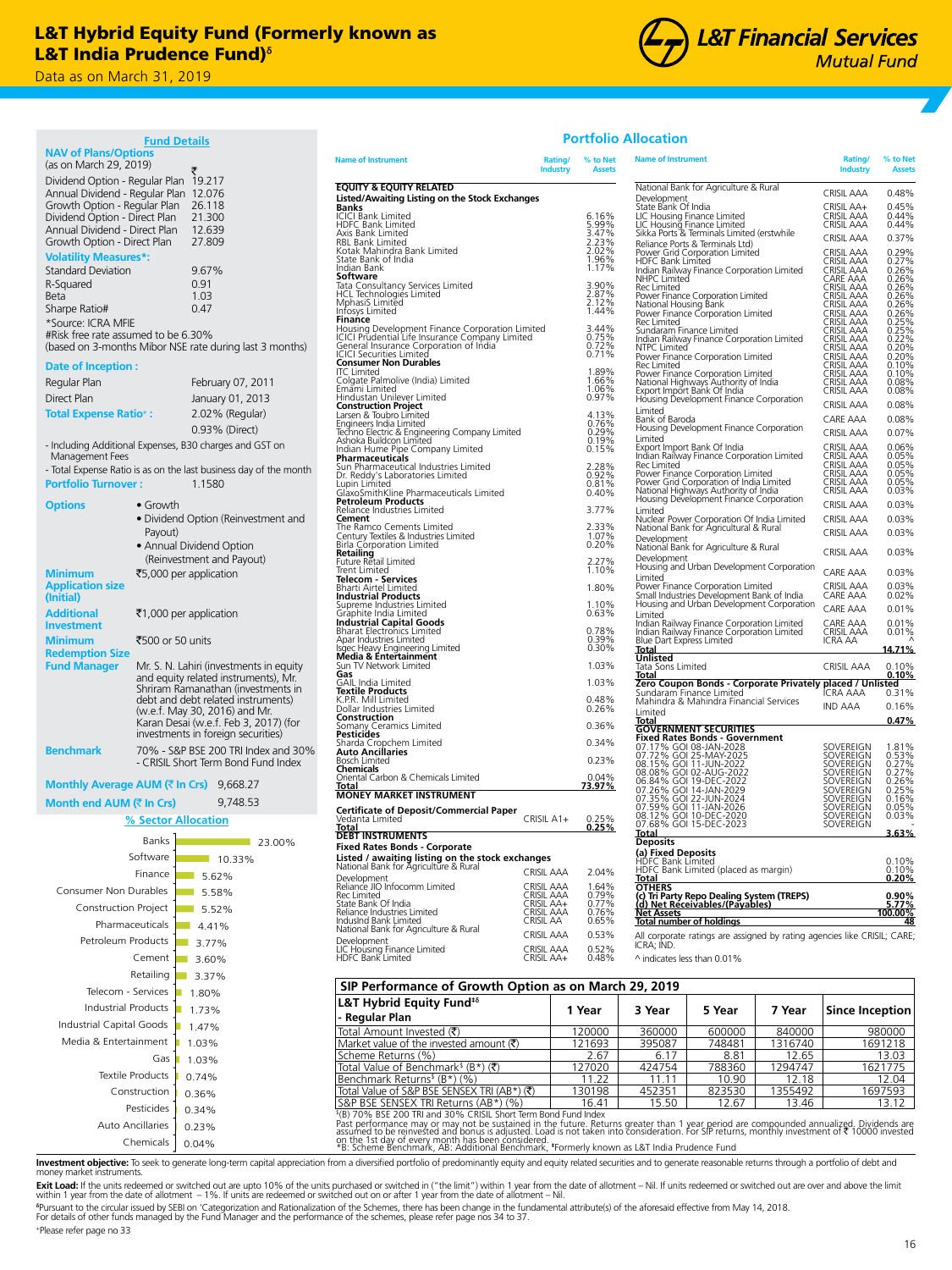## L&T Arbitrage Opportunities Fund

0.41% (Direct)

**Fund Details**

Regular Plan June 30, 2014 Direct Plan June 30, 2014 **Total Expense Ratio+ :** 0.96% (Regular)

- Including Additional Expenses, B30 charges and GST on

**Portfolio Turnover :** 15.9856

**Options** • Growth

- Total Expense Ratio is as on the last business day of the month

• Dividend Option 1. Monthly Dividend (Payout and Re-investment) 2. Quarterly Dividend (Payout and Re-investment)

whichever is lower. **Fund Manager** Mr. Venugopal Manghat, Mr. Praveen Ayathan, Mr. Karan Desai (w.e.f. Feb

**% Sector Allocation**

Finance

0.03% Fertilisers 0.04% 0.04% 0.07% 0.33% 0.35% 0.47% 0.54% 0.69% 0.75% 0.82% 1.01%  $1.40%$ 3.32% 3.69% 4.33%  $4.45%$ 4.80% 5.39% 6.60% 8.25% 10.33% 10.50%

Trading<sup>1</sup> **Transportation** Media & Entertainment

Pesticides Gas Ferrous Metals Power Auto Cement Pharmaceuticals Software Banks

Consumer Durables Industrial Capital Goods Telecom - Services Construction<sup>-</sup> Textile Products Construction Project Non - Ferrous Metals

**Benchmark** Nifty 50 Arbitrage Index

**Month end AUM (**` **In Crs)** 658.73

Consumer Non Durables

Petroleum Products

**Monthly Average AUM (**`

`5,000 per application and in multiples of  $\bar{z}$ 1 thereafter

₹1,000 per application and in<br>multiples of ₹1 thereafter

₹500 or 50 units or account balance,

2, 2017 for investments in foreign securities) and Jalpan Shah (w.e.f January 24, 2019 for Debt Portion)

670.08

Data as on March 31, 2019

(as on March 29, 2019)  $\bar{\tau}$ Monthly Dividend - Regular Plan 10.095 Quarterly Dividend - Regular Plan 10.565 Growth - Regular Plan 13.538 Monthly Dividend - Direct Plan 10.347 Quarterly Dividend - Direct Plan 10.719 Growth - Direct Plan 13.933

**NAV of Plans/Options** 

**Date of Inception :**

Management Fees

**Minimum Application size (Initial)**

**Additional Investment**

**Minimum Redemption Size**

**In Crs)**

# **L&T Financial Services Mutual Fund**

## **Portfolio Allocation**

| <b>Name of Instrument</b>                                                      | % to Net<br><b>Assets</b> | % to Net<br><b>Assets</b><br>(hedaed) | <b>Name of Instrument</b>                                              | % to Net<br><b>Assets</b> | % to Net<br><b>Assets</b><br>(hedged) |
|--------------------------------------------------------------------------------|---------------------------|---------------------------------------|------------------------------------------------------------------------|---------------------------|---------------------------------------|
| <b>EQUITY &amp; EQUITY RELATED</b>                                             |                           |                                       | Gas                                                                    |                           |                                       |
| Listed/Awaiting Listing on the Stock Exchanges<br><b>Consumer Non Durables</b> |                           |                                       | Petronet LNG Limited<br>Pesticides                                     | 1.40%                     | 1.40%                                 |
| Hindustan Unilever Limited                                                     | 6.27%                     | 6.27%                                 | <b>UPL Limited</b>                                                     | 1.01%                     | 1.01%                                 |
| Asian Paints Limited                                                           | 3.44%                     | 3.44%                                 | <b>Media &amp; Entertainment</b>                                       |                           |                                       |
| <b>ITC Limited</b>                                                             | 0.64%                     | 0.64%                                 | Zee Entertainment Enterprises Limited                                  | 0.48%                     | 0.48%                                 |
| Dabur India Limited                                                            | 0.15%                     | 0.15%                                 | TV18 Broadcast Limited                                                 | 0.34%                     | 0.34%                                 |
| Finance                                                                        |                           |                                       | <b>Transportation</b>                                                  |                           |                                       |
| Housing Development Finance<br>Corporation Limited                             | 6.35%                     | 6.35%                                 | Adani Ports and Special Economic<br>Zone Limited                       | 0.75%                     | 0.75%                                 |
| Mahindra & Mahindra Financial<br>Services Limited                              | 1.45%                     | 1.45%                                 | Trading                                                                |                           |                                       |
| <b>IDFC</b> Limited                                                            | 1.38%                     | 1.38%                                 | Adani Enterprises Limited                                              | 0.69%                     | 0.69%                                 |
| Indiabulls Housing Finance Limited                                             | 0.70%                     | 0.70%                                 | <b>Non - Ferrous Metals</b>                                            |                           |                                       |
| <b>IFCI Limited</b>                                                            | 0.45%                     | 0.45%                                 | National Aluminium Company                                             | 0.31%                     | 0.31%                                 |
| <b>Petroleum Products</b>                                                      |                           |                                       | Limited                                                                |                           |                                       |
| Reliance Industries Limited                                                    | 8.25%                     | 8.25%                                 | Vedanta Limited                                                        | 0.23%                     | 0.23%                                 |
| <b>Banks</b>                                                                   |                           |                                       | <b>Construction Project</b>                                            |                           |                                       |
| The Federal Bank Limited                                                       | 3.85%                     | 3.85%                                 | Engineers India Limited                                                | 0.47%                     | 0.47%                                 |
| Yes Bank Limited                                                               | 1.56%                     | 1.56%                                 | <b>Textile Products</b>                                                |                           |                                       |
| <b>IDBI Bank Limited</b>                                                       | 0.76%                     | 0.76%                                 | <b>Arvind Limited</b>                                                  | 0.35%                     | 0.35%                                 |
|                                                                                |                           |                                       | Construction                                                           |                           |                                       |
| Bank of India                                                                  | 0.31%                     | 0.31%                                 | Kajaria Ceramics Limited                                               | 0.33%                     | 0.33%                                 |
| <b>DCB Bank Limited</b>                                                        | 0.06%                     | 0.06%                                 | <b>Telecom - Services</b>                                              |                           |                                       |
| Kotak Mahindra Bank Limited                                                    | 0.06%                     | $0.06\%$                              | Tata Communications Limited                                            | 0.07%                     | 0.07%                                 |
| Software                                                                       |                           |                                       | <b>Consumer Durables</b>                                               |                           |                                       |
| Infosys Limited                                                                | 3.83%                     | 3.83%                                 | Havells India Limited                                                  | 0.04%                     | 0.04%                                 |
| Tata Consultancy Services Limited                                              | 1.38%                     | 1.38%                                 | <b>Industrial Capital Goods</b>                                        |                           |                                       |
| Wipro Limited                                                                  | 0.10%                     | 0.10%                                 | CG Power and Industrial Solutions                                      | 0.04%                     | 0.04%                                 |
| Tech Mahindra Limited                                                          | 0.08%                     | 0.08%                                 | Limited<br><b>Fertilisers</b>                                          |                           |                                       |
| <b>Pharmaceuticals</b>                                                         |                           |                                       | Gujarat State Fertilizers & Chemicals                                  |                           |                                       |
| Aurobindo Pharma Limited                                                       | 2.11%                     | 2.11%                                 | Limited                                                                | 0.03%                     | 0.03%                                 |
| Dr. Reddy's Laboratories Limited                                               | 1.01%                     | 1.01%                                 | Total                                                                  | 68.20%                    | 68.20%                                |
| Glenmark Pharmaceuticals Limited                                               | 0.84%                     | 0.84%                                 |                                                                        | Rating/                   | % to Net                              |
| Sun Pharmaceutical Industries Limited                                          | 0.82%                     | 0.82%                                 | <b>Name of Instrument</b>                                              |                           |                                       |
| Lupin Limited                                                                  | 0.02%                     | 0.02%                                 | <b>MONEY MARKET INSTRUMENT</b>                                         | Industry                  | <b>Assets</b>                         |
| Cement                                                                         |                           |                                       |                                                                        |                           |                                       |
| Grasim Industries Limited                                                      | 1.99%                     | 1.99%                                 | <b>Certificate of Deposit/Commercial Paper</b>                         |                           |                                       |
| The India Cements Limited                                                      | 1.06%                     | 1.06%                                 | Axis Bank Limited                                                      | CRISIL A1+                | 3.78%                                 |
| <b>Shree Cements Limited</b>                                                   | 0.78%                     | 0.78%                                 | Indusind Bank Limited                                                  | CRISIL A1+                | 3.77%                                 |
| The Ramco Cements Limited                                                      | 0.33%                     | 0.33%                                 | Total                                                                  |                           | 7.55%                                 |
| Ambuja Cements Limited                                                         | 0.29%                     | 0.29%                                 | <b>OTHERS</b>                                                          |                           |                                       |
| Auto                                                                           |                           |                                       | Deposits (placed as margins)                                           |                           |                                       |
| Mahindra & Mahindra Limited                                                    | 2.62%                     | 2.62%                                 | (a) Fixed Deposits                                                     |                           |                                       |
| Tata Motors Limited - DVR                                                      | 1.04%                     | 1.04%                                 | <b>HDFC Bank Limited</b>                                               |                           | 18.24%                                |
| Hero MotoCorp Limited                                                          | 0.31%                     | 0.31%                                 | Total                                                                  |                           | 18.24%                                |
| Ashok Leyland Limited                                                          | 0.24%                     | 0.24%                                 | (b) Margin as Cash Margin                                              |                           | 14.50%                                |
| Maruti Suzuki India Limited                                                    | 0.12%                     | 0.12%                                 | (c) Tri Party Repo Dealing System (TREPS)                              |                           | 4.56%                                 |
| Power                                                                          |                           |                                       | (d) Net Receivables/(Payables)                                         |                           | $-13.05%$                             |
| Adani Power Limited                                                            | 3.03%                     | 3.03%                                 | <b>Net Assets</b>                                                      |                           | 100.00%                               |
| Tata Power Company Limited                                                     | 0.63%                     | 0.63%                                 | <b>Total number of holdings</b>                                        |                           | 56                                    |
| Reliance Infrastructure Limited                                                | 0.03%                     | 0.03%                                 | All corporate ratings are assigned by rating agencies like CRISIL;     |                           |                                       |
| <b>Ferrous Metals</b>                                                          |                           |                                       | CARE; ICRA; IND.                                                       |                           |                                       |
| <b>JSW Steel Limited</b>                                                       | 2.63%                     | 2.63%                                 | Total outstanding position (as at Mar, 2019) in Derivative Instruments |                           |                                       |
| Steel Authority of India Limited                                               | 0.50%                     | 0.50%                                 | (Gross Notional) 45,198.09 lakhs                                       |                           |                                       |
| Jindal Steel & Power Limited                                                   | 0.19%                     | 0.19%                                 | Total percentage of existing assets hedged through futures is          |                           |                                       |
|                                                                                |                           |                                       | 68.20%                                                                 |                           |                                       |

| SIP Performance of Growth Option as on March 29, 2019   |        |        |                    |  |
|---------------------------------------------------------|--------|--------|--------------------|--|
| L&T Arbitrage Opportunities Fund<br>- Regular Plan      | 1 Year | 3 Year | Since<br>Inception |  |
| Total Amount Invested (そ)                               | 120000 | 360000 | 580000             |  |
| Market value of the invested amount $(\overline{\tau})$ | 123599 | 393713 | 673864             |  |
| Scheme Returns (%)                                      | 5.70   | 5.94   | 6.17               |  |
| Total Value of Nifty 50 Arbitrage Index (B*) (₹)        | 123863 | 389024 | 662838             |  |
| Nifty 50 Arbitrage Index Returns (B*) (%)               | 6.12   | 5.13   | 5.49               |  |
| Total Value of CRISIL 1 Year T-Bill Index (AB*) (₹)     | 125290 | 399720 | 688133             |  |
| CRISIL 1 Year T-Bill Index Returns (AB*) (%)            | 8.41   | 6.96   | 7.04               |  |

erformance may or may not be ed in the future. Returns greater year period are compounded ized. Dividends are assumed to he rested and bonus is adjusted. s not taken into consideration. returns, monthly investment of  $\bar{\tau}$ invested on the 1st day of every has been considered.

eme Benchmark, AB: Additional nark

Investment objective: To seek to generate reasonable returns by predominantly investing in arbitrage opportunities in the cash and derivatives segments of the equity markets and by investing balance in debt and money market instruments.

Exit Load: For redemption on or before 1 month from the date of allotment or Purchase applying First in First out basis - 0.50% of Applicable NAV. After 1 month from the date of allotment or Purchase applying First in First out basis NIL.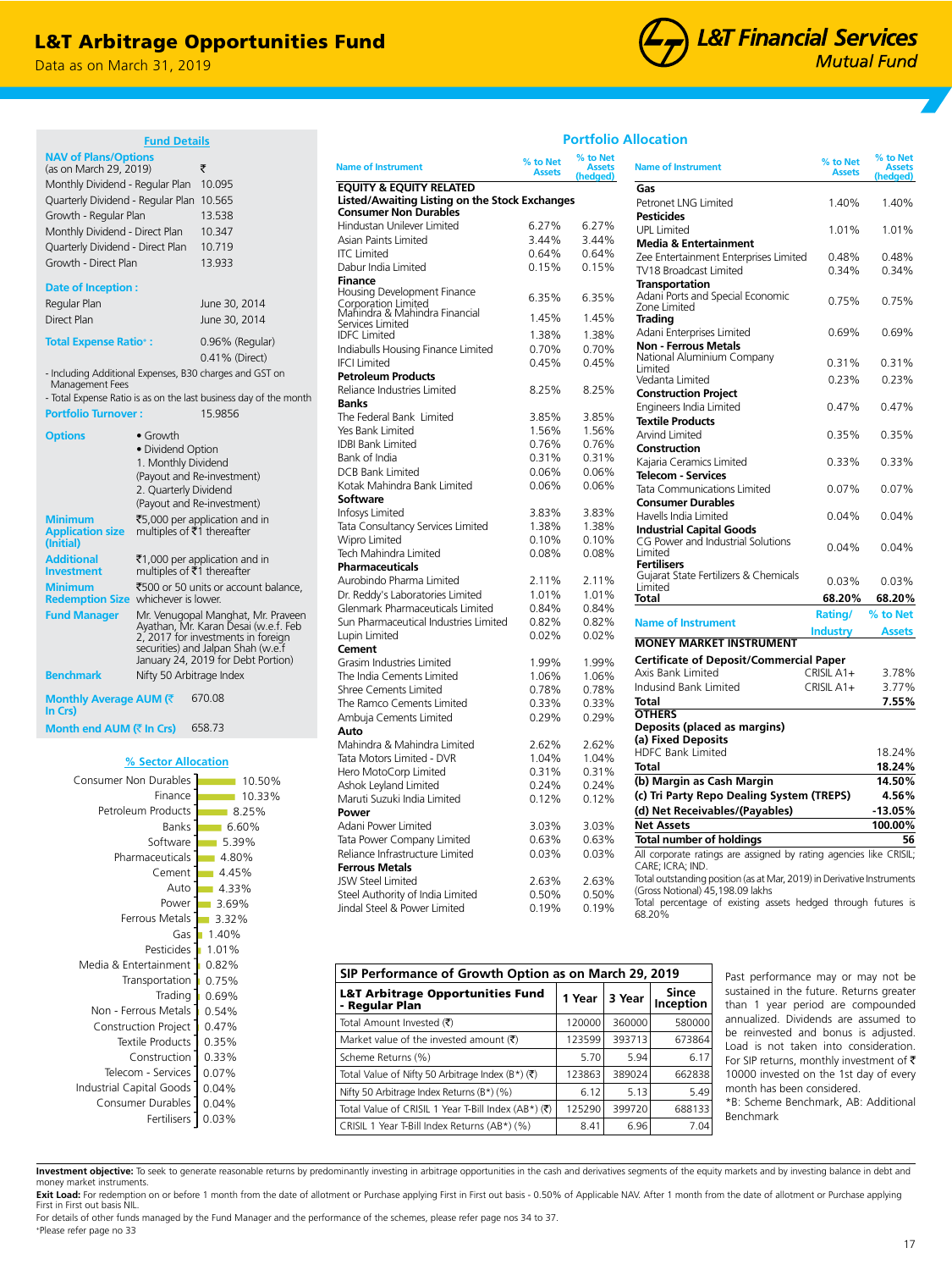## **L&T Equity Savings Fund**<sup>6</sup>

Data as on March 31, 2019



| <b>Fund Details</b>                                               |                                                    |                                                                                 |                |                          |                            | <b>Portfolio Allocation</b>                                                                                 |                |                      |                     |
|-------------------------------------------------------------------|----------------------------------------------------|---------------------------------------------------------------------------------|----------------|--------------------------|----------------------------|-------------------------------------------------------------------------------------------------------------|----------------|----------------------|---------------------|
| <b>NAV of Plans/Options</b>                                       |                                                    | <b>Name of Instrument</b>                                                       |                |                          | % to Net % to Net % to Net | <b>Name of Instrument</b>                                                                                   |                | % to Net % to Net    | % to Net            |
| (as on March 29, 2019)                                            | ₹                                                  |                                                                                 |                | <b>Assets Assets</b>     | <b>Assets</b>              |                                                                                                             |                | <b>Assets Assets</b> | <b>Assets</b>       |
| Monthly Dividend - Regular Plan                                   | 11.792                                             | <b>EQUITY &amp; EQUITY RELATED</b>                                              |                | (hedged) (unhedged)      |                            | Gas                                                                                                         |                | (hedged) (unhedged)  |                     |
| Quarterly Dividend - Regular Plan                                 | 11.729                                             | Listed/Awaiting Listing on the Stock Exchanges                                  |                |                          |                            | GAIL India Limited                                                                                          | 1.13%          |                      | 1.13%               |
| Growth Plan - Regular Plan                                        | 17.819                                             | <b>Banks</b><br><b>ICICI Bank Limited</b>                                       | 3.04%          |                          | 3.04%                      | <b>Ferrous Metals</b><br>Tata Steel Limited                                                                 | 0.83%          |                      | 0.83%               |
| Monthly Dividend - Direct Plan                                    | 12.477                                             | Axis Bank Limited                                                               | 2.09%          | $\sim$                   | 2.09%                      | Jindal Steel & Power Limited                                                                                | 0.24%          |                      | 0.24%               |
| Quarterly Dividend - Direct Plan                                  | 12.561                                             | HDFC Bank Limited                                                               | 1.96%          | 1.90%                    | 1.96%                      | <b>Hotels, Resorts And Other Recreational Activities</b><br>Taj GVK Hotels & Resorts Limited                | 0.64%          |                      | 0.64%               |
| Growth Plan - Direct Plan                                         | 18.682                                             | State Bank of India<br>Punjab National Bank                                     | 3.85%<br>4.54% | 4.54%                    | 1.95%                      | The Indian Hotels Company Limited                                                                           | 0.35%          |                      | 0.35%               |
| Date of Inception:                                                |                                                    | The Federal Bank Limited                                                        | 0.56%          | 0.56%                    |                            | Power<br>Tata Power Company Limited                                                                         | 0.48%          | 0.48%                |                     |
| Regular Plan                                                      | October 18, 2011                                   | <b>Petroleum Products</b><br>Reliance Industries Limited                        | 9.51%          | 6.64%                    | 2.87%                      | <b>Auto Ancillaries</b>                                                                                     |                |                      |                     |
| Direct Plan                                                       | January 01, 2013                                   | Hindustan Petroleum Corporation                                                 | 0.84%          |                          | 0.84%                      | <b>MRF</b> Limited<br><b>Chemicals</b>                                                                      | 0.45%          |                      | 0.45%               |
|                                                                   |                                                    | Limited<br>Software                                                             |                |                          |                            | Navin Fluorine International Limited                                                                        | 0.35%          |                      | 0.35%               |
| <b>Total Expense Ratio<sup>+</sup>:</b>                           | 1.63% (Regular)                                    | Infosys Limited<br>Tech Mahindra Limited                                        | 2.36%<br>1.23% |                          | 2.36%<br>1.23%             | <b>Non - Ferrous Metals</b><br>Vedanta Limited                                                              | 0.34%          |                      | 0.34%               |
|                                                                   | 0.56% (Direct)                                     | HCL Technologies Limited                                                        | 0.83%          |                          | 0.83%                      | <b>Telecom - Equipment &amp; Accessories</b>                                                                |                |                      |                     |
| - Including Additional Expenses, B30 charges and GST on           |                                                    | Tata Consultancy Services Limited                                               | 0.66%          | $\sim$                   | 0.66%                      | Bharti Infratel Limited<br>Sterlite Technologies Limited                                                    | 0.16%<br>0.15% |                      | 0.16%<br>0.15%      |
| Management Fees                                                   |                                                    | Persistent Systems Limited<br>MindTree Limited                                  | 0.36%<br>0.30% | ÷.                       | 0.36%<br>0.30%             | <b>Telecom - Services</b>                                                                                   |                |                      |                     |
| - Total Expense Ratio is as on the last business day of the month |                                                    | <b>Consumer Non Durables</b>                                                    |                |                          |                            | Bharti Airtel Limited                                                                                       | 0.31%          |                      | 0.31%               |
| <b>Portfolio Turnover:</b>                                        | 5.9368                                             | <b>ITC Limited</b><br>Asian Paints Limited                                      | 1.65%<br>2.34% | 1.67%                    | 1.65%<br>0.67%             | <b>Industrial Products</b><br>Finolex Cables Limited                                                        | 0.26%          |                      | 0.26%               |
|                                                                   |                                                    | Hindustan Unilever Limited                                                      | 0.65%          |                          | 0.65%                      | Paper                                                                                                       |                |                      |                     |
| <b>Options</b>                                                    | • Growth                                           | Tata Global Beverages Limited<br>Emami Limited                                  | 0.46%<br>0.28% |                          | 0.46%<br>0.28%             | Tamil Nadu Newsprint & Papers                                                                               | 0.24%          |                      | 0.24%               |
|                                                                   | · Dividend:                                        | Avanti Feeds Limited                                                            | 0.24%          |                          | 0.24%                      | Limited<br>Textile Products                                                                                 |                |                      |                     |
|                                                                   | 1. Monthly Dividend                                | United Spirits Limited<br>Finance                                               | 0.11%          | 0.11%                    |                            | K.P.R. Mill Limited<br>Dollar Industries Limited                                                            | 0.12%<br>0.07% |                      | 0.12%<br>0.07%      |
|                                                                   | (Reinvestment and Payout)<br>2. Quarterly Dividend | Cholamandalam Investment and                                                    | 0.65%          |                          | 0.65%                      | Total                                                                                                       |                | 69.52% 25.82%        | 43.70%              |
|                                                                   | (Reinvestment and Payout)                          | Finance Company Limited<br>Bajaj Finance Limited<br>Housing Development Finance | 0.64%          | $\sim$                   | 0.64%                      |                                                                                                             |                | Rating/              | % to Net            |
|                                                                   |                                                    |                                                                                 | 3.15%          | 2.60%                    | 0.55%                      | <b>Name of Instrument</b>                                                                                   |                | <b>Industry</b>      | <b>Assets</b>       |
| <b>Minimum Application size</b>                                   | ₹5,000 per application                             | Corporation Limited                                                             | 0.38%          |                          | 0.38%                      | <b>PREFERENCE SHARES</b>                                                                                    |                |                      |                     |
| (Initial)                                                         | and in multiples of ₹1<br>thereafter               | Bajaj Finserv Limited<br>TI Financial Holdings Limited                          | 0.36%          |                          | 0.36%                      | Listed / Awaiting listing on Stock Exchanges<br><b>Media &amp; Entertainment</b>                            |                |                      |                     |
|                                                                   |                                                    | <b>IDFC Limited</b>                                                             | 0.25%          | 0.25%                    |                            | Zee Entertainment Enterprises Limited                                                                       |                |                      | 0.01%               |
| <b>Additional Investment</b>                                      | ₹1,000 per application                             | Pharmaceuticals<br>Divi's Laboratories Limited                                  | 0.97%          | $\sim$                   | 0.97%                      | Total                                                                                                       |                |                      | 0.01%               |
|                                                                   | and in multiples of ₹1                             | Cipla Limited                                                                   | 0.59%          | $\sim$                   | 0.59%                      | <b>BONDS &amp; NCDs</b>                                                                                     |                |                      |                     |
|                                                                   | thereafter                                         | Lupin Limited<br>Sun Pharmaceutical Industries                                  | 0.48%          | $\sim$                   | 0.48%                      | <b>Listed / Awaiting listing on Stock Exchanges</b><br>Shriram Transport Finance Company                    |                |                      |                     |
| Minimum Redemption Size ₹500 or 50 units                          |                                                    | Limited                                                                         | 2.79%          | 2.54%                    | 0.25%                      | Limited                                                                                                     |                | CRISIL AA+           | 2.56%               |
|                                                                   |                                                    | Natco Pharma Limited<br>Construction                                            | 0.09%          |                          | 0.09%                      | Muthoot Finance Limited                                                                                     |                | CRISIL AA            | 2.56%               |
| <b>Fund Manager</b>                                               | Mr. Venugopal Manghat<br>and Mr. Praveen Ayathan   | Oberoi Realty Limited                                                           | 0.58%          |                          | 0.58%                      | Dewan Housing Finance Corporation<br>Limited                                                                |                | CARE AA-             | 2.56%               |
|                                                                   | (Equity portion) and                               | Sobha Limited<br><b>KNR Constructions Limited</b>                               | 0.52%<br>0.39% | $\sim$                   | 0.52%<br>0.39%             | Indiabulls Housing Finance Limited                                                                          |                | CARE AAA             | 2.54%               |
|                                                                   | Mr. Jalpan Shah (Debt                              | ITD Cementation India Limited                                                   | 0.33%          |                          | 0.33%                      | Tata Steel Limited                                                                                          |                | BWR AA               | 2.22%               |
|                                                                   | portion) (w.e.f. May 30,                           | Prestige Estates Projects Limited<br>Ahluwalia Contracts India Limited          | 0.32%<br>0.27% |                          | 0.32%<br>0.27%             | Amba River Coke Limited (Subsidiary of<br>JSW Steel Ltd)                                                    |                | CARE AA              | 0.97%               |
|                                                                   | 2016)                                              | NBCC (India) Limited                                                            | 0.23%          |                          | 0.23%                      | Aditya Birla Housing Finance Limited                                                                        |                | <b>ICRA AAA</b>      | 0.38%               |
| <b>Benchmark</b>                                                  | Nifty 50 Arbitrage (75%)                           | <b>Construction Project</b>                                                     | 1.27%          |                          | 1.27%                      | Total                                                                                                       |                |                      | 13.79%              |
|                                                                   | + S&P BSE 200 TRI (25%)                            | Larsen & Toubro Limited<br>Engineers India Limited                              | 0.48%          |                          | 0.48%                      | Unlisted<br>Tata Housing Development Company                                                                |                |                      |                     |
| Monthly Average AUM (₹                                            | 195.15                                             | Indian Hume Pipe Company Limited                                                | 0.24%          | $\sim$<br>$\sim$         | 0.24%                      | Limited                                                                                                     |                | <b>ICRA AA</b>       | 1.02%               |
| In Crs)                                                           |                                                    | Sadbhav Engineering Limited<br>H.G Infra Engineering Limited                    | 0.24%<br>0.21% | $\sim$                   | 0.24%<br>0.21%             | Total<br>Zero Coupon Bonds - Corporate                                                                      |                |                      | 1.02%               |
|                                                                   |                                                    | <b>Industrial Capital Goods</b>                                                 |                |                          |                            |                                                                                                             |                |                      |                     |
| Month end AUM $($ ₹ In Crs)                                       | 192.93                                             | <b>Bharat Electronics Limited</b><br><b>BEML Limited</b>                        | 0.24%<br>0.16% | $\sim$<br>$\sim$         | 0.24%<br>0.16%             | Privately placed / Unlisted<br>TMF Holdings Limited                                                         |                | CRISIL AA            | 0.62%               |
| % Sector Allocation                                               |                                                    | CG Power and Industrial Solutions                                               | 1.81%          | 1.81%                    |                            | <b>Total</b>                                                                                                |                |                      | 0.62%               |
| Banks                                                             | 16.04%                                             | Limited<br>Cement                                                               |                |                          |                            | <b>OTHERS</b><br><b>Deposits</b>                                                                            |                |                      |                     |
| Petroleum Products                                                | 10.35%                                             | Shree Cements Limited<br>The Ramco Cements Limited                              | 0.87%          | $\sim$                   | 0.87%                      |                                                                                                             |                |                      |                     |
| Software                                                          | $-5.74%$                                           | Ambuja Cements Limited                                                          | 0.62%<br>0.57% | ÷,                       | 0.62%<br>0.57%             | (a) Fixed Deposits<br>HDFC Bank Limited (placed as margin)                                                  |                |                      | 7.25%               |
| Consumer Non Durables                                             | $-5.73%$                                           | <b>Media &amp; Entertainment</b>                                                |                |                          |                            | HDFC Bank Limited<br>Total                                                                                  |                |                      | 3.12%<br>10.37%     |
| Finance                                                           | ■ 5.43%                                            | TV18 Broadcast Limited<br>Ketailing                                             | 1.58%          | 1.58%                    | $\overline{\phantom{a}}$   | (b) Margin as Cash Margin                                                                                   |                |                      | 5.27%               |
| Pharmaceuticals                                                   | $-4.92%$                                           | Future Retail Limited                                                           | 0.78%          | $\blacksquare$           | 0.78%                      | (c) Tri Party Repo Dealing System (TREPS)                                                                   |                |                      | 3.20%               |
| Construction                                                      | $\blacksquare$ 2.64%                               | Future Lifestyle Fashions Limited<br><b>Fertilisers</b>                         | 0.77%          | $\bar{a}$                | 0.77%                      | (d) Net Receivables/(Pavables)<br><b>Net Assets</b>                                                         |                |                      | $-3.80%$<br>100.00% |
|                                                                   |                                                    | Coromandel International Limited                                                | 0.33%          | ÷,                       | 0.33%                      | <b>Total number of holdings</b>                                                                             |                |                      | 75                  |
| Construction Project                                              | 2.44%                                              | Gujarat State Fertilizers & Chemicals<br>Limited                                | 1.14%          | 1.14%                    |                            | All corporate ratings are assigned by rating agencies like CRISIL; CARE;                                    |                |                      |                     |
| Industrial Capital Goods                                          | $\blacksquare$ 2.21%                               | Auto                                                                            |                |                          |                            | ICRA; IND.                                                                                                  |                |                      |                     |
| Cement                                                            | $-2.06\%$                                          | Hero MotoCorp Limited                                                           | 0.52%<br>0.49% |                          | 0.52%<br>0.49%             | Total outstanding position (as at March, 2019) in Derivative Instruments<br>(Gross Notional) 5,014.80 lakhs |                |                      |                     |
| Media & Entertainment                                             | ■ 1.59%                                            | Maruti Suzuki India Limited<br>V.S.T Tillers Tractors Limited                   | 0.23%          | $\overline{\phantom{a}}$ | 0.23%                      | Total percentage of existing assets hedged through futures is 25.82%                                        |                |                      |                     |
| Retailing 1.55%                                                   |                                                    |                                                                                 |                |                          |                            |                                                                                                             |                |                      |                     |
| Fertilisers 1.47%                                                 |                                                    |                                                                                 |                |                          |                            |                                                                                                             |                |                      |                     |

| SIP Performance of Growth Option as on March 29, 2019 |        |        |                                                                                                                                                                         |                 |  |  |  |
|-------------------------------------------------------|--------|--------|-------------------------------------------------------------------------------------------------------------------------------------------------------------------------|-----------------|--|--|--|
|                                                       |        |        |                                                                                                                                                                         | Since Inception |  |  |  |
|                                                       |        |        |                                                                                                                                                                         |                 |  |  |  |
| 120000                                                | 360000 | 600000 | 840000                                                                                                                                                                  | 910000          |  |  |  |
| 123827                                                | 393106 | 705975 | 1098265                                                                                                                                                                 | 1221767         |  |  |  |
| 6.07                                                  | 5.83   | 6.46   | 7.56                                                                                                                                                                    | 7.64            |  |  |  |
| 124796                                                | 400177 | 720346 | 1120685                                                                                                                                                                 | 1232615         |  |  |  |
| 7.62                                                  | 7.04   | 7.27   | 8.12                                                                                                                                                                    | 8.25            |  |  |  |
| 126487                                                | 388124 | 705137 | 1066276                                                                                                                                                                 | 1181530         |  |  |  |
| 10.35                                                 | 4.98   | 6.42   | 6.73                                                                                                                                                                    | 6.78            |  |  |  |
|                                                       | 1 Year | 3 Year | 5 Year<br>There been a change to the fundamental attributes of LRT MIP - Wealth Ruilder Fund w.e.f. January 9, 2015 and consequently is now an equity fund. Performance | 7 Year          |  |  |  |

"There has been a change to the fundamental attributes of L&T MIP - Wealth Builder Fund w.e.f. January 9, 2015 and consequently is now an equity fund. Performance<br>shown above is of L&T MIP - Wealth Builder Fund. <sup>s</sup>(B) Nif

Past performance may or may not be sustained in the future. Returns greater than 1 year period are compounded annualized. Dividends are assumed to be reinvested<br>and bonus is adjusted. Load is not taken into consideration.

considered. ^B: Scheme Benchmark, AB: Additional Benchmark

**Investment objective:** To generate regular income by predominantly investing in arbitrage opportunities in the cash and derivatives segments of the equity markets and debt and money market instruments and to generate Exit

+Please refer page no 33

Hotels, Resorts And Other<br>Recreational Activities 10.99%

Ferrous Metals

Telecom - Services<br>Telecom - Equipment &<br>Accessories Non - Ferrous Metals Chemicals Auto Ancillaries Power

0.19% Textile Products Paper 0.24% 0.26% Industrial Products

0.31% 0.31% 0.34% 0.35% 0.45% 0.48%  $1.07%$ Gas 1.13% Auto **1.24%**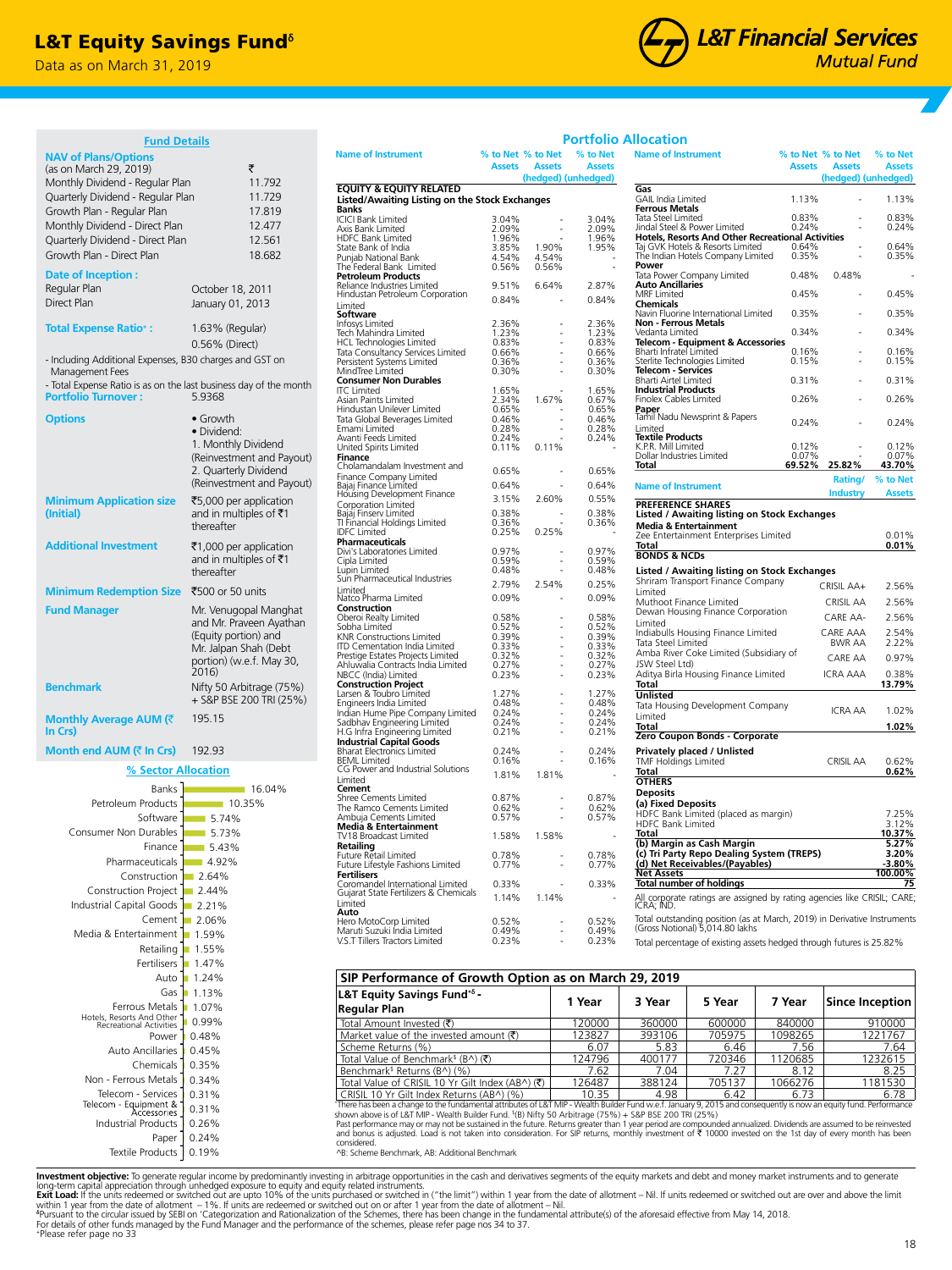

| <b>Record Date</b>                          | <b>L&amp;T Equity Fund</b><br>NAV as on date of declaration $(\vec{\tau})$ Quantum of Dividend $(\vec{\tau})$ |                                            |
|---------------------------------------------|---------------------------------------------------------------------------------------------------------------|--------------------------------------------|
|                                             |                                                                                                               | <b>Per Unit</b>                            |
| <b>Regular Plan Dividend</b><br>29-Dec-2014 | 31.568                                                                                                        | 2.0000                                     |
| 22-Jan-2016                                 | 28.206                                                                                                        | 2.0000                                     |
| 12-Jan-2017<br>19-Jan-2018                  | 29.302<br>36.698                                                                                              | 2.2500<br>2.5000                           |
| 24-Jan-2019                                 | 31.507                                                                                                        | 2.5000                                     |
| <b>Direct Plan Dividend</b><br>12-Jan-2017  | 32.008                                                                                                        | 2.2500                                     |
| 19-Jan-2018                                 | 40.662                                                                                                        | 2.5000                                     |
| 24-Jan-2019                                 | 35.423                                                                                                        | 2.5000                                     |
|                                             | L&T Tax Advantage Fund                                                                                        |                                            |
| <b>Record Date</b>                          | NAV as on date of<br>declaration $(\vec{z})$                                                                  | <b>Quantum of Dividend</b><br>(₹) Per Unit |
| <b>Regular Plan Dividend</b>                |                                                                                                               |                                            |
| 17-Mar-2017                                 | 22.180                                                                                                        | 1.0000                                     |
| 17-Nov-2017<br>16-Mar-2018                  | 26.226<br>24.763                                                                                              | 1.2000<br>1.2000                           |
| 22-Nov-2018                                 | 23.090                                                                                                        | 1.0000                                     |
| 22-Mar-2019<br><b>Direct Plan Dividend</b>  | 21.903                                                                                                        | 1.0000                                     |
| 16-Mar-2018                                 | 29.517                                                                                                        | 1.2000                                     |
| 22-Nov-2018<br>22-Mar-2019                  | 27.889<br>26.510                                                                                              | 1.2000<br>1.2000                           |
|                                             | <b>L&amp;T Large and Midcap Fund (Formerly known as</b>                                                       |                                            |
|                                             | <b>L&amp;T India Special Situations Fund)</b> <sup>6</sup>                                                    |                                            |
| <b>Record Date</b>                          | NAV as on date of<br>declaration $(\vec{z})$                                                                  | <b>Ouantum of Dividend</b><br>(₹) Per Unit |
| <b>Regular Plan Dividend</b>                |                                                                                                               |                                            |
| 23-Jan-2019                                 | 25.498                                                                                                        | 0.2400                                     |
| 25-Feb-2019<br>25-Mar-2019                  | 23.712<br>25.451                                                                                              | 0.2400<br>0.2400                           |
| <b>Direct Plan Dividend</b>                 |                                                                                                               |                                            |
| 23-Jan-2019                                 | 28.020                                                                                                        | 0.2000                                     |
| 25-Feb-2019<br>25-Mar-2019                  | 26.141                                                                                                        | 0.2000<br>0.2000                           |
|                                             | 28.149                                                                                                        |                                            |
|                                             | <b>L&amp;T India Large Cap Fund<sup>®</sup></b>                                                               |                                            |
| <b>Record Date</b>                          | NAV as on date of<br>declaration $(\vec{z})$                                                                  | <b>Quantum of Dividend</b><br>(₹) Per Unit |
| <b>Regular Plan Dividend</b>                |                                                                                                               |                                            |
| 15-Dec-2017<br>22-Jun-2018                  | 18.510<br>29.428                                                                                              | 1.5000<br>2.4000                           |
| 21-Dec-2018                                 | 17.075                                                                                                        | 1.3000                                     |
| <b>Direct Plan Dividend</b><br>15-Dec-2017  | 19.612                                                                                                        | 1.5000                                     |
| 22-Jun-2018                                 | 31.729                                                                                                        | 2.0000                                     |
| 21-Dec-2018                                 | 18.333                                                                                                        | 1.4000                                     |
|                                             | <b>L&amp;T India Value Fund</b>                                                                               |                                            |
| <b>Record Date</b>                          | NAV as on date of<br>declaration $(\vec{z})$                                                                  | <b>Quantum of Dividend</b><br>(₹) Per Unit |
| <b>Regular Plan Dividend</b>                |                                                                                                               |                                            |
| 21-Jun-2016                                 | 21.768                                                                                                        | 1.5000                                     |
| 15-Jun-2017<br>21-Jun-2018                  | 27.613<br>27.372                                                                                              | 1.7500<br>1.7500                           |
| <b>Direct Plan Dividend</b>                 |                                                                                                               |                                            |
| 21-Jun-2016                                 | 22.379                                                                                                        | 1.4000                                     |
| 15-Jun-2017<br>21-Jun-2018                  | 29.698<br>30.105                                                                                              | 1.5000<br>1.4000                           |
|                                             | L&T Midcap Fund <sup>6</sup>                                                                                  |                                            |
| <b>Record Date</b>                          | NAV as on date of                                                                                             | <b>Ouantum of Dividend</b>                 |
|                                             | declaration (₹)                                                                                               | (₹) Per Unit                               |
| <b>Regular Plan Dividend</b>                |                                                                                                               |                                            |
| 27-Aug-2014<br>19-Aug-2015                  | 32.800<br>40.510                                                                                              | 2.5000<br>3.0000                           |
| 18-Aug-2016                                 | 39.950                                                                                                        | 3.5000                                     |
| 10-Aug-2017                                 | 50.380                                                                                                        | 4.0000                                     |
| 17-Aug-2018<br><b>Direct Plan Dividend</b>  | 48.880                                                                                                        | 4.0000                                     |
| 18-Aug-2016                                 | 41.110                                                                                                        | 3.5000                                     |
| 10-Aug-2017<br>17-Aug-2018                  | 52.420<br>51.500                                                                                              | 4.0000<br>4.0000                           |
|                                             |                                                                                                               |                                            |
| <b>Record Date</b>                          | <u>L&amp;T Emerging Businesses Fund<sup>6</sup></u><br>NAV as on date of                                      | <b>Quantum of Dividend</b>                 |
|                                             | declaration (₹)                                                                                               | (₹) Per Unit                               |
| <b>Regular Plan Dividend</b><br>21-Oct-2016 | 18.661                                                                                                        | 1.5000                                     |
| 12-Oct-2017                                 | 23.181                                                                                                        | 2.0000                                     |
| 26-Oct-2018<br><b>Direct Plan Dividend</b>  | 20.289                                                                                                        | 1.5000                                     |
| 21-Oct-2016                                 | 18.974                                                                                                        | 1.5000                                     |
| 12-Oct-2017                                 | 23.781                                                                                                        | 2.0000                                     |
| 26-Oct-2018                                 | 21.044                                                                                                        | 1.6000                                     |
|                                             | <b>L&amp;T Business Cycles Fund<sup>6</sup></b>                                                               |                                            |
| <b>Record Date</b>                          | NAV as on date of                                                                                             | <b>Quantum of Dividend</b>                 |
|                                             | declaration (₹)                                                                                               | (₹) Per Unit                               |
| <b>Regular Plan Dividend</b>                |                                                                                                               |                                            |
| 14-Jul-2017<br>20-Jul-2018                  | 15.408<br>14.520                                                                                              | 1.0000<br>0.9000                           |
| <b>Direct Plan Dividend</b>                 |                                                                                                               |                                            |
| 14-Jul-2017                                 | 15.697                                                                                                        | 1.0000                                     |
| 20-Jul-2018                                 | 14.911                                                                                                        | 0.9000                                     |

|                                                                                                                                                                                                                                                                                                                                                                                                                                                                     | <b>L&amp;T Dynamic Equity Fund</b>                                                             |                            |
|---------------------------------------------------------------------------------------------------------------------------------------------------------------------------------------------------------------------------------------------------------------------------------------------------------------------------------------------------------------------------------------------------------------------------------------------------------------------|------------------------------------------------------------------------------------------------|----------------------------|
| <b>Record Date</b>                                                                                                                                                                                                                                                                                                                                                                                                                                                  | NAV as on date of                                                                              | <b>Ouantum of Dividend</b> |
|                                                                                                                                                                                                                                                                                                                                                                                                                                                                     | declaration (₹)                                                                                | (₹) Per Unit               |
| <b>Regular Plan Dividend</b>                                                                                                                                                                                                                                                                                                                                                                                                                                        |                                                                                                |                            |
| 23-Jan-2019                                                                                                                                                                                                                                                                                                                                                                                                                                                         | 17.135                                                                                         | 0.1300                     |
| 25-Feb-2019                                                                                                                                                                                                                                                                                                                                                                                                                                                         | 16.800                                                                                         | 0.1300                     |
| 25-Mar-2019                                                                                                                                                                                                                                                                                                                                                                                                                                                         | 17.187                                                                                         | 0.1300                     |
| <b>Direct Plan Dividend</b>                                                                                                                                                                                                                                                                                                                                                                                                                                         |                                                                                                |                            |
| 23-Jan-2019                                                                                                                                                                                                                                                                                                                                                                                                                                                         | 17.135                                                                                         | 0.1300                     |
| 25-Feb-2019                                                                                                                                                                                                                                                                                                                                                                                                                                                         | 18.143                                                                                         | 0.1300                     |
| 25-Mar-2019                                                                                                                                                                                                                                                                                                                                                                                                                                                         | 18.589                                                                                         | 0.1300                     |
|                                                                                                                                                                                                                                                                                                                                                                                                                                                                     | <b>L&amp;T Hybrid Equity Fund (Formerly known as L&amp;T India Prudence Fund)</b> <sup>6</sup> |                            |
| <b>Record Date</b>                                                                                                                                                                                                                                                                                                                                                                                                                                                  | NAV as on date of                                                                              | <b>Quantum of Dividend</b> |
|                                                                                                                                                                                                                                                                                                                                                                                                                                                                     | declaration $(\vec{\tau})$                                                                     | (₹) Per Unit               |
|                                                                                                                                                                                                                                                                                                                                                                                                                                                                     |                                                                                                |                            |
| <b>Regular Plan Dividend</b><br>23-Jul-2018                                                                                                                                                                                                                                                                                                                                                                                                                         | 19.498                                                                                         | 0.1200                     |
| 23-Aug-2018                                                                                                                                                                                                                                                                                                                                                                                                                                                         | 19.847                                                                                         | 0.1200                     |
| 24-Sep-2018                                                                                                                                                                                                                                                                                                                                                                                                                                                         | 19.675                                                                                         | 0.1200                     |
| 27-Dec-2018                                                                                                                                                                                                                                                                                                                                                                                                                                                         | 18.975                                                                                         | 0.0600                     |
| <b>Direct Plan Dividend</b>                                                                                                                                                                                                                                                                                                                                                                                                                                         |                                                                                                |                            |
| 23-Jul-2018                                                                                                                                                                                                                                                                                                                                                                                                                                                         | 21.477                                                                                         | 0.1200                     |
| 23-Aug-2018                                                                                                                                                                                                                                                                                                                                                                                                                                                         | 21.893                                                                                         | 0.1200                     |
| 24-Sep-2018                                                                                                                                                                                                                                                                                                                                                                                                                                                         | 21.735                                                                                         | 0.1200                     |
| 10-Dec-2018                                                                                                                                                                                                                                                                                                                                                                                                                                                         | 20.823                                                                                         | 0.1200                     |
| <b>Record Date</b>                                                                                                                                                                                                                                                                                                                                                                                                                                                  | NAV as on date of                                                                              | <b>Ouantum of Dividend</b> |
|                                                                                                                                                                                                                                                                                                                                                                                                                                                                     | declaration $(3)$                                                                              | (₹) Per Unit               |
|                                                                                                                                                                                                                                                                                                                                                                                                                                                                     |                                                                                                |                            |
| Regular Plan - Annual Dividend                                                                                                                                                                                                                                                                                                                                                                                                                                      |                                                                                                |                            |
| 23-Mar-2017<br>23-Mar-2018                                                                                                                                                                                                                                                                                                                                                                                                                                          | 11.921                                                                                         | 0.2000                     |
| 22-Mar-2019                                                                                                                                                                                                                                                                                                                                                                                                                                                         | 13.490<br>12.642                                                                               | 0.9000                     |
|                                                                                                                                                                                                                                                                                                                                                                                                                                                                     |                                                                                                | 0.6198                     |
| Direct Plan - Annual Dividend<br>23-Mar-2017                                                                                                                                                                                                                                                                                                                                                                                                                        | 12.200                                                                                         | 0.2000                     |
| 23-Mar-2018                                                                                                                                                                                                                                                                                                                                                                                                                                                         | 13.952                                                                                         | 0.9000                     |
| 22-Mar-2019                                                                                                                                                                                                                                                                                                                                                                                                                                                         | 13.242                                                                                         | 0.6641                     |
|                                                                                                                                                                                                                                                                                                                                                                                                                                                                     |                                                                                                |                            |
|                                                                                                                                                                                                                                                                                                                                                                                                                                                                     | <b>L&amp;T Arbitrage Opportunities Fund</b>                                                    |                            |
| <b>Record Date</b>                                                                                                                                                                                                                                                                                                                                                                                                                                                  | NAV as on Record                                                                               | <b>Quantum of Dividend</b> |
|                                                                                                                                                                                                                                                                                                                                                                                                                                                                     | Date $(\overline{\mathbf{x}})$                                                                 | (₹) Per Unit               |
| <b>Regular Plan - Monthly Dividend</b>                                                                                                                                                                                                                                                                                                                                                                                                                              |                                                                                                |                            |
| 29-Jun-2018                                                                                                                                                                                                                                                                                                                                                                                                                                                         | 10.099                                                                                         | $0.0443*$                  |
| 27-Jul-2018                                                                                                                                                                                                                                                                                                                                                                                                                                                         | 10.087                                                                                         | $0.0443*$                  |
| 31-Aug-2018                                                                                                                                                                                                                                                                                                                                                                                                                                                         | 10.074                                                                                         | $0.0354*$                  |
| 28-Sep-2018                                                                                                                                                                                                                                                                                                                                                                                                                                                         | 10.112                                                                                         | $0.0443*$                  |
| 26-Oct-2018<br>30-Nov-2018                                                                                                                                                                                                                                                                                                                                                                                                                                          | 10.119                                                                                         |                            |
| 01-Feb-2019                                                                                                                                                                                                                                                                                                                                                                                                                                                         |                                                                                                | $0.0443*$                  |
|                                                                                                                                                                                                                                                                                                                                                                                                                                                                     | 10.118                                                                                         | $0.0443*$                  |
|                                                                                                                                                                                                                                                                                                                                                                                                                                                                     | 10.151                                                                                         | $0.0620*$                  |
|                                                                                                                                                                                                                                                                                                                                                                                                                                                                     | 10.112                                                                                         | $0.0531*$                  |
|                                                                                                                                                                                                                                                                                                                                                                                                                                                                     | 10.314                                                                                         | $0.0443*$                  |
|                                                                                                                                                                                                                                                                                                                                                                                                                                                                     | 10.349                                                                                         | $0.0443*$                  |
|                                                                                                                                                                                                                                                                                                                                                                                                                                                                     | 10.362                                                                                         | $0.0443*$                  |
|                                                                                                                                                                                                                                                                                                                                                                                                                                                                     | 10.368                                                                                         | $0.0443*$                  |
|                                                                                                                                                                                                                                                                                                                                                                                                                                                                     | 10.349                                                                                         | $0.0443*$<br>$0.0443*$     |
|                                                                                                                                                                                                                                                                                                                                                                                                                                                                     | 10.363<br>10.349                                                                               | $0.0443*$                  |
|                                                                                                                                                                                                                                                                                                                                                                                                                                                                     | 10.347                                                                                         | $0.0443*$                  |
|                                                                                                                                                                                                                                                                                                                                                                                                                                                                     | NAV as on date of                                                                              | <b>Quantum of Dividend</b> |
|                                                                                                                                                                                                                                                                                                                                                                                                                                                                     | declaration (₹)                                                                                | (₹) Per Unit               |
|                                                                                                                                                                                                                                                                                                                                                                                                                                                                     |                                                                                                |                            |
|                                                                                                                                                                                                                                                                                                                                                                                                                                                                     | 10.698                                                                                         | $0.1500*$                  |
|                                                                                                                                                                                                                                                                                                                                                                                                                                                                     | 10.713                                                                                         | 0.1500                     |
|                                                                                                                                                                                                                                                                                                                                                                                                                                                                     | 10.694                                                                                         | 0.1500                     |
|                                                                                                                                                                                                                                                                                                                                                                                                                                                                     |                                                                                                |                            |
|                                                                                                                                                                                                                                                                                                                                                                                                                                                                     | 10.816                                                                                         | $0.1500*$                  |
|                                                                                                                                                                                                                                                                                                                                                                                                                                                                     | 10.848<br>10.845                                                                               | 0.1500<br>0.1500           |
|                                                                                                                                                                                                                                                                                                                                                                                                                                                                     |                                                                                                |                            |
|                                                                                                                                                                                                                                                                                                                                                                                                                                                                     | <b>L&amp;T Equity Savings Fund<sup>6</sup></b>                                                 |                            |
|                                                                                                                                                                                                                                                                                                                                                                                                                                                                     |                                                                                                |                            |
|                                                                                                                                                                                                                                                                                                                                                                                                                                                                     | NAV as on date of                                                                              | <b>Quantum of Dividend</b> |
|                                                                                                                                                                                                                                                                                                                                                                                                                                                                     | declaration (₹)                                                                                | (₹) Per Unit               |
|                                                                                                                                                                                                                                                                                                                                                                                                                                                                     |                                                                                                |                            |
| 01-Mar-2019<br>Direct Plan - Monthly Dividend<br>31-Aug-2018<br>28-Sep-2018<br>26-Oct-2018<br>30-Nov-2018<br>28-Dec-2018<br>01-Feb-2019<br>01-Mar-2019<br>29-Mar-2019<br><b>Record Date</b><br>Regular Plan - Quarterly Dividend<br>27-Sep-2018<br>27-Dec-2018<br>22-Mar-2019<br><b>Direct Plan - Quarterly Dividend</b><br>27-Sep-2018<br>27-Dec-2018<br>22-Mar-2019<br><b>Record Date</b><br><b>Regular Plan - Monthly Dividend</b><br>25-Jan-2019<br>25-Feb-2019 | 11.469<br>11.453                                                                               | $0.0443*$<br>$0.0443*$     |

| 25-Feb-2019                              |                | 11.453           | $0.0443*$                  |
|------------------------------------------|----------------|------------------|----------------------------|
| 25-Mar-2019                              |                | 11.698           | $0.0443*$                  |
| Direct Plan - Monthly Dividend           |                |                  |                            |
| 26-Dec-2018                              |                | 12.095           | $0.0354*$                  |
| 25-Jan-2019                              |                | 12.036           | $0.0354*$                  |
| 25-Mar-2019                              |                | 12.364           | $0.0354*$                  |
| <b>Record Date</b>                       | NAV as on date | Ouantum of       | <b>Quantum of Dividend</b> |
|                                          | of declaration | Dividend (₹) Per | (₹) Per Unit               |
|                                          | (₹)            | Unit Individual  | Non Individual             |
| <b>Regular Plan - Quarterly Dividend</b> |                |                  |                            |
| 27-Sep-2018                              | 11.925         | $0.2000*$        | $0.2000*$                  |
| 27-Dec-2018                              | 11.686         | 0.1500           | 0.1500                     |
| 22-Mar-2019                              | 11.760         | 0.1500           | 0.1500                     |
| Direct Plan - Quarterly Dividend         |                |                  |                            |
| 27-Sep-2018                              | 12.675         | $0.2000*$        | $0.2000*$                  |
| 27-Dec-2018                              | 12.458         | 0.1500           | 0.1500                     |
| 22-Mar-2019                              | 12.577         | 0.1500           | 0.1500                     |

**Pursuant to payment of dividend, NAV per unit of the dividend options of the aforesaid schemes will fall to the extent of the payment and statutory levy (if applicable).** Face value ₹10⁄-.<br>Past performance of the afores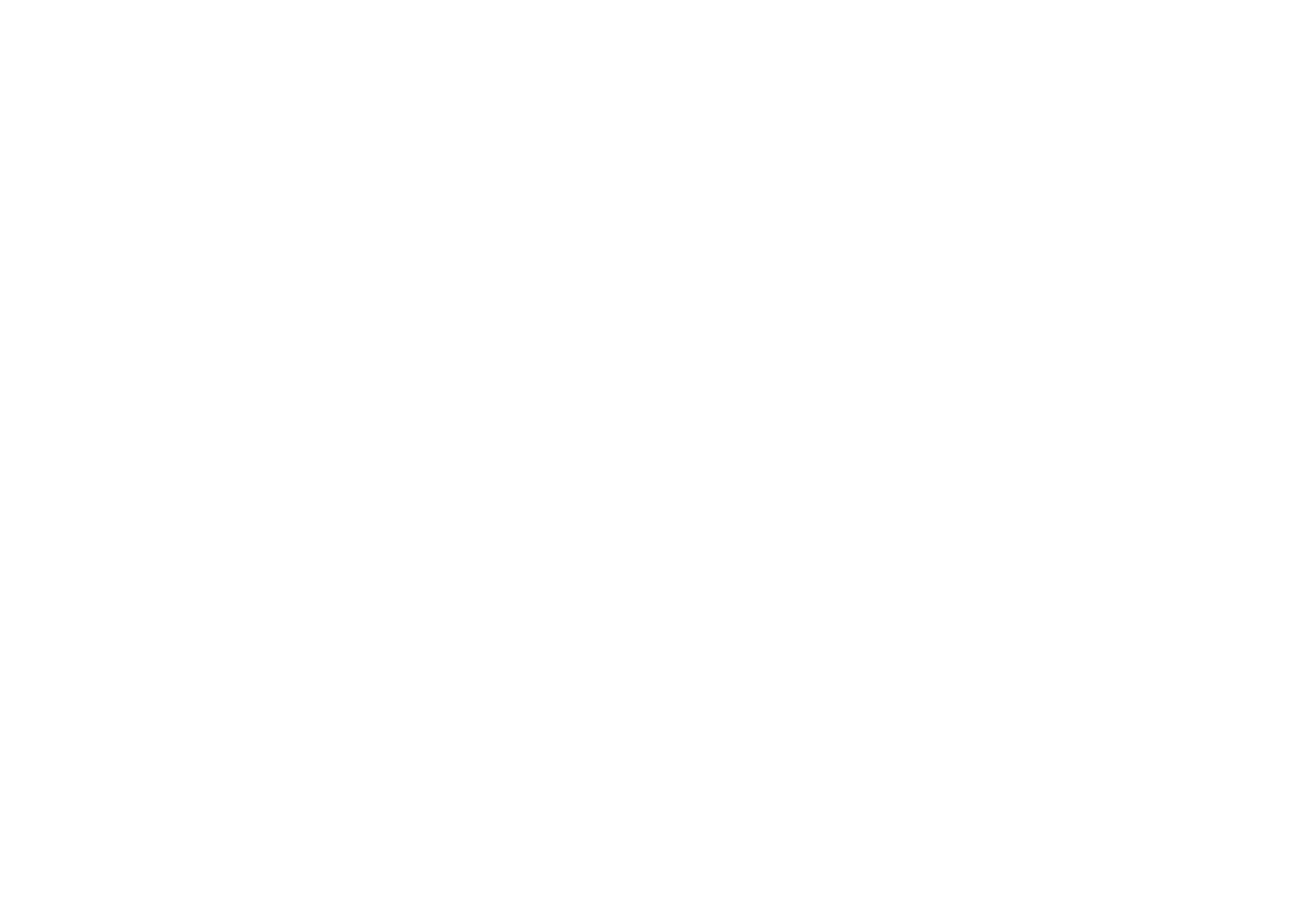**Mutual Fund investments are subject to market risks, read all scheme related documents carefully.**

Data as on March 31, 2019



+Effective April 01, 2019 Total Expense Ratio (TER) stands revised. For the actual current expenses charged to the scheme, please refer the website of the Mutual Fund - www.lntmf.com.^Note: Expense ratio is for regular plan as on 29th March 2019.

#### Disclaimers

 The document indicates the strategy / investment approach currently followed by the schemes and the same may change in future depending on market conditions and other factors. Refer factsheet while reading this document.

## **Exit Load**



- If the units redeemed or switched out are upto 10% of the units purchased or switched in ("the limit") within 3 months from the date of allotment: Nil. If units redeemed or switched out are over and above the limit within 3 months from the date of allotment: 1%. If units are redeemed or switched out on or after 3 months from the date of allotment: Nil (w.e.f. December 12, 2018) (L&T Low Duration Fund)
- For redemption within 1 year from the date of allotment or Purchase applying First in First out basis 0.50% of Applicable NAV. For redemption After 1 year from the date of allotment or Purchase applying First in First out basis - Nil (L&T Flexi Bond Fund)
- If the amount sought to be redeemed or switched out is invested for a period of up to 3 months from the date of allotment: 0.5%.If the amount sought to be redeemed or switched out is invested for a period of more than 3 months from the date of allotment: Nil (w.e.f. December 12, 2018) (L&T Triple Ace Bond Fund)
- If the units redeemed or switched out are upto 10% of the units purchased or switched in ("the limit") within 1 year from the date of allotment Nil. If units redeemed or switched out are over and above the limit within 1 year from the date of allotment – 1%. If units are redeemed or switched out on or after 1 year from the date of allotment – Nil. (L&T Credit Risk Fund & L&T Conservative Hybrid Fund)
- Nil (L&T Liquid Fund, L&T Ultra Short Term Fund, L&T Money Market Fund, L&T Banking and PSU Debt Fund, L&T Short Term Bond Fund & L&T Gilt Fund)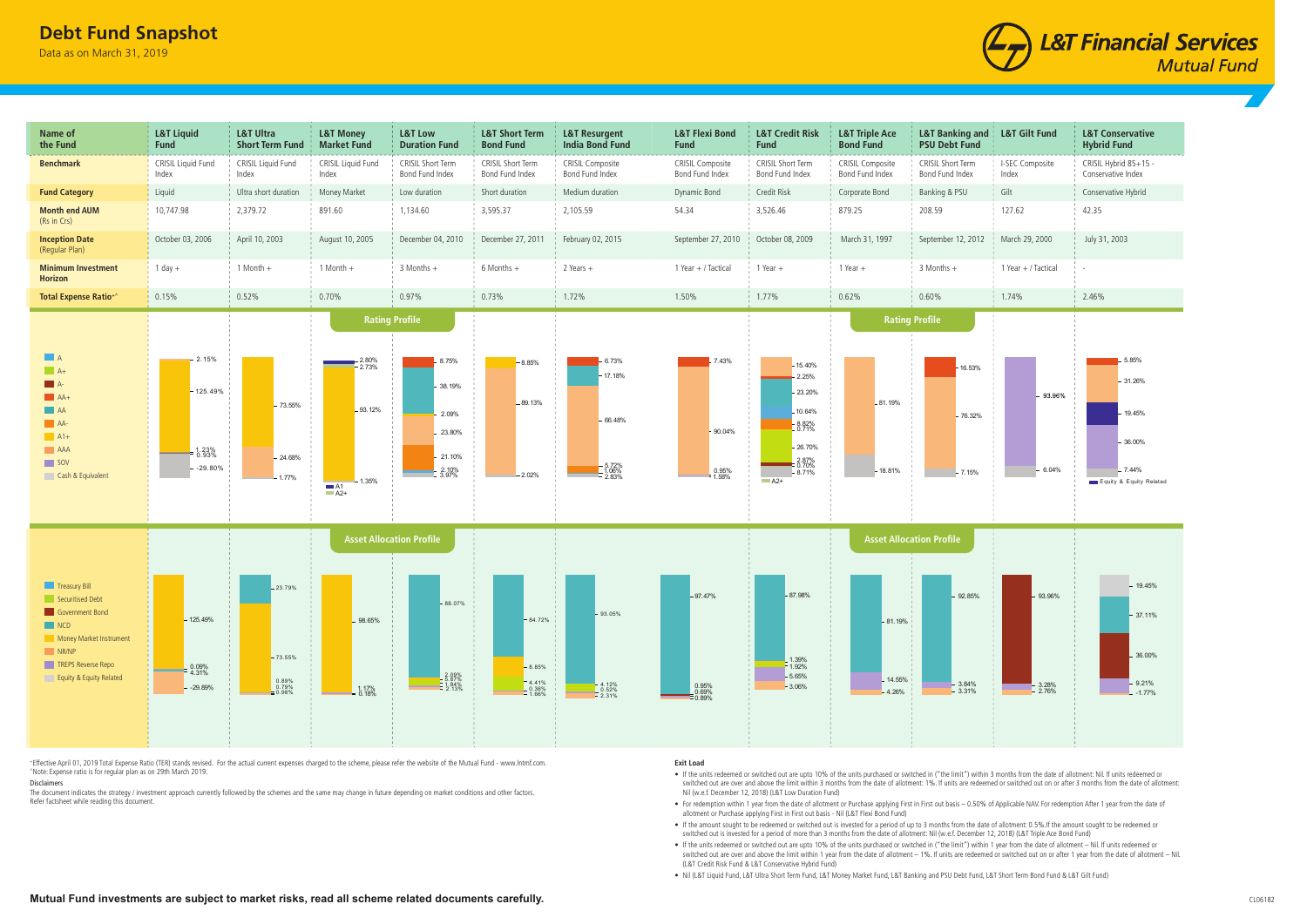## **L&T Cash Fund**<sup>6</sup>

Data as on March 31, 2019



| <b>Fund Details</b>                                                                                                                             |                                                                                                                                    |                                                        |                                          |                        |                                       | <b>Portfolio Allocation</b>                                                        |                                     |                                       |
|-------------------------------------------------------------------------------------------------------------------------------------------------|------------------------------------------------------------------------------------------------------------------------------------|--------------------------------------------------------|------------------------------------------|------------------------|---------------------------------------|------------------------------------------------------------------------------------|-------------------------------------|---------------------------------------|
| <b>NAV of Plans/Options</b><br>(as on March 29, 2019)<br>Daily Dividend Option - Regular Plan                                                   |                                                                                                                                    | ₹<br>1023.3000                                         | <b>Name of Instrument</b>                | <b>Rating/Industry</b> | $%$ to<br><b>Net</b><br><b>Assets</b> | <b>Name of Instrument</b>                                                          | <b>Rating/Industry</b>              | $%$ to<br><b>Net</b><br><b>Assets</b> |
| Weekly Dividend Option - Regular Plan                                                                                                           |                                                                                                                                    | 1000.6464                                              | <b>DEBT INSTRUMENTS</b><br><b>Others</b> |                        |                                       | Average Maturity: Since the fund<br>securities average maturity is taken as 1 day. |                                     | invests in overnight                  |
| Monthly Dividend Option - Regular Plan<br>Growth Option - Regular Plan                                                                          |                                                                                                                                    | 1018.4472<br>1421.3065                                 | Tri Party Repo Dealing System            |                        | 99.36%                                | <b>Modified Duration</b>                                                           |                                     | 0.01 years                            |
| Daily Dividend Option - Direct Plan                                                                                                             |                                                                                                                                    | 1023.3000                                              | (TREPS)/Reverse Repo                     |                        |                                       | <b>YTM</b>                                                                         |                                     | 7.61%                                 |
| Weekly Dividend Option - Direct Plan                                                                                                            |                                                                                                                                    | 1002.1171                                              | Net Receivable/Payable                   |                        | 0.64%                                 |                                                                                    |                                     |                                       |
| Monthly Dividend Option - Direct Plan                                                                                                           |                                                                                                                                    | 1061.6158                                              | <b>Net Assets</b>                        |                        | 100.00%                               |                                                                                    |                                     |                                       |
| Growth Option - Direct Plan                                                                                                                     |                                                                                                                                    | 1479.8710                                              |                                          |                        |                                       |                                                                                    |                                     |                                       |
| <b>Date of Inception</b>                                                                                                                        |                                                                                                                                    |                                                        |                                          |                        |                                       |                                                                                    |                                     |                                       |
| Regular Plan                                                                                                                                    | November 27, 2006                                                                                                                  |                                                        |                                          |                        |                                       |                                                                                    |                                     |                                       |
| Direct Plan                                                                                                                                     | January 01, 2013                                                                                                                   |                                                        |                                          |                        |                                       |                                                                                    |                                     |                                       |
| <b>Total Expense Ratio*:</b>                                                                                                                    | 0.80% (Regular)                                                                                                                    |                                                        |                                          |                        |                                       |                                                                                    |                                     |                                       |
| - Including Additional Expenses, B30 charges and GST on<br>Management Fees<br>- Total Expense Ratio is as on the last business day of the month | 0.09% (Direct)                                                                                                                     |                                                        |                                          |                        |                                       |                                                                                    |                                     |                                       |
| <b>Options</b>                                                                                                                                  | $\bullet$ Growth<br>· Dividend option                                                                                              | (Reinvestment and Payout)                              |                                          |                        |                                       |                                                                                    |                                     |                                       |
| <b>Minimum Application size</b><br>(Initial)                                                                                                    | Growth and Dividend:<br>and in multiples of $\bar{\tau}$<br>1 thereafter. In case of<br>Daily Dividend Option,<br>₹1,00,000 and in | ₹10,000 per application<br>multiples of ₹1 thereafter. |                                          |                        |                                       |                                                                                    |                                     |                                       |
| <b>Additional Investment</b>                                                                                                                    | ₹1,000 per application<br>and thereafter in<br>multiples of ₹1                                                                     |                                                        |                                          | % Rating Profile       |                                       |                                                                                    | % Asset Allocation Profile<br>NR/NP |                                       |
| Minimum Redemption Size ₹1000 or 1 unit                                                                                                         |                                                                                                                                    |                                                        |                                          |                        |                                       |                                                                                    | 0.64%                               |                                       |
| <b>Fund Manager</b>                                                                                                                             | Mr. Jalpan Shah and<br>(w.e.f. April 03, 2017)                                                                                     | Mr. Shriram Ramanathan                                 |                                          |                        |                                       |                                                                                    |                                     |                                       |
| <b>Benchmark</b>                                                                                                                                |                                                                                                                                    | CRISIL Liquid Fund Index                               |                                          |                        |                                       |                                                                                    |                                     |                                       |
| <b>Monthly Average AUM (₹</b><br>In Crs)                                                                                                        | 424.88                                                                                                                             |                                                        |                                          |                        |                                       |                                                                                    |                                     |                                       |
| <b>Month end AUM (₹ In Crs)</b>                                                                                                                 | 409.48                                                                                                                             |                                                        |                                          |                        |                                       |                                                                                    |                                     |                                       |



TREPS/Rev Repo/NR/NP

TREPS/Rev Repo/NR/NP 100.00%



| <b>Dividend History</b>         |                                         |                                                           |                                                               |  |  |  |
|---------------------------------|-----------------------------------------|-----------------------------------------------------------|---------------------------------------------------------------|--|--|--|
| <b>Record Date</b>              | NAV as on Record<br>Date $(\bar{\tau})$ | <b>Quantum of Dividend</b><br>(Corporate)<br>(₹) Per Unit | <b>Quantum of Dividend</b><br>(Non-Corporate)<br>(₹) Per Unit |  |  |  |
| Regular Plan - Monthly Dividend |                                         |                                                           |                                                               |  |  |  |
| 25-Mar-19                       | 1.022.81                                | 3.3351                                                    | 3.6016                                                        |  |  |  |
| 25-Feb-19                       | 1.023.58                                | 3.3351                                                    | 3.6016                                                        |  |  |  |
| 25-Jan-19                       | 1.023.79                                | 3.3351                                                    | 3.6016                                                        |  |  |  |
| Direct Plan - Monthly Dividend  |                                         |                                                           |                                                               |  |  |  |
| 25-Mar-19                       | 1.065.88                                | 3.3351                                                    | 3.6016                                                        |  |  |  |
| 25-Feb-19                       | 1.065.89                                | 3.3351                                                    | 3.6016                                                        |  |  |  |
| 25-Jan-19                       | 1.065.27                                | 3.3351                                                    | 3.6016                                                        |  |  |  |

**Pursuant to declaration/ payment of dividend, the NAV will fall to the extent of the payout and distribution taxes (if<br><b>applicable).** Face value ₹1000/-.

Performance of dividend option would be net of Dividend Distribution Tax, as applicable.

Past performance of the aforesaid schemes may or may not be sustained in future.

Please note that the dividend rates mentioned are post applicable dividend distribution tax deduction.

**Investment objective:** The investment objective of the Scheme is to generate regular returns in line with the overnight rates.<sup>6</sup>

**Exit Load:** Nil<br><sup>sp</sup>usuant to the circular issued by SEBI on 'Categorization and Rationalization of the Schemes, there has been change in the fundamental attribute(s) of the aforesaid effective from May 14, 2018.<br>For deta For details of other funds managed by the Fund Manager and the performance of the schemes, please refer page nos 34 to 37.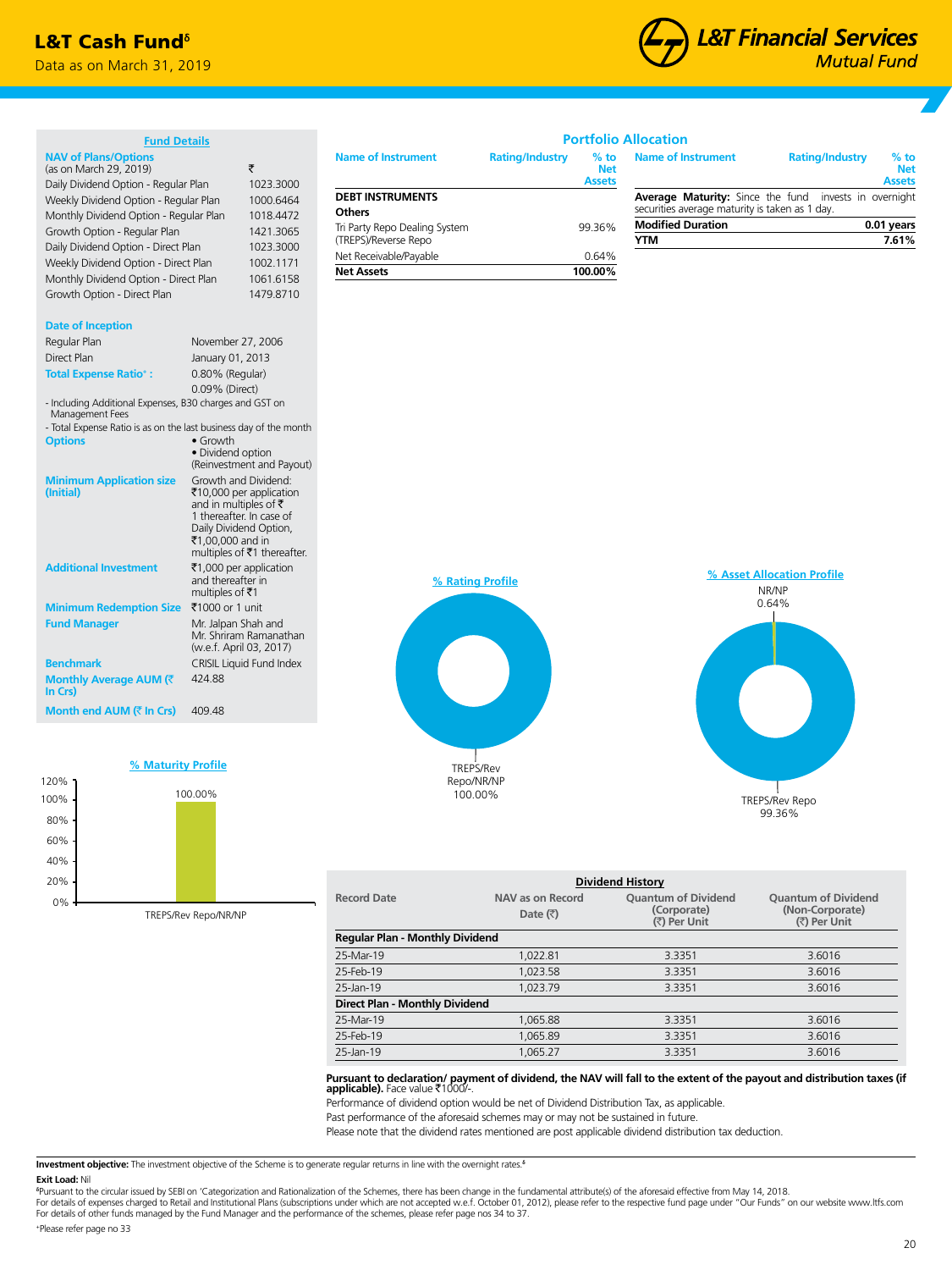## **L&T Liquid Fund**<sup>6</sup>

Data as on March 31, 2019



**% to Net**

**Name of Instrument Rating/** 

**Portfolio Allocation**

|                                                                                                                                                                                                                                         | <u>runu Detans</u>                                                                                                                                                                                                                                                                                                                                       |                                   |                                                                                          |  |
|-----------------------------------------------------------------------------------------------------------------------------------------------------------------------------------------------------------------------------------------|----------------------------------------------------------------------------------------------------------------------------------------------------------------------------------------------------------------------------------------------------------------------------------------------------------------------------------------------------------|-----------------------------------|------------------------------------------------------------------------------------------|--|
| <b>NAV of Plans/Options</b><br>(as on March 29, 2019)<br>Daily Dividend<br>Weekly Dividend<br>Growth<br>Daily Dividend - Direct Plan<br>Weekly Dividend - Direct Plan<br>Growth - Direct Plan<br>Face Value<br><b>Date of Inception</b> |                                                                                                                                                                                                                                                                                                                                                          | October 03, 2006                  | ₹<br>1011.7794<br>1002.9165<br>2552.6052<br>1012.8914<br>1001.7357<br>2561.5902<br>₹1000 |  |
| Regular Plan<br>Direct Plan                                                                                                                                                                                                             |                                                                                                                                                                                                                                                                                                                                                          | December 31, 2012                 |                                                                                          |  |
| <b>Total Expense Ratio<sup>+</sup>:</b><br>- Including Additional Expenses, B30 charges and GST on<br>Management Fees<br>- Total Expense Ratio is as on the last business day of the month                                              |                                                                                                                                                                                                                                                                                                                                                          | 0.15% (Regular)<br>0.10% (Direct) |                                                                                          |  |
| <b>Options</b><br><b>Minimum</b><br><b>Application size</b><br>(Initial)                                                                                                                                                                | $\bullet$ Growth<br>· Dividend (Reinvestment and Payout)<br>- Weekly Dividend<br>· Daily Dividend Reinvestment Plan<br><b>Weekly Dividend and Growth:</b><br>₹10,000 per application and in<br>multiples of ₹1 thereafter                                                                                                                                |                                   |                                                                                          |  |
| <b>Additional</b><br><b>Investment</b><br><b>Minimum</b><br><b>Redemption Size</b><br><b>Fund Manager</b>                                                                                                                               | Daily Dividend Reinvestment Plan<br>("DDRIP"): ₹1,00,000 per application<br>and in multiples of ₹1 thereafter<br>₹1,000 per application and in<br>multiples of ₹1 thereafter<br>Regular Plan: ₹1000/- per<br>application or 1 unit<br>Weekly Dividend/ Growth/ DDRIP:<br>₹1000 per application or 1 unit<br>Mr Shriram Ramanathan and<br>Mr. Jalpan Shah |                                   |                                                                                          |  |
| <b>Benchmark</b>                                                                                                                                                                                                                        |                                                                                                                                                                                                                                                                                                                                                          | CRISIL Liquid Fund Index          |                                                                                          |  |
| <b>Monthly Average AUM</b><br>(₹ In Crs)                                                                                                                                                                                                |                                                                                                                                                                                                                                                                                                                                                          | 14,235.79                         |                                                                                          |  |
| Month end AUM (₹ In Crs)                                                                                                                                                                                                                |                                                                                                                                                                                                                                                                                                                                                          | 10,747.98                         |                                                                                          |  |

**Fund Details**

| <b>Name of Instrument</b>                                                         | Rating/<br><b>Industry</b> | % to Net<br><b>Assets</b> |
|-----------------------------------------------------------------------------------|----------------------------|---------------------------|
| <b>DEBT INSTRUMENTS</b>                                                           |                            |                           |
| Listed/Awaiting Listing on the Exchange                                           |                            |                           |
| <b>Non Convertible Debentures</b>                                                 |                            |                           |
| Tata Sky Limited                                                                  | CRISIL AA                  | 1.23%                     |
| Tata Capital Financial Services Limited                                           | ICRA AA+                   | 0.93%                     |
| Indian Railway Finance Corporation<br>Limited                                     | <b>CRISIL AAA</b>          | 0.47%                     |
| Housing Development Finance<br>Corporation Limited                                | <b>CRISIL AAA</b>          | 0.47%                     |
| Sundaram Finance Limited                                                          | <b>CRISIL AAA</b>          | 0.46%                     |
| Mahindra & Mahindra Financial<br>Services Limited                                 | <b>IND AAA</b>             | 0.47%                     |
| Housing and Urban Development                                                     | CARE AAA                   | 0.23%                     |
| Corporation Limited                                                               |                            |                           |
| Reliance Jio Infocomm Limited                                                     | <b>CRISIL AAA</b>          | 0.05%                     |
| Total                                                                             |                            | 4.31%                     |
| <b>MONEY MARKET INSTRUMENTS</b><br><b>Commercial Paper/Certificate of Deposit</b> |                            |                           |
| Reliance Industries Limited                                                       | CRISIL A1+                 | 7.78%                     |
| Tata Steel Limited                                                                | ICRA A1+                   | 6.91%                     |
| Tata Power Company Limited                                                        | CRISIL A1+                 | 6.52%                     |
| <b>ICICI Bank Limited</b>                                                         | ICRA A1+                   | 6.40%                     |
| Axis Bank Limited                                                                 | CRISIL A1+                 | 5.17%                     |
| Vedanta Limited                                                                   | CRISIL A1+                 | 4.65%                     |
| Reliance Jio Infocomm Limited                                                     | CRISIL A1+                 | 4.58%                     |
| Reliance Retail Limited                                                           | CRISIL A1+                 | 4.09%                     |
| <b>IDFC First Bank Limited</b>                                                    | ICRA A1+                   | 3.86%                     |
| Aditya Birla Finance Limited                                                      | ICRA A1+                   | 3.73%                     |
| Vijaya Bank                                                                       | $CARE A1+$                 | 3.44%                     |
| Manappuram Finance Limited                                                        | CRISIL A1+                 | 3.23%                     |
| <b>JSW Steel Limited</b>                                                          | ICRA A1+                   | 2.82%                     |
| Muthoot Finance Limited                                                           | CRISIL A1+                 | 2.78%                     |
| India Infoline Finance Limited                                                    | CRISIL A1+                 | 2.77%                     |
| Indian Oil Corporation Limited                                                    | CRISIL A1+                 | 2.76%                     |
| Housing Development Finance<br>Corporation Limited                                | ICRA A1+                   | 2.58%                     |
| National Bank for Agriculture & Rural<br>Development                              | $ICRAA1+$                  | 2.39%                     |
| Canara Bank                                                                       | $CRISILA1+$                | 2.38%                     |
| National Bank for Agricultural & Rural<br>Development                             | ICRA A1+                   | 2.30%                     |
| Aditya Birla Housing Finance Limited                                              | ICRA A1+                   | 2.30%                     |
| <b>HDFC Bank Limited</b>                                                          | $INDA1+$                   | 2.30%                     |
| National Housing Bank                                                             | CRISIL A1+                 | 2.29%                     |
| SBI Cards & Payment Services Private<br>Limited                                   | CRISIL A1+                 | 2.29%                     |
| NTPC Limited                                                                      | CRISIL A1+                 | 2.26%                     |

|                                                                                                   | <b>Industry</b>            | <b>Assets</b> |
|---------------------------------------------------------------------------------------------------|----------------------------|---------------|
| Housing & Urban Development<br>Corporation Limited                                                | ICRA A1+                   | 2.25%         |
| Bajaj Housing Finance Limited                                                                     | $CRISILA1+$                | 2.03%         |
| Housing Development Finance<br>Corporation Limited                                                | $CRISILA1+$                | 1.95%         |
| UltraTech Cement Limited                                                                          | $INDA1+$                   | 1.95%         |
| <b>ICICI Securities Primary Dealership</b><br>Limited                                             | CRISIL A1+                 | 1.86%         |
| Indusind Bank Limited                                                                             | CRISIL A1+                 | 1.85%         |
| PNB Housing Finance Limited                                                                       | CRISIL A1+                 | 1.85%         |
| Kotak Mahindra Investment Limited                                                                 | CRISIL A1+                 | 1.83%         |
| Bharat Petroleum Corporation Limited                                                              | CRISIL A1+                 | 1.83%         |
| Hero Fincorp Limited                                                                              | CRISIL A1+                 | 1.81%         |
| Kotak Securities Limited                                                                          | CRISIL A1+                 | 1.39%         |
| Aditya Birla Capital Limited                                                                      | CRISIL A1+                 | 1.39%         |
| <b>ICICI Securities Limited</b>                                                                   | CRISIL A1+                 | 1.39%         |
| <b>IIFL Home Finance Limited</b>                                                                  | CRISIL A1+                 | 1.38%         |
| Turquoise Investments And Finance<br>Private Limited                                              | CRISIL A1+                 | 0.93%         |
| Indus Towers Limited                                                                              | $CRISILA1+$                | 0.93%         |
| TGS Investment & Trade Private Limited ICRA A1+                                                   |                            | 0.93%         |
| Tata Capital Financial Services Limited                                                           | CRISIL A1+                 | 0.92%         |
| <b>ICICI Bank Limited</b>                                                                         | CRISIL A1+                 | 0.92%         |
| Indian Oil Corporation Limited                                                                    | ICRA A1+                   | 0.92%         |
| UltraTech Cement Limited                                                                          | CRISIL A1+                 | 0.84%         |
| Tata Power Solar Systems Limited<br>(corporate guarantee of Tata Power)                           | CRISIL A1+                 | 0.46%         |
| $Co$ $Itd)$<br>Tata Power Solar Systems Limited<br>(corporate guarantee of Tata Power)<br>Co Ltd) | <b>CRISIL</b><br>$A1+(SO)$ | 0.46%         |
| Kotak Commodity Services Limited                                                                  | ICRA A1+                   | 0.23%         |
| Gruh Finance Limited                                                                              | CRISIL A1+                 | 0.23%         |
| Coromandel International Limited                                                                  | CRISIL A1+                 | 0.09%         |
| LIC Housing Finance Limited                                                                       | ICRA A1+                   | 0.09%         |
| Reliance Retail Limited                                                                           | $CAREA1+$                  | 0.05%         |
| Bajaj Finance Limited                                                                             | CRISIL A1+                 | 0.05%         |
| <b>NTPC Limited</b>                                                                               | ICRA A1+                   | 0.05%         |
| Axis Finance Limited                                                                              | CRISIL A1+                 | 0.05%         |
| Total                                                                                             |                            | 125.49%       |
| <b>Others</b>                                                                                     |                            |               |
| Tri Party Repo Dealing System (TREPS)/Reverse Repo                                                |                            | 0.09%         |
| Net Receivable/Payable                                                                            |                            | -29.89%       |
| <b>Net Assets</b>                                                                                 |                            | 100.00%       |
| Average Maturity                                                                                  |                            | 0.17 years    |
| <b>Modified Duration</b>                                                                          |                            | 0.16 years    |

**YTM 7.21%**



**% Maturity Profile**

129.80%



**Investment objective:** To generate reasonable returns while maintaining safety and providing the investor superior liquidity. To achieve this objective, investments will be predominantly made in a well-diversified and hig

**Exit Load:** Nil<br>For details of expenses charged to Regular Plan (subscriptions under which are not accepted w.e.f. October 01, 2012), please refer to the respective fund page under "Our Funds" on our website www.ltfs.com<br> For details of other funds managed by the Fund Manager and the performance of the schemes, please refer page nos 34 to 37.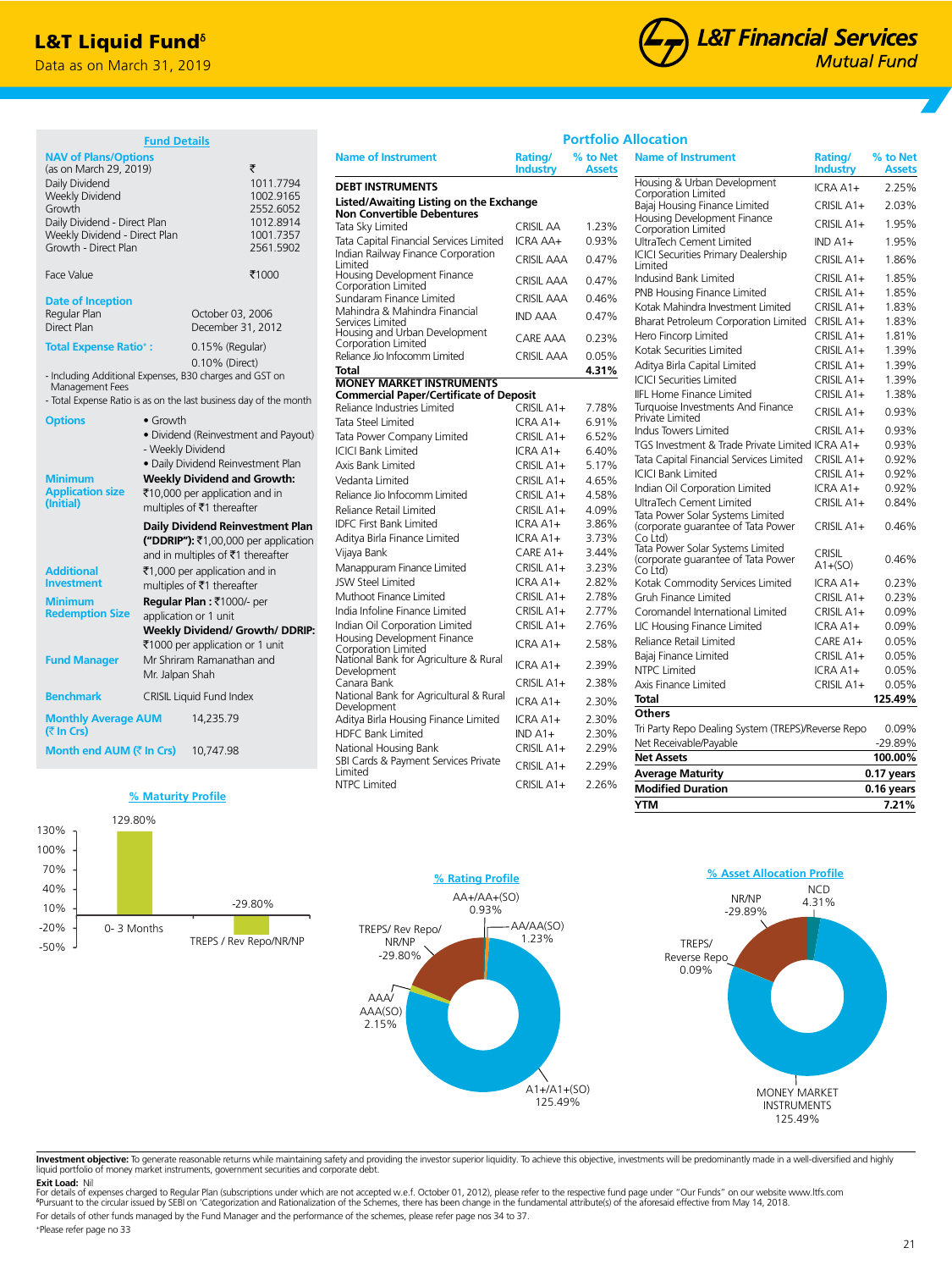## L&T Ultra Short Term Fund<sup>®</sup>

Data as on March 31, 2019

# **L&T Financial Services Mutual Fund**

|                                                                                                                                                                                                                                                                                                                                      | <b>Fund Details</b>                                                                                                                                                                         |                                                                                                       |                                                                                                                                       |  |
|--------------------------------------------------------------------------------------------------------------------------------------------------------------------------------------------------------------------------------------------------------------------------------------------------------------------------------------|---------------------------------------------------------------------------------------------------------------------------------------------------------------------------------------------|-------------------------------------------------------------------------------------------------------|---------------------------------------------------------------------------------------------------------------------------------------|--|
| <b>NAV of Plans/Options</b><br>(as on March 29, 2019)<br>Daily Dividend<br>Weekly Dividend<br>Monthly Dividend<br>Semi Annual Dividend<br>Growth<br><b>Bonus</b><br>Regular Growth<br>Daily Dividend - Direct Plan<br>Weekly Dividend - Direct Plan<br>Monthly Dividend - Direct Plan<br>Growth - Direct Plan<br>Bonus - Direct Plan |                                                                                                                                                                                             |                                                                                                       | ₹<br>10.2600<br>11.0609<br>12.8517<br>23.0791<br>30.5238<br>16.6493<br>29.3728<br>10.4460<br>11.2298<br>13.0517<br>31.1276<br>16.9881 |  |
| <b>Date of Inception</b><br>Regular Plan<br><b>Direct Plan</b>                                                                                                                                                                                                                                                                       |                                                                                                                                                                                             | April 10, 2003<br>January 01, 2013                                                                    |                                                                                                                                       |  |
| <b>Total Expense Ratio*:</b>                                                                                                                                                                                                                                                                                                         |                                                                                                                                                                                             | 0.52% (Regular)                                                                                       |                                                                                                                                       |  |
|                                                                                                                                                                                                                                                                                                                                      | 0.22% (Direct)<br>- Including Additional Expenses, B30 charges and GST on<br>Management Fees<br>- Total Expense Ratio is as on the last business day of the month                           |                                                                                                       |                                                                                                                                       |  |
| <b>Options</b>                                                                                                                                                                                                                                                                                                                       | $\bullet$ Growth<br>1. Weekly Dividend<br>2. Monthly Dividend<br>3. Semi- annual Dividend                                                                                                   | · Dividend (Reinvestment and Payout)<br>· Daily Dividend Reinvestment Plan                            |                                                                                                                                       |  |
| <b>Minimum</b><br><b>Application size</b><br>(Initial)                                                                                                                                                                                                                                                                               | Growth/Weekly Dividend/Monthly<br>Dividend/Semi-Annual Dividend:<br>₹10,000 per application and in multiples<br>of ₹1 thereafter; Daily                                                     |                                                                                                       |                                                                                                                                       |  |
|                                                                                                                                                                                                                                                                                                                                      |                                                                                                                                                                                             | <b>Dividend Reinvestment Plan:</b><br>₹1,00,000 per application and in<br>multiples of ₹1 thereafter. |                                                                                                                                       |  |
| <b>Additional</b><br><b>Investment</b>                                                                                                                                                                                                                                                                                               | of ₹1 thereafter                                                                                                                                                                            |                                                                                                       | ₹1,000 per application and in multiples                                                                                               |  |
| <b>Minimum</b><br><b>Redemption</b><br><b>Size</b>                                                                                                                                                                                                                                                                                   | Regular Plan: ₹500/- per application or<br>50 units<br><b>Weekly Dividend/Monthly Dividend/</b><br>Semi Annual Dividend/ Growth/<br><b>Bonus</b><br>DDRIP: ₹500 per application or 50 Units |                                                                                                       |                                                                                                                                       |  |
| <b>Fund Manager</b>                                                                                                                                                                                                                                                                                                                  | (w.e.f. April 03, 2017)                                                                                                                                                                     | Mr. Jalpan Shah and Mr. Vikas Garg                                                                    |                                                                                                                                       |  |
| <b>Benchmark</b>                                                                                                                                                                                                                                                                                                                     | <b>CRISIL Liquid Fund Index</b>                                                                                                                                                             |                                                                                                       |                                                                                                                                       |  |
| <b>Monthly Average AUM</b><br>(₹ In Crs)                                                                                                                                                                                                                                                                                             |                                                                                                                                                                                             | 1,932.48                                                                                              |                                                                                                                                       |  |

## **% Maturity Profile**

**Month end AUM (₹ In Crs)** 2,379.72



|                                                      |                            | <u>vitiviiv</u>           |
|------------------------------------------------------|----------------------------|---------------------------|
| <b>Name of Instrument</b>                            | Rating/<br><b>Industry</b> | % to Net<br><b>Assets</b> |
| <b>DEBT INSTRUMENTS</b>                              |                            |                           |
| Listed/Awaiting Listing on the Exchange              |                            |                           |
| <b>Non Convertible Debentures</b>                    |                            |                           |
| LIC Housing Finance Limited                          | CRISIL AAA                 | 4.23%                     |
| Power Grid Corporation of India<br>Limited           | CRISIL AAA                 | 4.23%                     |
| Kotak Mahindra Prime Limited                         | <b>CRISIL AAA</b>          | 3.15%                     |
| National Bank for Agriculture & Rural<br>Development | <b>CRISIL AAA</b>          | 2.10%                     |
| Housing Development Finance<br>Corporation Limited   | <b>CRISIL AAA</b>          | 2.10%                     |
| Gruh Finance Limited                                 | <b>CRISIL AAA</b>          | 2.10%                     |
| Mahindra & Mahindra Financial<br>Services Limited    | <b>IND AAA</b>             | 2.10%                     |
| Indian Railway Finance Corporation<br>Limited        | <b>CARE AAA</b>            | 2.10%                     |
| Indian Railway Finance Corporation<br>Limited        | <b>CRISIL AAA</b>          | 1.68%                     |
| Total                                                |                            | 23.79%                    |
| <b>MONEY MARKET INSTRUMENTS</b>                      |                            |                           |
| <b>Commercial Paper/Certificate of Deposit</b>       |                            |                           |
| National Bank for Agriculture & Rural<br>Development | CRISIL A1+                 | 5.90%                     |
| Indian Oil Corporation Limited                       | $ICRAA1+$                  | 5.24%                     |
| Small Industries Development Bank<br>of India        | $CAREA1+$                  | 4.98%                     |
| Punjab National Bank                                 | $CAREA1+$                  | 4.16%                     |
| Reliance Retail Limited                              | $CRISILA1+$                | 4.16%                     |
| ICICI Securities Primary Dealership<br>Limited       | $CRISILA1+$                | 4.16%                     |
| <b>ICICI Bank Limited</b>                            | $CRISILA1+$                | 4.14%                     |
| <b>IDFC First Bank Limited</b>                       | ICRA A1+                   | 4.10%                     |
| Power Finance Corporation Limited                    | $CRISILA1+$                | 4.07%                     |
| Axis Bank Limited                                    | CRISIL A1+                 | 4.00%                     |



| % to Net<br><b>Assets</b> | <b>Name of Instrument</b>                                                                                           | Rating/<br><b>Industry</b>                                                                                                                                                                                                   | % to Net<br><b>Assets</b>                                                                                                              |
|---------------------------|---------------------------------------------------------------------------------------------------------------------|------------------------------------------------------------------------------------------------------------------------------------------------------------------------------------------------------------------------------|----------------------------------------------------------------------------------------------------------------------------------------|
|                           | Kotak Mahindra Bank Limited                                                                                         | $CRISILA1+$                                                                                                                                                                                                                  | 3.00%                                                                                                                                  |
|                           | <b>Bank of Baroda</b>                                                                                               | $CAREA1+$                                                                                                                                                                                                                    | 2.95%                                                                                                                                  |
|                           | Indian Oil Corporation Limited                                                                                      | $CRISILA1+$                                                                                                                                                                                                                  | 2.52%                                                                                                                                  |
|                           | Reliance Industries Limited                                                                                         | $CRISILA1+$                                                                                                                                                                                                                  | 2.08%                                                                                                                                  |
| 4.23%                     | Vijaya Bank                                                                                                         | $CAREA1+$                                                                                                                                                                                                                    | 2.08%                                                                                                                                  |
|                           |                                                                                                                     |                                                                                                                                                                                                                              | 2.02%                                                                                                                                  |
|                           |                                                                                                                     |                                                                                                                                                                                                                              | 1.99%                                                                                                                                  |
|                           |                                                                                                                     |                                                                                                                                                                                                                              | 1.99%                                                                                                                                  |
| 2.10%                     |                                                                                                                     | $CRISIL A1+$                                                                                                                                                                                                                 | 1.97%                                                                                                                                  |
|                           | Indusind Bank                                                                                                       | $CRISIL A1+$                                                                                                                                                                                                                 | 1.97%                                                                                                                                  |
|                           |                                                                                                                     | $ICRAA1+$                                                                                                                                                                                                                    | 1.96%                                                                                                                                  |
|                           | Tata Capital Financial Services Limited                                                                             |                                                                                                                                                                                                                              | 1.04%                                                                                                                                  |
|                           | <b>ISW Steel Limited</b>                                                                                            | $ICRAA1+$                                                                                                                                                                                                                    | 1.04%                                                                                                                                  |
|                           | <b>ISW Steel Limited</b>                                                                                            | $CAREA1+$                                                                                                                                                                                                                    | 1.03%                                                                                                                                  |
|                           | Rec Limited                                                                                                         | $CAREA1+$                                                                                                                                                                                                                    | 1.00%                                                                                                                                  |
|                           | <b>Total</b>                                                                                                        |                                                                                                                                                                                                                              | 73.55%                                                                                                                                 |
|                           | <b>SECURITISED DEBT</b>                                                                                             |                                                                                                                                                                                                                              |                                                                                                                                        |
|                           | Rent-A-Device Trust(Backed by                                                                                       |                                                                                                                                                                                                                              |                                                                                                                                        |
|                           | lease rentals from Reliance Retail                                                                                  |                                                                                                                                                                                                                              | 0.89%                                                                                                                                  |
|                           | Ltd)                                                                                                                |                                                                                                                                                                                                                              |                                                                                                                                        |
|                           | <b>Total</b>                                                                                                        |                                                                                                                                                                                                                              | 0.89%                                                                                                                                  |
| 4.16%                     | Others                                                                                                              |                                                                                                                                                                                                                              |                                                                                                                                        |
| 4.16%                     |                                                                                                                     |                                                                                                                                                                                                                              | 0.79%                                                                                                                                  |
| 4.16%                     | Net Receivable/Payable                                                                                              |                                                                                                                                                                                                                              | 0.98%                                                                                                                                  |
| 4.14%                     | <b>Net Assets</b>                                                                                                   |                                                                                                                                                                                                                              | 100.00%                                                                                                                                |
| 4.10%                     | <b>Average Maturity</b>                                                                                             |                                                                                                                                                                                                                              | 0.45 years                                                                                                                             |
|                           | <b>Modified Duration</b>                                                                                            |                                                                                                                                                                                                                              | 0.43 years                                                                                                                             |
|                           | <b>YTM</b>                                                                                                          |                                                                                                                                                                                                                              | 7.31%                                                                                                                                  |
|                           | 4.23%<br>3.15%<br>2.10%<br>2.10%<br>2.10%<br>2.10%<br>1.68%<br>23.79%<br>5.90%<br>5 2 4%<br>4.98%<br>4.07%<br>4.00% | <b>Portfolio Allocation</b><br>Kotak Mahindra Prime Limited<br><b>HDFC Bank Limited</b><br>Indusind Bank Limited<br>Housing Development Finance<br>Corporation Limited<br>Housing Development Finance<br>Corporation Limited | $CRISILA1+$<br>$INDA1+$<br>$CRISILA1+$<br>$CRISIL A1+$<br><b>ICRA</b><br>AAA(SO)<br>Tri Party Repo Dealing System (TREPS)/Reverse Repo |



| <b>Dividend History</b>                                                                                                                                         |                                      |                                                           |                                                               |  |  |  |
|-----------------------------------------------------------------------------------------------------------------------------------------------------------------|--------------------------------------|-----------------------------------------------------------|---------------------------------------------------------------|--|--|--|
| <b>Record Date</b>                                                                                                                                              | NAV as on Record<br>Date $(\bar{x})$ | <b>Ouantum of Dividend</b><br>(Corporate)<br>(₹) Per Unit | <b>Ouantum of Dividend</b><br>(Non-Corporate)<br>(₹) Per Unit |  |  |  |
| <b>Monthly Dividend</b>                                                                                                                                         |                                      |                                                           |                                                               |  |  |  |
| 25-Mar-19                                                                                                                                                       | 12.8912                              | 0.0467                                                    | 0.0504                                                        |  |  |  |
| 25-Feb-19                                                                                                                                                       | 12.8823                              | 0.0467                                                    | 0.0504                                                        |  |  |  |
| 25-Jan-19                                                                                                                                                       | 12.8718                              | 0.0467                                                    | 0.0504                                                        |  |  |  |
| Direct Plan - Monthly Dividend                                                                                                                                  |                                      |                                                           |                                                               |  |  |  |
| 25-Mar-19                                                                                                                                                       | 13.0903                              | 0.0467                                                    | 0.0504                                                        |  |  |  |
| 25-Feb-19                                                                                                                                                       | 13.0772                              | 0.0467                                                    | 0.0504                                                        |  |  |  |
| 25-Jan-19                                                                                                                                                       | 13.0622                              | 0.0467                                                    | 0.0504                                                        |  |  |  |
| <b>Semi Annual Dividend</b>                                                                                                                                     |                                      |                                                           |                                                               |  |  |  |
| 22-Mar-19                                                                                                                                                       | 22.9851                              | 0.0000                                                    | 0.0000                                                        |  |  |  |
| 20-Sep-17                                                                                                                                                       | 20.7257                              | 0.0000                                                    | 0.0000                                                        |  |  |  |
| 23-Mar-17                                                                                                                                                       | 20.0512                              | 0.0000                                                    | 0.0000                                                        |  |  |  |
|                                                                                                                                                                 | Direct Plan - Semi Annual Dividend   |                                                           |                                                               |  |  |  |
| 16-Mar-16                                                                                                                                                       | 10.4889                              | 0.1338                                                    | 0.1445                                                        |  |  |  |
| ursuant to declaration/ payment of dividend, the NAV will fall to the extent of the payout and statutory levy (if applicable). Eace value $\bar{\epsilon}$ 10/- |                                      |                                                           |                                                               |  |  |  |

**Pursuant to declaration/ payment of dividend, the NAV will fall to the extent of the payout and statutory levy (if applicable).** Face value₹10/-.<br>Past performance of the aforesaid schemes may or may not be sustained in f Please note that the dividend rates mentioned are post applicable dividend distribution tax deduction.

Investment objective: To generate reasonable and stable income and provide liquidity to the unit holder. To achieve this objective the scheme will invest predominantly in a well diversified and highly liquid portfolio of m

market instruments, government securities and corporate debt. The scheme will not invest in equities or equity related instruments **Exit Load:** Nil ᵟPursuant to the circular issued by SEBI on 'Categorization and Rationalization of the Schemes, there has been change in the fundamental attribute(s) of the aforesaid effective from May 14, 2018.

For details of expenses charged to Regular Plan (subscriptions under which are not accepted w.e.f. October 01, 2012), please refer to the respective fund page under "Our Funds" on our website website www.ltfs.com<br>For detai +Please refer page no 33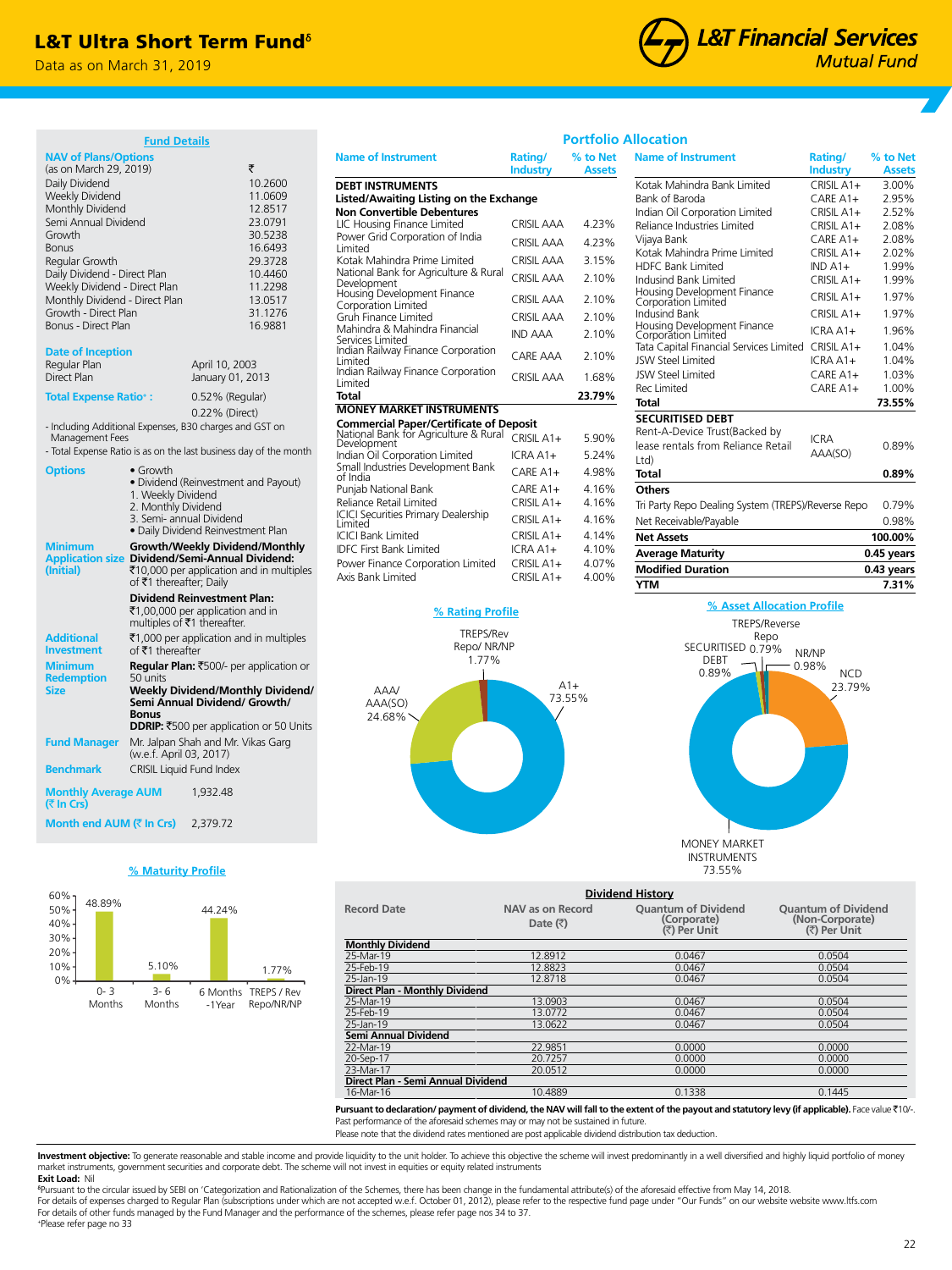India Ltd)

Data as on March 31, 2019



**Portfolio Allocation**

| <b>Fund Details</b> |  |
|---------------------|--|
|                     |  |

| <b>NAV of Plans/Options</b><br>(as on March 29, 2019) |                 | ₹       |
|-------------------------------------------------------|-----------------|---------|
| Daily Dividend Plan - Regular Plan                    |                 | 10.8591 |
| Weekly Dividend - Regular Plan                        |                 | 13.2455 |
| Monthly Dividend - Regular Plan                       |                 | 11.5261 |
| Growth Plan - Regular Plan                            |                 | 18.4764 |
| Daily Dividend Plan - Direct Plan                     |                 | 10.8591 |
| Weekly Dividend Plan - Direct Plan                    |                 | 13.2932 |
| Monthly Dividend - Direct Plan                        |                 | 11.8827 |
| Growth Plan - Direct Plan                             |                 | 18.9065 |
|                                                       |                 |         |
| <b>Date of Inception</b>                              |                 |         |
| Regular Plan                                          | August 10, 2005 |         |

| Regular Plan                                 | August 10, 2005                                                                  |
|----------------------------------------------|----------------------------------------------------------------------------------|
| Direct Plan                                  | January 01, 2013                                                                 |
| <b>Total Expense Ratio+:</b>                 | 0.70% (Regular)                                                                  |
|                                              | 0.25% (Direct)                                                                   |
| Management Fees                              | - Including Additional Expenses, B30 charges and GST on                          |
|                                              | - Total Expense Ratio is as on the last business day of the month                |
| <b>Options</b>                               | $\bullet$ Growth                                                                 |
|                                              | • Dividend                                                                       |
|                                              | 1. Daily Dividend (Payout)<br>2. Weekly Dividend (Payout)<br>3. Monthly Dividend |
|                                              | (Re-investment and Payout)                                                       |
| <b>Minimum Application size</b><br>(Initial) | ₹10,000 per application<br>and in multiples of ₹1<br>thereafter                  |
| <b>Additional Investment</b>                 | ₹1,000 per application<br>and in multiples of $\bar{z}$ 1<br>thereafter          |
| Minimum Redemption Size ₹500 or 50 units     |                                                                                  |
| <b>Fund Manager</b>                          | Mr. Vikas Garg and<br>Mr. Jalpan Shah<br>(w.e.f. April 03, 2017)                 |
| <b>Benchmark</b>                             | <b>CRISIL Liquid Fund Index</b>                                                  |
| Monthly Average AUM (₹<br>In Crs)            | 941.68                                                                           |
| Month end AUM (₹ In Crs)                     | 891.60                                                                           |
|                                              |                                                                                  |

**% Maturity Profile**

65.70%

1.35%

Repo/NR/NP

6 Months - TREPS/ Rev 1 year

10.86%

3 - 6 months

22.09%

0 - 3 months

 $0%$ 20% 40% 60% 80%

| <b>Name of Instrument</b>                                                                 | <b>Rating/Industry % to Net</b> | <b>Assets</b> |
|-------------------------------------------------------------------------------------------|---------------------------------|---------------|
| <b>DEBT INSTRUMENTS</b>                                                                   |                                 |               |
| <b>MONEY MARKET INSTRUMENTS</b>                                                           |                                 |               |
| <b>Commercial Paper/Certificate of Deposit</b>                                            |                                 |               |
| <b>JM Financial Products Limited</b>                                                      | $CAREA1+$                       | 8.12%         |
| Small Industries Development<br>Bank of India                                             | $CAREA1+$                       | 7.88%         |
| <b>ICICI Bank Limited</b>                                                                 | $CRISIL A1+$                    | 7.88%         |
| Bank of Baroda                                                                            | $CAREA1+$                       | 7.87%         |
| Housing Development Finance<br>Corporation Limited                                        | $ICRAA1+$                       | 7.86%         |
| Kotak Mahindra Bank Limited                                                               | $CRISILA1+$                     | 5.30%         |
| Axis Bank Limited                                                                         | $CRISILA1+$                     | 5.26%         |
| <b>HDFC Bank Limited</b>                                                                  | $CAREA1+$                       | 5.25%         |
| Export Import Bank Of India                                                               | $CRISILA1+$                     | 5.24%         |
| Indusind Bank                                                                             | $CRISILA1+$                     | 5.23%         |
| Samasta Microfinance Limited<br>(Subsidiary of India Infoline<br>Finance Limited)         | ICRA A1                         | 2.80%         |
| Tata Power Renewable Energy<br>Limited (Corporate guarantee of<br>Tata Power Company Ltd) | CRISIL A1+                      | 2.76%         |
| Green Infra Wind Energy Limited<br>(subsidiary of Sembcorp Energy                         | ICRA A1+                        | 2.76%         |

| <b>Name of Instrument</b>                                      | <b>Rating/Industry % to Net</b> | <b>Assets</b> |
|----------------------------------------------------------------|---------------------------------|---------------|
| Indiabulls Housing Finance<br>I imited                         | $CRISII A1+$                    | 2.76%         |
| ALL Small Finance Bank Limited<br>Muthoot Homfin India Limited | $INDA1+$                        | 2.76%         |
| (Subsidiary of Muthoot Finance<br>Ltd)                         | ICRA A1+                        | 2.75%         |
| Manappuram Home Finance<br>I imited                            | $CRISII A1+$                    | 2.75%         |
| <b>ISW Steel Limited</b>                                       | $C$ ARF A1+                     | 2.74%         |
| Dewan Housing Finance<br>Corporation Limited                   | $CRISIL A2 +$                   | 2.73%         |
| National Bank for Agriculture &<br>Rural Development           | $CRISII A1+$                    | 2.67%         |
| Rec Limited                                                    | $C$ ARF A1+                     | 2.66%         |
| Indusind Bank Limited                                          | $CRISII A1+$                    | 2.62%         |
| Total                                                          |                                 | 98.65%        |
| Others                                                         |                                 |               |
| Tri Party Repo Dealing System (TREPS)/Reverse Repo             |                                 | 1.17%         |
| Net Receivable/Payable                                         |                                 | 0.18%         |
| <b>Grand Total</b>                                             |                                 | 100.00%       |
| <b>Average Maturity</b>                                        |                                 | 0.68 years    |
| <b>Modified Duration</b>                                       |                                 | 0.64 years    |
| YTM                                                            |                                 | 7.75%         |





| <b>Dividend History</b>           |                                      |                                                           |                                                               |  |  |  |
|-----------------------------------|--------------------------------------|-----------------------------------------------------------|---------------------------------------------------------------|--|--|--|
| <b>Record Date</b>                | NAV as on Record<br>Date $(\bar{x})$ | <b>Ouantum of Dividend</b><br>(Corporate)<br>(₹) Per Unit | <b>Ouantum of Dividend</b><br>(Non-Corporate)<br>( ) Per Unit |  |  |  |
| <b>Regular - Monthly Dividend</b> |                                      |                                                           |                                                               |  |  |  |
| 25-Mar-19                         | 11.5526                              | 0.0400                                                    | 0.0432                                                        |  |  |  |
| 25-Feb-19                         | 11.5425                              | 0.0400                                                    | 0.0432                                                        |  |  |  |
| 25-Jan-19                         | 11.5319                              | 0.0400                                                    | 0.0432                                                        |  |  |  |
| Direct Plan - Monthly Dividend    |                                      |                                                           |                                                               |  |  |  |
| 25-Mar-19                         | 11.9076                              | 0.0400                                                    | 0.0432                                                        |  |  |  |
| 25-Feb-19                         | 11.8913                              | 0.0400                                                    | 0.0432                                                        |  |  |  |
| 25-Jan-19                         | 11.8740                              | 0.0400                                                    | 0.0432                                                        |  |  |  |

## **Pursuant to declaration/ payment of dividend, the NAV will fall to the extent of the payout and statutory levy (if applicable).** Face value ₹10/-.

Past performance of the aforesaid schemes may or may not be sustained in future.

Please note that the dividend rates mentioned are post applicable dividend distribution tax deduction.

**Investment objective:** To generate regular income through investment in a portfolio comprising substantially of money market instruments.ᵟ **Exit Load:** Nil

ᵟPursuant to the circular issued by SEBI on 'Categorization and Rationalization of the Schemes, there has been change in the fundamental attribute(s) of the aforesaid effective from May 14, 2018. For details of other funds managed by the Fund Manager and the performance of the schemes, please refer page nos 34 to 37.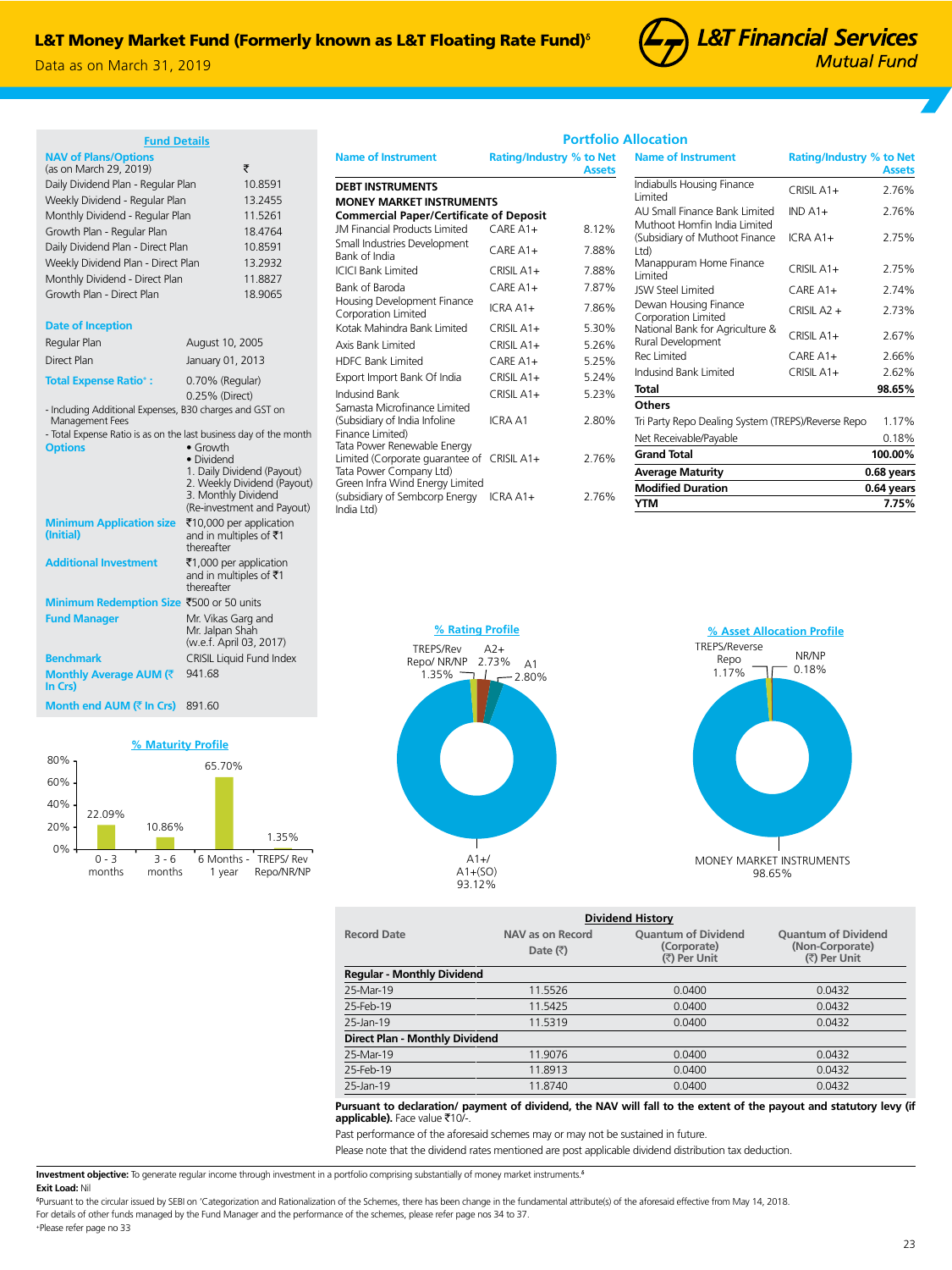## L&T Banking and PSU Debt Fund<sup>®</sup>

Data as on March 31, 2019



| <b>Fund Details</b>                                                                                                                                                                    |                                         |                                                     |                                                                                                |
|----------------------------------------------------------------------------------------------------------------------------------------------------------------------------------------|-----------------------------------------|-----------------------------------------------------|------------------------------------------------------------------------------------------------|
| <b>NAV of Plans/Options</b><br>(as on March 29, 2019)                                                                                                                                  |                                         | ₹                                                   | <b>Name of Instrumer</b>                                                                       |
| Daily Dividend Option - Regular Plan<br>Weekly Dividend Option - Regular Plan                                                                                                          |                                         | 10.5812<br>10.5198                                  | <b>DEBT INSTRUMENT</b><br><b>Listed/Awaiting Lis</b><br>Non Convertible D                      |
| Monthly Dividend Option - Regular Plan<br>Growth Option - Regular Plan<br>Weekly Dividend Option - Direct Plan<br>Monthly Dividend Option - Direct Plan<br>Growth Option - Direct Plan |                                         | 10.5915<br>16.3404<br>10.5557<br>10.8554<br>16.8018 | Power Grid Corporat<br>Limited<br>Export Import Bank O<br>Nuclear Power Corpo<br>India Limited |
| <b>Date of Inception</b><br>Regular Plan<br>Direct Plan                                                                                                                                | September 12, 2012<br>January 01, 2013  |                                                     | Housing Developmer<br>Corporation Limited<br>LIC Housing Finance                               |
| <b>Total Expense Ratio+:</b>                                                                                                                                                           | 0.60% (Regular)                         |                                                     | Bank of Baroda                                                                                 |
| - Including Additional Expenses, B30 charges and GST on<br>Management Fees                                                                                                             | 0.20% (Direct)                          |                                                     | <b>HDFC Bank Limited</b>                                                                       |
| - Total Expense Ratio is as on the last business day of the month                                                                                                                      |                                         |                                                     | State Bank Of India                                                                            |
| <b>Options</b>                                                                                                                                                                         | $\bullet$ Growth<br>· Dividend option   | (Reinvestment and Payout)                           | Indian Railway Finano<br>Corporation Limited                                                   |
| <b>Minimum Application size</b><br>(Initial)                                                                                                                                           |                                         | ₹10,000 per application                             |                                                                                                |
| <b>Additional Investment</b>                                                                                                                                                           | and thereafter in<br>multiples of Re. 1 | ₹1,000 per application                              |                                                                                                |
| <b>Minimum Redemption Size</b>                                                                                                                                                         | ₹500 or 50 units                        |                                                     |                                                                                                |
| <b>Fund Manager</b>                                                                                                                                                                    | Mr. Jalpan Shah &                       | Mr. Shriram Ramanathan<br>(w.e.f. April 03, 2017)   | ٩<br><b>TRI</b>                                                                                |
| <b>Benchmark</b>                                                                                                                                                                       | Fund Index                              | CRISIL Short Term Bond                              |                                                                                                |
| Monthly Average AUM (₹<br>In Crs)                                                                                                                                                      | 132.29                                  |                                                     |                                                                                                |

## **% Maturity Profile**

**Month end AUM (₹ In Crs)** 208.59



|                                                                    |                        | <b>Portfolio Allocation</b> |                                |
|--------------------------------------------------------------------|------------------------|-----------------------------|--------------------------------|
| <b>Name of Instrument</b>                                          | <b>Rating/Industry</b> | % to Net<br><b>Assets</b>   | <b>Name of Ir</b>              |
| <b>DEBT INSTRUMENTS</b><br>Listed/Awaiting Listing on the Exchange |                        |                             | National Ba<br>& Rural Dev     |
| <b>Non Convertible Debentures</b><br>Power Grid Corporation        | CRISIL AAA             | 8.72%                       | <b>Bharat Petro</b><br>Limited |
| Limited<br>Export Import Bank Of India                             | CRISIL AAA             | 8.70%                       | National Hio<br>of India       |
| Nuclear Power Corporation Of CRISIL AAA                            |                        | 8.68%                       | Axis Bank Li                   |
| India Limited<br>Housing Development Finance CRISIL AAA            |                        | 8.62%                       | Total                          |
| Corporation Limited                                                |                        |                             | <b>Others</b>                  |
| LIC Housing Finance Limited                                        | CRISIL AAA             | 8.57%                       | Tri Party Rep                  |
| Bank of Baroda                                                     | CARE AAA               | 8.43%                       | Net Receiva                    |
| <b>HDFC Bank Limited</b>                                           | CRISIL AA+             | 8.30%                       | <b>Grand Tota</b>              |
| State Bank Of India                                                | CRISIL AA+             | 8.23%                       | Average M                      |
| Indian Railway Finance<br>Cornoration Limited                      | <b>CRISIL AAA</b>      | 5.38%                       | <b>Modified L</b><br>YTM       |

| <b>Rating/Industry</b>                             | % to Net<br><b>Assets</b> |
|----------------------------------------------------|---------------------------|
| National Bank for Agriculture CRISIL AAA           | 4.92%                     |
| Bharat Petroleum Corporation CRISIL AAA            | 4.82%                     |
| CRISIL AAA                                         | 4.76%                     |
| CRISIL AAA                                         | 4.72%                     |
|                                                    | 92.85%                    |
|                                                    |                           |
| Tri Party Repo Dealing System (TREPS)/Reverse Repo | 3.84%                     |
|                                                    | 3.31%                     |
|                                                    | 100.00%                   |
|                                                    | 3.91 years                |
|                                                    | 3.08 years                |
|                                                    | 8.09%                     |
|                                                    |                           |





| <b>Dividend History</b> |                                        |                             |                                 |  |  |
|-------------------------|----------------------------------------|-----------------------------|---------------------------------|--|--|
| <b>Record Date</b>      | NAV as on Record                       | <b>Quantum of Dividend</b>  | <b>Quantum of Dividend</b>      |  |  |
|                         | Date $(\bar{\bar{z}})$                 | (Corporate)<br>(₹) Per Unit | (Non-Corporate)<br>( ) Per Unit |  |  |
|                         | <b>Regular Plan - Monthly Dividend</b> |                             |                                 |  |  |
| 25-Mar-19               | 10.6094                                | 0.0334                      | 0.0360                          |  |  |
| 25-Feb-19               | 10.6052                                | 0.0334                      | 0.0360                          |  |  |
| 25-Jan-19               | 10.5999                                | 0.0334                      | 0.0360                          |  |  |
|                         | Direct Plan - Monthly Dividend         |                             |                                 |  |  |
| 25-Mar-19               | 10.8720                                | 0.0334                      | 0.0360                          |  |  |
| 25-Feb-19               | 10.8632                                | 0.0334                      | 0.0360                          |  |  |
| 25-Jan-19               | 10.8529                                | 0.0334                      | 0.0360                          |  |  |
|                         |                                        |                             |                                 |  |  |

## **Pursuant to declaration/ payment of dividend, the NAV will fall to the extent of the payout and statutory levy (if**  applicable). Face value ₹10/-

Past performance of the aforesaid schemes may or may not be sustained in future.

Please note that the dividend rates mentioned are post applicable dividend distribution tax deduction.

Investment objective: To generate reasonable returns by primarily investing in debt and money market securities that are issued by Banks, Public Sector Undertakings (PSUs) and Public Financial Institutions (PFIs) in India.

**Exit Load:** Nil<br><sup>s</sup>Pursuant to the circular issued by SEBI on 'Categorization and Rationalization of the Schemes, there has been change in the fundamental attribute(s) of the aforesaid effective from May 14, 2018. For details of expenses charged to Retail and Institutional Plans (subscriptions under which are not accepted w.e.f. October 01, 2012), please refer to the respective fund page under "Our Funds on our website website www.l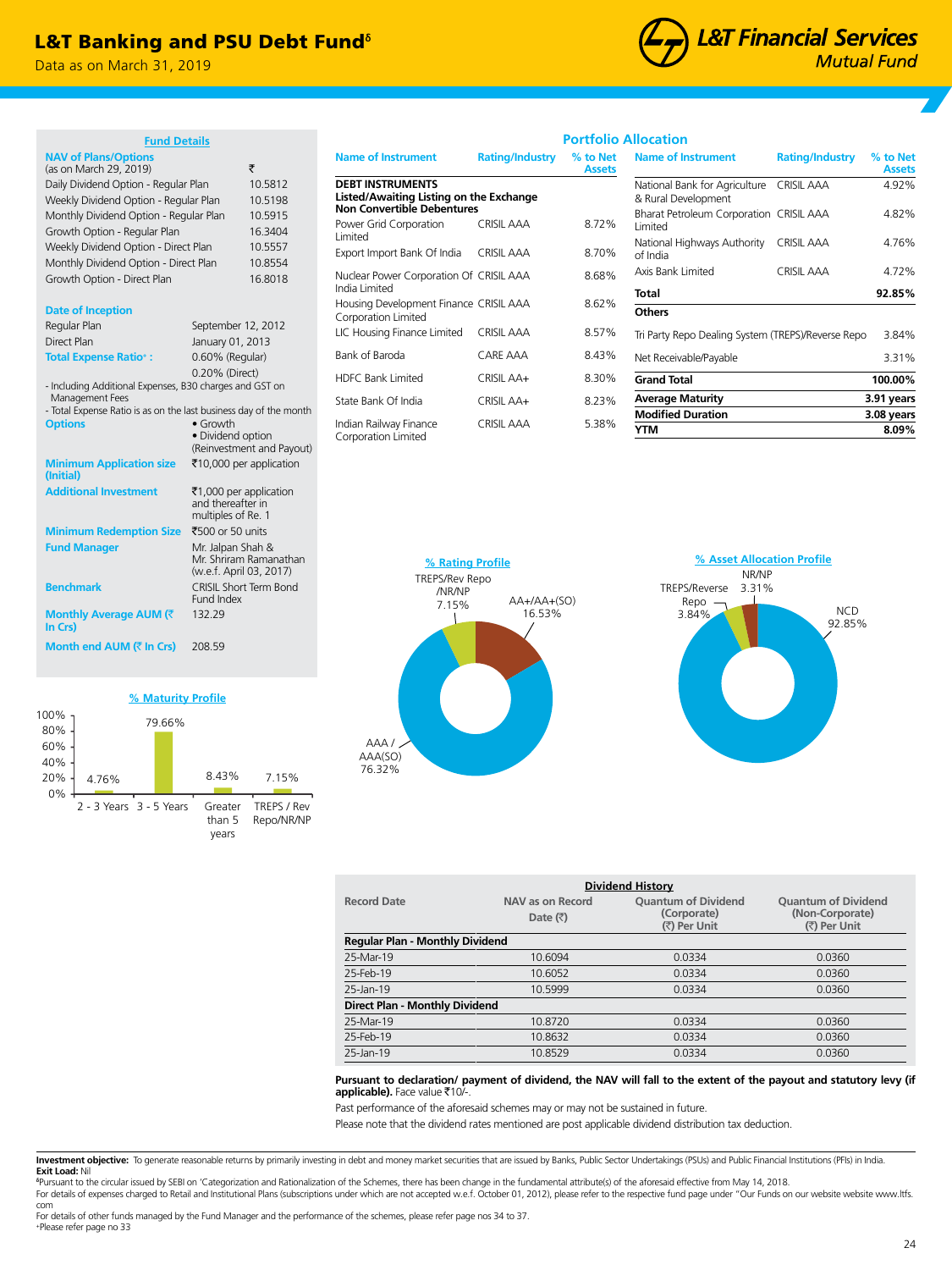## L&T Short Term Bond Fund (Formerly known as L&T Short Term Opportunities Fund)<sup>®</sup>

Data as on March 31, 2019 Data as on March 31, 2019

| <b>Fund Details</b><br><b>NAV of Plans/Options</b>                         |                                                   |                               |
|----------------------------------------------------------------------------|---------------------------------------------------|-------------------------------|
| (as on March 29, 2019)                                                     |                                                   | ₹                             |
| Monthly Dividend - Regular Plan                                            |                                                   | 10.9030                       |
| Quarterly Dividend - Regular Plan                                          |                                                   | 10.7073                       |
| Annual Dividend - Regular Plan                                             |                                                   | 12.0275                       |
| Growth - Regular Plan                                                      |                                                   | 17.8430                       |
| Bonus - Regular Plan                                                       |                                                   | 17.8430                       |
| Monthly Dividend - Direct Plan                                             |                                                   | 11.2643                       |
| Quarterly Dividend - Direct Plan                                           |                                                   | 11.2033                       |
| Annual Dividend - Direct Plan                                              |                                                   | 12.3268                       |
| Growth - Direct Plan                                                       |                                                   | 18.3552                       |
|                                                                            |                                                   |                               |
| <b>Date of Inception</b>                                                   |                                                   |                               |
| Regular Plan                                                               | December 27, 2011                                 |                               |
| Direct Plan                                                                | January 01, 2013                                  |                               |
| <b>Total Expense Ratio<sup>+</sup>:</b>                                    | 0.73% (Regular)                                   |                               |
|                                                                            | 0.23% (Direct)                                    |                               |
| - Including Additional Expenses, B30 charges and GST on<br>Management Fees |                                                   |                               |
| - Total Expense Ratio is as on the last business day of the month          |                                                   |                               |
| <b>Options</b>                                                             | • Growth                                          |                               |
|                                                                            | and Payout)                                       | · Dividend (Reinvestment      |
|                                                                            | · Quarterly Dividend                              |                               |
|                                                                            |                                                   | (Reinvestment and Payout)     |
|                                                                            | • Annual Dividend                                 |                               |
| <b>Minimum Application size</b>                                            |                                                   | (Reinvestment and Payout)     |
| (Initial)                                                                  | ₹10,000 per application<br>and in multiples of ₹1 |                               |
|                                                                            | thereafter                                        |                               |
| <b>Additional Investment</b>                                               |                                                   | ₹1,000 per application and    |
|                                                                            |                                                   | in multiples of ₹1 thereafter |
| <b>Minimum Redemption</b><br>Size                                          | ₹500 or 50 units                                  |                               |
| <b>Fund Manager</b>                                                        | Mr. Shriram Ramanathan                            |                               |
|                                                                            | and Mr. Jalpan Shah                               |                               |
|                                                                            | (w.e.f. May 30, 2016)                             |                               |
| <b>Benchmark</b>                                                           | <b>CRISIL Short Term Bond</b><br>Fund Index       |                               |
| Monthly Average AUM (₹                                                     | 3,356.30                                          |                               |
|                                                                            |                                                   |                               |

**In Crs) Month end AUM (**` **In Crs)** 3,595.37

## **% Maturity Profile** 21.96% 35.78% 34.94% 5.30% 2.02% 10% 20% 30% 40%



| <b>Name of Instrument</b>                                                                                                                                                                                                                                                                                                                                                                                                                                                                     | Rating/<br><b>Industry</b>                                                                                                                                                            | % to Net<br><b>Assets</b>                                                                                         |
|-----------------------------------------------------------------------------------------------------------------------------------------------------------------------------------------------------------------------------------------------------------------------------------------------------------------------------------------------------------------------------------------------------------------------------------------------------------------------------------------------|---------------------------------------------------------------------------------------------------------------------------------------------------------------------------------------|-------------------------------------------------------------------------------------------------------------------|
| <b>DEBT INSTRUMENTS</b><br>Listed/Awaiting Listing on the Exchange<br>Non Convertible Debentures                                                                                                                                                                                                                                                                                                                                                                                              |                                                                                                                                                                                       |                                                                                                                   |
| Small Industries Development Bank of<br>India                                                                                                                                                                                                                                                                                                                                                                                                                                                 | CARF AAA                                                                                                                                                                              | 7.60%                                                                                                             |
| Indian Railway Finance Corporation<br>I imited                                                                                                                                                                                                                                                                                                                                                                                                                                                | CRISII AAA                                                                                                                                                                            | 7.32%                                                                                                             |
| National Bank for Agriculture & Rural<br>Development                                                                                                                                                                                                                                                                                                                                                                                                                                          | CRISII AAA                                                                                                                                                                            | 6.90%                                                                                                             |
| Reliance Industries Limited                                                                                                                                                                                                                                                                                                                                                                                                                                                                   | CRISII AAA                                                                                                                                                                            | 5.09%                                                                                                             |
| Housing Development Finance                                                                                                                                                                                                                                                                                                                                                                                                                                                                   | CRISII AAA                                                                                                                                                                            | 6.37%                                                                                                             |
| Corporation Limited<br>LIC Housing Finance Limited<br>State Bank Of India<br>Power Finance Corporation Limited<br><b>NTPC Limited</b><br>National Highways Authority of India<br>National Housing Bank<br>Kotak Mahindra Prime Limited<br><b>Rec Limited</b><br>Sikka Ports & Terminals Limited (erstwhile<br>Reliance Ports & Terminals Ltd)<br>Bharat Petroleum Corporation Limited<br>Reliance Jio Infocomm Limited<br>Sundaram Finance Limited<br>Power Grid Corporation of India Limited | CRISIL AAA<br>CRISIL AAA<br>CRISIL AAA<br>CRISIL AAA<br>CRISIL AAA<br>CARE AAA<br>CRISIL AAA<br>CRISIL AAA<br>CRISIL AAA<br>CRISIL AAA<br>CRISIL AAA<br><b>ICRA AAA</b><br>CRISII AAA | 4.19%<br>3.90%<br>3.49%<br>3.36%<br>3.32%<br>3.07%<br>2.77%<br>2.77%<br>2.44%<br>2.42%<br>2.38%<br>2.23%<br>2.12% |
| Mahindra & Mahindra Financial Services<br>I imited                                                                                                                                                                                                                                                                                                                                                                                                                                            | IND AAA                                                                                                                                                                               | 2.08%                                                                                                             |
| <b>HDB Financial Services Limited</b><br>Bank of Baroda<br>Bajaj Finance Limited<br>LIC Housing Finance Limited<br>Bajaj Finance Limited<br>Export Import Bank Of India<br>National Housing Bank                                                                                                                                                                                                                                                                                              | CARE AAA<br>CARE AAA<br><b>IND AAA</b><br>CARE AAA<br>CARE AAA<br>CRISIL AAA<br>CRISIL AAA                                                                                            | 2.07%<br>1.40%<br>1.39%<br>1.26%<br>1.11%<br>0.97%<br>0.70%                                                       |





## **Portfolio Allocation**

| <b>Name of Instrument</b>                                           | Rating/                      | % to Net       |
|---------------------------------------------------------------------|------------------------------|----------------|
|                                                                     | Industry                     | <b>Assets</b>  |
| Indian Railway Finance Corporation Limited                          | <b>CARF AAA</b>              | 0.69%          |
| Export-Import Bank of India<br>NHPC I imited                        | CRISII AAA<br><b>IND AAA</b> | 0.58%          |
| Jamnagar Utilities and Power Private                                |                              | 0.28%          |
| Limited (erstwhile Reliance Utilities and                           | CRISII AAA                   | 0.28%          |
| Power Private Limited )                                             |                              |                |
| Bajaj Finance Limited                                               | CRISII AAA                   | 0.08%          |
| Sundaram Finance Limited<br>Housing and Urban Development           | CRISII AAA                   | 0.04%          |
| Corporation Limited                                                 | CARF AAA                     | 0.03%          |
| Bajaj Housing Finance Limited                                       | CRISII AAA                   | 0.02%          |
| Total                                                               |                              | 84.72%         |
| <b>MONEY MARKET INSTRUMENTS</b>                                     |                              |                |
| <b>Commercial Paper/Certificate of Deposit</b><br>Axis Bank Limited |                              |                |
| Power Finance Corporation Limited                                   | $CRISII$ $A1+$<br>CRISIL A1+ | 3.27%<br>2.50% |
| Indian Oil Corporation Limited                                      | CRISIL A1+                   | 1.11%          |
| <b>HDFC Bank Limited</b>                                            | $INDA1+$                     | 0.66%          |
| Kotak Mahindra Bank Limited                                         | $CRISII A1+$                 | 0.66%          |
| Small Industries Development Bank of<br>India                       | $CARF A1+$                   | 0.65%          |
| <b>Total</b>                                                        |                              | 8.85%          |
| <b>SECURITISED DEBT</b>                                             |                              |                |
| Rent-A-Device Trust(Backed by lease                                 | <b>ICRA AAA(SO)</b>          | 4.41%          |
| rentals from Reliance Retail Ltd)<br><b>Total</b>                   |                              | 4.41%          |
| <b>Others</b>                                                       |                              |                |
| Tri Party Repo Dealing System (TREPS)/Reverse Repo                  |                              | 0.36%          |
| Net Receivable/Payable                                              |                              | 1.66%          |
| <b>Grand Total</b>                                                  |                              | 100.00%        |
| <b>Average Maturity</b>                                             |                              | 1.91 years     |
| <b>Modified Duration</b>                                            |                              | 1.63 years     |
| <b>YTM</b>                                                          |                              | 7.81%          |



| <b>Dividend History</b>                  |                                   |                                                        |                                                            |  |  |
|------------------------------------------|-----------------------------------|--------------------------------------------------------|------------------------------------------------------------|--|--|
| <b>Record Date</b>                       | NAV as on Record                  | <b>Ouantum of Dividend</b>                             | <b>Ouantum of Dividend</b>                                 |  |  |
|                                          | Date $(\bar{\tau})$               | (Corporate)<br>(₹) Per Unit                            | (Non-Corporate)<br>(₹) Per Unit                            |  |  |
| Regular Plan - Monthly Dividend          |                                   |                                                        |                                                            |  |  |
| 25-Mar-19                                | 10.9243                           | 0.0334                                                 | 0.0360                                                     |  |  |
| 25-Feb-19                                | 10.8601                           | 0.0334                                                 | 0.0360                                                     |  |  |
| 25-Jan-19                                | 10.8345                           | 0.0334                                                 | 0.0360                                                     |  |  |
| Direct Plan - Monthly Dividend           |                                   |                                                        |                                                            |  |  |
| 25-Mar-19                                | 11.2840                           | 0.0334                                                 | 0.0360                                                     |  |  |
| 25-Feb-19                                | 11.2111                           | 0.0334                                                 | 0.0360                                                     |  |  |
| 25-Jan-19                                | 11.1784                           | 0.0334                                                 | 0.0360                                                     |  |  |
| <b>Record Date</b>                       | NAV as on date of declaration (₹) | <b>Ouantum of Dividend</b><br>(Corporate) (₹) Per Unit | <b>Ouantum of Dividend</b><br>(Non-Corporate) (₹) Per Unit |  |  |
| <b>Regular Plan - Quarterly Dividend</b> |                                   |                                                        |                                                            |  |  |
| 22-Mar-19                                | 10.8569                           | 0.1334                                                 | 0.1441                                                     |  |  |
| 27-Dec-18                                | 10.8103                           | 0.1334                                                 | 0.1441                                                     |  |  |
| 27-Sep-18                                | 10.6937                           | 0.1001                                                 | 0.1080                                                     |  |  |
| Direct Plan - Quarterly Dividend         |                                   |                                                        |                                                            |  |  |
| 22-Mar-19                                | 11.3479                           | 0.1334                                                 | 0.1441                                                     |  |  |
| 27-Dec-18                                | 11.2775                           | 0.1334                                                 | 0.1441                                                     |  |  |
| 27-Sep-18                                | 11.1360                           | 0.1001                                                 | 0.1080                                                     |  |  |
| Regular Plan - Annual Dividend           |                                   |                                                        |                                                            |  |  |
| 22-Mar-19                                | 12.7702                           | 0.5336                                                 | 0.5763                                                     |  |  |
| 23-Mar-18                                | 11.9986                           | 0.0669                                                 | 0.0722                                                     |  |  |
| 16-Mar-16                                | 10.7515                           | 0.2342                                                 | 0.2528                                                     |  |  |
| Direct Plan - Annual Dividend            |                                   |                                                        |                                                            |  |  |
| 22-Mar-19                                | 13.1148                           | 0.5670                                                 | 0.6123                                                     |  |  |
| 23-Mar-18                                | 12.1462                           | 0.0669                                                 | 0.0722                                                     |  |  |
| 16-Mar-16                                | 10.7745                           | 0.2342                                                 | 0.2528                                                     |  |  |

Pursuant to declaration/ payment of dividend, the NAV will fall to the extent of the payout and statutory levy (if applicable). Face value ₹10/-Past performance of the aforesaid schemes may or may not be sustained in future. Please note that the dividend rates mentioned are post applicable dividend distribution tax deduction.

**Investment objective:** To generate regular returns and capital appreciation by investing in debt, government and money market securities.<sup>6</sup><br>**Exit Load:** NIL<br><sup>s</sup>Pursuant to the circular issued by SEBI on 'Categorization a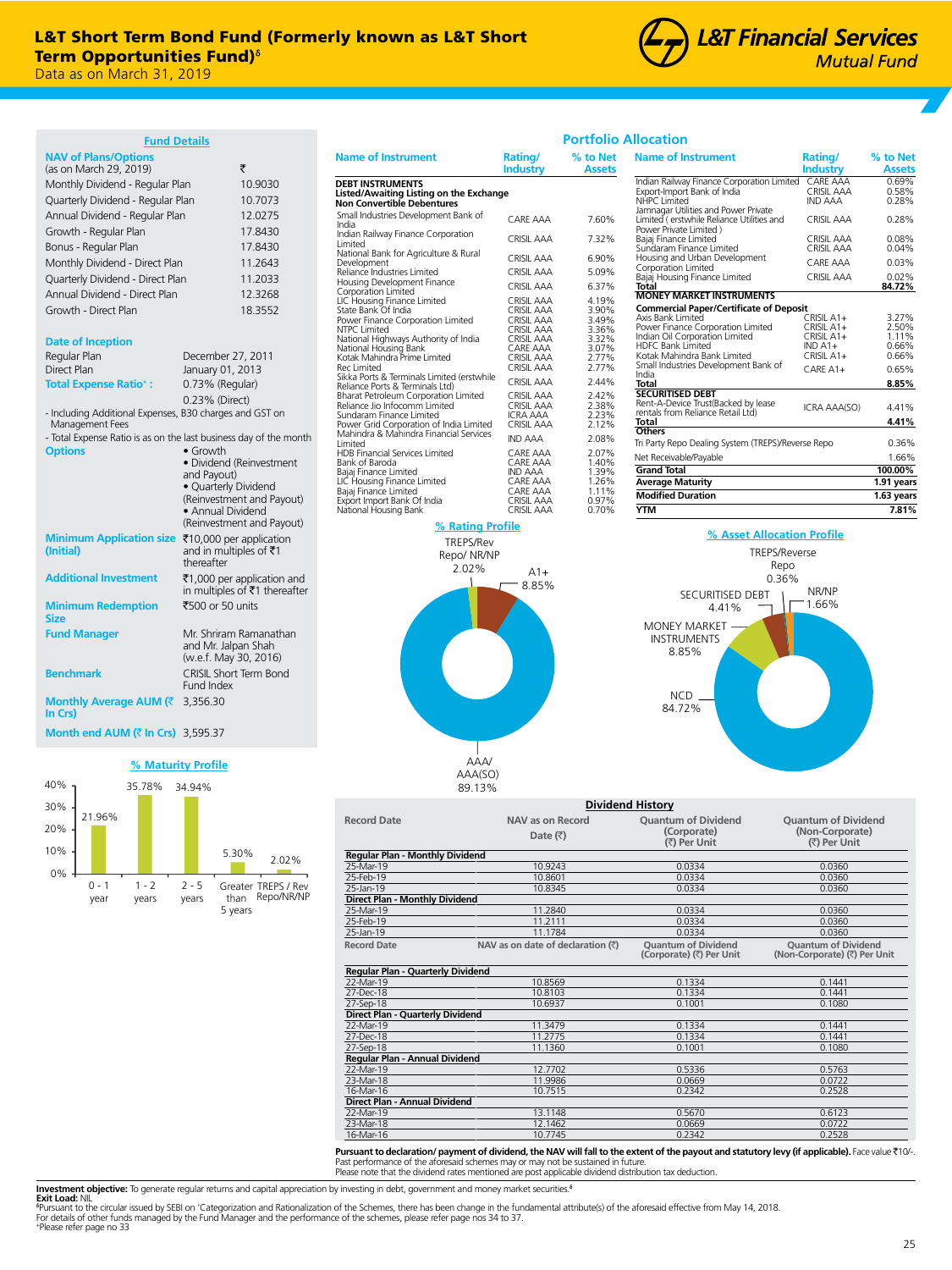

**Month end AUM (₹ In Crs)** 1,134.60

1 - 2 years

48.10%

 $0 - 1$ Yea

0% 10% 20% 30% 40% 50% 60% **% Maturity Profile**

23.11% 23.93%

2 - 5 years 0.89% 3.97%

Greater TREPS / Rev Repo/NR/NP

than 5 years



| <b>Fund Details</b>                                               |                                                   |                                                                                    |                                     | Portfolic                 |
|-------------------------------------------------------------------|---------------------------------------------------|------------------------------------------------------------------------------------|-------------------------------------|---------------------------|
| <b>NAV of Plans/Options</b><br>(as on March 29, 2019)             | ₹                                                 | <b>Name of Instrument</b>                                                          | Rating/<br>Industry                 | % to Net<br><b>Assets</b> |
| Dividend Option - Regular Plan                                    | 10.7758                                           | <b>DEBT INSTRUMENTS</b>                                                            |                                     |                           |
| Annual Dividend Option - Regular Plan                             | 10.8157                                           | Listed/Awaiting Listing on the Exchange<br><b>Non Convertible Debentures</b>       |                                     |                           |
| Growth Option - Regular Plan                                      | 20.0251                                           | Bharat Aluminium Company Limited                                                   | <b>ICRA AA-</b>                     | 7.42%                     |
| Dividend Option - Direct Plan                                     | 11.1612                                           | DLF Promenade Limited (Commercial                                                  | CRISIL                              | 6.66%                     |
| Annual Dividend Option - Direct Plan                              | 10.9190                                           | Mortgage Backed Security)<br>Indostar Capital Finance Limited                      | AA(SO)<br>CARE AA-                  | 5.71%                     |
| Growth Option - Direct Plan                                       | 20.4360                                           | Aadhar Housing Finance Limited                                                     | CARE AA                             | 5.19%                     |
|                                                                   |                                                   | National Bank for Agriculture & Rural<br>Development                               | CRISIL AAA                          | 4.92%                     |
| <b>Date of Inception</b>                                          |                                                   | DLF Emporio Limited (Commercial                                                    | CRISIL                              |                           |
| Regular Plan                                                      | December 04, 2010                                 | Mortgage Backed Security)                                                          | AA(SO)                              | 4.43%                     |
| Direct Plan                                                       | January 01, 2013                                  | Hinduja Leyland Finance Limited<br>Amba River Coke Limited (Subsidiary of          | CARE AA-                            | 4.92%                     |
| <b>Total Expense Ratio+:</b>                                      | 0.97% (Regular)                                   | ISW Steel Ltd)                                                                     | CARE AA                             | 3.68%                     |
|                                                                   | 0.47% (Direct)                                    | Music Broadcast Private Limited                                                    | <b>CRISIL AA</b>                    | 3.56%                     |
| - Including Additional Expenses, B30 charges and GST on           |                                                   | (subsidiary of Jagran Prakashan Ltd)<br>Sikka Ports & Terminals Limited (erstwhile |                                     |                           |
| Management Fees                                                   |                                                   | Reliance Ports & Terminals Ltd)                                                    | <b>CRISIL AAA</b>                   | 3.37%                     |
| - Total Expense Ratio is as on the last business day of the month |                                                   | Dewan Housing Finance Corporation                                                  | CARE AA-                            | 3.05%                     |
| <b>Options</b>                                                    | $\bullet$ Growth<br>• Dividend option             | Limited<br>HPCL-Mittal Energy Limited (Long term                                   |                                     |                           |
|                                                                   | (Reinvestment and Payout)                         | take or pay agreement with HPCL)                                                   | ICRA AA+                            | 2.93%                     |
|                                                                   | • Annual option                                   | Muthoot Finance Limited                                                            | <b>CRISIL AA</b>                    | 2.61%                     |
|                                                                   | (Reinvestment and Payout)                         | Housing Development Finance<br>Corporation Limited                                 | <b>CRISIL AAA</b>                   | 2.23%                     |
| <b>Minimum Application size</b><br>(Initial)                      | ₹10,000 per application                           | Green Infra Wind Energy Limited<br>(subsidiary of Sembcorp Energy India            | CRISIL<br>AA(SO)                    | 2.22%                     |
| <b>Additional Investment</b>                                      | ₹1,000 per application                            | $ td\rangle$                                                                       |                                     |                           |
| <b>Minimum Redemption Size</b>                                    | ₹500 or 50 units                                  | LIC Housing Finance Limited<br>Tata Power Company Limited                          | <b>CRISIL AAA</b><br><b>ICRA AA</b> | 2.22%<br>2.21%            |
| <b>Fund Manager</b>                                               | Mr. Vikas Garg and                                | Adani Transmission Limited                                                         | $INDAA +$                           | 2.20%                     |
|                                                                   | Mr. Shriram Ramanathan<br>(w.e.f. April 03, 2017) | Sundaram BNP Paribas Home Finance<br>Limited                                       | ICRA AA+                            | 2.20%                     |
| <b>Benchmark</b>                                                  | CRISIL Short Term Bond                            | J M Financial Products Limited                                                     | ICRA AA(SO)                         | 2.18%                     |
|                                                                   | Fund Index                                        |                                                                                    |                                     |                           |
| Monthly Average AUM (₹                                            | 1.160.48                                          | % Rating Profile                                                                   |                                     |                           |
| In Crs)                                                           |                                                   | TREPS/Rev Repo/<br>AID AID                                                         | $AA+$ /                             |                           |







|                                        | <b>Dividend History</b>              |                                                           |                                                               |
|----------------------------------------|--------------------------------------|-----------------------------------------------------------|---------------------------------------------------------------|
| <b>Record Date</b>                     | NAV as on Record                     | <b>Ouantum of Dividend</b>                                | <b>Ouantum of Dividend</b>                                    |
|                                        | Date $(\bar{\zeta})$                 | (Corporate)<br>(र) Per Unit                               | (Non-Corporate)<br>(₹) Per Unit                               |
| <b>Regular Plan - Monthly Dividend</b> |                                      |                                                           |                                                               |
| 25-Mar-19                              | 10.8098                              | 0.0400                                                    | 0.0432                                                        |
| 25-Feb-19                              | 10.7782                              | 0.0400                                                    | 0.0432                                                        |
| 25-Jan-19                              | 10.7863                              | 0.0400                                                    | 0.0432                                                        |
| Direct Plan - Monthly Dividend         |                                      |                                                           |                                                               |
| 25-Mar-19                              | 11.1937                              | 0.0400                                                    | 0.0432                                                        |
| 25-Feb-19                              | 11.1539                              | 0.0400                                                    | 0.0432                                                        |
| 25-Jan-19                              | 11.1555                              | 0.0400                                                    | 0.0432                                                        |
| <b>Record Date</b>                     | NAV as on date of<br>declaration (₹) | <b>Ouantum of Dividend</b><br>(Corporate)<br>( ) Per Unit | <b>Ouantum of Dividend</b><br>(Non-Corporate)<br>(₹) Per Unit |
| Regular Plan - Annual Dividend         |                                      |                                                           |                                                               |
| 22-Mar-19                              | 11.4578                              | 0.4669                                                    | 0.5042                                                        |
| 23-Mar-18                              | 11.4016                              | 0.4684                                                    | 0.5056                                                        |
| 23-Mar-17                              | 10.6385                              | 0.1673                                                    | 0.1806                                                        |
| Regular Plan - Annual Dividend         |                                      |                                                           |                                                               |
| 22-Mar-19                              | 11.5584                              | 0.4669                                                    | 0.5042                                                        |
| 23-Mar-18                              | 11.4451                              | 0.4684                                                    | 0.5056                                                        |

#### **Pursuant to declaration/ payment of dividend, the NAV will fall to the extent of the payout and statutory levy (if applicable).** Face value ₹10/-

Past performance of the aforesaid schemes may or may not be sustained in future.

Please note that the dividend rates mentioned are post applicable dividend distribution tax deduction.

Scheme does not assure or guarantee any returns.<br>**Exit Load: i**f the units redeemed or switched out are upto 10% of the units purchased or switched in ("the limit") within 3 months from the date of allotment: Nil. If units

Investment objective: To generate reasonable returns primarily through investments in fixed income securities and money market instruments. There is no assurance that the objective of the Scheme will be realised and the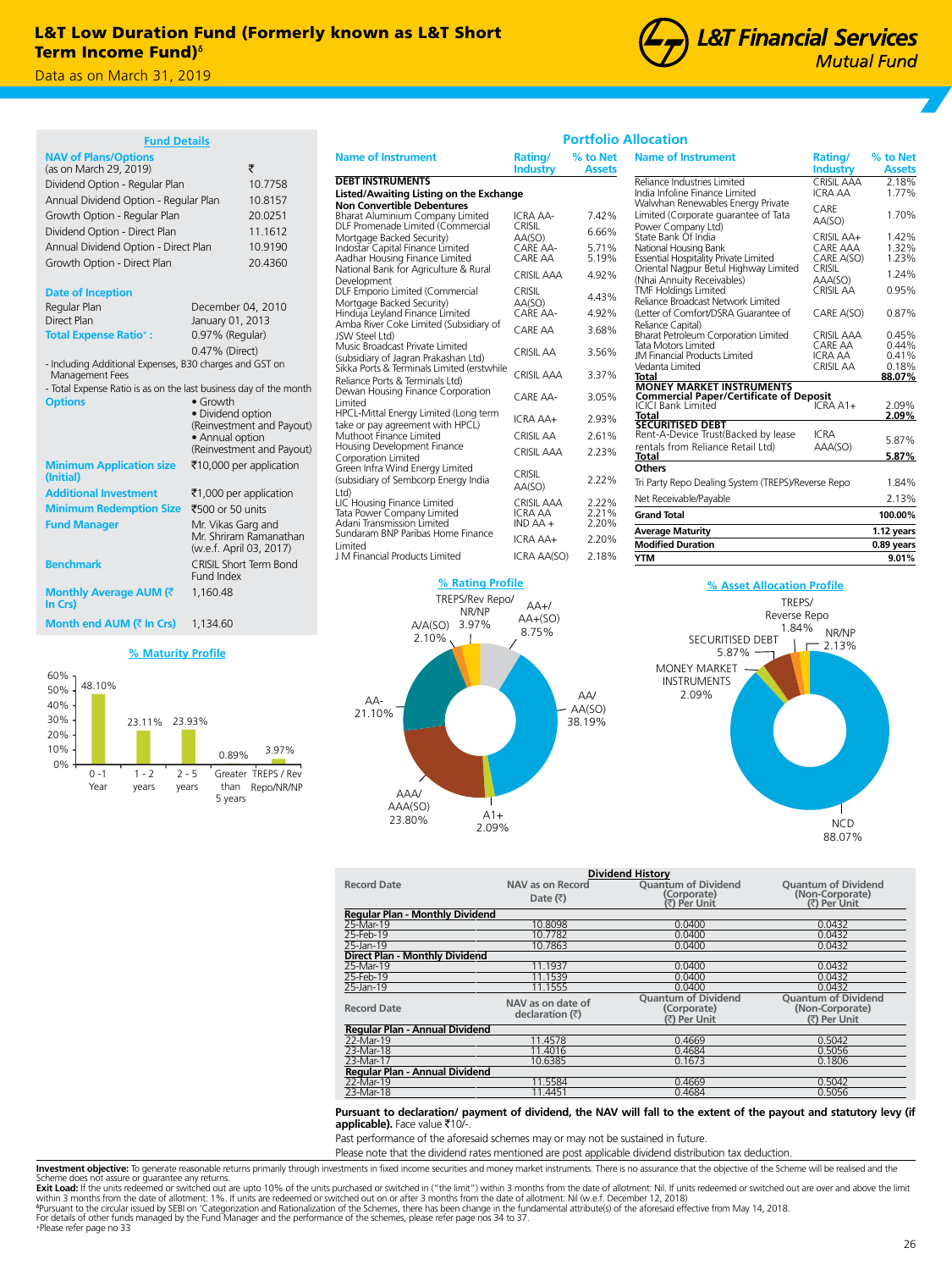

**Portfolio Allocation**

| <b>Fund Details</b>                                                        |                                                       |
|----------------------------------------------------------------------------|-------------------------------------------------------|
| <b>NAV of Plans/Options</b>                                                |                                                       |
| (as on March 29, 2019)                                                     | ₹                                                     |
| Dividend - Regular Plan                                                    | 10.7683                                               |
| Annual Dividend - Regular Plan                                             | 11.2112                                               |
| Growth - Regular Plan                                                      | 21.0810                                               |
| Bonus - Regular Plan                                                       | 20.7423                                               |
| Dividend - Direct Plan                                                     | 11.0959                                               |
| Annual Dividend - Direct Plan                                              | 11.4779                                               |
| Growth - Direct Plan                                                       | 21.7147                                               |
| <b>Date of Inception</b>                                                   |                                                       |
| Regular Plan                                                               | October 08, 2009                                      |
| Direct Plan                                                                | January 01, 2013                                      |
| <b>Total Expense Ratio+:</b>                                               | 1.77% (Regular)                                       |
|                                                                            | 1.05% (Direct)                                        |
| - Including Additional Expenses, B30 charges and GST on<br>Management Fees |                                                       |
| - Total Expense Ratio is as on the last business day of the month          |                                                       |
| <b>Options</b>                                                             | $\bullet$ Growth                                      |
|                                                                            | · Dividend<br>· Annual Dividend                       |
| <b>Minimum Application size</b>                                            | ₹10,000 per application                               |
| (Initial)                                                                  | and in multiples of ₹1                                |
|                                                                            | thereafter.                                           |
| <b>Additional Investment</b>                                               | ₹1,000 per application                                |
|                                                                            | and in multiples of ₹1                                |
|                                                                            | thereafter.                                           |
| <b>Minimum Redemption Size</b>                                             | Retail Option : ₹500/- per<br>application or 50 units |
|                                                                            | Dividend/ Growth/                                     |
|                                                                            | Bonus: ₹500 per                                       |
|                                                                            | application or 50 units                               |
| <b>Fund Manager</b>                                                        | Mr. Shriram Ramanathan                                |
|                                                                            | and Mr. Vikas Garg<br>(w.e.f. April 03, 2017)         |
| <b>Benchmark</b>                                                           | <b>CRISIL Short Term Bond</b>                         |
|                                                                            | Fund Index                                            |
| Monthly Average AUM (₹                                                     | 3,536,64                                              |
| In Crs)                                                                    |                                                       |
| Month end AUM (₹ In Crs)                                                   | 3,526.46                                              |

## **% Maturity Profile**



| <b>Name of Instrument</b>                                                                               | Rating/<br>Industry     | % to<br>Net<br><b>Assets</b> |
|---------------------------------------------------------------------------------------------------------|-------------------------|------------------------------|
| <b>DEBT INSTRUMENTS</b><br>Listed/Awaiting Listing on the Exchange<br><b>Non Convertible Debentures</b> |                         |                              |
| Vodafone Idea Limited<br>Jhajjar Power Limited                                                          | $CRISII A+$<br>$INDA +$ | 5.62%<br>4.54%               |
| Green Infra Wind Energy Limited (subsidiary of                                                          | CRISIL AA(SO)           | 4.29%                        |
| Sembcorp Energy India Ltd)<br>Indofil Industries Limited                                                | $CRISII A+$             | 4.28%                        |
| Samasta Microfinance Limited (Subsidiary of                                                             |                         |                              |
| India Infoline Group)<br>Tata Power Renewable Energy Limited (Corporate                                 | CARF A                  | 4.27%                        |
| quarantee of Tata Power Company Ltd)                                                                    | CARE AA(SO)             | 3.45%                        |
| Renew Power Limited                                                                                     | $C$ ARFA+               | 3.39%                        |
| Asirvad Microfinance Limited (subsidiary of<br>Manappuram Finance Ltd)                                  | $CRISII A+$             | 3.20%                        |
| National Bank for Agriculture & Rural                                                                   | <b>CRISIL AAA</b>       | 3.12%                        |
| Development<br>Reliance Broadcast Network Limited (Letter of                                            | CARE A(SO)              | 2.96%                        |
| Comfort/DSRA Guarantee of Reliance Capital)<br>Syndicate Bank                                           | $C$ ARFA+               | 2.87%                        |
| Ess Kay Fincorp Limited                                                                                 | CARF A-                 | 2.85%                        |
| S.D. Corporation Private Limited (Shapoorji                                                             | CARE AA(SO)             | 2.84%                        |
| Pallonji DSRA Guarantee)<br>Bharat Aluminium Company Limited                                            | ICRA AA-                | 2.81%                        |
| Vizag General Cargo Berth Private Limited                                                               | CRISIL AA(SO)           | 2.80%                        |
| (Corporate quarantee of Vedanta Ltd)<br>Indostar Capital Finance Limited                                | CARF AA-                | 2.67%                        |
| Walwhan Renewables Energy Private Limited                                                               |                         |                              |
| (Corporate quarantee of Tata Power Company<br>Ltd)                                                      | CARE AA(SO)             | 2.66%                        |
| Hinduja Leyland Finance Limited                                                                         | ICRA AA-                | 2.33%                        |
| Essential Hospitality Private Limited                                                                   | CARE A(SO)              | 2.28%                        |
| Business Broadcast News Holdings Limited<br>(Corporate Guarantee - Reliance Capital Limited)            | CARE A+(SO)             | 2.09%                        |
| Oriental Nagpur Betul Highway Limited (Nhai                                                             | CRISIL                  | 1.91%                        |
| Annuity Receivables)<br>HPCL-Mittal Energy Limited (Long term take or                                   | AAA(SO)                 |                              |
| pay agreement with HPCL)<br>Indiabulls Housing Finance Limited                                          | ICRA AA+                | 1.68%                        |
|                                                                                                         | CARF AAA<br>CARF AA     | 1.67%<br>1.63%               |
| Aadhar Housing Finance Limited<br>IndusInd Bank Limited                                                 | CRISII AA               | 1.52%                        |
| Indian Railway Finance Corporation Limited                                                              | <b>CARF AAA</b>         | 1.43%                        |
| DLF Promenade Limited (Commercial Mortgage<br>Backed Security)-                                         | CRISIL AA(SO)           | 1.43%                        |

| <b>Name of Instrument</b>                                                            | Rating/<br><b>Industry</b> | $%$ to<br><b>Net</b> |
|--------------------------------------------------------------------------------------|----------------------------|----------------------|
|                                                                                      |                            | <b>Assets</b>        |
| Andhra Pradesh Expressway Limited (Nhai                                              | ICRA AAA(SO)               | 1.35%                |
| <b>Annuity Receivables)</b>                                                          |                            |                      |
| <b>IIFL Home Finance Limited</b>                                                     | ICRA AA                    | 1.34%                |
| Kudgi Transmission Limited (Fixed pooled<br>transmission charges collected by PGCIL) | ICRA AAA(SO)               | 1.14%                |
| Dewan Housing Finance Corporation Limited                                            | CARF A                     | 1.12%                |
| Dewan Housing Finance Corporation Limited                                            | CARF AA-                   | 0.99%                |
| SP Jammu Udhampur Highway Limited (NHAI                                              | ICRA AAA(SO)               | 0.83%                |
| Annuity Receivables)                                                                 |                            |                      |
| State Bank Of India                                                                  | CRISII AAA                 | 0.74%                |
| Rec Limited<br>Samasta Microfinance Limited (Subsidiary of India                     | CRISII AAA                 | 0.73%                |
| Infoline Finance Limited)                                                            | CRISII A+                  | 0.71%                |
| Adani Transmission Limited                                                           | $INDAA +$                  | 0.57%                |
| Muthoot Finance Limited                                                              | ICRA AA                    | 0.55%                |
| Muthoot Finance Limited                                                              | CRISII AA                  | 0.42%                |
| East North Interconnection Company Limited (Fixed                                    | <b>CRISII</b>              | 0.36%                |
| pooled transmission charges collected by PGCIL)                                      | AAA(SO)                    |                      |
| Amba River Coke Limited (Subsidiary of JSW<br>Steel Ltd)                             | CARF AA                    | 0.28%                |
| Nagpur Seoni Expressway Limited (Nhai Annuity                                        | CRISIL                     |                      |
| Receivables)                                                                         | AAA(SO)                    | 0.23%                |
| S.D. Corporation Private Limited (Shapoorji Pallonji                                 | ICRA AA-(SO)               | 0.03%                |
| <b>DSRA Guarantee)</b><br>Total                                                      |                            | 87.98%               |
| <b>MONEY MARKET INSTRUMENT</b>                                                       |                            |                      |
| <b>Commercial Paper/Certificate of Deposit</b>                                       |                            |                      |
| IIFL Management Services Limited                                                     | $CRISII$ $A1+$             | 0.70%                |
| Dewan Housing Finance Corporation Limited                                            | $CRISII$ A <sub>2+</sub>   | 0.69%                |
| Total                                                                                |                            | 1.39%                |
| <b>SECURITISED DEBT</b>                                                              |                            |                      |
| Rent-A-Device Trust(Backed by lease rentals from                                     | ICRA AAA(SO)               | 1.92%                |
| Reliance Retail Ltd)<br>Total                                                        |                            | 1.92%                |
| <b>Others</b>                                                                        |                            |                      |
| Tri Party Repo Dealing System (TREPS)/Reverse Repo                                   |                            | 5.65%                |
| Net Receivable/Pavable                                                               |                            | 3.06%                |
| <b>Grand Total</b>                                                                   |                            | 100.00%              |
| <b>Average Maturity</b>                                                              |                            | 2.10 years           |
| <b>Modified Duration</b>                                                             |                            | 1.48 years           |
| <b>YTM</b>                                                                           |                            | 10.09%               |





|                                                                                                                                           | <b>Dividend History</b>                        |                                                           |                                                               |  |  |  |
|-------------------------------------------------------------------------------------------------------------------------------------------|------------------------------------------------|-----------------------------------------------------------|---------------------------------------------------------------|--|--|--|
| <b>Record Date</b>                                                                                                                        | <b>NAV as on Record</b><br>Date $(\bar{\tau})$ | <b>Ouantum of Dividend</b><br>(Corporate)<br>(₹) Per Unit | <b>Quantum of Dividend</b><br>(Non-Corporate)<br>(₹) Per Unit |  |  |  |
| <b>Regular Plan - Monthly Dividend</b>                                                                                                    |                                                |                                                           |                                                               |  |  |  |
| 25-Mar-19                                                                                                                                 | 10.8101                                        | 0.0400                                                    | 0.0432                                                        |  |  |  |
| 25-Feb-19                                                                                                                                 | 10.7350                                        | 0.0400                                                    | 0.0432                                                        |  |  |  |
| 25-Jan-19                                                                                                                                 | 10.7867                                        | 0.0400                                                    | 0.0432                                                        |  |  |  |
| Direct Plan - Monthly Dividend                                                                                                            |                                                |                                                           |                                                               |  |  |  |
| 25-Mar-19                                                                                                                                 | 11.1363                                        | 0.0400                                                    | 0.0432                                                        |  |  |  |
| 25-Feb-19                                                                                                                                 | 11.0511                                        | 0.0400                                                    | 0.0432                                                        |  |  |  |
| 25-Jan-19                                                                                                                                 | 11.0959                                        | 0.0400                                                    | 0.0432                                                        |  |  |  |
| <b>Record Date</b>                                                                                                                        | NAV as on date of<br>declaration (₹)           | <b>Quantum of Dividend</b><br>(Corporate)<br>(₹) Per Unit | <b>Quantum of Dividend</b><br>(Non-Corporate)<br>(₹) Per Unit |  |  |  |
| Regular Plan - Annual Dividend                                                                                                            |                                                |                                                           |                                                               |  |  |  |
| 22-Mar-19                                                                                                                                 | 11.8266                                        | 0.4669                                                    | 0.5042                                                        |  |  |  |
| 23-Mar-18                                                                                                                                 | 11.8991                                        | 0.4684                                                    | 0.5056                                                        |  |  |  |
| 23-Mar-17                                                                                                                                 | 11.1776                                        | 0.2677                                                    | 0.2889                                                        |  |  |  |
| Direct Plan - Annual Dividend                                                                                                             |                                                |                                                           |                                                               |  |  |  |
| 22-Mar-19                                                                                                                                 | 12.0881                                        | 0.4669                                                    | 0.5042                                                        |  |  |  |
| 23-Mar-18                                                                                                                                 | 12.0784                                        | 0.4684                                                    | 0.5056                                                        |  |  |  |
| 23-Mar-17                                                                                                                                 | 11.2804                                        | 0.2677                                                    | 0.2889                                                        |  |  |  |
| www.ntto declaration/ normant of dividend the NAV will fell to the ovtent of the noveut and statutes love (if annliceble). Easy vius 710/ |                                                |                                                           |                                                               |  |  |  |

**Pursuant to declaration/ payment of dividend, the NAV will fall to the extent of the payout and statutory levy (if applicable).** Face value₹10/-.<br>Past performance of the aforesaid schemes may or may not be sustained in f Please note that the dividend rates mentioned are post applicable dividend distribution tax deduction

Investment objective: To generate regular returns and capital appreciation by investing predominantly in AA and below rated corporate bonds, debt, government securities and money market instruments.<sup>6</sup> **Exit Load: i**f the units redeemed or switched out are upto 10% of the units purchased or switched in ("the limit") within 1 year from the date of allotment – Nil. If units redeemed or switched out are over and above the l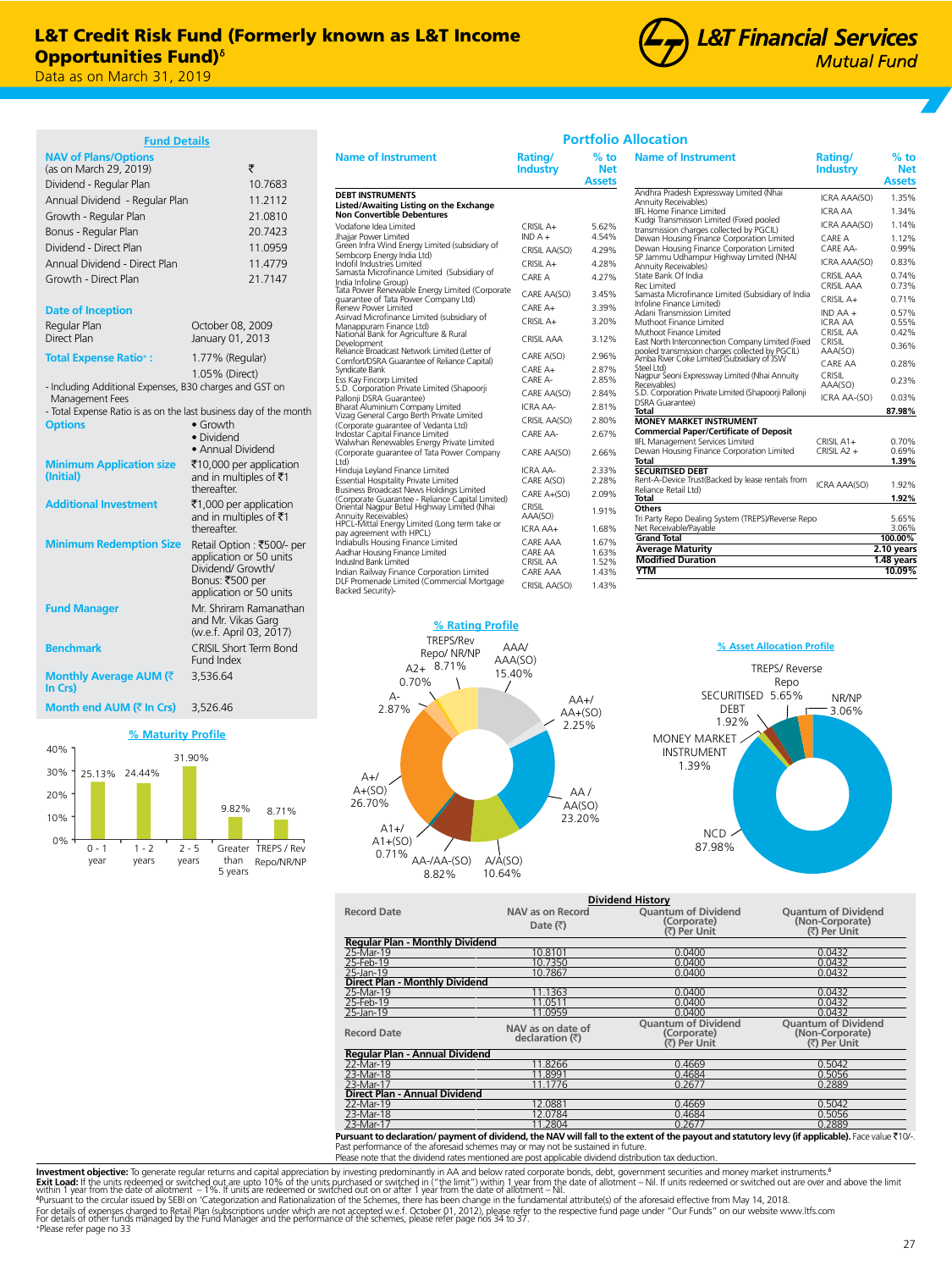## L&T Flexi Bond Fund<sup>6</sup>

Data as on March 31, 2019



**Allocation** 

#### **Fund Details NAV of Plans/Options**  $(\text{as on March 29}, 2019)$ Dividend Option - Regular Plan 10.9291 Annual Dividend Option - Regular Plan 10.6034 Growth Option - Regular Plan 19.9329 Dividend Option - Direct Plan 12.6097 Annual Dividend Option - Direct Plan 10.7955<br>Growth Option - Direct Plan 20.7526 Growth Option - Direct Plan **Date of Inception** Regular Plan September 27, 2010 Direct Plan January 01, 2013 **Total Expense Ratio+ :** 1.50% (Regular) 0.70% (Direct) - Including Additional Expenses, B30 charges and GST on Management Fees - Total Expense Ratio is as on the last business day of the month **Options** • Growth • Dividend option (Reinvestment and Payout) • Annual option (Reinvestment and Payout) **Minimum Application size (Initial)** ₹10,000 per application **Additional Investment** ₹1,000 per application and thereafter in multiples of  $\bar{z}$ 1 **Minimum Redemption Size** ₹500 or 50 units **Fund Manager** Mr. Shriram Ramanathan and Mr. Jalpan Shah (w.e.f. May 30, 2016) **Benchmark** CRISIL Composite Bond Fund Index **Monthly Average AUM (**` **In Crs)** 54.02 **Month end AUM (₹ In Crs)** 54.34

## **% Maturity Profile**



|                                                                    |                        | Portfolio                 |
|--------------------------------------------------------------------|------------------------|---------------------------|
| <b>Name of Instrument</b>                                          | <b>Rating/Industry</b> | % to Net<br><b>Assets</b> |
| <b>DEBT INSTRUMENTS</b><br>Listed/Awaiting Listing on the Exchange |                        |                           |
| <b>Non Convertible Debentures</b>                                  |                        |                           |
| Export-Import Bank of India                                        | CRISIL AAA             | 9.57%                     |
| Nuclear Power Corporation Of CRISIL AAA<br>India Limited           |                        | 9.51%                     |
| Housing and Urban<br>Development Corporation<br>Limited            | CARE AAA               | 9.33%                     |
| Bharat Petroleum Corporation CRISIL AAA<br>Limited                 |                        | 9.33%                     |
| National Bank for Agriculture<br>& Rural Development               | <b>CRISIL AAA</b>      | 9.31%                     |
| LIC Housing Finance Limited                                        | <b>CARE AAA</b>        | 9.28%                     |
| National Highways Authority<br>of India                            | CRISIL AAA             | 7.78%                     |
| Indian Railway Finance<br>Corporation Limited                      | CRISII AAA             | 7.53%                     |



| <b>Name of Instrument</b>                          | <b>Rating/Industry</b> | % to Net<br><b>Assets</b> |
|----------------------------------------------------|------------------------|---------------------------|
| State Bank Of India                                | CRISIL AA+             | 7.43%                     |
| Housing Development<br>Finance Corporation Limited | CRISIL AAA             | 7.39%                     |
| Bajaj Finance Limited                              | <b>CRISIL AAA</b>      | 7.35%                     |
| NHPC Limited                                       | IND AAA                | 3.66%                     |
| Total                                              |                        | 97.47%                    |
| <b>GOVERNMENT BONDS</b>                            |                        |                           |
| 07.68% GOI 15-DEC-2023                             | <b>SOVEREIGN</b>       | 0.95%                     |
| Total                                              |                        | $0.95\%$                  |
| <b>Others</b>                                      |                        |                           |
| Tri Party Repo Dealing System (TREPS)/Reverse Repo |                        | 0.69%                     |
| Net Receivable/Payable                             |                        | 0.89%                     |
| <b>Grand Total</b>                                 |                        | 100.00%                   |
| <b>Average Maturity</b>                            |                        | 6.13 years                |
| <b>Modified Duration</b>                           |                        | 4.46 years                |
| YTM                                                |                        | 8.13%                     |



| <b>Dividend History</b>         |                                      |                                                           |                                                               |  |
|---------------------------------|--------------------------------------|-----------------------------------------------------------|---------------------------------------------------------------|--|
| <b>Record Date</b>              | NAV as on Record                     | <b>Ouantum of Dividend</b>                                | <b>Ouantum of Dividend</b>                                    |  |
|                                 | Date $(\bar{\bar{\mathbf{x}}})$      | (Corporate)                                               | (Non-Corporate)                                               |  |
|                                 |                                      | (₹) Per Unit                                              | (₹) Per Unit                                                  |  |
| Regular Plan - Monthly Dividend |                                      |                                                           |                                                               |  |
| 25-Mar-19                       | 10.9754                              | 0.0400                                                    | 0.0432                                                        |  |
| 25-Feb-19                       | 10.8648                              | 0.0400                                                    | 0.0432                                                        |  |
| 25-Jan-19                       | 10.8537                              | 0.0400                                                    | 0.0432                                                        |  |
| Direct Plan - Monthly Dividend  |                                      |                                                           |                                                               |  |
| 25-Mar-19                       | 12.6428                              | 0.0334                                                    | 0.0360                                                        |  |
| 25-Feb-19                       | 12.4788                              | 0.0267                                                    | 0.0288                                                        |  |
| 25-Jan-19                       | 12.4286                              | 0.0267                                                    | 0.0288                                                        |  |
| <b>Record Date</b>              | NAV as on date of<br>declaration (₹) | <b>Ouantum of Dividend</b><br>(Corporate)<br>(₹) Per Unit | <b>Ouantum of Dividend</b><br>(Non-Corporate)<br>(₹) Per Unit |  |
| Regular Plan - Annual Dividend  |                                      |                                                           |                                                               |  |
| 22-Mar-19                       | 11.2338                              | 0.4669                                                    | 0.5042                                                        |  |
| 23-Mar-18                       | 11.1888                              | 0.4684                                                    | 0.5056                                                        |  |
| 23-Mar-17                       | 10.8121                              | 0.1673                                                    | 0.1806                                                        |  |
| Direct Plan - Annual Dividend   |                                      |                                                           |                                                               |  |
| 22-Mar-19                       | 11.4212                              | 0.4669                                                    | 0.5042                                                        |  |
| 23-Mar-18                       | 11.2747                              | 0.4684                                                    | 0.5056                                                        |  |

# **Pursuant to declaration/ payment of dividend, the NAV will fall to the extent of the payout and statutory levy (if<br><b>applicable).** Face value रै10/-.

Past performance of the aforesaid schemes may or may not be sustained in future.

Please note that the dividend rates mentioned are post applicable dividend distribution tax deduction.

**Investment objective:** To generate reasonable returns through a diversified portfolio of fixed income securities.

Exit Load: For redemption within 1 year from the date of allotment or Purchase applying First in First out basis - 0.50% of Applicable NAV. For redemption After 1 year from the date of allotment or Purchase applying First First out basis - Nil

ᵟPursuant to the circular issued by SEBI on 'Categorization and Rationalization of the Schemes, there has been change in the fundamental attribute(s) of the aforesaid effective from May 14, 2018. For details of expenses charged to Retail Plan (subscriptions under which are not accepted w.e.f. October 01, 2012), please refer to the respective fund page under "Our Funds" on our website www.ltfs.com For details of other funds managed by the Fund Manager and the performance of the schemes, please refer page nos 34 to 37.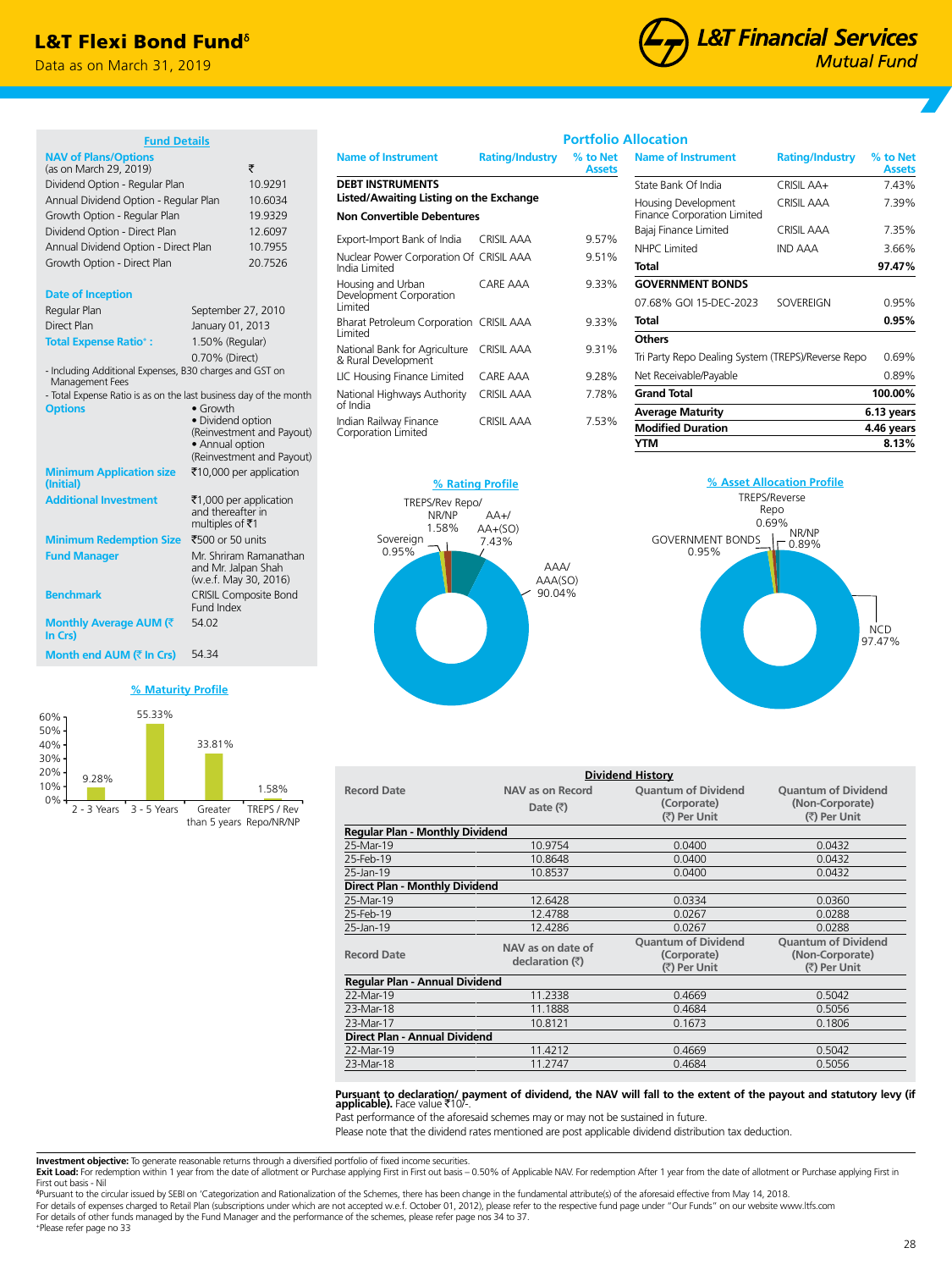## **L&T Triple Ace Bond Fund**<sup>6</sup>

Data as on March 31, 2019



**Industry**

**% to Net Assets**

**Name of Instrument Rating** 

#### **Fund Details**

| <u>runa Detaiis</u>                                                        |                                                |
|----------------------------------------------------------------------------|------------------------------------------------|
| <b>NAV of Plans/Options</b><br>(as on March 29, 2019)                      | ₹                                              |
|                                                                            |                                                |
| Quarterly Dividend - Regular Plan                                          | 10.8563                                        |
| Semi Annual Dividend - Regular Plan                                        | 15.3534                                        |
| Annual Dividend - Regular Plan                                             | 10.7448                                        |
| Growth Plan - Regular Plan                                                 | 46.4139                                        |
| Bonus - Regular Plan                                                       | 17.6303                                        |
| Quarterly Dividend - Direct Plan                                           | 11.1029                                        |
| Semi Annual Dividend - Direct Plan                                         | 17.7712                                        |
| Annual Dividend - Direct Plan                                              | 10.7482                                        |
| Growth Plan - Direct Plan                                                  | 48.4040                                        |
| <b>Date of Inception</b>                                                   |                                                |
| Regular Plan                                                               | March 31, 1997                                 |
| Direct Plan                                                                | January 01, 2013                               |
| <b>Total Expense Ratio*:</b>                                               | 0.62% (Regular)                                |
|                                                                            | 0.25% (Direct)                                 |
| - Including Additional Expenses, B30 charges and GST on<br>Management Fees |                                                |
| - Total Expense Ratio is as on the last business day of the month          |                                                |
| <b>Options</b>                                                             | $\bullet$ Growth                               |
|                                                                            | · Dividend (Reinvestment<br>and Payout)        |
|                                                                            | 1. Quarterly Dividend                          |
|                                                                            | 2. Semi-Annual Dividend                        |
|                                                                            | 3. Annual Dividend                             |
| <b>Minimum Application size</b><br>(Initial)                               | ₹10,000 per application                        |
|                                                                            | and in multiples of ₹1<br>thereafter           |
| <b>Additional Investment</b>                                               | ₹1,000 per application                         |
|                                                                            | and in multiples of ₹1                         |
|                                                                            | thereafter                                     |
| <b>Minimum Redemption Size</b>                                             | ₹500 or 50 units                               |
| <b>Fund Manager</b>                                                        | Mr. Shriram Ramanathan                         |
|                                                                            | and Mr. Jalpan Shah<br>(w.e.f. April 03, 2017) |
| <b>Benchmark</b>                                                           | <b>CRISIL Composite Bond</b>                   |
|                                                                            | Fund Index                                     |
| Monthly Average AUM (₹                                                     | 643.99                                         |
| In Crs)                                                                    |                                                |
| Month end AUM (₹ In Crs)                                                   | 879.25                                         |

| <b>Name of Instrument</b>                                                                               | Rating/<br>Industry | % to Net<br>Assets |
|---------------------------------------------------------------------------------------------------------|---------------------|--------------------|
| <b>DEBT INSTRUMENTS</b><br>Listed/Awaiting Listing on the Exchange<br><b>Non Convertible Debentures</b> |                     |                    |
| National Highways Authority<br>of India                                                                 | CRISIL AAA          | 7.47%              |
| LIC Housing Finance Limited                                                                             | CRISIL AAA          | 7.26%              |
| Housing Development Finance<br>Corporation Limited                                                      | CRISIL AAA          | 7.07%              |
| Power Grid Corporation of India<br>Limited                                                              | CRISIL AAA          | 6.22%              |
| Food Corporation of India<br>Limited                                                                    | Crisil<br>AAA(SO)   | 5.92%              |
| <b>HDFC Bank Limited</b>                                                                                | CRISIL AAA          | 5.60%              |
| National Bank for Agriculture &<br>Rural Development                                                    | CRISIL AAA          | 5.19%              |
| Export Import Bank Of India                                                                             | <b>CRISIL AAA</b>   | 4.94%              |
| Housing and Urban Development<br>Corporation Limited                                                    | CARE AAA            | 4.25%              |
| NTPC Limited                                                                                            | CRISIL AAA          | 4.15%              |
| Reliance Industries Limited                                                                             | CRISIL AAA          | 4.10%              |
| Indian Railway Finance<br>Corporation Limited                                                           | CARE AAA            | 3.73%              |

# **Assets**

**Portfolio Allocation**

| YTM                                                   |                   | 8.31%      |
|-------------------------------------------------------|-------------------|------------|
| <b>Modified Duration</b>                              |                   | 5.08 years |
| Average Maturity                                      |                   | 7.72 years |
| <b>Grand Total</b>                                    |                   | 100.00%    |
| Net Receivable/Payable                                |                   | 4.26%      |
| Tri Party Repo Dealing System (TREPS)/Reverse<br>Repo |                   | 14.55%     |
| Others                                                |                   |            |
| Total                                                 |                   | 81.19%     |
| Rec Limited                                           | <b>CRISIL AAA</b> | 1.14%      |
| Rural Development<br>NHPC Limited                     | CARE AAA          | 1.16%      |
| National Bank for Agricultural &                      | <b>CRISIL AAA</b> | 2.04%      |
| <b>HDB Financial Services Limited</b>                 | <b>CRISIL AAA</b> | 2.25%      |
| Nuclear Power Corporation Of<br>India Limited         | CRISIL AAA        | 2.30%      |
| Indian Railway Finance<br>Corporation Limited         | <b>CRISIL AAA</b> | 3.47%      |
| Housing and Urban Development<br>Corporation Limited  | <b>ICRA AAA</b>   | 2.93%      |



## **% Asset Allocation Profile**





| <b>Dividend History</b>                  |                                      |                                                           |                                                               |  |
|------------------------------------------|--------------------------------------|-----------------------------------------------------------|---------------------------------------------------------------|--|
| <b>Record Date</b>                       | NAV as on date of<br>declaration (₹) | <b>Quantum of Dividend</b><br>(Corporate)<br>(₹) Per Unit | <b>Ouantum of Dividend</b><br>(Non-Corporate)<br>(₹) Per Unit |  |
| <b>Regular Plan - Quarterly Dividend</b> |                                      |                                                           |                                                               |  |
| 22-Mar-19                                | 10.9208                              | 0.1334                                                    | 0.1441                                                        |  |
| 27-Dec-18                                | 10.9568                              | 0.1334                                                    | 0.1441                                                        |  |
| 27-Sep-18                                | 10.7138                              | 0.1334                                                    | 0.1441                                                        |  |
| Direct Plan - Quarterly Dividend         |                                      |                                                           |                                                               |  |
| 22-Mar-19                                | 11.1618                              | 0.1334                                                    | 0.1441                                                        |  |
| 27-Dec-18                                | 11.1869                              | 0.1334                                                    | 0.1441                                                        |  |
| 27-Sep-18                                | 10.9289                              | 0.1334                                                    | 0.1441                                                        |  |
| Regular Plan - Annual Dividend           |                                      |                                                           |                                                               |  |
| 22-Mar-19                                | 11.1585                              | 0.3669                                                    | 0.3962                                                        |  |
| 23-Mar-18                                | 11.1963                              | 0.4684                                                    | 0.5056                                                        |  |
| 23-Mar-17                                | 10.7355                              | 0.2007                                                    | 0.2167                                                        |  |
| Direct Plan - Annual Dividend            |                                      |                                                           |                                                               |  |
| 22-Mar-19                                | 11.1595                              | 0.3669                                                    | 0.3962                                                        |  |
| Regular Plan - Semi Annual Dividend      |                                      |                                                           |                                                               |  |
| 22-Mar-19                                | 15.5610                              | 0.2668                                                    | 0.2881                                                        |  |
| 27-Sep-18                                | 15.1077                              | 0.2668                                                    | 0.2881                                                        |  |
| 23-Mar-18                                | 15.4356                              | 0.2677                                                    | 0.2889                                                        |  |
| Direct Plan - Semi Annual Dividend       |                                      |                                                           |                                                               |  |
| 22-Mar-19                                | 17.9946                              | 0.3002                                                    | 0.3241                                                        |  |
| 27-Sep-18                                | 17.3872                              | 0.2668                                                    | 0.2881                                                        |  |
| 23-Mar-18                                | 17.6797                              | 0.2677                                                    | 0.2889                                                        |  |

**Pursuant to declaration/ payment of dividend, the NAV will fall to the extent of the payout and statutory levy (if applicable).** Face value ₹10/-. Past performance of the aforesaid schemes may or may not be sustained in future.

Please note that the dividend rates mentioned are post applicable dividend distribution tax deduction.

**Investment objective:** To generate regular return by investing predominantly in AA+ and above rated debt and money market instruments.<sup>6</sup><br>**Exit Load:** If the amount sought to be redeemed or switched out is invested for a

more than 3 months from the date of allotment: Nil (w.e.f. December 12, 2018)<br><sup>sp</sup>ursuant to the circular issued by SEBI on 'Categorization and Rationalization of the Schemes, there has been change in the fundamental attri For details of other funds managed by the Fund Manager and the performance of the schemes, please refer page nos 34 to 37.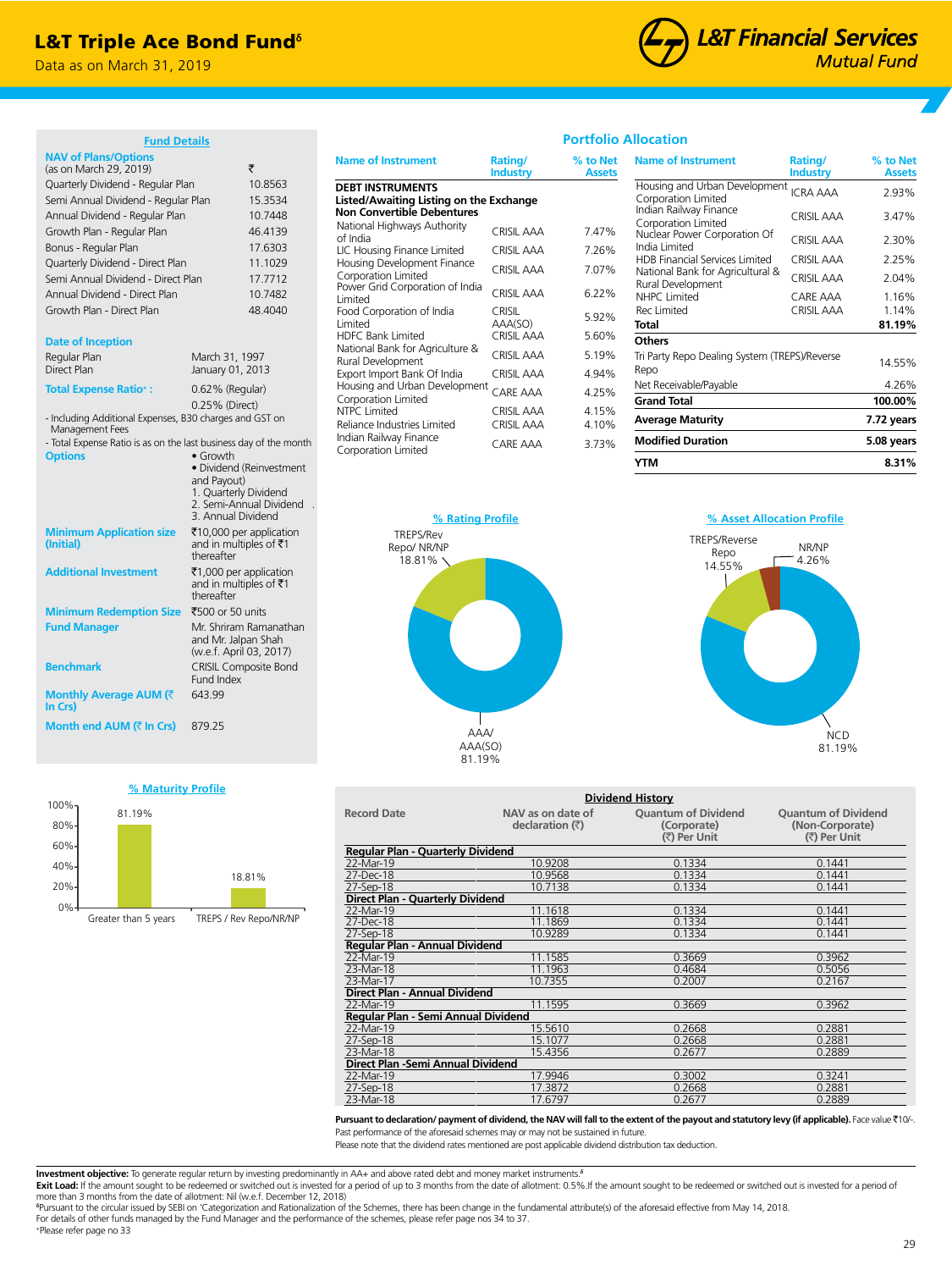## L&T Gilt Fund<sup>®</sup>

Data as on March 31, 2019



| <b>Fund Details</b>                                               |                                                           |   |
|-------------------------------------------------------------------|-----------------------------------------------------------|---|
| <b>NAV of Plans/Options</b><br>(as on March 29, 2019)             | ₹                                                         | N |
| Quarterly Dividend - Regular Plan                                 | 11.8551                                                   | D |
|                                                                   | 45.4211                                                   | Ó |
| Growth - Regular Plan                                             | 12.7124                                                   |   |
| Quarterly Dividend - Direct Plan<br>Growth - Direct Plan          | 48.2898                                                   | C |
|                                                                   |                                                           | C |
| <b>Date of Inception</b>                                          |                                                           |   |
| Regular Plan                                                      | March 29, 2000                                            | C |
| Direct Plan                                                       | January 01, 2013                                          | C |
| <b>Total Expense Ratio+:</b>                                      | 1.74% (Regular)                                           |   |
|                                                                   |                                                           | ı |
| - Including Additional Expenses, B30 charges and GST on           | 0.54% (Direct)                                            |   |
| Management Fees                                                   |                                                           |   |
| - Total Expense Ratio is as on the last business day of the month |                                                           |   |
| <b>Options</b>                                                    | $\bullet$ Growth                                          |   |
|                                                                   | • Dividend option<br>(Reinvestment and Payout)            |   |
|                                                                   | Quarterly Dividend                                        |   |
| <b>Minimum Application size</b>                                   | ₹10,000 per application                                   |   |
| (Initial)                                                         | and in multiples of ₹1                                    |   |
|                                                                   | thereafter                                                |   |
| <b>Additional Investment</b>                                      | ₹1,000 per application<br>and in multiples of $\bar{z}$ 1 |   |
|                                                                   | thereafter                                                |   |
| <b>Minimum Redemption Size</b>                                    | ₹500 or 50 units                                          |   |
| <b>Fund Manager</b>                                               | Mr. Jalpan Shah and                                       |   |
|                                                                   | Mr. Shriram Ramanathan                                    |   |
|                                                                   | (w.e.f. April 03, 2017)                                   |   |
| <b>Benchmark</b>                                                  | I-SEC Composite Index                                     |   |
| Monthly Average AUM (₹<br>In Crs)                                 | 127.53                                                    |   |
|                                                                   |                                                           |   |
| <b>Month end AUM (₹ In Crs)</b>                                   | 127.62                                                    |   |

## **% Maturity Profile** 54.13%



| <b>Name of Instrument</b>                          | <b>Rating/Industry</b> | % to Net<br><b>Assets</b> |
|----------------------------------------------------|------------------------|---------------------------|
| <b>DEBT INSTRUMENTS</b><br><b>GOVERNMENT BONDS</b> |                        |                           |
| 07.26% GOI 14-JAN-2029 SOVEREIGN                   |                        | 27.26%                    |
| 07.17% GOI 08-JAN-2028 SOVEREIGN                   |                        | 26.87%                    |
| 07.37% GOI 16-APR-2023 SOVEREIGN                   |                        | 19.94%                    |
| 07.32% GOI 28-JAN-2024 SOVEREIGN                   |                        | 19.89%                    |
| Total                                              |                        | 93.96%                    |

|                           | <b>Portfolio Allocation</b>                         |                           |
|---------------------------|-----------------------------------------------------|---------------------------|
| % to Net<br><b>Assets</b> | <b>Name of Instrument</b><br><b>Rating/Industry</b> | % to Net<br><b>Assets</b> |
|                           | <b>Others</b>                                       |                           |
|                           | Tri Party Repo Dealing System (TREPS)/Reverse Repo  | 3.28%                     |
| 27.26%                    | Net Receivable/Payable                              | 2.76%                     |
| 26.87%                    | <b>Net Assets</b>                                   | 100.00%                   |
| 19.94%                    | <b>Average Maturity</b>                             | 6.80 years                |
| 19.89%                    | <b>Modified Duration</b>                            | 5.01 years                |
|                           | YTM                                                 | 7.32%                     |
| 93.96%                    |                                                     |                           |





| <b>Dividend History</b>                  |                                                                                                   |        |                                                               |  |  |  |
|------------------------------------------|---------------------------------------------------------------------------------------------------|--------|---------------------------------------------------------------|--|--|--|
| <b>Record Date</b>                       | <b>Quantum of Dividend</b><br>NAV as on date of<br>declaration (₹)<br>(Corporate)<br>(₹) Per Unit |        | <b>Quantum of Dividend</b><br>(Non-Corporate)<br>(₹) Per Unit |  |  |  |
| <b>Regular Plan - Quarterly Dividend</b> |                                                                                                   |        |                                                               |  |  |  |
| 22-Mar-19                                | 12.0287                                                                                           | 0.1334 | 0.1441                                                        |  |  |  |
| 27-Dec-18                                | 12.2151                                                                                           | 0.1334 | 0.1441                                                        |  |  |  |
| 27-Sep-18                                | 11.8229                                                                                           | 0.1334 | 0.1441                                                        |  |  |  |
| Direct Plan - Quarterly Dividend         |                                                                                                   |        |                                                               |  |  |  |
| 22-Mar-19                                | 12.8981                                                                                           | 0.1467 | 0.1585                                                        |  |  |  |
| 27-Dec-18                                | 13.0474                                                                                           | 0.1334 | 0.1441                                                        |  |  |  |
| 27-Sep-18                                | 12.5753                                                                                           | 0.1334 | 0.1441                                                        |  |  |  |

# **Pursuant to declaration/ payment of dividend, the NAV will fall to the extent of the payout and statutory levy (if<br><b>applicable).** Face value रै10/-.

Past performance of the aforesaid schemes may or may not be sustained in future. Please note that the dividend rates mentioned are post applicable dividend distribution tax deduction.

**Investment objective:** To generate returns from a portfolio from investments in Government Securities.

**Exit Load:** Nil.<br><sup>8</sup>Pursuant to the circular issued by SEBI on 'Categorization and Rationalization of the Schemes, there has been change in the fundamental attribute(s) of the aforesaid effective from May 14, 2018. For details of other funds managed by the Fund Manager and the performance of the schemes, please refer page nos 34 to 37. +Please refer page no 33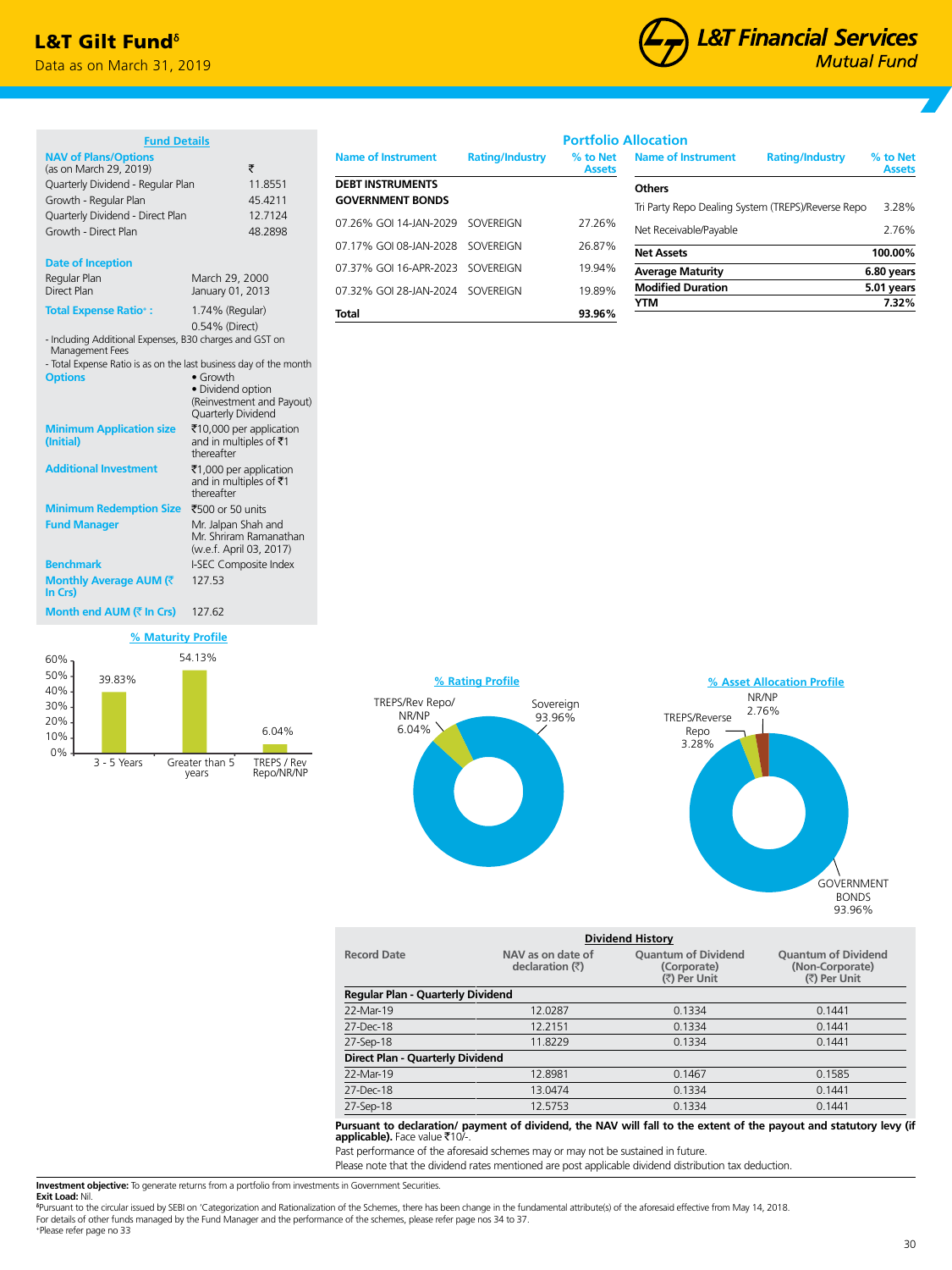## L&T Monthly Income Plan)。<br>\_ L&T Conservative Hybrid Fund (Formerly known as

Data as on March 31, 2019

## **Fund Details**

| <b>NAV of Plans/Options</b>                                                          |                                                   |  |
|--------------------------------------------------------------------------------------|---------------------------------------------------|--|
| (as on March 29, 2019)                                                               | ₹                                                 |  |
| Monthly Dividend - Regular Plan                                                      | 10.7393                                           |  |
| Quarterly Dividend - Regular Plan                                                    | 11.1315                                           |  |
| Growth Plan - Regular Plan                                                           | 34.6584                                           |  |
| Monthly Dividend - Direct Plan                                                       | 11.4092                                           |  |
| Quarterly Dividend - Direct Plan                                                     | 11.5908                                           |  |
| Growth Plan - Direct Plan                                                            | 36.2148                                           |  |
|                                                                                      |                                                   |  |
| <b>Date of Inception</b>                                                             |                                                   |  |
| Regular Plan                                                                         | July 31, 2003                                     |  |
| Direct Plan                                                                          | January 01, 2013                                  |  |
| <b>Total Expense Ratio<sup>+</sup>:</b>                                              | 2.46% (Regular)                                   |  |
|                                                                                      | 1.59% (Direct)                                    |  |
| - Including Additional Expenses, B30 charges and GST on                              |                                                   |  |
| Management Fees<br>- Total Expense Ratio is as on the last business day of the month |                                                   |  |
| <b>Options</b>                                                                       | $\bullet$ Growth                                  |  |
|                                                                                      | · Dividend (Reinvestment                          |  |
|                                                                                      | and Payout)                                       |  |
|                                                                                      | 1. Monthly Dividend<br>2. Quarterly Dividend      |  |
| <b>Minimum Application size</b>                                                      |                                                   |  |
| (Initial)                                                                            | ₹10,000 per application<br>and in multiples of ₹1 |  |
|                                                                                      | thereafter                                        |  |
| <b>Additional Investment</b>                                                         | ₹1,000 per application                            |  |
|                                                                                      | and in multiples of ₹1                            |  |
|                                                                                      | thereafter                                        |  |
| <b>Minimum Redemption Size</b>                                                       | ₹500 or 50 units                                  |  |
| <b>Fund Manager</b>                                                                  | Mr. Jalpan Shah                                   |  |
|                                                                                      | (Debt portion)<br>(w.e.f. May 30, 2016)           |  |
|                                                                                      | and Mr. Venugopal                                 |  |
|                                                                                      | Manghat (Equity portion)                          |  |
| <b>Benchmark</b>                                                                     | CRISIL Hybrid 85+15 -                             |  |
|                                                                                      | Conservative Index                                |  |
| Monthly Average AUM (そ<br>In Crs)                                                    | 42.46                                             |  |
|                                                                                      |                                                   |  |
| <b>Month end AUM (₹ In Crs)</b>                                                      | 42.35                                             |  |

## **% Rating Profile**



0%

0 - 3 Months

2 - 3 years

3 - 5 years

| Total                                                                         |                                       | 37.11% |
|-------------------------------------------------------------------------------|---------------------------------------|--------|
| <b>EQUITY &amp; EQUITY RELATED</b>                                            |                                       |        |
| Listed/Awaiting listing on the stock exchanges<br>Reliance Industries Limited | Petroleum Products                    | 1.29%  |
| <b>HDFC Bank Limited</b>                                                      | <b>Banks</b>                          | 1.18%  |
| ICICI Bank Limited                                                            | <b>Banks</b>                          | 1.18%  |
| State Bank of India                                                           | <b>Banks</b>                          | 0.91%  |
| Future Lifestyle Fashions Limited Retailing                                   |                                       | 0.84%  |
| Infosys Limited                                                               | Software                              | 0.80%  |
| Tata Consultancy Services<br>Limited                                          | Software                              | 0.79%  |
| The Ramco Cements Limited                                                     | Cement                                | 0.66%  |
| Larsen & Toubro Limited                                                       | <b>Construction Project</b>           | 0.65%  |
| <b>ITC</b> Limited                                                            | Consumer Non<br>Durables              | 0.64%  |
| Axis Bank Limited                                                             | <b>Banks</b>                          | 0.64%  |
| Housing Development Finance<br>Corporation Limited                            | Finance                               | 0.61%  |
| Bajaj Finance Limited                                                         | Finance                               | 0.46%  |
| UltraTech Cement Limited                                                      | Cement                                | 0.42%  |
| Kotak Mahindra Bank Limited                                                   | Banks                                 | 0.41%  |
| Sobha Limited                                                                 | Construction                          | 0.38%  |
| Asian Paints Limited                                                          | Consumer Non<br>Durables              | 0.37%  |
| Hindustan Unilever Limited                                                    | Consumer Non<br>Durables              | 0.36%  |
| <b>HCL Technologies Limited</b>                                               | Software                              | 0.35%  |
| <b>Shree Cements Limited</b>                                                  | Cement                                | 0.35%  |
| Trent Limited                                                                 | Retailing                             | 0.35%  |
| Bajaj Finserv Limited                                                         | Finance                               | 0.33%  |
| Ahluwalia Contracts India<br>Limited                                          | Construction                          | 0.33%  |
| Ashoka Buildcon Limited                                                       | Construction Project                  | 0.32%  |
| K.P.R. Mill Limited                                                           | <b>Textile Products</b>               | 0.30%  |
| UPL Limited                                                                   | Pesticides                            | 0.29%  |
| Brigade Enterprises Limited                                                   | Construction                          | 0.28%  |
| NR/NP<br>TREPS/Reverse                                                        | % Asset Allocation Profile            |        |
| $-1.77%$<br>Repo                                                              | <b>EQUITY &amp; EQUITY</b><br>RELATED |        |
| 9.21%                                                                         | 19.45%                                |        |
|                                                                               | a Li                                  |        |

**Name of Instrument Rating/Industry % to Net**

Rec Limited CRISIL AAA 11.57% Power Finance Corporation Limited CRISIL AAA 7.11% National Highways Authority of India CRISIL AAA 6.65% Housing Development Finance Corporation Limited CRISIL AAA 5.93% ICICI Bank Limited ICRA AA+ 5.85%

**DEBT INSTRUMENTS**

**Listed/Awaiting Listing on the Exchange Non Convertible Debentures**



**L&T Financial Services Mutual Fund** 

## **Portfolio Allocation**

**Assets**

| <b>Name of Instrument</b>                                                  | <b>Rating/Industry</b>                                       | % to Net<br><b>Assets</b>                                        |
|----------------------------------------------------------------------------|--------------------------------------------------------------|------------------------------------------------------------------|
| Sun Pharmaceutical Industries<br>Limited                                   | Pharmaceuticals                                              | 0.28%                                                            |
| MindTree Limited                                                           | Software                                                     | 0.28%                                                            |
| Engineers India Limited                                                    | Construction Project                                         | 0.28%                                                            |
| Vedanta Limited                                                            | Non - Ferrous Metals                                         | 0.27%                                                            |
| Lumax Industries Limited                                                   | <b>Auto Ancillaries</b>                                      | 0.27%                                                            |
| <b>Blue Star Limited</b>                                                   | Consumer Durables                                            | 0.27%                                                            |
| Maruti Suzuki India Limited                                                | Auto                                                         | 0.27%                                                            |
| Endurance Technologies Limited Auto Ancillaries                            |                                                              | 0.25%                                                            |
| Hindustan Petroleum<br>Corporation Limited                                 | Petroleum Products                                           | 0.24%                                                            |
| The Indian Hotels Company<br>Limited                                       | Hotels                                                       | 0.23%                                                            |
| <b>Bharti Infratel Limited</b>                                             | Telecom - Equipment<br>& Accessories                         | 0.22%                                                            |
| Tech Mahindra Limited                                                      | Software                                                     | 0.22%                                                            |
| <b>Bharti Airtel Limited</b>                                               | Telecom - Services                                           | 0.20%                                                            |
| <b>Tata Chemicals Limited</b>                                              | Chemicals                                                    | 0.17%                                                            |
| Dishman Carbogen Amcis<br>Limited                                          | Pharmaceuticals                                              | 0.16%                                                            |
| Natco Pharma Limited                                                       | Pharmaceuticals                                              | 0.14%                                                            |
| The India Cements Limited                                                  | Cement                                                       | 0.12%                                                            |
| Lupin Limited                                                              | Pharmaceuticals                                              | 0.07%                                                            |
| Tata Steel Limited - Partly Paid Up Ferrous Metals                         |                                                              | $0.00\%$                                                         |
| Total                                                                      |                                                              | 19.43%                                                           |
| <b>PREFERENCE SHARES</b><br>Listed/awaiting listing on the stock exchanges |                                                              |                                                                  |
| Zee Entertainment Enterprises<br>Limited                                   | Media &<br>Entertainment                                     | 0.02%                                                            |
| Total                                                                      |                                                              | 0.02%                                                            |
| <b>GOVERNMENT BONDS</b>                                                    |                                                              |                                                                  |
| 07.59% GOI 11-JAN-2026                                                     | SOVEREIGN                                                    | 23.98%                                                           |
| 07.37% GOI 16-APR-2023                                                     | SOVEREIGN                                                    | 12.02%                                                           |
| <b>Total</b>                                                               |                                                              | 36.00%                                                           |
| <b>Others</b>                                                              |                                                              |                                                                  |
| Tri Party Repo Dealing System (TREPS)/Reverse Repo                         |                                                              | 9.21%                                                            |
| Net Receivable/Payable                                                     |                                                              | $-1.77%$                                                         |
| <b>Grand Total</b>                                                         |                                                              | 100.00%                                                          |
| <b>Average Maturity</b>                                                    |                                                              | 5.09 years                                                       |
| <b>Modified Duration</b>                                                   |                                                              | 3.83 years                                                       |
| <b>YTM</b>                                                                 |                                                              | 7.76%                                                            |
|                                                                            | <b>Dividend History</b>                                      |                                                                  |
| <b>Record Date</b><br>NAV as on<br>Record Date (₹)                         | Ouantum of<br><b>Dividend</b><br>(Corporate)<br>(₹) Per Unit | Quantum of<br><b>Dividend</b><br>(Non-Corporate)<br>(₹) Per Unit |

|                                        | $112214$ Putcher                                                      | (Corporate)                                         | (Non-Corporate)                                  |  |
|----------------------------------------|-----------------------------------------------------------------------|-----------------------------------------------------|--------------------------------------------------|--|
|                                        |                                                                       | (₹) Per Unit                                        | (₹) Per Unit                                     |  |
| <b>Regular Plan - Monthly Dividend</b> |                                                                       |                                                     |                                                  |  |
| 25-Mar-19                              | 10.7086                                                               | 0.0334                                              | 0.0360                                           |  |
| 25-Feb-19                              | 10.5996                                                               | 0.0334                                              | 0.0360                                           |  |
| 25-Jan-19                              | 10.5887                                                               | 0.0334                                              | 0.0360                                           |  |
|                                        | Direct Plan - Monthly Dividend                                        |                                                     |                                                  |  |
| 25-Mar-19                              | 11.3724                                                               | 0.0334                                              | 0.0360                                           |  |
| 25-Feb-19                              | 11.2461                                                               | 0.0334                                              | 0.0360                                           |  |
| 25-Jan-19                              | 11.2234                                                               | 0.0334                                              | 0.0360                                           |  |
| <b>Record Date</b>                     | NAV as on date<br>of declaration<br>(3)                               | <b>Ouantum of</b><br><b>Dividend</b><br>(Corporate) | Quantum of<br><b>Dividend</b><br>(Non-Corporate) |  |
| Regular Plan - Quarterly Dividend      |                                                                       |                                                     |                                                  |  |
| 22-Mar-19                              | 11.2534                                                               | 0.1334                                              | 0.1441                                           |  |
| 27-Dec-18                              | 11.2869                                                               | 0.1334                                              | 0.1441                                           |  |
| 27-Sep-18                              | 11.2358                                                               | 0.1334                                              | 0.1441                                           |  |
|                                        | Direct Plan - Quarterly Dividend                                      |                                                     |                                                  |  |
| 22-Mar-19                              | 11.7055                                                               | 0.1334                                              | 0.1441                                           |  |
| 27-Dec-18                              | 11.7105                                                               | 0.1334                                              | 0.1441                                           |  |
| 27-Sep-18                              | 11.6302                                                               | 0.1334                                              | 0.1441                                           |  |
|                                        | Pursuant to declaration/payment of dividend, the NAV will fall to the |                                                     |                                                  |  |

**Pursuant to declaration/ payment of dividend, the NAV will fall to the extent of the payout and statutory levy (if applicable).** Face value `10/-. Past performance of the aforesaid schemes may or may not be sustained in future. Please note that the dividend rates mentioned are post applicable dividend distribution tax deduction.

Investment objective: To generate regular income through investments in a range of Debt, Equity and Money Market Instruments. Income will be distributed only if the same is earned by the scheme and there can be no

assurance that the objective of the scheme will be realized."<br>**Exit Load:** If the units redeemed or switched out are upto 10% of the units (the limit) purchased or switched within 1 year from the date of allotment – Nil. I +Please refer page no 33

TREPS / Rev Repo/NR/NP

Greater than 5 years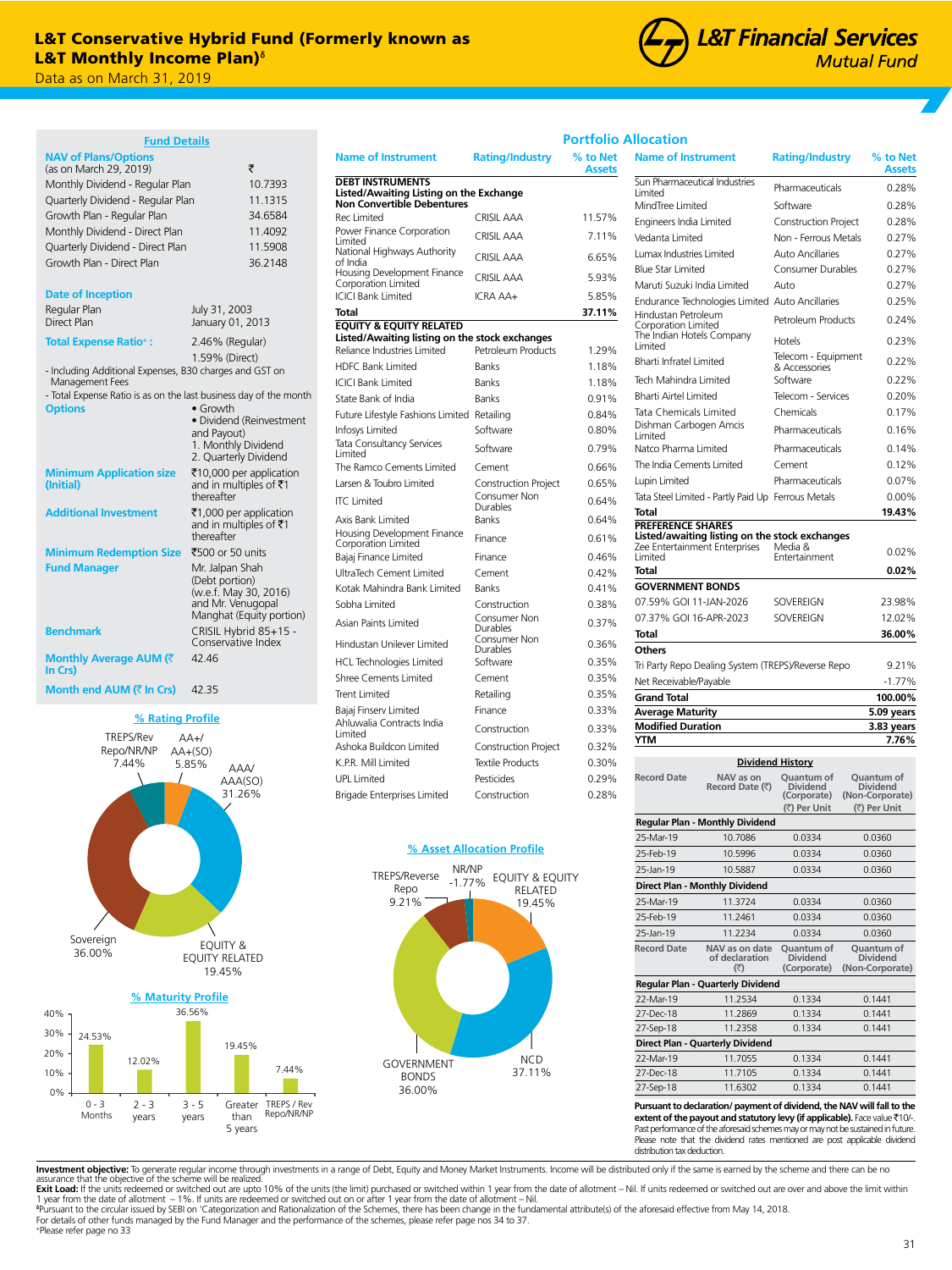

**Portfolio Allocation**

## **Fund Details**

| rung Details                                                               |                                                                                                                      |
|----------------------------------------------------------------------------|----------------------------------------------------------------------------------------------------------------------|
| <b>NAV of Plans/Options</b><br>(as on March 29, 2019)                      | ₹                                                                                                                    |
| Dividend Option - Regular Plan                                             | 10.7000                                                                                                              |
| Annual Dividend - Regular Plan                                             | 11.1291                                                                                                              |
| Growth Option - Regular Plan                                               | 13.5989                                                                                                              |
| Dividend Option - Direct Plan                                              | 11.0744                                                                                                              |
| Annual Dividend - Direct Plan                                              | 11.4999                                                                                                              |
| Growth Option - Direct Plan                                                | 14.0982                                                                                                              |
| <b>Date of Inception</b>                                                   |                                                                                                                      |
| Regular Plan                                                               | February 02, 2015                                                                                                    |
| Direct Plan                                                                | February 02, 2015                                                                                                    |
| <b>Total Expense Ratio<sup>+</sup>:</b>                                    | 1.72% (Regular)<br>0.91% (Direct)                                                                                    |
| - Including Additional Expenses, B30 charges and GST on<br>Management Fees |                                                                                                                      |
| - Total Expense Ratio is as on the last business day of the month          |                                                                                                                      |
| <b>Options</b>                                                             | $\bullet$ Growth<br>• Dividend option<br>(Payout and Reinvestment)<br>• Annual Dividend<br>(Payout and Reinvestment) |

|                                              | (Payout and Reinvestment)                                               |
|----------------------------------------------|-------------------------------------------------------------------------|
| <b>Minimum Application size</b><br>(Initial) | ₹5,000 per application<br>and in multiples of Re. 1<br>thereafter       |
| <b>Additional Investment</b>                 | ₹1,000 per application<br>and in multiples of Re. 1<br>thereafter       |
| <b>Minimum Redemption Size</b>               | ₹500 or 50 units                                                        |
| <b>Fund Manager</b>                          | Mr. Shriram Ramanathan<br>and Mr. Vikas Garg<br>(w.e.f. April 03, 2017) |
| <b>Benchmark</b>                             | <b>CRISIL Composite Bond</b><br>Fund Index                              |
| Monthly Average AUM (₹<br>In Crs)            | 2,102.75                                                                |
|                                              |                                                                         |
| Month end AUM (₹ In Crs)                     | 2.105.59                                                                |

## **% Maturity Profile**



| <b>Name of Instrument</b>                                                                                             | Rating/<br>Industrv | % to Net<br>Assets |
|-----------------------------------------------------------------------------------------------------------------------|---------------------|--------------------|
| <b>DEBT INSTRUMENTS</b>                                                                                               |                     |                    |
| Listed/Awaiting Listing on the Exchange<br>Non Convertible Debentures                                                 |                     |                    |
| SP Jammu Udhampur Highway Limited<br>(NHAI Annuity Receivables)                                                       | ICRA AAA(SO)        | 6.85%              |
| Andhra Pradesh Expressway Limited<br>(Nhai Annuity Receivables)                                                       | ICRA AAA(SO)        | 6.63%              |
| Sikka Ports & Terminals Limited (erstwhile<br>Reliance Ports & Terminals Ltd)                                         | CRISII AAA          | 5.87%              |
| L&T Metro Rail (Hyderabad) Limited (Put<br>Option On L&T Limited )                                                    | ICRA AAA(SO)        | 5.73%              |
| Green Infra Wind Energy Limited<br>(subsidiary of Sembcorp Energy India Ltd)                                          | CRISIL AA(SO)       | 4.79%              |
| Coastal Gujarat Power Limited (corporate<br>quarantee of Tata Power Company Ltd)                                      | CARE AA(SO)         | 4.71%              |
| IndusInd Bank Limited                                                                                                 | CRISII AA           | 3.93%              |
| Oriental Nagpur Betul Highway Limited<br>(Nhai Annuity Receivables)                                                   | CRISIL AAA(SO)      | 3.90%              |
| Rec Limited                                                                                                           | CRISII AAA          | 3.64%              |
| Indostar Capital Finance Limited                                                                                      | CARF AA-            | 3.57%              |
| SBI Cards & Payment Services Private<br>I imited                                                                      | CRISII AAA          | 3.33%              |
| Indian Railway Finance Corporation Limited                                                                            | CRISII AAA          | 5.54%              |
| NRSS XXXI B Transmission Limited (Fixed<br>pooled transmission charges collected<br>by PGCIL)                         | CARE AAA(SO)        | 3.02%              |
| State Bank Of India                                                                                                   | CRISII AAA          | 2.47%              |
| National Bank for Agriculture & Rural<br>Development                                                                  | CRISII AAA          | 2.40%              |
| Indian Railway Finance Corporation<br>Limited                                                                         | CARF AAA            | 2.39%              |
| India Infoline Finance Limited                                                                                        | CRISII AA           | 2.31%              |
| HPCL-Mittal Energy Limited (Long term<br>take or pay agreement with HPCL)                                             | ICRA AA+            | 2.04%              |
| East North Interconnection Company<br>Limited (Fixed pooled transmission<br>charges collected by PGCIL)               | CRISIL AAA(SO)      | 1.70%              |
| Jhajjär Power Limited (Partial Corporate<br>Guarantee of CLP India Pvt Ltd)                                           | IND AA+(SO)         | 1.47%              |
| Patel Knr Heavy Infrastructures Private<br>Limited (Nhai Annuity Receivables)<br>Jamnagar Utilities and Power Private | CARE AA+(SO)        | 1.36%              |
| Limited (erstwhile Reliance Utilities and<br>Power Private Limited)                                                   | CRISII AAA          | 1.22%              |



## **Name of Instrument Rating Industry % to Net Assets** Hinduia Leyland Finance Limited ICRA AA-NHPC Limited CARE AAA 1.20% DLF Promenade Limited (Commercial Mortgage Backed Security)- CRISIL AA(SO) 1.20% HDFC Bank Limited CRISIL AAA 1.19%<br>Bank of Baroda **1.19%** CARE AAA 1.19% Bank of Baroda CARE AAA 1.19% Nagpur Seoni Expressway Limited (Nhai Annuity Receivables) CARE AAA(SO) 1.09% Dewan Housing Finance Corporation Limited CARE A 1.06% Union Bank of India CRISIL AA+ 0.95% Indiabulls Housing Finance Limited CARE AAA 0.93% Cholamandalam Investment and Finance Company Limited ICRA AA+ 0.91% Bharat Aluminium Company Limited ICRA AA- 0.71% IOT Utkal Energy Services Limited (Long of or pay arrives unitied (COM)<br>term take or pay agreement with IOCL) CRISIL AAA(SO) 0.66%<br>Nagpur Seoni Expressway Limited (Nhai CRISIL AAA(SO) 0.57% ICICI Bank Limited CARE AAA 0.47% NHPC Limited IND AAA 0.37% Yes Bank Limited CARE AA 0.24% Dewan Housing Finance Corporation Limited CARE AA- 0.23% **Total 93.05% SECURITISED DEBT** Rent-A-Device Trust (Backed by lease ICRA AAA(SO) 4.12%<br>rentals from Reliance Retail Ltd) **Total 4.12% Others** Tri Party Repo Dealing System (TREPS)/Reverse Repo 0.52% Net Receivable/Payable 2.31% **Grand Total 100.00% Average Maturity 5.23 years Modified Duration 3.54 years**



| <b>Dividend History</b>                |                                      |                                                           |                                                               |  |  |  |
|----------------------------------------|--------------------------------------|-----------------------------------------------------------|---------------------------------------------------------------|--|--|--|
| <b>Record Date</b>                     | NAV as on date of<br>declaration (₹) | <b>Quantum of Dividend</b><br>(Corporate)<br>(₹) Per Unit | <b>Ouantum of Dividend</b><br>(Non-Corporate)<br>(₹) Per Unit |  |  |  |
| <b>Regular Plan - Monthly Dividend</b> |                                      |                                                           |                                                               |  |  |  |
| 25-Mar-19                              | 10.7173                              | 0.0267                                                    | 0.0288                                                        |  |  |  |
| 25-Feb-19                              | 10.5972                              | 0.0267                                                    | 0.0288                                                        |  |  |  |
| 25-Jan-19                              | 10.6422                              | 0.0267                                                    | 0.0288                                                        |  |  |  |
| <b>Direct Plan - Monthly Dividend</b>  |                                      |                                                           |                                                               |  |  |  |
| 25-Mar-19                              | 11.1000                              | 0.0334                                                    | 0.0360                                                        |  |  |  |
| 25-Feb-19                              | 10.9738                              | 0.0334                                                    | 0.0360                                                        |  |  |  |
| 25-Jan-19                              | 11.0214                              | 0.0334                                                    | 0.0360                                                        |  |  |  |
| Regular Plan - Annual Dividend         |                                      |                                                           |                                                               |  |  |  |
| 22-Mar-19                              | 11.7524                              | 0.4669                                                    | 0.5042                                                        |  |  |  |
| 23-Mar-18                              | 11.9297                              | 0.4684                                                    | 0.5056                                                        |  |  |  |
| 23-Mar-17                              | 11.2540                              | 0.2342                                                    | 0.2528                                                        |  |  |  |
| Direct Plan - Annual Dividend          |                                      |                                                           |                                                               |  |  |  |
| 22-Mar-19                              | 12.1130                              | 0.4669                                                    | 0.5042                                                        |  |  |  |
| 23-Mar-18                              | 12.1771                              | 0.4684                                                    | 0.5056                                                        |  |  |  |
| 23-Mar-17<br>.                         | 11.3883                              | 0.2342<br>$\sim$ $\sim$                                   | 0.2528                                                        |  |  |  |

## **Pursuant to declaration/ payment of dividend, the NAV will fall to the extent of the payout and statutory levy (if<br><b>applicable).** Face value ₹10/-.

Past performance of the aforesaid schemes may or may not be sustained in future.

Please note that the dividend rates mentioned are post applicable dividend distribution tax deduction.

**Investment objective:** To seek to generate income by investing primarily in debt and money market securities.<sup>6</sup>

ᵟPursuant to the circular issued by SEBI on 'Categorization and Rationalization of the Schemes, there has been change in the fundamental attribute(s) of the aforesaid effective from May 14, 2018.

**Exit Load:** For redemptions on or before 1 year from the date of allotment or Purchase applying First in First Out basis - 2% of Applicable NAV. For redemptions after 1 year but on or before 2 years from the date of allot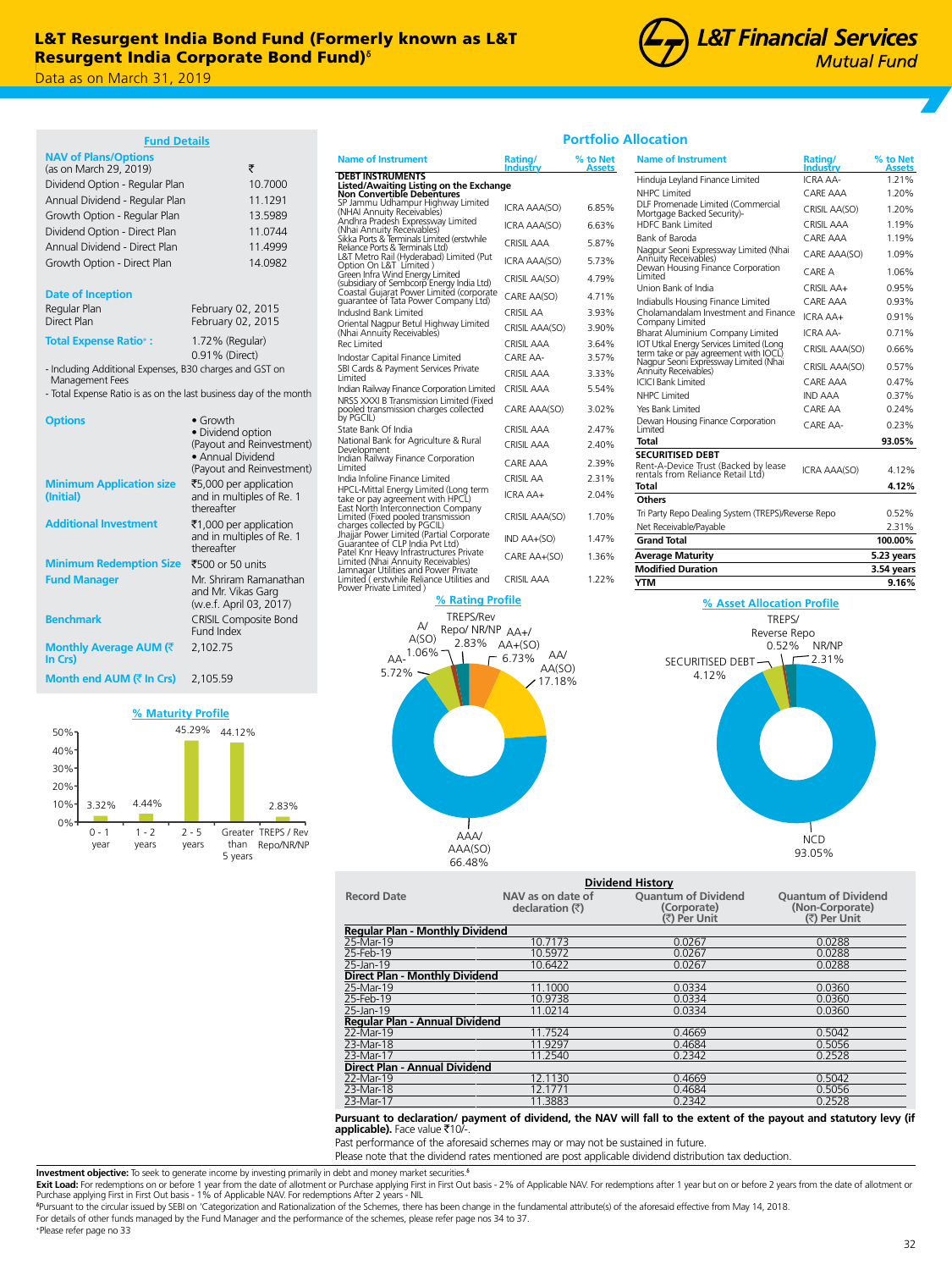# Fund Manager wise Scheme Details



| 1       | Total No. of years of experience: 26<br>L&T Equity Fund                                                    |
|---------|------------------------------------------------------------------------------------------------------------|
| 2       | L&T Large and Midcap Fund (Formerly known as L&T India<br>Special Situations Fund) <sup>8</sup>            |
| 3       | L&T Tax Advantage Fund                                                                                     |
| 4       | L&T Dynamic Equity Fund (Equity Component)                                                                 |
| 5       | L&T Infrastructure Fund <sup>6</sup>                                                                       |
| 6       | L&T Hybrid Equity Fund (Formerly known as L&T India Prudence<br>Fund) <sup>6</sup> (Equity Component)      |
| 7       | L&T Midcap Fund <sup>6</sup> (Co-PM)                                                                       |
| 8       | L&T Emerging Businesses Fund <sup>6</sup> (Co-PM)                                                          |
| 9       | L&T Focused Equity Fund                                                                                    |
| Sr. No. | Mr. Venugopal Manghat<br>Total No. of years of experience: 25                                              |
| 1       | L&T India Large Cap Fund <sup>6</sup>                                                                      |
| 2       | L&T India Value Fund                                                                                       |
| 3       | L&T Conservative Hybrid Fund Formerly known as L&T Monthly<br>Income Plan) <sup>6</sup> (Equity Component) |
| 4       | L&T Equity Savings Fund <sup>6</sup> (Equity Component)                                                    |
| 5       | L&T Arbitrage Opportunities Fund                                                                           |
| 6       | L&T Business Cycles Fund <sup>6</sup>                                                                      |
| Sr. No. | Mr. Vihang Naik                                                                                            |
|         | Total No. of years of experience: 11                                                                       |
| 1       | L&T Midcap Fund <sup>8</sup> (Co-PM)                                                                       |
| 2       | L&T Emerging Opportunities Fund Series - I                                                                 |
| 3       | L&T Focused Equity Fund (Co-PM)                                                                            |
| Sr No   | Mr. Karan Desai                                                                                            |
|         | Total No. of years of experience: 11                                                                       |
| 1       | L&T Equity Fund*                                                                                           |
| 2       | L&T India Large Cap Fund* <sup>6</sup>                                                                     |
| 3       | L&T Large and Midcap Fund (Formerly known as L&T India<br>Special Situations Fund) <sup>6*</sup>           |
| 4       | L&T India Value Fund*                                                                                      |
| 5       | L&T Hybrid Equity Fund (Formerly known as L&T India Prudence<br>Fund) <sup>o</sup>                         |
| 6       | L&T Emerging Businesses Fund* <sup>6</sup>                                                                 |
| 7       | L&T Arbitrage Opportunities Fund*                                                                          |
| 8       | L&T Business Cycles Fund* <sup>6</sup>                                                                     |

| L&T Low Duration Fund (Formerly known as L&T Short Term<br>L&T Hybrid Equity Fund (Formerly known as L&T India Prudence<br>L&T Short Term Bond Fund (Formerly known as L&T Short Term |
|---------------------------------------------------------------------------------------------------------------------------------------------------------------------------------------|
|                                                                                                                                                                                       |
|                                                                                                                                                                                       |
|                                                                                                                                                                                       |
|                                                                                                                                                                                       |
|                                                                                                                                                                                       |
|                                                                                                                                                                                       |
|                                                                                                                                                                                       |
|                                                                                                                                                                                       |
|                                                                                                                                                                                       |
|                                                                                                                                                                                       |
|                                                                                                                                                                                       |
|                                                                                                                                                                                       |
|                                                                                                                                                                                       |
|                                                                                                                                                                                       |
|                                                                                                                                                                                       |
|                                                                                                                                                                                       |
| L&T Short Term Bond Fund (Formerly known as L&T Short Term                                                                                                                            |
|                                                                                                                                                                                       |
|                                                                                                                                                                                       |
|                                                                                                                                                                                       |
|                                                                                                                                                                                       |
|                                                                                                                                                                                       |
|                                                                                                                                                                                       |
| L&T Conservative Hybrid Fund Formerly known as L&T Monthly                                                                                                                            |
|                                                                                                                                                                                       |
|                                                                                                                                                                                       |
|                                                                                                                                                                                       |
| L&T Money Market Fund (Formerly known as L&T Floating Rate                                                                                                                            |
|                                                                                                                                                                                       |
|                                                                                                                                                                                       |
|                                                                                                                                                                                       |
| L&T Money Market Fund (Formerly known as L&T Floating Rate                                                                                                                            |
| L&T Low Duration Fund (Formerly known as L&T Short Term                                                                                                                               |
|                                                                                                                                                                                       |
|                                                                                                                                                                                       |
|                                                                                                                                                                                       |
|                                                                                                                                                                                       |

\* For investments in Foreign Securities

+ Effective April 01, 2019 Total Expense Ratio (TER) stands revised. For the actual current expenses charged to the scheme, please refer the website of the Mutual Fund - www.lntmf.com.

+ Additional Expenses not exceeding 0.05% in terms of Regulation 52(6A)(c) of SEBI (Mutual Funds) Regulations, 1996.

+ Additional Expenses for B30 not exceeding 0.30% in terms of Regulation 52(6A)(b) of SEBI (Mutual Funds) Regulations, 1996.

2 2 LAT Equity Savings Fund<sup>8</sup> (Equity Component)<br>2 LAT Equity Savings Fund<sup>8</sup> (Equity Component) 3 L&T Dynamic Equity Fund (Equity Component)

+ Goods and Service Tax on Management fees. Present GST rate is 18%.

1 L&T Arbitrage Opportunities Fund

ᵟ Pursuant to the circular issued by SEBI on 'Categorization and Rationalization of the Schemes, there has been change in the fundamental attribute(s) of the aforesaid effective from May 14, 2018.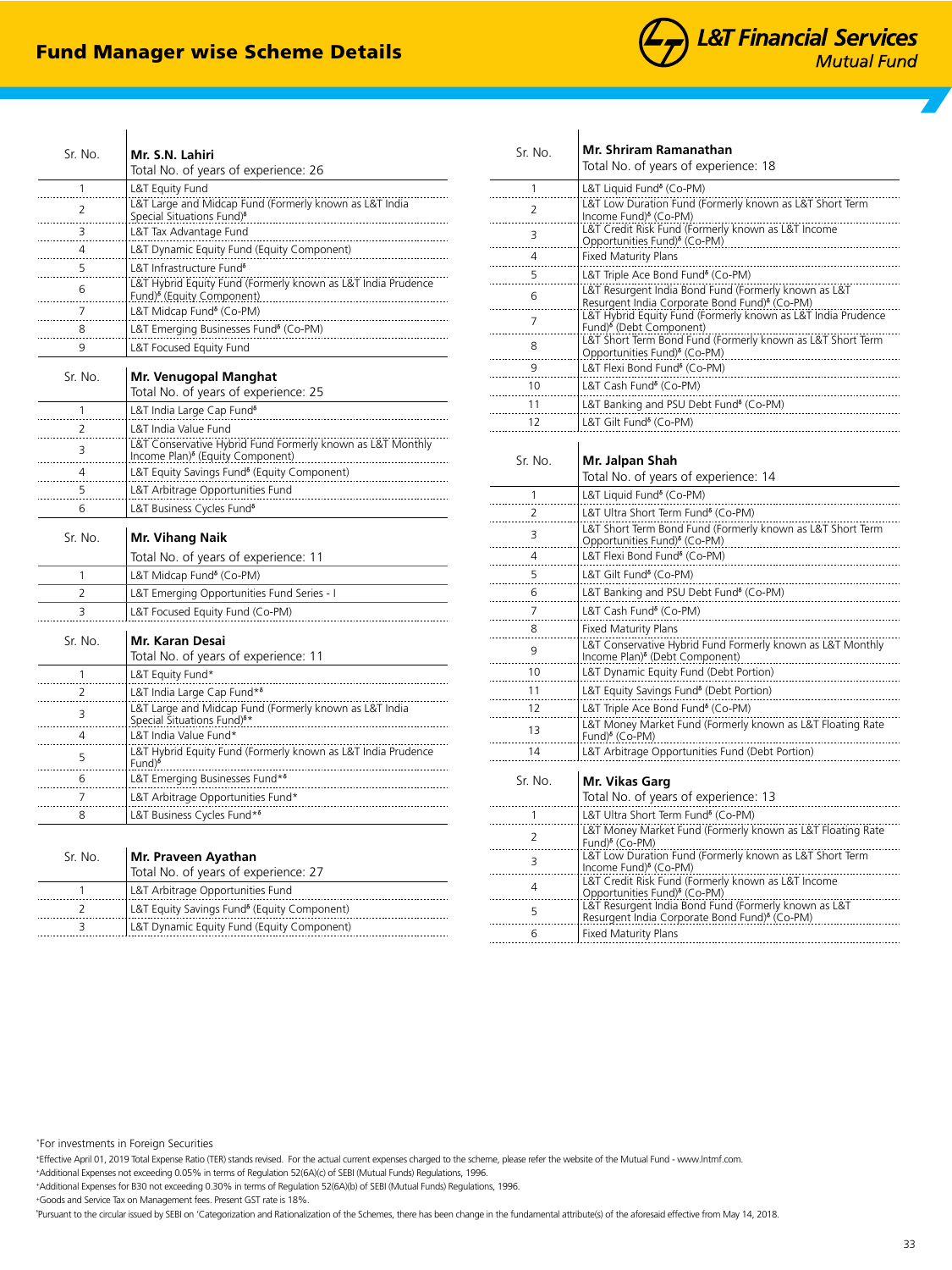Data as on March 29, 2019



## **Performance of Growth Option**

|                                                                                                                                                                                                                                 | CAGR Returns (%) (Period) |                                           |           | <b>Since Inception</b>             |                            |                        |
|---------------------------------------------------------------------------------------------------------------------------------------------------------------------------------------------------------------------------------|---------------------------|-------------------------------------------|-----------|------------------------------------|----------------------------|------------------------|
|                                                                                                                                                                                                                                 | 1 year                    | 3 year                                    | 5 year    | Date of Inception<br>of the Scheme | <b>CAGR Returns</b><br>(%) | PTP Returns*<br>(in ₹) |
|                                                                                                                                                                                                                                 |                           | Name of the Fund Manager: Mr. S.N. Lahiri |           |                                    |                            |                        |
| L&T Equity Fund - Regular Plan (G) $\epsilon$                                                                                                                                                                                   | 3.31                      | 12.58                                     | 14.04     | 16/May/2005                        | 16.42                      | 82,466.00              |
| S&P BSE-500 TRI                                                                                                                                                                                                                 | 9.64                      | 15.97                                     | 14.52     |                                    | 14.44                      | 64,964.97              |
| S&P BSE SENSEX TRI^                                                                                                                                                                                                             | 18.71                     | 16.64                                     | 13.12     |                                    | 15.05                      | 69,983.94              |
| L&T Equity Fund - Direct Plan (G) $\epsilon$                                                                                                                                                                                    | 4.09                      | 13.40                                     | 14.85     | 01/Jan/2013                        | 13.98                      | 22,633.82              |
| S&P BSE-500 TRI                                                                                                                                                                                                                 | 9.64                      | 15.97                                     | 14.52     |                                    | 13.26                      | 21,748.86              |
| S&P BSE SENSEX TRI^                                                                                                                                                                                                             | 18.71                     | 16.64                                     | 13.12     |                                    | 13.08                      | 21,542.11              |
| The respective benchmark performance for the Scheme is calculated using Composite CAGR of: S&P BSE 500 PRI values from 16 May, 2005 to 29 June, 2007 and TRI values from 30 June, 2007 on 30 June, 2007 onwards.                |                           |                                           |           |                                    |                            |                        |
| L&T Large and Midcap Fund <sup>6</sup> - Regular Plan (G) <sup><math>\epsilon</math></sup>                                                                                                                                      | $-1.80$                   | 12.69                                     | 14.29     | 22/May/2006                        | 12.83                      | 47,208.00              |
| S&P BSE-200 TRI                                                                                                                                                                                                                 | 12.06                     | 16.11                                     | 14.39     |                                    | 12.37                      | 44,814.05              |
| S&P BSE SENSEX TRI^                                                                                                                                                                                                             | 18.71                     | 16.64                                     | 13.12     |                                    | 12.13                      | 43,585.89              |
| L&T Large and Midcap Fund $^6$ - Direct Plan (G) $^6$                                                                                                                                                                           | $-1.00$                   | 13.58                                     | 15.16     | 01/Jan/2013                        | 14.23                      | 22,945.44              |
| S&P BSE-200 TRI                                                                                                                                                                                                                 | 12.06                     | 16.11                                     | 14.39     |                                    | 13.35                      | 21,855.38              |
| S&P BSE SENSEX TRI^                                                                                                                                                                                                             | 18.71                     | 16.64                                     | 13.12     |                                    | 13.08                      | 21,542.11              |
| The respective benchmark performance for the Scheme is calculated using Composite CAGR of: S&P BSE 200 PRI values from 22 May, 2006 to 31 July, 2008 and TRI values from 1 Aug, 2008 onwards.                                   |                           |                                           |           |                                    |                            |                        |
| L&T Emerging Businesses Fund <sup>6</sup> - Regular Plan (G) <sup><math>\epsilon</math></sup>                                                                                                                                   | $-6.51$                   | 21.26                                     | <b>NA</b> | 12/May/2014                        | 20.69                      | 25,047.00              |
| S&P BSE Small Cap TRI                                                                                                                                                                                                           | $-10.83$                  | 13.38                                     | <b>NA</b> |                                    | 15.91                      | 20,560.97              |
| S&P BSE SENSEX TRI^                                                                                                                                                                                                             | 18.71                     | 16.64                                     | <b>NA</b> |                                    | 12.28                      | 17,602.37              |
|                                                                                                                                                                                                                                 | $-5.57$                   | 22.31                                     | <b>NA</b> | 12/May/2014                        | 21.64                      | 26,024.00              |
| L&T Emerging Businesses Fund <sup>6</sup> - Direct Plan (G) <sup>€</sup>                                                                                                                                                        | $-10.83$                  | 13.38                                     | <b>NA</b> |                                    | 15.91                      | 20,560.97              |
| S&P BSE Small Cap TRI                                                                                                                                                                                                           |                           |                                           |           |                                    |                            |                        |
| S&P BSE SENSEX TRI^                                                                                                                                                                                                             | 18.71                     | 16.64                                     | NA        |                                    | 12.28                      | 17,602.37              |
| L&T Hybrid Equity Fund $\delta$ - Regular Plan (G) $\check{}$                                                                                                                                                                   | 2.13                      | 10.64                                     | 14.57     | 07/Feb/2011                        | 12.51<br>11.04             | 26,118.00              |
| Benchmark\$                                                                                                                                                                                                                     | 10.94                     | 13.68                                     | 12.80     |                                    |                            | 23,454.60              |
| S&P BSE SENSEX TRI^                                                                                                                                                                                                             | 18.71                     | 16.64                                     | 13.15     |                                    | 11.42                      | 24,116.45              |
| L&T Hybrid Equity Fund <sup>6</sup> - Direct Plan (G) <sup>*</sup>                                                                                                                                                              | 3.19                      | 11.83                                     | 15.77     | 01/Jan/2013                        | 15.14                      | 24,104.19              |
| Benchmark\$                                                                                                                                                                                                                     | 10.94                     | 13.68                                     | 12.80     |                                    | 12.07                      | 20,367.76              |
| S&P BSE SENSEX TRI^                                                                                                                                                                                                             | 18.71                     | 16.64                                     | 13.15     |                                    | 13.08                      | 21,542.11              |
| \$70% - S&P BSE 200 TRI and 30% - CRISIL Short Term Bond Fund Index                                                                                                                                                             |                           |                                           |           |                                    |                            |                        |
| <sup>e</sup> Fund is co-managed by Mr. Karan Desai (for investments in Foreign Securities). <sup>¥</sup> Fund is co-managed by Mr. Shriram Ramanathan (Debt Portion) & Mr. Karan Desai (for investments in Foreign Securities). |                           |                                           |           |                                    |                            |                        |
| L&T Tax Advantage Fund - Regular Plan (G)                                                                                                                                                                                       | $-0.47$                   | 14.63                                     | 14.99     | 27/Feb/2006                        | 13.72                      | 53,810.00              |
| S&P BSE-200 TRI                                                                                                                                                                                                                 | 12.06                     | 16.11                                     | 14.39     |                                    | 12.11                      | 44,641.59              |
| S&P BSE SENSEX TRI^                                                                                                                                                                                                             | 18.71                     | 16.64                                     | 13.12     |                                    | 12.07                      | 44,432.34              |
| L&T Tax Advantage Fund - Direct Plan (G)                                                                                                                                                                                        | 0.16                      | 15.46                                     | 15.78     | 01/Jan/2013                        | 14.83                      | 23,700.43              |
| S&P BSE-200 TRI                                                                                                                                                                                                                 | 12.06                     | 16.11                                     | 14.39     |                                    | 13.35                      | 21,855.38              |
| S&P BSE SENSEX TRI^                                                                                                                                                                                                             | 18.71                     | 16.64                                     | 13.12     |                                    | 13.08                      | 21,542.11              |
| The respective benchmark performance for the Scheme is calculated using Composite CAGR of: S&P BSE 200 PRI values from 27 Feb, 2006 to 31 July, 2008 and TRI values from 1 Aug, 2008 onwards.                                   |                           |                                           |           |                                    |                            |                        |
| L&T Midcap Fund <sup>6</sup> - Regular Plan (G) <sup>§</sup>                                                                                                                                                                    | $-2.52$                   | 17.91                                     | 22.31     | 09/Aug/2004                        | 19.48                      | 1,35,480.00            |
| Nifty Midcap 100 TRI                                                                                                                                                                                                            | $-1.85$                   | 13.90                                     | 17.50     |                                    | 17.44                      | 1,05,237.47            |
| S&P BSE SENSEX TRI^                                                                                                                                                                                                             | 18.71                     | 16.64                                     | 13.12     |                                    | 15.95                      | 87,299.62              |
| L&T Midcap Fund <sup>s</sup> - Direct Plan (G)§                                                                                                                                                                                 | $-1.55$                   | 18.97                                     | 23.38     | 01/Jan/2013                        | 21.25                      | 33,286.68              |
| Nifty Midcap 100 TRI                                                                                                                                                                                                            | $-1.85$                   | 13.90                                     | 17.50     |                                    | 14.15                      | 22,835.02              |
| S&P BSE SENSEX TRI^                                                                                                                                                                                                             | 18.71                     | 16.64                                     | 13.12     |                                    | 13.08                      | 21,542.11              |
| <sup>§</sup> Fund is co-managed by Mr. Vihang Naik.                                                                                                                                                                             |                           |                                           |           |                                    |                            |                        |
| L&T Infrastructure Fund <sup>6</sup> - Regular Plan (G)                                                                                                                                                                         | $-6.46$                   | 17.11                                     | 18.65     | 27/Sep/2007                        | 4.19                       | 16,030.00              |
| Nifty Infrastructure TRI                                                                                                                                                                                                        | $-1.56$                   | 9.79                                      | 5.73      |                                    | $-1.74$                    | 8,170.82               |
| S&P BSE SENSEX TRI^                                                                                                                                                                                                             | 18.71                     | 16.64                                     | 13.12     |                                    | 10.82                      | 32,607.91              |
| L&T Infrastructure Fund <sup>6</sup> - Direct Plan (G)                                                                                                                                                                          | $-5.59$                   | 18.16                                     | 19.64     | 01/Jan/2013                        | 15.99                      | 25,232.38              |
| Nifty Infrastructure TRI                                                                                                                                                                                                        | $-1.56$                   | 9.79                                      | 5.73      |                                    | 4.87                       | 13,455.18              |
| S&P BSE SENSEX TRI^                                                                                                                                                                                                             | 18.71                     | 16.64                                     | 13.12     |                                    | 13.08                      | 21,542.11              |
| L&T Dynamic Equity Fund - Regular Plan (G) <sup>§</sup>                                                                                                                                                                         | 6.21                      | 7.91                                      | 12.19     | 07/Feb/2011                        | 11.44                      | 24,153.00              |
| Benchmark\$                                                                                                                                                                                                                     | 10.08                     | 12.00                                     | 10.94     |                                    | 10.22                      | 22,082.33              |
| S&P BSE SENSEX TRI^                                                                                                                                                                                                             | 18.71                     | 16.64                                     | 13.15     |                                    | 11.42                      | 24,116.45              |
| <b>L&amp;T Dynamic Equity Fund - Direct Plan (G)</b> <sup>§</sup>                                                                                                                                                               | 7.37                      | 9.13                                      | 13.41     | 01/Jan/2013                        | 12.97                      | 21,406.72              |
| Benchmark\$                                                                                                                                                                                                                     | 10.08                     | 12.00                                     | 10.94     |                                    | 9.99                       | 18,113.63              |
| S&P BSE SENSEX TRI^                                                                                                                                                                                                             | 18.71                     | 16.64                                     | 13.15     |                                    | 13.08                      | 21,542.11              |
| \$50% S&P BSE 200 TRI and 50% CRISIL Short Term Bond Fund Index                                                                                                                                                                 |                           |                                           |           |                                    |                            |                        |

§ Fund is co-managed by Mr. Praveen Ayathan (Equity Portion) & Mr. Jalpan Shah (Debt Portion).

L&T Emerging Businesses Fund has launched on 12th May 2014 and has not completed 5 years of performance.

ᵟPursuant to the circular issued by SEBI on 'Categorization and Rationalization of the Schemes, there has been change in the fundamental attribute(s) of the aforesaid effective from May 14, 2018. Past performance may or may not be sustained in the future. \* Point to Point (PTP) Returns in INR show the value of ₹10,000/- invested ^Standard Benchmark

Note: As per the SEBI standards for performance reporting, the since inception return is calculated on NAV of ₹10/- invested at inception. CAGR is compounded annualised. Date of inception is deemed to be date of allotment.

a. Mr. S.N. Lahiri manage 9 Schemes & Mr. Karan Desai manage 8 Schemes respectively.

b. Performance data is as on 29th March 2019.

c. Different plans shall have a different expense structure.

d. The performance details have been provided for Regular and Direct Plan separately.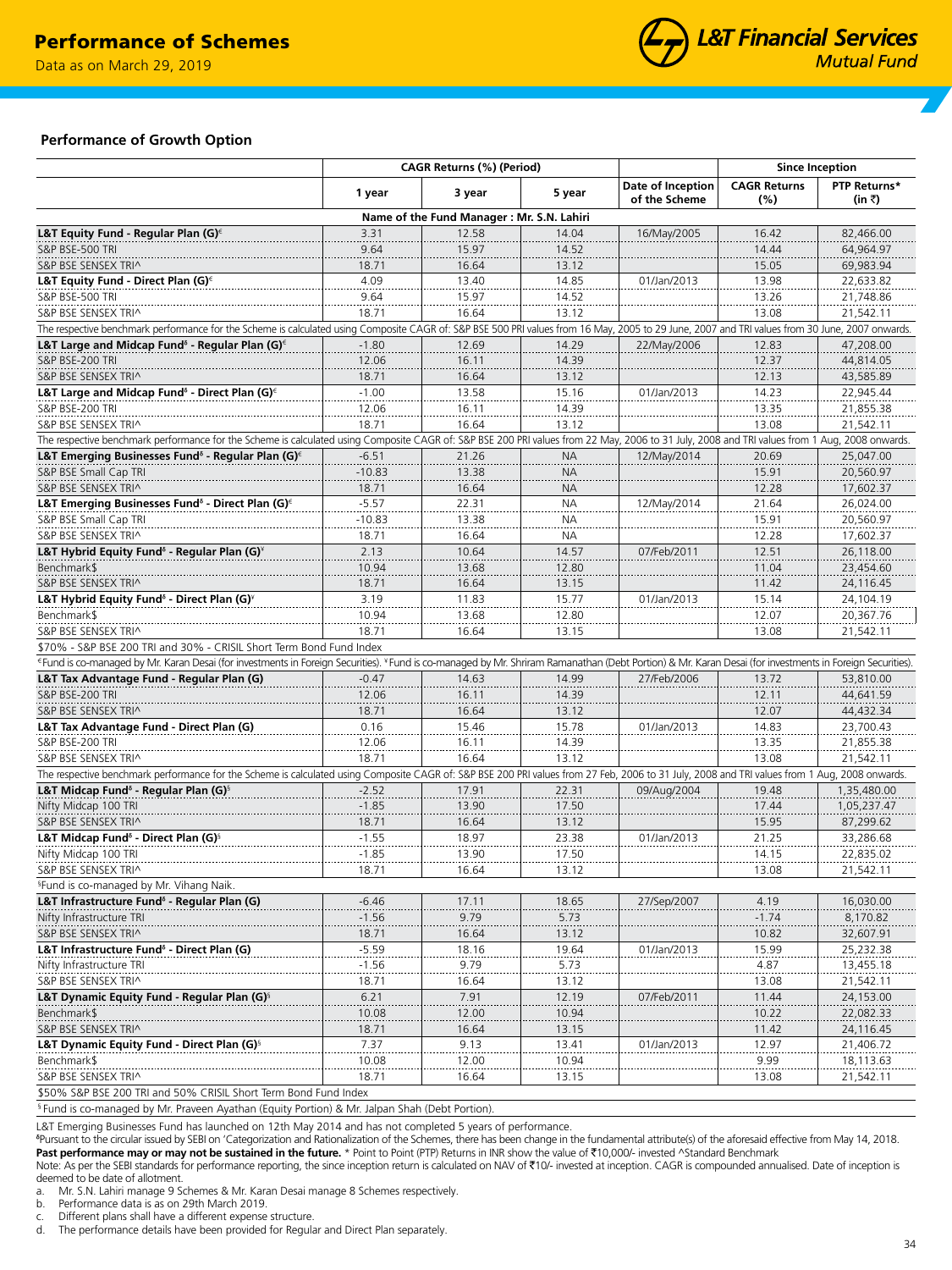Data as on March 31, 2019 Data as on March 29, 2019



## **Performance of Growth Option**

|                                                                                                                                                | CAGR Returns (%) (Period) |                                                 |           | <b>Since Inception</b>             |                            |                        |
|------------------------------------------------------------------------------------------------------------------------------------------------|---------------------------|-------------------------------------------------|-----------|------------------------------------|----------------------------|------------------------|
|                                                                                                                                                | 1 year                    | 3 year                                          | 5 year    | Date of Inception<br>of the Scheme | <b>CAGR Returns</b><br>(%) | PTP Returns*<br>(in ₹) |
|                                                                                                                                                |                           | Name of the Fund Manager: Mr. Venugopal Manghat |           |                                    |                            |                        |
| L&T India Large Cap Fund <sup>6</sup> - Regular Plan (G) <sup><math>\epsilon</math></sup>                                                      | 8.29                      | 11.94                                           | 13.01     | 23/Oct/2007                        | 9.09                       | 27,062.00              |
| S&P BSE-100 TRI                                                                                                                                | 13.86                     | 16.21                                           | 13.55     |                                    | 8.29                       | 24,870.83              |
| S&P BSE SENSEX TRI^                                                                                                                            | 18.71                     | 16.64                                           | 13.12     |                                    | 8.16                       | 24,531.99              |
| L&T India Large Cap Fund <sup>8</sup> - Direct Plan (G) <sup><math>\epsilon</math></sup>                                                       | 9.19                      | 12.81                                           | 13.85     | 01/Jan/2013                        | 13.31                      | 21,812.23              |
| S&P BSE-100 TRI                                                                                                                                | 13.86                     | 16.21                                           | 13.55     |                                    | 12.94                      | 21,371.93              |
| S&P BSE SENSEX TRI^                                                                                                                            | 18.71                     | 16.64                                           | 13.12     |                                    | 13.08                      | 21,542.11              |
| L&T India Value Fund - Regular Plan (G) $\epsilon$                                                                                             | 0.52                      | 14.77                                           | 21.10     | 08/Jan/2010                        | 14.94                      | 36,139.00              |
| S&P BSE-200 TRI                                                                                                                                | 12.06                     | 16.11                                           | 14.39     |                                    | 10.55                      | 25,232.70              |
| S&P BSE SENSEX TRI^                                                                                                                            | 18.71                     | 16.64                                           | 13.12     |                                    | 10.53                      | 25,174.15              |
| L&T India Value Fund - Direct Plan (G) <sup>€</sup>                                                                                            | 1.45                      | 15.77                                           | 22.11     | 01/Jan/2013                        | 19.82                      | 30,918.64              |
| S&P BSE-200 TRI                                                                                                                                | 12.06                     | 16.11                                           | 14.39     |                                    | 13.35                      | 21,855.38              |
| S&P BSE SENSEX TRI^                                                                                                                            | 18.71                     | 16.64                                           | 13.12     |                                    | 13.08                      | 21,542.11              |
| L&T Business Cycles Fund <sup>6</sup> - Regular Plan (G) <sup><math>\epsilon</math></sup>                                                      | $-6.11$                   | 11.33                                           | <b>NA</b> | 20/Aug/2014                        | 9.62                       | 15,271.00              |
| S&P BSE 200 TRI                                                                                                                                | 12.06                     | 16.11                                           | <b>NA</b> |                                    | 11.01                      | 16,185.34              |
| S&P BSE Sensex TRI^                                                                                                                            | 18.71                     | 16.64                                           | <b>NA</b> |                                    | 10.09                      | 15,575.49              |
| L&T Business Cycles Fund <sup>s</sup> - Direct Plan (G) <sup>€</sup>                                                                           | $-5.44$                   | 12.07                                           | <b>NA</b> | 20/Aug/2014                        | 10.35                      | 15,746.00              |
| S&P BSE 200 TRI                                                                                                                                | 12.06                     | 16.11                                           | <b>NA</b> |                                    | 11.01                      | 16,185.34              |
| S&P BSE Sensex TRI^                                                                                                                            | 18.71                     | 16.64                                           | NА        |                                    | 10.09                      | 15,575.49              |
| Eund is co-managed by Mr. Karan Desai (for investments in foreign securities).                                                                 |                           |                                                 |           |                                    |                            |                        |
| L&T Conservative Hybrid Fund <sup><math>\delta</math></sup> - Regular Plan (G) <sup><math>\check{ }</math></sup>                               | 5.79                      | 7.25                                            | 8.16      | 31/Jul/2003                        | 8.25                       | 34,658.40              |
| CRISIL Hybrid 85+15 - Conservative Index                                                                                                       | 7.65                      | 8.96                                            | 10.02     |                                    | 8.51                       | 35,946.25              |
| CRISIL 10 Yr Gilt Index^                                                                                                                       | 6.82                      | 5.99                                            | 8.05      |                                    | 5.64                       | 23,633.48              |
| L&T Conservative Hybrid Fund <sup>6</sup> - Direct Plan (G) <sup><math>\check{ }</math></sup>                                                  | 6.57                      | 8.03                                            | 8.93      | 01/Jan/2013                        | 7.99                       | 16,152.11              |
| CRISIL Hybrid 85+15 - Conservative Index                                                                                                       | 7.65                      | 8.96                                            | 10.02     |                                    | 9.15                       | 17,273.35              |
| CRISIL 10 Yr Gilt Index^                                                                                                                       | 6.82                      | 5.99                                            | 8.05      |                                    | 6.60                       | 14,901.11              |
| *Fund is co-managed by Mr. Jalpan Shah (Debt Portion).                                                                                         |                           |                                                 |           |                                    |                            |                        |
| L&T Equity Savings Fund <sup>6</sup> - Regular Plan (G) <sup>£</sup>                                                                           | 4.08                      | 7.41                                            | 8.69      | 18/Oct/2011                        | 8.06                       | 17,819.00              |
| Nifty 50 Arbitrage (75%) + S&P BSE 200 TRI (25%)                                                                                               | 7.13                      | 8.02                                            | 8.43      |                                    | 8.90                       | 18,873.57              |
| CRISIL 10 Yr Gilt Index^                                                                                                                       | 6.82                      | 5.99                                            | 8.05      |                                    | 7.26                       | 16,850.63              |
| L&T Equity Savings Fund $^{\delta}$ - Direct Plan (G) $^{\epsilon}$                                                                            | 4.89                      | 8.23                                            | 9.56      | 01/Jan/2013                        | 8.73                       | 16,863.60              |
| Nifty 50 Arbitrage (75%) + S&P BSE 200 TRI (25%)                                                                                               | 7.13                      | 8.02                                            | 8.43      |                                    | 8.51                       | 16,647.07              |
| CRISIL 10 Yr Gilt Index^                                                                                                                       | 6.82                      | 5.99                                            | 8.05      |                                    | 6.60                       | 14,901.11              |
| frund is co-managed by Mr. Praveen Ayathan (Equity Portion) & Jalpan Shah (Debt Portion).                                                      |                           |                                                 |           |                                    |                            |                        |
| L&T Arbitrage Opportunities Fund - Regular Plan $(G)$ <sup>§</sup>                                                                             | 5.79                      | 6.01                                            | <b>NA</b> | 30/Jun/2014                        | 6.59                       | 13,538.00              |
| Nifty 50 Arbitrage Index                                                                                                                       | 5.35                      | 5.27                                            | <b>NA</b> |                                    | 6.08                       | 13,234.01              |
| CRISIL 1 Yr T-Bill Index^                                                                                                                      | 7.36                      | 6.81                                            | <b>NA</b> |                                    | 7.32                       | 13,982.40              |
| L&T Arbitrage Opportunities Fund - Direct Plan (G) <sup>§</sup>                                                                                | 6.44                      | 6.65                                            | NА        | 30/Jun/2014                        | 7.24                       | 13,933.00              |
| Nifty 50 Arbitrage Index                                                                                                                       | 5.35                      | 5.27                                            | NА        |                                    | 6.08                       | 13,234.01              |
| CRISIL 1 Yr T-Bill Index^                                                                                                                      | 7.36                      | 6.81                                            | <b>NA</b> |                                    | 7.32                       | 13,982.40              |
| <sup>§</sup> Fund is co-managed by Mr. Praveen Ayathan, Mr. Karan Desai (For investments in foreign securities.) & Jalpan Shah (Debt Portion). |                           |                                                 |           |                                    |                            |                        |

L&T Business Cycles Fund has launched on 20th Aug 2014 and has not completed 5 years of performance.

L&T Arbitrage Opportunities Fund has launched on 30th June 2014 and has not completed 5 years of performance.

ᵟPursuant to the circular issued by SEBI on 'Categorization and Rationalization of the Schemes, there has been change in the fundamental attribute(s) of the aforesaid effective from May 14, 2018.

Past performance may or may not be sustained in the future. \* Point to Point (PTP) Returns in INR show the value of ₹10,000/- invested ^Standard Benchmark

Note: As per the SEBI standards for performance reporting, the since inception return is calculated on NAV of ₹10/- invested at inception. CAGR is compounded annualised. Date of inception is deemed to be date of allotment.

a. Mr. Venugopal Manghat manages 6 Schemes, Mr. Vihang Naik manages 3 Schemes & Mr. Praveen Ayathan manages 3 Schemes respectively.

b. Performance data is as on 29th March 2019.

c. Different plans shall have a different expense structure.

d. The performance details have been provided for Regular and Direct Plan separately.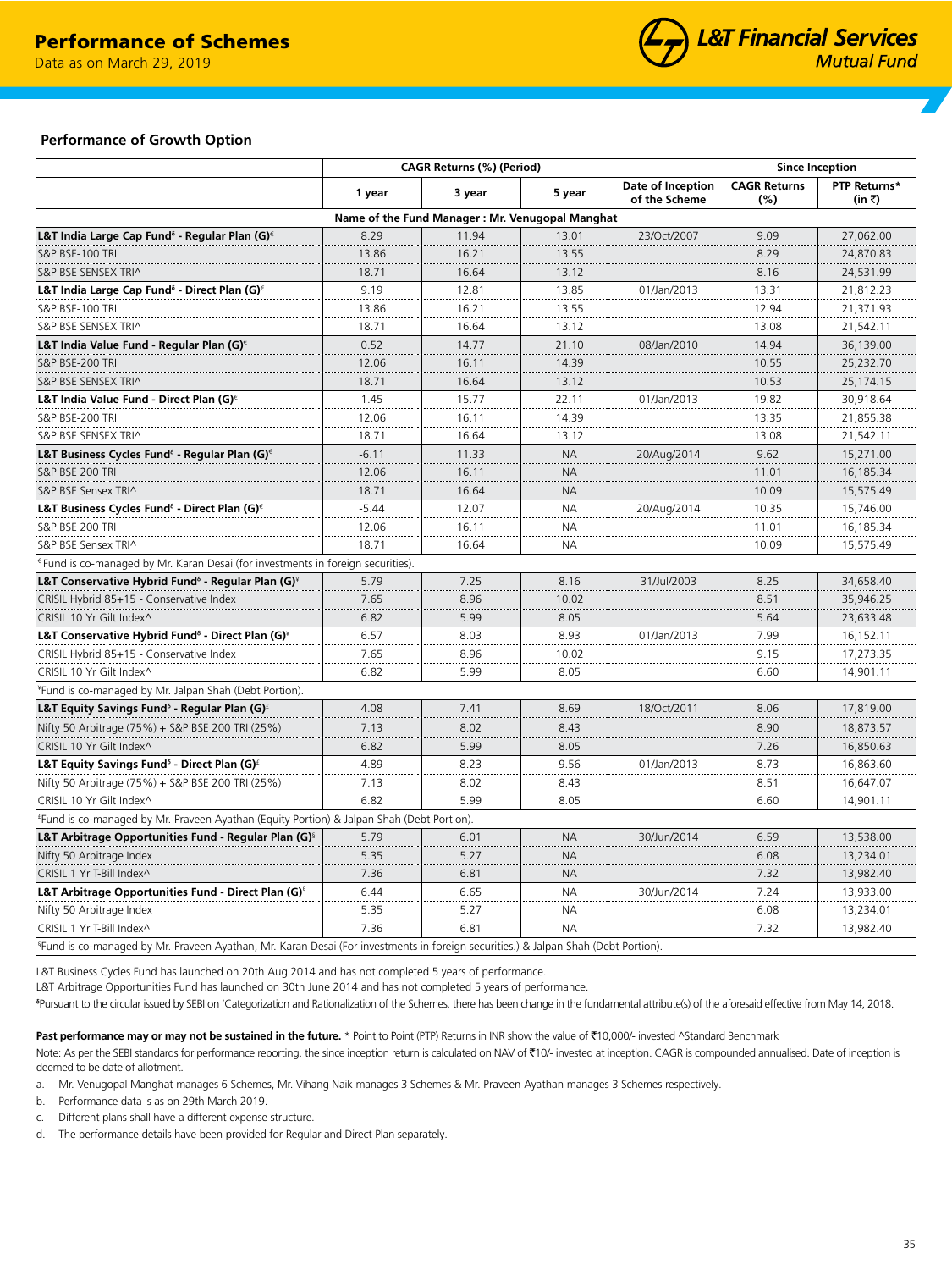Data as on March 29, 2019



## **Performance of Growth Option**

| <b>CAGR Returns</b><br>Date of Inception<br>3 year<br>5 year<br>1 year<br>of the Scheme<br>(%)<br>Name of the Fund Manager : Mr. Shriram Ramanathan<br>L&T Liquid Fund <sup><math>\delta</math></sup> - Regular Plan (G) <sup><math>\angle</math></sup><br>7.48<br>7.18<br>7.74<br>03/Oct/2006<br>7.79<br>CRISIL Liquid Fund Index<br>7.62<br>7.20<br>7.72<br>7.53<br>CRISIL 1 Yr T-Bill Index^<br>7.36<br>6.81<br>7.37<br>6.41<br>L&T Liquid Fund <sup>6</sup> - Direct Plan (G) <sup>¥</sup><br>7.54<br>7.81<br>8.09<br>7.24<br>31/Dec/2012<br>7.72<br>8.02<br>CRISIL Liquid Fund Index<br>7.62<br>7.20<br>CRISIL 1 Yr T-Bill Index^<br>7.36<br>7.37<br>7.17<br>6.81<br>L&T Short Term Bond Fund <sup>6</sup> - Regular Plan (G) <sup>*</sup><br>7.43<br>7.96<br>8.31<br>7.31<br>27/Dec/2011<br>CRISIL Short Term Bond Fund Index<br>8.49<br>7.55<br>7.60<br>8.31<br>CRISIL 1 Yr T-Bill Index^<br>7.37<br>7.29<br>7.36<br>6.81<br>7.98<br>8.51<br>8.53<br>L&T Short Term Bond Fund <sup>6</sup> - Direct Plan (G) <sup>*</sup><br>7.85<br>01/Jan/2013<br>CRISIL Short Term Bond Fund Index<br>7.60<br>8.39<br>7.55<br>8.31<br>CRISIL 1 Yr T-Bill Index^<br>7.36<br>6.81<br>7.37<br>7.17 | <b>Since Inception</b> |  |
|-------------------------------------------------------------------------------------------------------------------------------------------------------------------------------------------------------------------------------------------------------------------------------------------------------------------------------------------------------------------------------------------------------------------------------------------------------------------------------------------------------------------------------------------------------------------------------------------------------------------------------------------------------------------------------------------------------------------------------------------------------------------------------------------------------------------------------------------------------------------------------------------------------------------------------------------------------------------------------------------------------------------------------------------------------------------------------------------------------------------------------------------------------------------------------------------|------------------------|--|
|                                                                                                                                                                                                                                                                                                                                                                                                                                                                                                                                                                                                                                                                                                                                                                                                                                                                                                                                                                                                                                                                                                                                                                                           | PTP Returns*<br>(in ₹) |  |
|                                                                                                                                                                                                                                                                                                                                                                                                                                                                                                                                                                                                                                                                                                                                                                                                                                                                                                                                                                                                                                                                                                                                                                                           |                        |  |
|                                                                                                                                                                                                                                                                                                                                                                                                                                                                                                                                                                                                                                                                                                                                                                                                                                                                                                                                                                                                                                                                                                                                                                                           | 25,526.05              |  |
|                                                                                                                                                                                                                                                                                                                                                                                                                                                                                                                                                                                                                                                                                                                                                                                                                                                                                                                                                                                                                                                                                                                                                                                           | 24,772.02              |  |
|                                                                                                                                                                                                                                                                                                                                                                                                                                                                                                                                                                                                                                                                                                                                                                                                                                                                                                                                                                                                                                                                                                                                                                                           | 21,743.75              |  |
|                                                                                                                                                                                                                                                                                                                                                                                                                                                                                                                                                                                                                                                                                                                                                                                                                                                                                                                                                                                                                                                                                                                                                                                           | 16,257.85              |  |
|                                                                                                                                                                                                                                                                                                                                                                                                                                                                                                                                                                                                                                                                                                                                                                                                                                                                                                                                                                                                                                                                                                                                                                                           | 16,184.21              |  |
|                                                                                                                                                                                                                                                                                                                                                                                                                                                                                                                                                                                                                                                                                                                                                                                                                                                                                                                                                                                                                                                                                                                                                                                           | 15,410.71              |  |
|                                                                                                                                                                                                                                                                                                                                                                                                                                                                                                                                                                                                                                                                                                                                                                                                                                                                                                                                                                                                                                                                                                                                                                                           | 17,843.00              |  |
|                                                                                                                                                                                                                                                                                                                                                                                                                                                                                                                                                                                                                                                                                                                                                                                                                                                                                                                                                                                                                                                                                                                                                                                           | 18,069.07              |  |
|                                                                                                                                                                                                                                                                                                                                                                                                                                                                                                                                                                                                                                                                                                                                                                                                                                                                                                                                                                                                                                                                                                                                                                                           | 16,668.35              |  |
|                                                                                                                                                                                                                                                                                                                                                                                                                                                                                                                                                                                                                                                                                                                                                                                                                                                                                                                                                                                                                                                                                                                                                                                           | 16,671.54              |  |
|                                                                                                                                                                                                                                                                                                                                                                                                                                                                                                                                                                                                                                                                                                                                                                                                                                                                                                                                                                                                                                                                                                                                                                                           | 16,534.78              |  |
|                                                                                                                                                                                                                                                                                                                                                                                                                                                                                                                                                                                                                                                                                                                                                                                                                                                                                                                                                                                                                                                                                                                                                                                           | 15,404.06              |  |
| <sup>¥</sup> Fund is co-managed by Mr. Jalpan Shah.                                                                                                                                                                                                                                                                                                                                                                                                                                                                                                                                                                                                                                                                                                                                                                                                                                                                                                                                                                                                                                                                                                                                       |                        |  |
| L&T Low Duration Fund <sup>6</sup> - Regular Plan (G) <sup><math>\epsilon</math></sup><br>7.25<br>8.25<br>8.70<br>04/Dec/2010<br>8.70                                                                                                                                                                                                                                                                                                                                                                                                                                                                                                                                                                                                                                                                                                                                                                                                                                                                                                                                                                                                                                                     | 20,025.10              |  |
| CRISIL Short Term Bond Fund Index<br>7.55<br>7.60<br>8.31<br>8.39                                                                                                                                                                                                                                                                                                                                                                                                                                                                                                                                                                                                                                                                                                                                                                                                                                                                                                                                                                                                                                                                                                                         | 19,545.03              |  |
| 7.37<br>CRISIL 1 Yr T-Bill Index^<br>7.36<br>6.81<br>7.17                                                                                                                                                                                                                                                                                                                                                                                                                                                                                                                                                                                                                                                                                                                                                                                                                                                                                                                                                                                                                                                                                                                                 | 17,785.66              |  |
| L&T Low Duration Fund <sup>6</sup> - Direct Plan (G) <sup><math>\epsilon</math></sup><br>7.76<br>8.68<br>9.07<br>01/Jan/2013<br>8.95                                                                                                                                                                                                                                                                                                                                                                                                                                                                                                                                                                                                                                                                                                                                                                                                                                                                                                                                                                                                                                                      | 17,076.25              |  |
| 7.55<br>7.60<br>8.31<br>8.39<br>CRISIL Short Term Bond Fund Index                                                                                                                                                                                                                                                                                                                                                                                                                                                                                                                                                                                                                                                                                                                                                                                                                                                                                                                                                                                                                                                                                                                         | 16,534.78              |  |
| 7.36<br>6.81<br>7.37<br>7.17<br>CRISIL 1 Yr T-Bill Index^                                                                                                                                                                                                                                                                                                                                                                                                                                                                                                                                                                                                                                                                                                                                                                                                                                                                                                                                                                                                                                                                                                                                 | 15,404.06              |  |
| 5.95<br>L&T Credit Risk Fund <sup>§</sup> - Regular Plan (G) <sup>∈</sup><br>7.59<br>8.60<br>8.19<br>08/Oct/2009                                                                                                                                                                                                                                                                                                                                                                                                                                                                                                                                                                                                                                                                                                                                                                                                                                                                                                                                                                                                                                                                          | 21,081.00              |  |
| 7.96<br>CRISIL Short Term Bond Fund Index<br>7.55<br>7.60<br>8.31                                                                                                                                                                                                                                                                                                                                                                                                                                                                                                                                                                                                                                                                                                                                                                                                                                                                                                                                                                                                                                                                                                                         | 20,658.56              |  |
| 5.99<br>6.82<br>8.05<br>6.28<br>CRISIL 10 Yr Gilt Index^                                                                                                                                                                                                                                                                                                                                                                                                                                                                                                                                                                                                                                                                                                                                                                                                                                                                                                                                                                                                                                                                                                                                  | 17,807.96              |  |
| 8.75<br>L&T Credit Risk Fund <sup>§</sup> - Direct Plan (G) <sup>∈</sup><br>6.59<br>8.23<br>9.18<br>01/Jan/2013                                                                                                                                                                                                                                                                                                                                                                                                                                                                                                                                                                                                                                                                                                                                                                                                                                                                                                                                                                                                                                                                           | 16,878.37              |  |
| 7.60<br>8.31<br>8.39<br>7.55<br>CRISIL Short Term Bond Fund Index                                                                                                                                                                                                                                                                                                                                                                                                                                                                                                                                                                                                                                                                                                                                                                                                                                                                                                                                                                                                                                                                                                                         | 16,534.78              |  |
| 5.99<br>8.05<br>6.60<br>6.82<br>CRISIL 10 Yr Gilt Index^                                                                                                                                                                                                                                                                                                                                                                                                                                                                                                                                                                                                                                                                                                                                                                                                                                                                                                                                                                                                                                                                                                                                  | 14,901.11              |  |
| L&T Resurgent India Bond Fund <sup>6</sup> - Regular Plan (G) $\epsilon$<br>4.65<br>7.06<br><b>NA</b><br>7.68<br>02/Feb/2015                                                                                                                                                                                                                                                                                                                                                                                                                                                                                                                                                                                                                                                                                                                                                                                                                                                                                                                                                                                                                                                              | 13,598.90              |  |
| 6.72<br>7.61<br><b>NA</b><br>7.69<br>CRISIL Composite Bond Fund Index                                                                                                                                                                                                                                                                                                                                                                                                                                                                                                                                                                                                                                                                                                                                                                                                                                                                                                                                                                                                                                                                                                                     | 13,605.55              |  |
| CRISIL 10 Yr Gilt Index^<br>6.82<br>5.99<br><b>NA</b><br>6.40                                                                                                                                                                                                                                                                                                                                                                                                                                                                                                                                                                                                                                                                                                                                                                                                                                                                                                                                                                                                                                                                                                                             | 12,936.91              |  |
| L&T Resurgent India Bond Fund <sup>6</sup> - Direct Plan (G) <sup><math>\epsilon</math></sup><br>5.57<br>8.00<br>NА<br>8.62<br>02/Feb/2015                                                                                                                                                                                                                                                                                                                                                                                                                                                                                                                                                                                                                                                                                                                                                                                                                                                                                                                                                                                                                                                | 14,098.20              |  |
| 7.69<br>CRISIL Composite Bond Fund Index<br>6.72<br>7.61<br>NА                                                                                                                                                                                                                                                                                                                                                                                                                                                                                                                                                                                                                                                                                                                                                                                                                                                                                                                                                                                                                                                                                                                            | 13,605.55              |  |
| CRISIL 10 Yr Gilt Index^<br>6.82<br>5.99<br>NА<br>6.40                                                                                                                                                                                                                                                                                                                                                                                                                                                                                                                                                                                                                                                                                                                                                                                                                                                                                                                                                                                                                                                                                                                                    | 12,936.91              |  |
| <sup>e</sup> Fund is co-managed by Mr. Vikas Garg.                                                                                                                                                                                                                                                                                                                                                                                                                                                                                                                                                                                                                                                                                                                                                                                                                                                                                                                                                                                                                                                                                                                                        |                        |  |
| L&T Triple Ace Bond Fund $\delta$ - Regular Plan (G) $\delta$<br>6.97<br>6.58<br>7.48<br>7.22<br>31/Mar/1997                                                                                                                                                                                                                                                                                                                                                                                                                                                                                                                                                                                                                                                                                                                                                                                                                                                                                                                                                                                                                                                                              | 46,413.90              |  |
| CRISIL Composite Bond Fund Index<br>6.72<br>7.61<br>9.10<br><b>NA</b>                                                                                                                                                                                                                                                                                                                                                                                                                                                                                                                                                                                                                                                                                                                                                                                                                                                                                                                                                                                                                                                                                                                     | NA.                    |  |
| CRISIL 10 Yr Gilt Index^<br>6.82<br>5.99<br>8.05<br><b>NA</b>                                                                                                                                                                                                                                                                                                                                                                                                                                                                                                                                                                                                                                                                                                                                                                                                                                                                                                                                                                                                                                                                                                                             | NA.                    |  |
| L&T Triple Ace Bond Fund <sup>6</sup> - Direct Plan (G) <sup>§</sup><br>7.26<br>8.25<br>7.21<br>7.58<br>01/Jan/2013                                                                                                                                                                                                                                                                                                                                                                                                                                                                                                                                                                                                                                                                                                                                                                                                                                                                                                                                                                                                                                                                       | 15,780.50              |  |
| CRISIL Composite Bond Fund Index<br>6.72<br>7.61<br>9.10<br>8.27                                                                                                                                                                                                                                                                                                                                                                                                                                                                                                                                                                                                                                                                                                                                                                                                                                                                                                                                                                                                                                                                                                                          | 16,419.02              |  |
| CRISIL 10 Yr Gilt Index^<br>5.99<br>8.05<br>6.82<br>6.60                                                                                                                                                                                                                                                                                                                                                                                                                                                                                                                                                                                                                                                                                                                                                                                                                                                                                                                                                                                                                                                                                                                                  | 14,901.11              |  |
| L&T Flexi Bond Fund <sup><math>\delta</math></sup> - Regular Plan (G) <sup>§</sup><br>9.02<br>6.66<br>7.67<br>27/Sep/2010<br>8.45                                                                                                                                                                                                                                                                                                                                                                                                                                                                                                                                                                                                                                                                                                                                                                                                                                                                                                                                                                                                                                                         | 19,932.90              |  |
| CRISIL Composite Bond Fund Index<br>7.61<br>9.10<br>8.13<br>6.72                                                                                                                                                                                                                                                                                                                                                                                                                                                                                                                                                                                                                                                                                                                                                                                                                                                                                                                                                                                                                                                                                                                          | 19,445.39              |  |
| CRISIL 10 Yr Gilt Index^<br>6.82<br>5.99<br>8.05<br>6.55                                                                                                                                                                                                                                                                                                                                                                                                                                                                                                                                                                                                                                                                                                                                                                                                                                                                                                                                                                                                                                                                                                                                  | 17,153.51              |  |
| L&T Flexi Bond Fund <sup>6</sup> - Direct Plan (G) <sup>§</sup><br>9.80<br>9.08<br>7.56<br>8.60                                                                                                                                                                                                                                                                                                                                                                                                                                                                                                                                                                                                                                                                                                                                                                                                                                                                                                                                                                                                                                                                                           | 17,197.24              |  |
| 01/Jan/2013<br>CRISIL Composite Bond Fund Index<br>6.72<br>7.61<br>9.10<br>8.27                                                                                                                                                                                                                                                                                                                                                                                                                                                                                                                                                                                                                                                                                                                                                                                                                                                                                                                                                                                                                                                                                                           | 16,419.02              |  |
| CRISIL 10 Yr Gilt Index^                                                                                                                                                                                                                                                                                                                                                                                                                                                                                                                                                                                                                                                                                                                                                                                                                                                                                                                                                                                                                                                                                                                                                                  |                        |  |
| 6.82<br>5.99<br>8.05<br>6.60<br><sup>§</sup> Fund is co-managed by Mr. Jalpan Shah.                                                                                                                                                                                                                                                                                                                                                                                                                                                                                                                                                                                                                                                                                                                                                                                                                                                                                                                                                                                                                                                                                                       | 14,901.11              |  |

L&T Resurgent India Corporate Bond Fund has launched on 02nd Feb 2015 and has not completed 5 years of performance.

ᵟPursuant to the circular issued by SEBI on 'Categorization and Rationalization of the Schemes, there has been change in the fundamental attribute(s) of the aforesaid effective from May 14, 2018. Past performance may or may not be sustained in the future. \* Point to Point (PTP) Returns in INR show the value of ₹10,000/- invested ^Standard Benchmark

Note: As per the SEBI standards for performance reporting, the since inception return is calculated on NAV of ₹10/- invested at inception. CAGR is compounded annualised. Date of inception is<br>deemed to be date of allotment

- a. Mr. Shriram Ramanathan manages 12 Schemes & Mr. Vikas Garg manages 6 Schemes.<br>b. Performance data is as on 29th March 2019.<br>c. Different plans shall have a different expense structure.<br>d. The performance detail
- 

36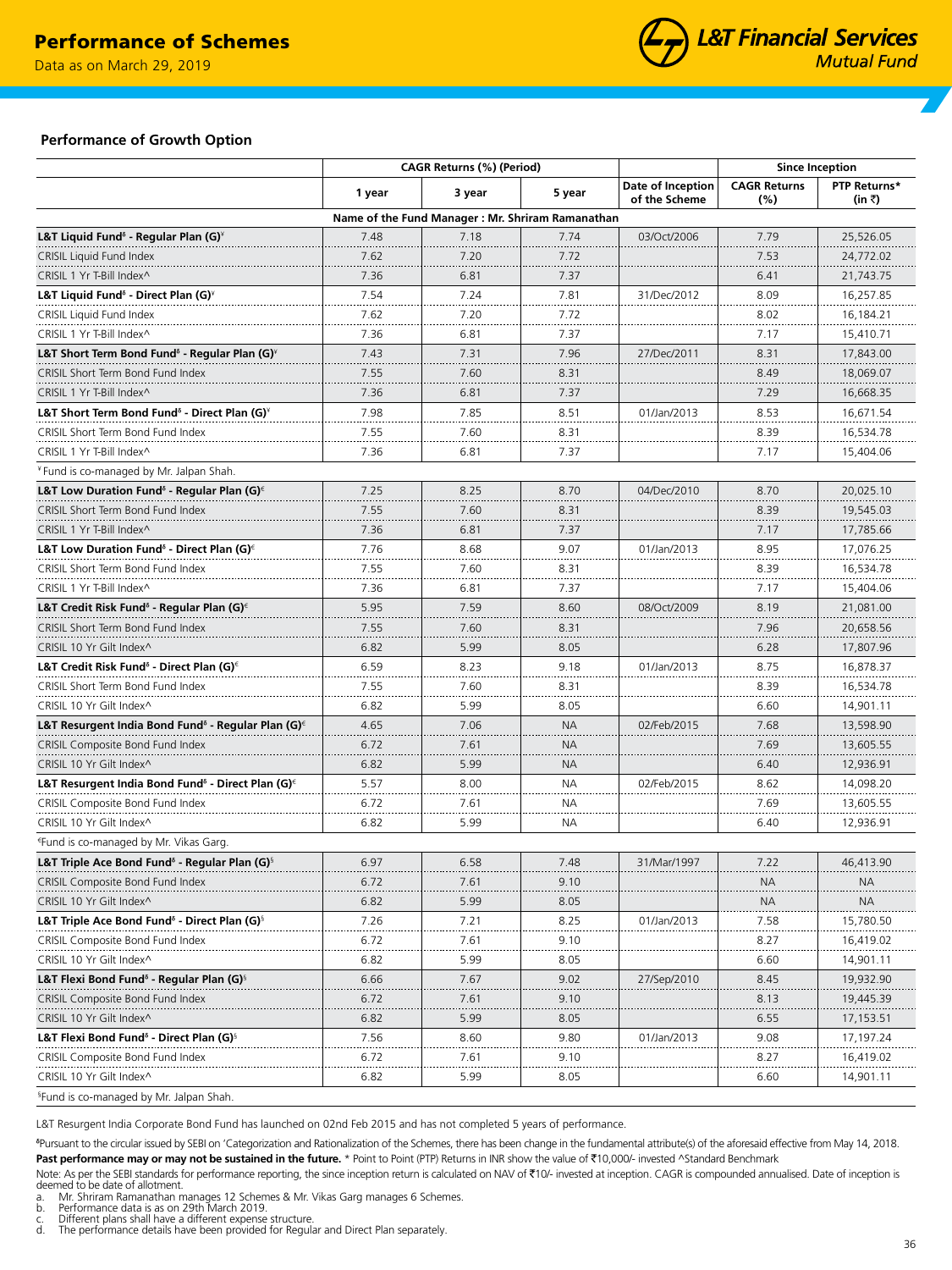Data as on March 31, 2019 Data as on March 29, 2019



## **Performance of Growth Option**

| Date of Inception<br>3 year<br>1 year<br>5 year<br>of the Scheme<br>Name of the Fund Manager : Mr. Jalpan Shah<br>7.49<br>7.92<br>L&T Ultra Short Term Fund $^{\delta}$ - Regular Plan (G) $^{\circ}$<br>7.64<br>27/Nov/1997<br>CRISIL Liquid Fund Index<br>7.62<br>7.20<br>7.72<br>7.37<br>CRISIL 1 Yr T-Bill Index^<br>7.36<br>6.81<br>7.64<br>7.97<br>L&T Ultra Short Term Fund $^{\delta}$ - Institutional Plan (G) $^{\circ}$<br>7.49<br>10/Apr/2003<br>CRISIL Liquid Fund Index<br>7.62<br>7.20<br>7.72<br>7.37<br>CRISIL 1 Yr T-Bill Index^<br>7.36<br>6.81<br>8.00<br>7.86<br>8.34<br>L&T Ultra Short Term Fund <sup>6</sup> - Direct Plan (G) <sup>¥</sup><br>01/Jan/2013<br>CRISIL Liquid Fund Index<br>7.20<br>7.72<br>7.62<br>CRISIL 1 Yr T-Bill Index^<br>7.36<br>7.37<br>6.81 | <b>Since Inception</b><br><b>CAGR Returns</b><br>(%)<br>8.11<br><b>NA</b><br>6.63 | PTP Returns*<br>(in ₹) |
|---------------------------------------------------------------------------------------------------------------------------------------------------------------------------------------------------------------------------------------------------------------------------------------------------------------------------------------------------------------------------------------------------------------------------------------------------------------------------------------------------------------------------------------------------------------------------------------------------------------------------------------------------------------------------------------------------------------------------------------------------------------------------------------------|-----------------------------------------------------------------------------------|------------------------|
|                                                                                                                                                                                                                                                                                                                                                                                                                                                                                                                                                                                                                                                                                                                                                                                             |                                                                                   |                        |
|                                                                                                                                                                                                                                                                                                                                                                                                                                                                                                                                                                                                                                                                                                                                                                                             |                                                                                   |                        |
|                                                                                                                                                                                                                                                                                                                                                                                                                                                                                                                                                                                                                                                                                                                                                                                             |                                                                                   | 52,871.00              |
|                                                                                                                                                                                                                                                                                                                                                                                                                                                                                                                                                                                                                                                                                                                                                                                             |                                                                                   | <b>NA</b>              |
|                                                                                                                                                                                                                                                                                                                                                                                                                                                                                                                                                                                                                                                                                                                                                                                             |                                                                                   | 39,392.52              |
|                                                                                                                                                                                                                                                                                                                                                                                                                                                                                                                                                                                                                                                                                                                                                                                             | 7.48                                                                              | 31,645.43              |
|                                                                                                                                                                                                                                                                                                                                                                                                                                                                                                                                                                                                                                                                                                                                                                                             | 6.90                                                                              | 29,032.22              |
|                                                                                                                                                                                                                                                                                                                                                                                                                                                                                                                                                                                                                                                                                                                                                                                             | 6.02                                                                              | 25,464.94              |
|                                                                                                                                                                                                                                                                                                                                                                                                                                                                                                                                                                                                                                                                                                                                                                                             | 8.62                                                                              | 16,755.09              |
|                                                                                                                                                                                                                                                                                                                                                                                                                                                                                                                                                                                                                                                                                                                                                                                             | 8.02                                                                              | 16,181.15              |
|                                                                                                                                                                                                                                                                                                                                                                                                                                                                                                                                                                                                                                                                                                                                                                                             | 7.17                                                                              | 15,404.06              |
| <sup>¥</sup> Fund is co-managed by Mr. Vikas Garg.                                                                                                                                                                                                                                                                                                                                                                                                                                                                                                                                                                                                                                                                                                                                          |                                                                                   |                        |
| L&T Gilt Fund $^{\delta}$ - Regular Plan (G) $^{\epsilon}$<br>5.22<br>6.73<br>9.02<br>29/Mar/2000                                                                                                                                                                                                                                                                                                                                                                                                                                                                                                                                                                                                                                                                                           | 8.29                                                                              | 45,421.10              |
| 8.30<br>9.71<br>I-SEC Composite Gilt Index<br>8.95                                                                                                                                                                                                                                                                                                                                                                                                                                                                                                                                                                                                                                                                                                                                          | <b>NA</b>                                                                         | <b>NA</b>              |
| 8.05                                                                                                                                                                                                                                                                                                                                                                                                                                                                                                                                                                                                                                                                                                                                                                                        |                                                                                   |                        |
| CRISIL 10 Yr Gilt Index^<br>6.82<br>5.99<br>8.24                                                                                                                                                                                                                                                                                                                                                                                                                                                                                                                                                                                                                                                                                                                                            | <b>NA</b><br>10.02                                                                | <b>NA</b><br>18,144.37 |
| L&T Gilt Fund <sup>6</sup> - Direct Plan (G) <sup>€</sup><br>10.23<br>6.61<br>01/Jan/2013                                                                                                                                                                                                                                                                                                                                                                                                                                                                                                                                                                                                                                                                                                   |                                                                                   |                        |
| 8.95<br>8.30<br>9.71<br>I-SEC Composite Gilt Index                                                                                                                                                                                                                                                                                                                                                                                                                                                                                                                                                                                                                                                                                                                                          | 8.77                                                                              | 16,897.49              |
| 5.99<br>8.05<br>CRISIL 10 Yr Gilt Index^<br>6.82                                                                                                                                                                                                                                                                                                                                                                                                                                                                                                                                                                                                                                                                                                                                            | 6.60                                                                              | 14,901.11              |
| 7.59<br>L&T Banking and PSU Debt Fund <sup>6</sup> - Regular Plan (G) <sup>€</sup><br>6.22<br>7.26<br>12/Sep/2012                                                                                                                                                                                                                                                                                                                                                                                                                                                                                                                                                                                                                                                                           | 7.79                                                                              | 16,340.40              |
| 8.31<br>CRISIL Short Term Bond Fund Index<br>7.55<br>7.60                                                                                                                                                                                                                                                                                                                                                                                                                                                                                                                                                                                                                                                                                                                                   | 8.41                                                                              | 16,970.16              |
| CRISIL 1 Yr T-Bill Index^<br>7.36<br>7.37<br>6.81                                                                                                                                                                                                                                                                                                                                                                                                                                                                                                                                                                                                                                                                                                                                           | 7.20                                                                              | 15,764.50              |
| 8.15<br>L&T Banking and PSU Debt Fund <sup>6</sup> - Direct Plan (G) <sup>€</sup><br>6.68<br>7.77<br>01/Jan/2013                                                                                                                                                                                                                                                                                                                                                                                                                                                                                                                                                                                                                                                                            | 8.24                                                                              | 16,388.48              |
| 7.60<br>8.31<br>CRISIL Short Term Bond Fund Index<br>7.55                                                                                                                                                                                                                                                                                                                                                                                                                                                                                                                                                                                                                                                                                                                                   | 8.39                                                                              | 16,534.78              |
| CRISIL 1 Yr T-Bill Index^<br>7.36<br>7.37<br>6.81                                                                                                                                                                                                                                                                                                                                                                                                                                                                                                                                                                                                                                                                                                                                           | 7.17                                                                              | 15,404.06              |
| 5.52<br>5.66<br>6.45<br>L&T Cash Fund <sup>8</sup> - Regular Plan (G) <sup><math>\epsilon</math></sup><br>27/Nov/2006                                                                                                                                                                                                                                                                                                                                                                                                                                                                                                                                                                                                                                                                       | 7.24                                                                              | 23.688.40              |
| CRISIL Liquid Fund Index<br>7.62<br>7.20<br>7.72                                                                                                                                                                                                                                                                                                                                                                                                                                                                                                                                                                                                                                                                                                                                            | 7.55                                                                              | 24,553.15              |
| CRISIL 1 Yr T-Bill Index^<br>7.36<br>6.81<br>7.37                                                                                                                                                                                                                                                                                                                                                                                                                                                                                                                                                                                                                                                                                                                                           | 6.43                                                                              | 21,581.26              |
| 7.28<br>6.34<br>6.50<br>L&T Cash Fund <sup>§</sup> - Direct Plan (G) <sup>∈</sup><br>01/Jan/2013                                                                                                                                                                                                                                                                                                                                                                                                                                                                                                                                                                                                                                                                                            | 7.59                                                                              | 15,785.18              |
| CRISIL Liquid Fund Index<br>7.62<br>7.20<br>7.72                                                                                                                                                                                                                                                                                                                                                                                                                                                                                                                                                                                                                                                                                                                                            | 8.02                                                                              | 16,181.15              |
| CRISIL 1 Yr T-Bill Index^<br>7.36<br>6.81<br>7.37                                                                                                                                                                                                                                                                                                                                                                                                                                                                                                                                                                                                                                                                                                                                           | 7.17                                                                              | 15,404.06              |
| Eund is co-managed by Mr. Shriram Ramanathan.                                                                                                                                                                                                                                                                                                                                                                                                                                                                                                                                                                                                                                                                                                                                               |                                                                                   |                        |
| 7.52<br>7.96<br>8.18<br>L&T Money Market Fund <sup>6</sup> - Regular Plan (G) <sup>¥</sup><br>10/Aug/2005                                                                                                                                                                                                                                                                                                                                                                                                                                                                                                                                                                                                                                                                                   | 7.76                                                                              | 27,714.60              |
| CRISIL Liquid Fund Index<br>7.62<br>7.20<br>7.72                                                                                                                                                                                                                                                                                                                                                                                                                                                                                                                                                                                                                                                                                                                                            | 7.36                                                                              | 26,334.53              |
| CRISIL 1 Yr T-Bill Index^<br>7.36<br>6.81<br>7.37                                                                                                                                                                                                                                                                                                                                                                                                                                                                                                                                                                                                                                                                                                                                           | 6.28                                                                              | 22,950.69              |
| 8.64<br>8.05<br>8.50<br>L&T Money Market Fund $\delta$ - Direct Plan (G) $\check{ }$<br>01/Jan/2013                                                                                                                                                                                                                                                                                                                                                                                                                                                                                                                                                                                                                                                                                         | 8.71                                                                              | 16,837.64              |
| 7.62<br>CRISIL Liquid Fund Index<br>7.20<br>7.72                                                                                                                                                                                                                                                                                                                                                                                                                                                                                                                                                                                                                                                                                                                                            | 8.02                                                                              | 16,181.15              |
| 7.37<br>CRISIL 1 Yr T-Bill Index^<br>7.36<br>6.81                                                                                                                                                                                                                                                                                                                                                                                                                                                                                                                                                                                                                                                                                                                                           | 7.17                                                                              | 15,404.06              |
| 7.12<br><b>NA</b><br>L&T FMP - SERIES XIV - Plan A (1233D) - Regular Plan (G) <sup>Y</sup><br><b>NA</b><br>22/Dec/2016                                                                                                                                                                                                                                                                                                                                                                                                                                                                                                                                                                                                                                                                      | 7.35                                                                              | 11,743.50              |
| CRISIL Composite Bond Fund Index<br>6.72<br><b>NA</b><br><b>NA</b>                                                                                                                                                                                                                                                                                                                                                                                                                                                                                                                                                                                                                                                                                                                          | 5.63                                                                              | 11,322.27              |
| CRISIL 10 Yr Gilt Index^<br>6.82<br>NA<br>NA                                                                                                                                                                                                                                                                                                                                                                                                                                                                                                                                                                                                                                                                                                                                                | 3.06                                                                              | 10,706.13              |
| L&T FMP - SERIES XIV - Plan A (1233D) - Direct Plan (G) <sup>*</sup><br>7.31<br><b>NA</b><br><b>NA</b><br>22/Dec/2016                                                                                                                                                                                                                                                                                                                                                                                                                                                                                                                                                                                                                                                                       | 7.52                                                                              | 11,786.60              |
| 6.72<br>CRISIL Composite Bond Fund Index<br><b>NA</b><br><b>NA</b>                                                                                                                                                                                                                                                                                                                                                                                                                                                                                                                                                                                                                                                                                                                          | 5.63                                                                              | 11.322.27              |
| CRISIL 10 Yr Gilt Index^<br>6.82<br>NА<br>NА                                                                                                                                                                                                                                                                                                                                                                                                                                                                                                                                                                                                                                                                                                                                                | 3.06                                                                              | 10,706.13              |
| L&T FMP - XIV - Scheme C - (1150D) - Regular Plan (G) <sup>«</sup><br>7.33<br><b>NA</b><br><b>NA</b><br>23/Mar/2017                                                                                                                                                                                                                                                                                                                                                                                                                                                                                                                                                                                                                                                                         | 7.29                                                                              | 11,524.80              |
| CRISIL Composite Bond Fund Index<br><b>NA</b><br>6.72<br>NA                                                                                                                                                                                                                                                                                                                                                                                                                                                                                                                                                                                                                                                                                                                                 | 6.18                                                                              | 11,285.18              |
| CRISIL 10 Yr Gilt Index^<br>6.82<br><b>NA</b><br><b>NA</b>                                                                                                                                                                                                                                                                                                                                                                                                                                                                                                                                                                                                                                                                                                                                  | 3.67                                                                              | 10,753.19              |
|                                                                                                                                                                                                                                                                                                                                                                                                                                                                                                                                                                                                                                                                                                                                                                                             |                                                                                   |                        |
| L&T FMP - XIV - Scheme C - (1150D) - Direct Plan (G) <sup>*</sup><br>7.59<br>ΝA<br>NA<br>23/Mar/2017                                                                                                                                                                                                                                                                                                                                                                                                                                                                                                                                                                                                                                                                                        | 7.55                                                                              | 11,581.30              |
| CRISIL Composite Bond Fund Index<br>6.72<br>ΝA<br><b>NA</b>                                                                                                                                                                                                                                                                                                                                                                                                                                                                                                                                                                                                                                                                                                                                 | 6.18                                                                              | 11,285.18              |
| CRISIL 10 Yr Gilt Index^<br>6.82<br>ΝA<br>NА                                                                                                                                                                                                                                                                                                                                                                                                                                                                                                                                                                                                                                                                                                                                                | 3.67                                                                              | 10,753.19              |
| L&T FMP - XVI - Plan A - (1100D) - Regular Plan (G) <sup>*</sup><br>7.28<br><b>NA</b><br>22/Dec/2017<br>NA.                                                                                                                                                                                                                                                                                                                                                                                                                                                                                                                                                                                                                                                                                 | 7.14                                                                              | 10,911.80              |
| CRISIL Composite Bond Fund Index<br>6.72<br><b>NA</b><br><b>NA</b>                                                                                                                                                                                                                                                                                                                                                                                                                                                                                                                                                                                                                                                                                                                          | 6.13                                                                              | 10,782.21              |
| CRISIL 10 Yr Gilt Index^<br>6.82<br>NA<br>NA.                                                                                                                                                                                                                                                                                                                                                                                                                                                                                                                                                                                                                                                                                                                                               | 5.23                                                                              | 10,666.49              |
| L&T FMP - XVI - Plan A - (1100D) - Direct Plan (G) <sup>*</sup><br>7.47<br><b>NA</b><br>NА<br>22/Dec/2017                                                                                                                                                                                                                                                                                                                                                                                                                                                                                                                                                                                                                                                                                   | 7.32                                                                              | 10,935.70              |
| CRISIL Composite Bond Fund Index<br>6.72<br>ΝA<br>NА                                                                                                                                                                                                                                                                                                                                                                                                                                                                                                                                                                                                                                                                                                                                        | 6.13                                                                              | 10,782.21              |
| CRISIL 10 Yr Gilt Index^<br>6.82<br>NА<br>NА<br>*Fund is co-managed by Mr. Vikas Garg                                                                                                                                                                                                                                                                                                                                                                                                                                                                                                                                                                                                                                                                                                       | 5.23                                                                              | 10,666.49              |

Fund is co-managed by Mr. Vikas Garg.

ᵟPursuant to the circular issued by SEBI on 'Categorization and Rationalization of the Schemes, there has been change in the fundamental attribute(s) of the aforesaid effective from May 14, 2018. Past performance may or may not be sustained in the future. \* Point to Point (PTP) Returns in INR show the value of ₹10,000/- invested ^Standard Benchmark

Note: As per the SEBI standards for performance reporting, the since inception return is calculated on NAV of ₹10/- invested at inception. CAGR is compounded annualised. Date of inception is<br>deemed to be date of allotment

a. Mr. Jalpan Shah manages 14 Schemes.<br>b. Performance data is as on 29th March 2019.<br>c. Different plans shall have a different expense structure.

d. The performance details have been provided for Regular and Direct Plan separately.

**Common to all Schemes:** Performance of the schemes (wherever provided) are calculated basis CAGR for the past 1 year, 3 years, 5 years and since inception. In case, the start/end<br>date of the concerned period is a non - bu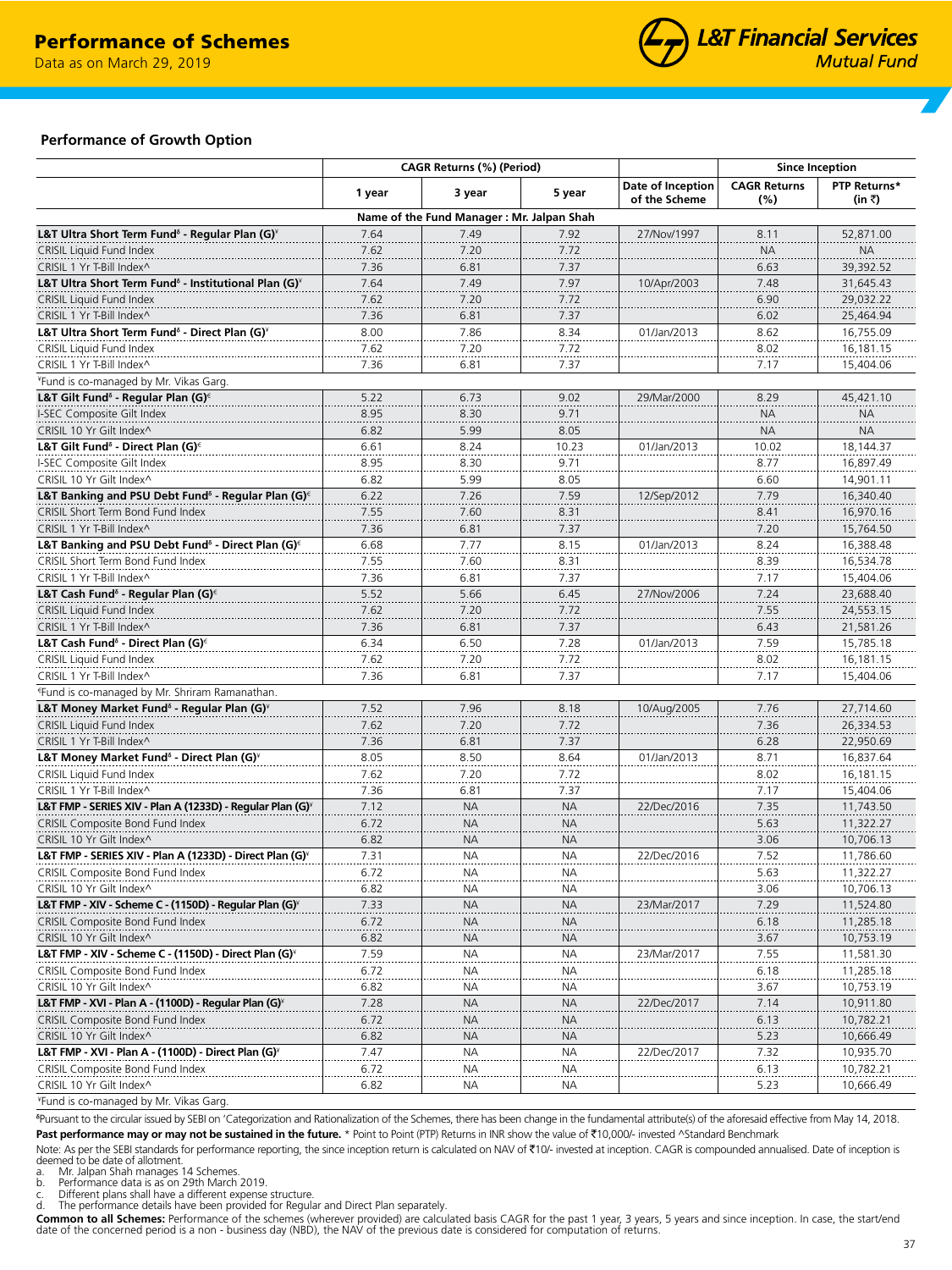## **Glossary**

## **Sharpe Ratio**

Sharpe Ratio is a risk to reward ratio, it measures portfolio returns generated in excess to the investment in risk-free asset, for per unit of total risk taken. While, positive Sharpe ratio indicates, portfolio compensating investors with excess returns (over risk-free rate) for the commensurate risk taken; negative Sharpe ratio indicates, investors are better off investing in risk-free assets.

## **Beta**

Beta (B) of a portfolio is a number indicating the relation between portfolio returns with that of the market index i.e. it measure the volatility, or systematic risk, of a portfolio in comparison to the market as a whole.

## **Modified Duration**

A formula that expresses the measurable change in the value of a security in response to a change in interest rates. Modified duration of portfolio can be used to anticipate the change in market value of portfolio for every change in portfolio yield.

#### **Standard Deviation**

A statistical measure that defines expected volatility/risk associated with a portfolio. This explains the variation/deviation from the average returns delivered by the portfolio. A higher standard deviation means higher volatility (risk) and a lower standard deviation means lower volatility.

## **How to read a Factsheet**

#### **Fund Manager**

An employee of the asset management company such as a mutual fund or life insurer, who manages investments of the scheme. He is usually part of a larger team of fund managers and research analysts.

## **Application Amount for Fresh Subscription**

This is the minimum investment amount for a new investor in a mutual fund scheme.

## **Minimum Additional Amount**

This is the minimum investment amount for an existing investor in a mutual fund scheme.

#### **Yield to Maturity**

The Yield to Maturity or the YTM is the rate of return anticipated on a bond if held until maturity. YTM is expressed as an annual rate. The YTM factors in the bond's current market price, par value, coupon interest rate and time to maturity.

#### **B** SIP

SIP or systematic investment plan works on the principle of making periodic investments of a fixed sum. It works similar to a recurring bank deposit. For instance, an investor may opt for an SIP that invests Rs 500 every 15th of the month in an equity fund for a period of three years.

## **NAV**

The NAV or the net asset value is the total asset value per unit of the mutual fund after deducting all related and permissible expenses. The NAV is calculated at the end of every business day. It is the value at which the investor enters or exits the mutual fund.

#### **Benchmark**

A group of securities, usually a market index, whose performance is used as a standard or benchmark to measure investment performance of mutual funds, among other investments. Some typical benchmarks include the Nifty, Sensex, BSE200, BSE500, 10-Year Gsec.

## **Entry Load**

A mutual fund may have a sales charge or load at the time of entry and/or exit to compensate the distributor/agent. Entry load is charged at the time an investor purchases the units of a mutual fund.

The entry load is added to the prevailing NAV at the time of investment. For instance, if the NAV is Rs. 100 and the entry load is 1 %, the investor will enter the fund at Rs. 101. (Note: SEBI, vide circular dated June 30, 2009 has abolished entry load and mandated that the upfront commission to distributors will be paid by the investor directly to the distributor, based on his assessment of various factors including the service rendered by the distributor).

#### **Exit Load**

Exit load is charged at the time an investor redeems the units of a mutual fund. The exit load is deducted from the prevailing NAV at the time of redemption. For instance, if the NAV is Rs. 100 and the exit load is 1 %, the redemption price would be Rs.99 per unit.

#### **Modified Duration**

Modified duration is the price sensitivity and the percentage change in price for a unit change in yield.

#### **Risk Free Return**

The theoretical rate of return of an investment with safest (zero risk) investment in a country.

### **Tracking Error**

Tracking error indicates how closely the portfolio return is tracking the benchmark Index return. It measures the deviation between portfolio return and benchmark index return. A lower tracking error indicates portfolio closely tracking benchmark index and higher tracking error indicates portfolio returns with higher deviation from benchmark index returns.

#### **Total Expense Ratio**

Total expenses charged to scheme for the month expressed as a percentage to average monthly net assets.

#### **Average Maturity**

Weighted average maturity of the securities in scheme.

#### **Portfolio Yield (Yield To Maturity)**

Weighted average yield of the securities in scheme portfolio.

#### **Standard Deviation**

Standard deviation is a statistical measure of the range of an investment's performance. When a mutual fund has a high standard deviation, its means its range of performance is wide, implying greater volatility.

#### **Sharpe Ratio**

The Sharpe Ratio, named after its founder, the Nobel Laureate William Sharpe, is a measure of risk-adjusted returns. It is calculated using standard deviation and excess return to determine reward per unit of risk.

#### **Beta Ratio (Portfolio Beta)**

Beta is a measure of an investment's volatility vis-a-vis the market. Beta of less than 1 means that the security will be less volatile than the market. A beta of greater than 1 implies that the security's price will be more volatile than the market.

## **Average portfolio PE (Average P/E)**

It is price to earnings ratio of the stocks calculated for the entire portfolio on a weighted average basis.

## **Average portfolio price to book ratio (Average P/BV)**

It is price to book value of the stocks calculated for the entire portfolio on a weighted average basis.

## **Average portfolio dividend yield (Average Dividend Yield)**

It is dividend yield of the stocks calculated for the entire portfolio on a weighted average basis.

## **Net Equity**

Net equity level is the net equity exposure percentage adjusted for any derivative positions in stocks or index for hedging or rebalancing purpose.

## **R Squared**

It is a statistical measure of how closely the portfolio returns are correlated with its benchmark.

## **AUM**

AUM or assets under management refers to the recent / updated cumulative market value of investments managed by a mutual fund or any investment firm.

## **Holdings**

The holdings or the portfolio is a mutual fund's latest or updated reported statement of investments/securities. These are usually displayed in terms of percentage to net assets or the rupee value or both. The objective is to give investors an idea of where their money is being invested by the fund manager.

#### **Nature of Scheme**

The investment objective and underlying investments determine the nature of the mutual fund scheme. For instance, a mutual fund that aims at generating capital appreciation by investing in stock markets is an equity fund or growth fund. Likewise, a mutual fund that aims at capital preservation by investing in debt markets is a debt fund or income fund. Each of these categories may have sub-categories.

## **Rating Profile**

Mutual funds invest in securities after evaluating their creditworthiness as disclosed by the ratings. A depiction of the mutual fund in various investments based on their ratings becomes the rating profile of the fund. Typically, this is a feature of debt funds.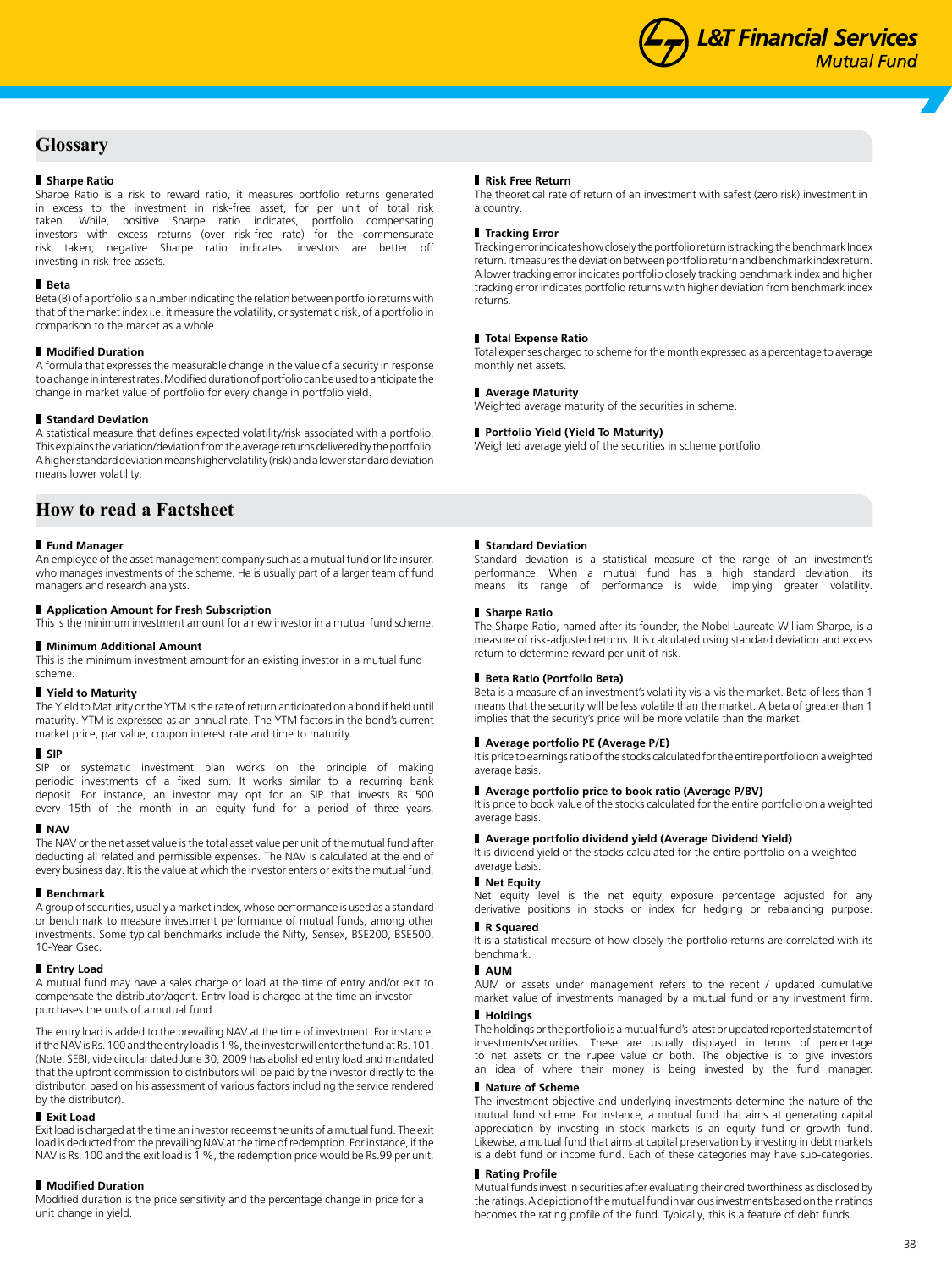## **L&T Investment Management Limited - Investor Service Centres**

**Ahmedabad :** Second Floor, Shital Varsha Arcade, Vijay Cross Road, Navarangpura, Ahmedabad – 380009 **Banglore :** N-111(47-43), Manipal Cenre, First Floor, North Block, Dickenson Road, Banglore 560042 **Bengaluru :** Unit No. 1, 3rd Floor, Pride Hulkul, No. 116, Lalbagh Road, Opp. Passport Office, Bengaluru-560027 **Bhavnagar :** L&T Financial Services, Shop No.FF-5,Gopi Arcade,Waghawadi Road,Bhavnagar 364002 **Bhopal :** Alankar Complex, Mezannine Floor, Above ICICI Bank, M.P.Nagar Zone-II, Bhopal-462011 **Bhubaneshwar :** 428/3818, 2nd Floor, Jaydev Nagar, Kalpana Square, Near Pantho Nivas, Bhubaneswar- 751002 **Borivali (Mumbai) :** 4th Floor, Office No. 405, Orchid Plaza, Off S V Road, Near Railway Platform No. 1, Borivali (West), Mumbai- 400092 **Chandigarh :** Plot No. 174, 3rd Floor, Industrial Area, Phase-2, Chandigarh- 160002 **Chennai :** 6th Floor, K.G.N. Towers,No. 62 Ethiraj Salai ( Commander- In- Chief Road), Egmore, Chennai-600105 **Cochin :** Ventura, 2nd Floor, Anjumana, NH 47 By Pass Road, Cochin- 682024 **Coimbatore :** 1st Floor, " Atria", No. 2/8, Dr. NRN Layout, Bharathiyar Road, Palayam, Coimbatore- 641037 **Dalamal (Mumbai) :** 407 'A Wing', Dalamal Tower, Free Press Journal Road, Nariman Point, Mumbai 400021 **Ghatkopar ( Mumbai) :** Office No. 504, 5th Floor, Zest Business Spaces, M.G. Road, Ghatkopar (East), Mumbai- 400077 **Goa :** Shop No. F2, 1st Floor, Edcon Tower, Menezes Braganza Road, Panaji-403001 **Gurgaon ( New Delhi) :** Office no 221, 2nd Floor, Galleria Market, DLF City Phase 4, Gurgaon - 122002 **Hyderabad :** 4th floor, APDL Estates, 7-1-21/A, Survey No. 341/1, Diagonally opposite to Country Club, Begumpet, Hyderabad-500016 **Indore :** "Dhan Trident" Block No. B-3, PU- 4, Scheme No. 54, Near Vijay Nagar Square, Indore- 452010 **Jaipur :** 2nd Floor,Shree ji Tower, C-99, C- Scheme, Jaipur-302001 **Jalandhar :** SCO-3, 2nd Floor, Puda Complex, Adjoining Andhra Bank, Opp. Suvidha Centre, Jalandhar City- 144001 **Jamnagar :** G-43, Ground Floor, Madhav Plaza,Opp SBI Bank,Near Lal Bunglow Jamnagar -361001 **Jamshedpur :** 3B, Rear Side,3rd Floor,Fairdeal Complex,H No 7,Main Road Bishtupur,Jamshedpur-831001 **Kalina(Mumbai):** Ground Floor, Brindavan, Plot No 177, CST Road, Kalina, Santacruz (E), Mumbai-400098 (24-Jul-2018) **Kanpur :** 14/1116 D - 2, First Floor, Vodafone Tower , Civil Lines , Kanpur - 208001 **Kolhapur :** L&T Financial Services,1st Floor,F01&F02,Jaduben Plaza,1108/E,Shahupuri,Kolhapur 416001 **Kolkata :** 4th Floor, 2/1, Kankaria Centre, Russell Street, Kolkata - 700 071 **Lucknow :** 1st Floor, A-16, Indira Nagar, Faizabad Road, Lucknow- 226016 **Ludhiana :** SCO 10-11, 2nd Floor, Feroze Gandhi Market, Ludhiana- 141002 **Nagpur :** 316, M G House, Rabindra Nath Tagore Road, Civil Lines, Nagpur- 440001 **Nasik :** 1st Floor, Devi's Zone, West Wing, Opp. Big Bazaar, College Road, Nasik - 422 005. **New Delhi :** 6th Floor,DCM Building,16, Barakhamba Road, Connaught Place, Above Barakhamba Road Metro Station, New Delhi -110001 **Panipat :** NK Tower, 2nd Floor, GT Road, Panipat-132103 **Patna :** Office no.201,2nd Floor, Grand Aley Manawar, Ward No. 2, Circle No. 6,Street No.20,Holding No.256,Survey Plot No. 877,Gandhi Maidan Road, Patna-800001 **Pune :** Ground Floor, Shop No.2, CTS 1125,Sheetal Plaza, Near ICICI Wealth Management, Model Colony, Shivaji Nagar, Pune 411016 **Rajkot :** Business Avenue, 2nd Floor, Near Punjab Honda, KKV Hall Circle, Kalawad Road, Rajkot - 360005 **Surat :** 2nd Floor, Rockford Business Centre, Udhana Darwaja, Ring Road, Surat- 395002 **Thane ( Mumbai) :** FB-23, 1st Floor, High Street cum Highland Corporate centre, Kapurbavdi Junction, Majiwada, Thane-400607 **Trichy :** 2nd Floor, Sai Krishna Enclave, Block No. 18, Salai Road, Near Hotel Kanappa, Trichy – 620018. **Trivandrum :** Parmeswara Towers, T C 15/1948(4), Ganapathy Kovil Road, Opp. Canara Bank, Vazhuthacaud, Trivandrum – 695014. **Vadodara :** Office No .202 - 203 , Second Floor , Sahyog Attrium , Old Padra Road , Vadodara - 390015 **Varanasi :** 2ND Floor,Unit D-64/127-CH,Arihant Complex,Sigra,Varanasi-221010 **Vijayawada :** 2nd Floor,Datta Sai Vemuri Towers,N.T.S. No. 452,D.No.39-10-10/1,Veterenary Hospital Road,Labbipeta,Vijayawada,Andhra Pradesh-520010. **L&T Investment Management Limited - Sales Offices**

**Agra :** First Floor, 108, Anand Vrindavan, Sanjay Place, Agra – 282002. **Allahabad :** FF109 & FF110, 1st Floor, Vinayak Complex, Elgin Road, Civil Lines, Allahabad- 211 001. **Amritsar :** G.R Tower, 1st Floor, Mall Road, Amritsar- 143001. **Aurangabad :** 1st Floor, Renuka Krupa, Bhagya Nagar, Adalat Road, Auragabad-431005. **Calicut :** 2nd Floor, Trade Link Complex, Challapuram Road,Mankave Junction, Calicut-673007. **Cuttack :** 1st Floor, OSL Tower-3, Badambadi Square, Cuttack-753009. **Dehradun :** 2nd Floor, 75-A, Mak Plaza, Rajpur Road, Dehradun- 248001. **Durgapur :** B-27, Biplabi Rasbihari ,Basu Sarani, Bidhan Nagar, Sector 2A, Durgapur -713212. **Guwahati :** 2nd Floor, DD Tower, Christian Basti, Guwahati-781005. **Hubli :** 1st Floor ,Mohinder Plaza,Opp Galgali Nursing Home,Deshpande Nagar, Travellers Bunglow Road, Hubli -580029. **Jodhpur :** Plot No. 131, KSC, 1st Floor, Mandeep Tower, New Residency Road, Jodhpur- 324002. **Madurai :** Rakesh Towers, No.30C, 3rd Floor, Subramania Pillai Street Bypass Road, S.S Colony, Madurai 625016. **Mangalore :** 1st Floor, Aadheesh Avenue,Shop No.106,Opposite Besant College, M G Road, Kodiala Bail,Manglore-575003. **Mysore :** Kiran Mansion, First Floor, No. 646, Chamaraja Double Road, Mysore- 570024. **Pondicherry :** 1st Floor, No:144, 100 feet road, ECR Main Road, Pakkamudayanpet, Lawspet, Pondicherry- 605008. **Raipur :** 1st floor, Simran Tower, Opposite LIC Building, Pandri, Raipur-492004. **Ranchi :** 1st Floor,45, Garikhana, Near PNB, Harmu Road, Ranchi -834001. **Rourkela :** Sector 19, L&T House,Ambagan, Rourkela -769005. **Siliguri :** 3rd Floor, Infinity Square, Sevoke Road, Siliguri-734001. **Udaipur :** 32/1105, Centre Point, 2nd Floor, Opp. B.N. College, Udaipur - 313001. **Vapi :** 1st floor, Office No - 2, Jayam Complex, Plot No - 32/B, 1st Phase, Near GIDC Char Rasta, Vapi, Gujarat - 396195. **Vishakapatnam :** D.No : 47-14-5/1, Flat No:303, 2rd Floor,Eswara Paradise,Beside StateBank of India,Dwarakanagar Main road,Visakhapatnam- 530016. CL06182